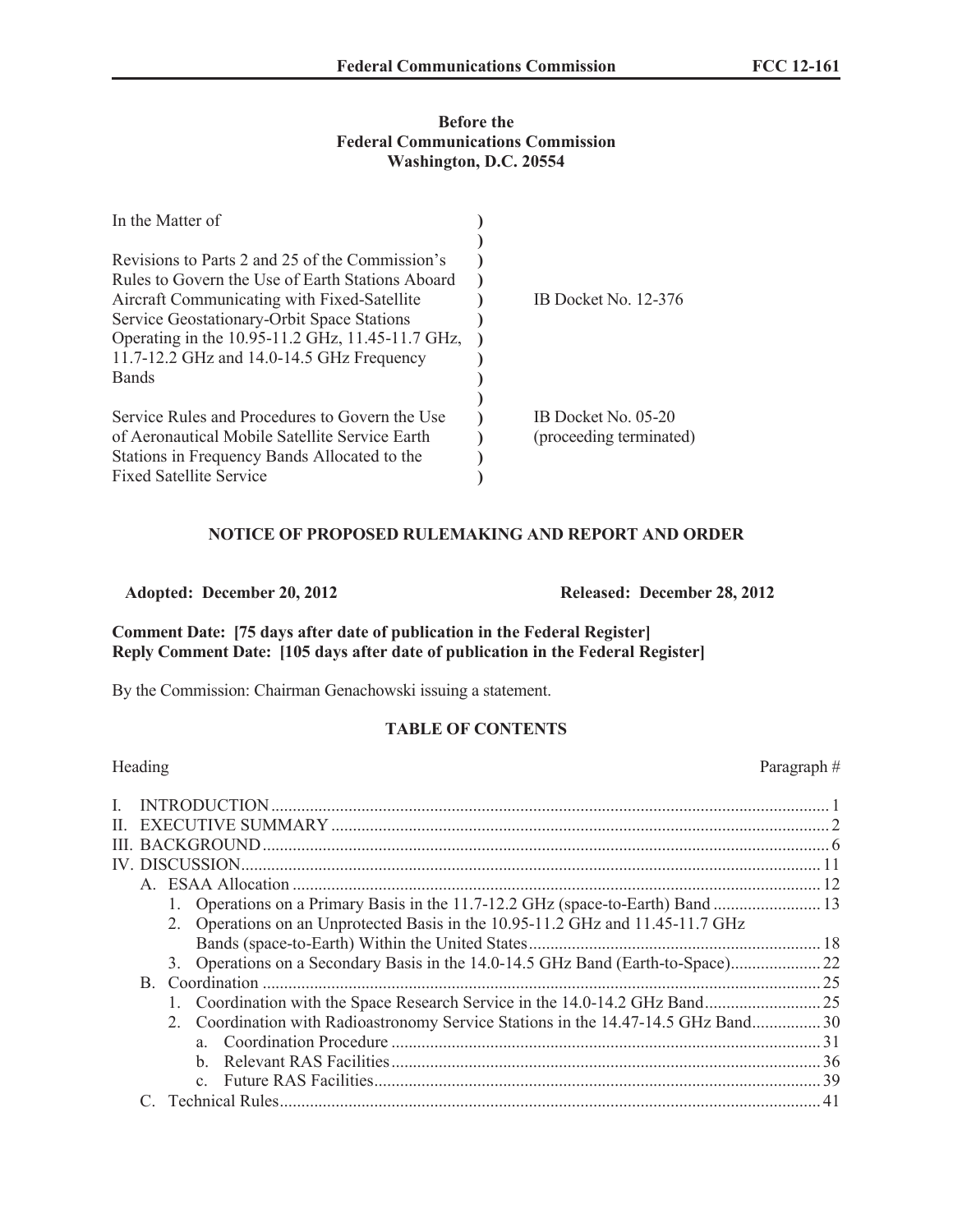|    | 1.                                                                                     |  |
|----|----------------------------------------------------------------------------------------|--|
|    | 2.                                                                                     |  |
|    | 3.                                                                                     |  |
|    | 4.                                                                                     |  |
|    | 5.                                                                                     |  |
|    | 6.                                                                                     |  |
|    | 7.                                                                                     |  |
|    | 8.                                                                                     |  |
|    | Antenna Performance Standards for Receive Terminals in the 11.7-12.2 GHz (space-<br>9. |  |
|    |                                                                                        |  |
|    |                                                                                        |  |
|    |                                                                                        |  |
|    |                                                                                        |  |
|    |                                                                                        |  |
|    |                                                                                        |  |
|    |                                                                                        |  |
|    |                                                                                        |  |
|    | 2.                                                                                     |  |
|    | 3.                                                                                     |  |
|    | ALSAT and the Permitted List Point of Communication Designations 109<br>4.             |  |
|    | 5.                                                                                     |  |
|    | 6.                                                                                     |  |
| Е. | Regulation of ESAA Operations on U.S.-Registered and Non-U.S.-Registered Aircraft  119 |  |
|    |                                                                                        |  |
|    |                                                                                        |  |
|    |                                                                                        |  |
|    | 2.                                                                                     |  |
|    |                                                                                        |  |
|    |                                                                                        |  |
|    |                                                                                        |  |
|    |                                                                                        |  |
|    |                                                                                        |  |
|    |                                                                                        |  |
|    |                                                                                        |  |
|    |                                                                                        |  |
|    |                                                                                        |  |
|    |                                                                                        |  |
|    |                                                                                        |  |
|    |                                                                                        |  |
|    | APPENDIX A – Final Regulatory Flexibility Analysis                                     |  |
|    | <b>APPENDIX B</b> – Initial Regulatory Flexibility Analysis                            |  |
|    | <b>APPENDIX C - Final Rules</b>                                                        |  |
|    | <b>APPENDIX D - Proposed Rules</b>                                                     |  |

APPENDIX E - List of Commenters

## **I. INTRODUCTION**

1. In this *Report and Order*, we provide for the efficient licensing of two-way in-flight broadband services, including Internet access, to passengers and flight crews aboard commercial airliners and private aircraft. These rules will enhance competition in an important sector of the mobile telecommunications market in the United States and promote the widespread availability of Internet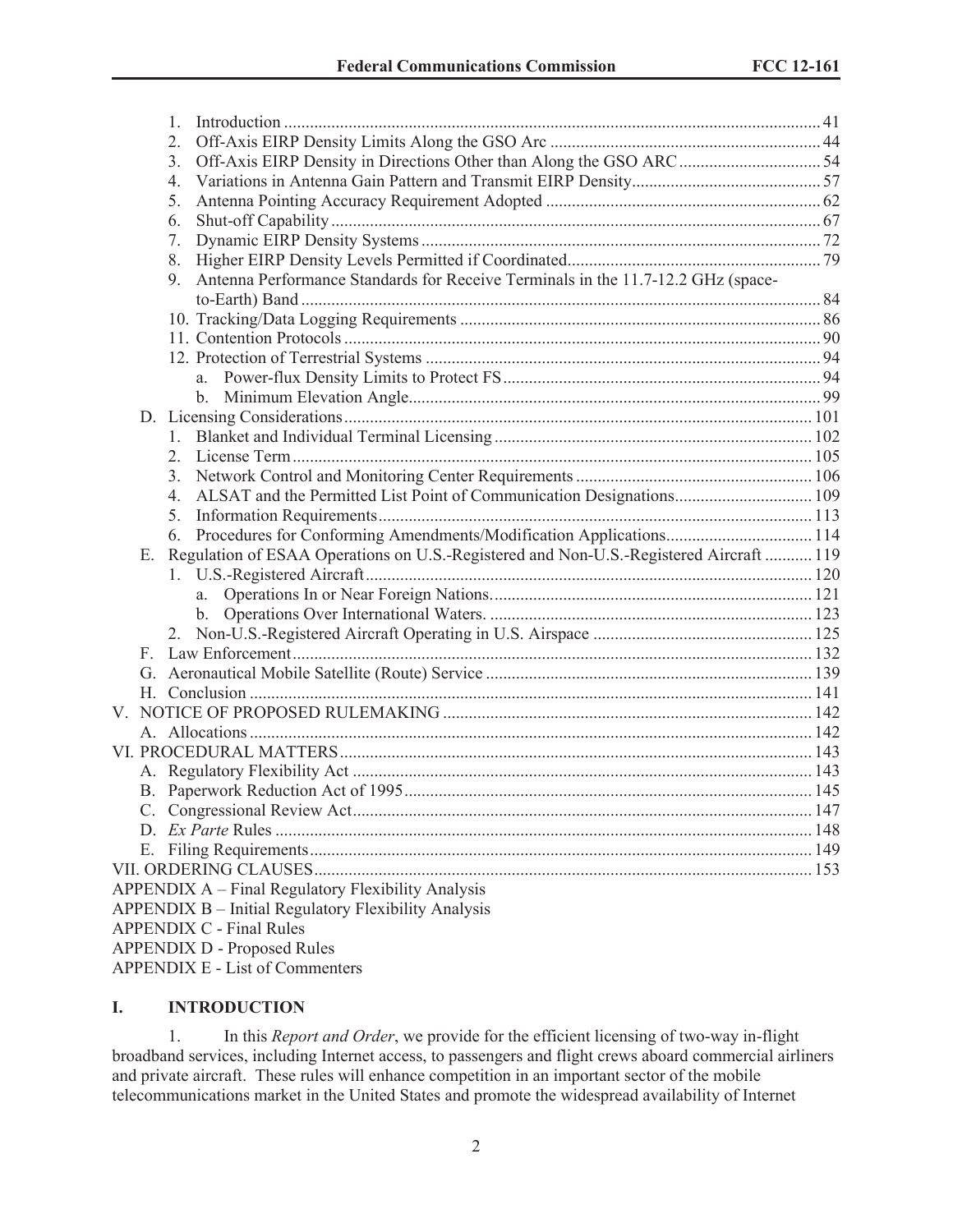access to aircraft passengers. The *Report and Order* establishes technical and licensing rules for Earth Stations Aboard Aircraft (ESAA), *i.e.*, earth stations on aircraft communicating with Fixed-Satellite Service (FSS) geostationary-orbit (GSO) space stations operating in the 10.95-11.2 GHz, 11.45-11.7 GHz, 11.7-12.2 GHz (space-to-Earth or downlink) and 14.0-14.5 GHz (Earth-to-space or uplink) frequency bands. Installed on the exterior of the aircraft, the earth stations provide a satellite-based communications link between the airborne commercial and private aircraft and terrestrial communications systems. Adopting these rules will reduce the administrative burdens on both applicants and the Commission, should allow the Commission to process ESAA applications up to 50 percent faster, and will speed the deployment of ubiquitous broadband service aboard commercial and private aircraft.

#### **II. EXECUTIVE SUMMARY**

2. This *Report and Order* implements ESAA as an application of the FSS. The FSS involves communication between satellites in orbit and earth stations in fixed locations. Advancing technology, however, has made it possible for mobile platforms to maintain antenna pointing accuracy sufficient to keep an earth station antenna focused on a satellite while maintaining communications and preventing interference with adjacent satellites. There are currently two mobile applications in the FSS: Earth Stations on board Vessels (ESV) and Vehicle-Mounted Earth Stations (VMES), which provide satellite communications with vessels and land vehicles respectively. ESAA is the "third leg" of mobile applications in the FSS. By means of satellite antennas mounted on the exterior of aircraft, satellites will be able to communicate with mobile devices used by passengers and crew of those aircraft. The satellite antenna will carry the signal to and from the aircraft, and mobile technologies such as Wi-Fi will provide communications within the aircraft's hull.

3. Since 2001, we have authorized, on an *ad hoc* basis, the use of GSO FSS space stations to provide wireless connectivity to airborne aircraft. These authorizations allow the provision of broadband services to passengers on a non-harmful interference basis, and several airlines are operating under the terms of those authorizations.

- 4. This *Report and Order* formalizes ESAA as a licensed application in the FSS by:
	- Allocating ESAA on a primary basis in the 11.7-12.2 GHz (space-to-Earth) band,
	- Allocating ESAA on an unprotected basis in the 10.95-11.2 GHz and 11.45-11.7 GHz (space-to-Earth) bands,
	- Allocating ESAA on a secondary basis in the 14.0-14.5 GHz band (Earth-to-space),
	- Requiring ESAA licensees to coordinate their operations with stations in the Space Research Service and the Radioastronomy Service to prevent interference,
	- Adopting technical rules for the operation of ESAA systems to ensure that ESAA systems do not interfere with other FSS users or terrestrial Fixed Service (FS) users,
	- Adopting licensing requirements and operational requirements for ESAA for both U.S.-registered aircraft and for non-U.S.-registered aircraft operating in U.S. airspace,
	- Requiring ESAA licensees to operate consistently with the Communications Assistance to Law Enforcement Act (CALEA), and
	- Declining at this time to extend certain requirements concerning 1.5/1.6 GHz safety services to other frequency bands, including those used by ESAA.

5. This *Notice of Proposed Rulemaking* requests comment on a proposal to elevate the allocation status of ESAA in the 14.0-14.5 GHz band from secondary to primary, which would make the ESAA allocation equal to the allocations of ESV and VMES. This *Notice of Proposed Rulemaking and Report and Order* implements ESAA as an application whose allocation status and technical and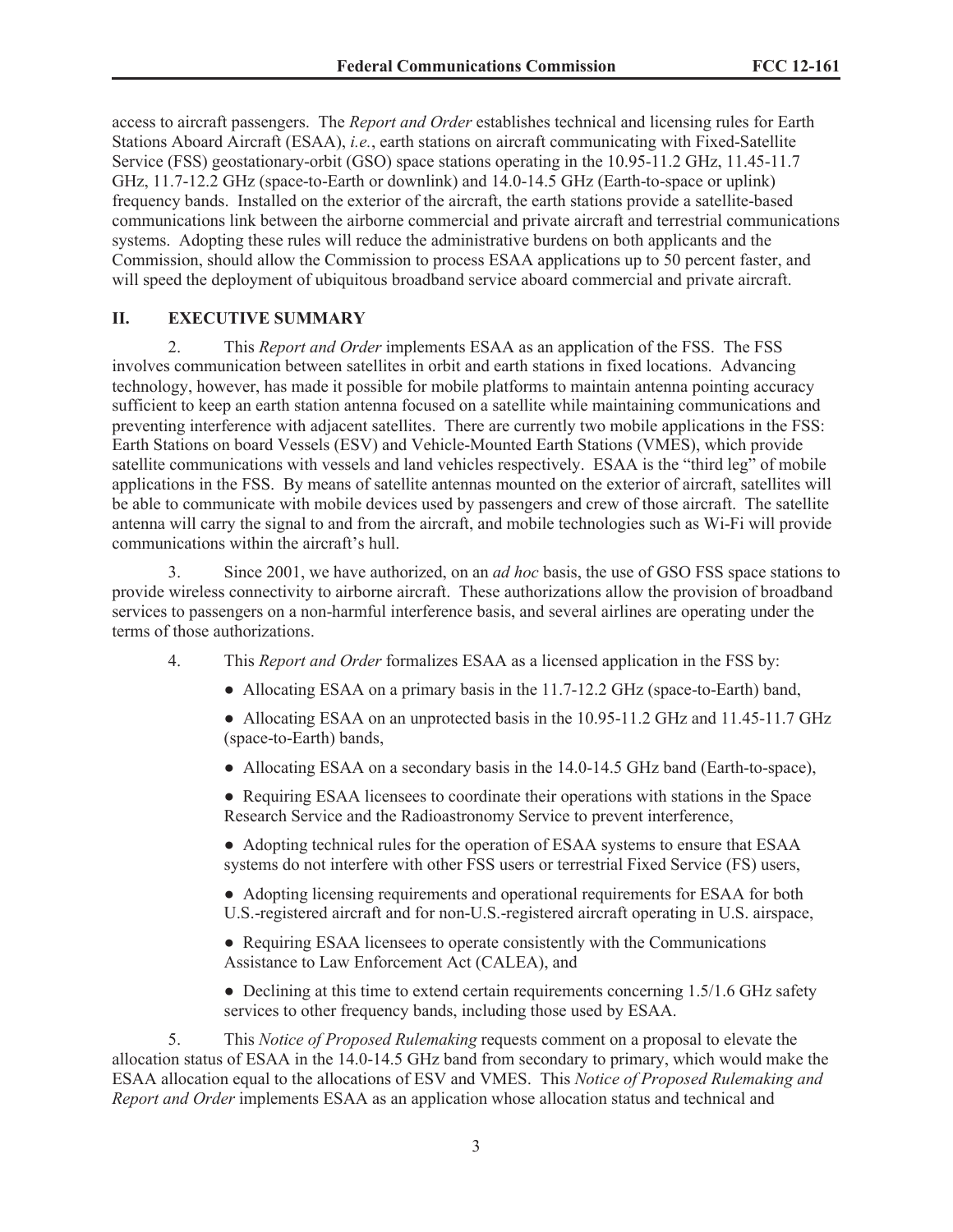licensing rules are consistent with those of ESV and VMES. ESAA will allow licensees to bring broadband service to an underserved sector: passengers and crew aboard aircraft in flight.

# **III. BACKGROUND**

6. Historically, FSS has been a service involving communications between earth stations at given positions communicating with one or more space stations. Typically, the given positions of an earth station may be specified fixed points or fixed points within a specified area.<sup>1</sup> Most FSS services are provided by space stations operating in GSO approximately 22,000 miles above the Earth's equator maintaining the same position relative to given location on the Earth's equator. Generally, U.S.-licensed GSO FSS space stations operating in the bands at issue in this proceeding are spaced approximately two degrees apart along the geostationary orbit.<sup>2</sup> Two-degree spacing required the adoption of stringent limits on the off-axis gain, or off-axis equivalent isotropically radiated power (EIRP) density, of an earth station antenna pointed toward space stations other than the target space station. Traditionally, to meet the technical constraints necessary in a two-degree orbital spacing environment, earth stations utilized narrow beam transmissions using high gain parabolic antennas sited in a single place and carefully pointed at the space stations with which they are to communicate.

7. Technological advances have made it feasible for companies to employ antenna configurations and tracking systems that allow the transmissions from an earth station to remain centered on the desired GSO FSS space station, while the platform upon which the transmitting earth station antenna is mounted moves. Recognizing these advances in antenna system design, in 2005, we adopted licensing and technical rules for ESV to communicate with GSO FSS space stations while in motion, and defined ESV as a primary application of the FSS with mobile capabilities.<sup>3</sup> In 2009, we similarly adopted licensing and technical rules for VMES.<sup>4</sup> Like ESVs, VMES are mobile earth stations that communicate with GSO FSS space stations, and like ESVs, we defined VMES as a mobile application of the FSS. Collectively, although mounted on mobile platforms, the ability of these new antenna systems to satisfy stringent technical criteria allows us to treat these systems, in many respects, as if they were communicating with GSO FSS space stations from a fixed position. This *Report and Order* completes the land, sea, air triad of satellite mobile broadband services, setting forth the technical and licensing rules

<sup>3</sup> *Procedures to Govern the Use of Satellite Earth Stations on Board Vessels in the 5925-6425 MHz/3700-4200 MHz Bands and 14.0-14.5 GHz/11.7-12.2 GHz Bands*, IB Docket No. 02-10, Report and Order, FCC 04-286, 20 FCC Rcd 674 (2005) (*ESV Order*); Order on Reconsideration, 24 FCC Rcd 10369 (2009); Second Order on Reconsideration, 27 FCC Rcd 8555 (2012) (*ESV Second Reconsideration Order*).

<sup>&</sup>lt;sup>1</sup> FSS also includes satellite-to-satellite links and feeder links for other radiocommunication services. 47 C.F.R. §  $2.1(c)$ .

<sup>2</sup> *See generally Licensing of Space Stations in the Domestic Fixed-Satellite Service and Related Revisions of Part 25 of the Rules and Regulations*, CC Docket No. 81-704, Report and Order, 54 Rad. Reg. 2d (P&F) 577 (1983) (*Two-Degree Spacing Order*) (adopting 2º orbital spacing policy to maximize the number of in-orbit satellites operating in the Ku- and C-bands); *on reconsideration*, 99 F.C.C. 2d 737 (1985). *See also 2000 Biennial Regulatory Review – Streamlining and Other Revisions of Part 25 of the Commission's Rules Governing the Licensing of, and Spectrum Usage By, Satellite Network Earth Stations and Space Stations; Amendment of Part 25 of the Commission's Rules and Regulations to Reduce Alien Carrier Interference Between Fixed-Satellites at Reduced Orbital Spacings and to Revise Application Procedures for Satellite Communication Services*, IB Docket No. 00-248, CC Docket No. 86- 496, Fifth Report and Order in IB Docket No. 00-248 and Third Report and Order in CC Docket No. 86-496, 20 FCC Rcd 5666, 5674, ¶ 17 (2005) *(Streamlining Fifth Report and Order)*.

<sup>4</sup> *Amendment of Parts 2 and 25 of the Commission's Rules to Allocate Spectrum and Adopt Service Rules and Procedures to Govern the Use of Vehicle-Mounted Earth Stations in Certain Frequency Bands Allocated to the Fixed-Satellite Service,* IB Docket No. 07-101, Report and Order, 24 FCC Rcd 10414 (2009) *(VMES Order)*, *recon. pending*.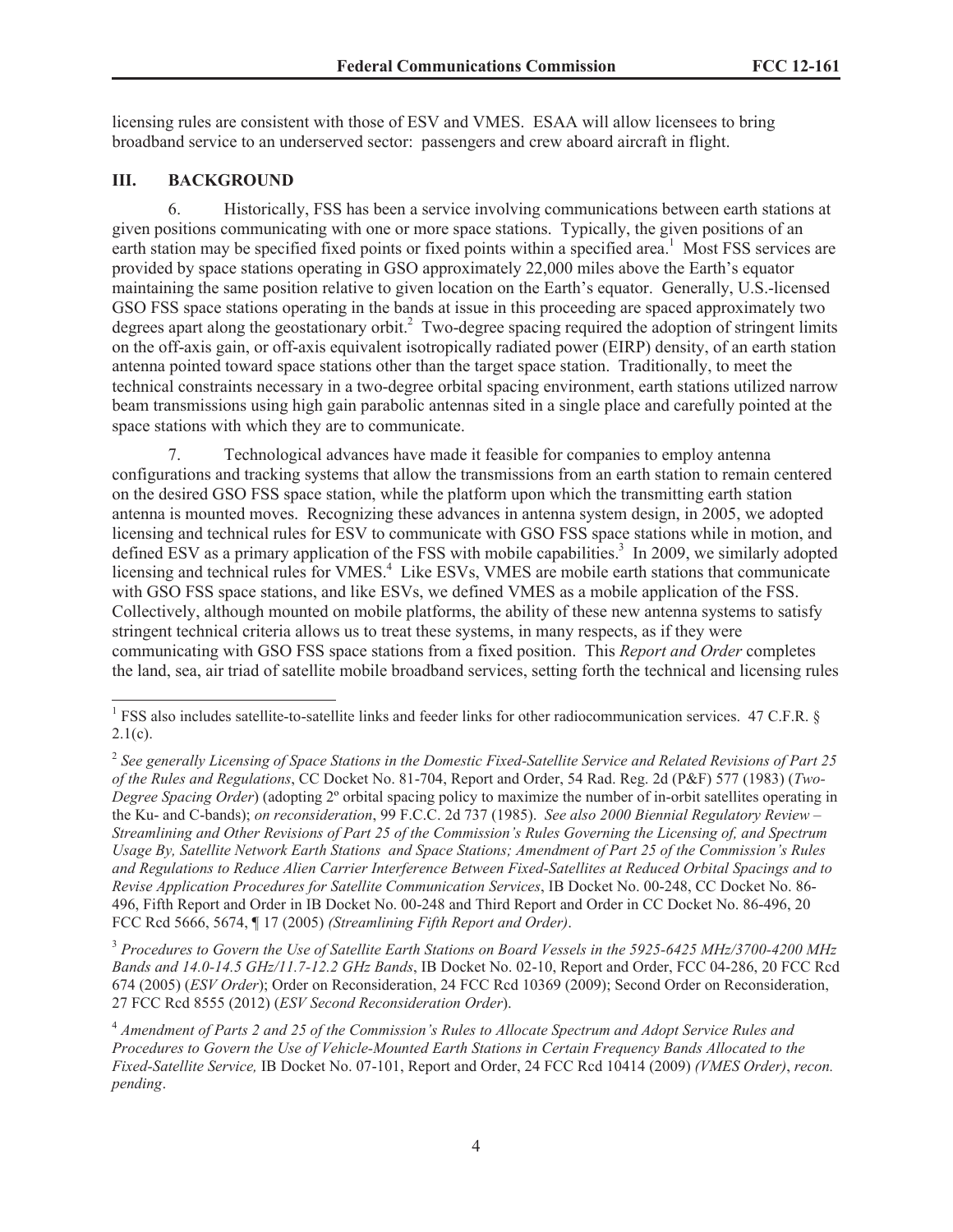for satellite delivery of advanced communication services, including two-way broadband data services, to be delivered to passengers in-flight. In today's decision, we name this air-based mobile application of the FSS "earth stations aboard aircraft (ESAA)."

8. The three types of mobile platform two-way terminals operating in FSS frequency bands (ESV, VMES, and ESAA) are technically similar to Very Small Aperture Terminals (VSATs). A VSAT uses a transmitter and small antenna, at a fixed location and pointed precisely at its target satellite, to transmit customer information to the satellite. The satellite relays the customer information, through a downlink earth station, to a data center which routes the information to the intended recipient. In a like manner, passengers onboard a mobile platform such as a ship, land vehicle or airplane, will connect their laptop computer, or other broadband device, to an Internet router located within the platform – a connection that is *not* governed by the rules addressed in this proceeding. The router passes the customer's information to a transmitter and small antenna located on the outside of the platform. An antenna tracking system compensates for the motion of the platform and keeps the antenna pointed precisely at the target satellite so that potential interference to adjacent satellites is minimized. The target satellite receives the customer information and transmits it, through a downlink earth station, to a Network Control and Monitoring Center (NCMC). The NCMC connects the customer to the Internet.<sup>5</sup> In the reverse direction the NCMC relays information from the Internet to an uplink earth station and from there to the target satellite. The signal from the target satellite is received by the tracking antenna on the platform and is passed along to the passenger through the Internet router in the platform. The NCMC is responsible for controlling all aspects of the mobile platform FSS system and for ensuring that any interference to an adjacent satellite is minimized and eliminated. Because of the technical similarity to VSAT systems, the rules governing the operations of mobile FSS applications are similar to those that govern the operation of VSATs. Differences in the operating rules between each of the three mobile FSS applications and VSAT systems are due primarily to the different characteristics of the mobile platforms.

9. Airborne aircraft in the United States and around the world have installed systems that provide passengers with onboard connectivity for data services.<sup>6</sup> There are two satellite-based services that are used to provide such wireless connectivity. Starting in the 1990s, the L-band Mobile Satellite Service (MSS) has been used to provide connectivity to airborne aircraft.<sup>7</sup> Since 2001, the Commission also has authorized, on an *ad hoc* basis, the use of GSO FSS space stations operating in the 10.95-11.2

<sup>&</sup>lt;sup>5</sup> In some ESAA implementations, each ESAA terminal will operate in its own frequency channel. In other implementations, multiple ESAA transmitters will simultaneously transmit on the same frequency. In this latter situation, the NCMC is responsible for controlling the total aggregate power from all of the transmitters to ensure that no interference occurs to adjacent satellites.

<sup>&</sup>lt;sup>6</sup> The most deployed terrestrial-based system used to provide Internet service to passengers on airborne aircraft in the United States is the 800 MHz Radiotelephone Service (Air-Ground). Originally, Air-Ground licensees could provide only a limited range of narrowband voice and data services due to restrictive service rules and the use of 6 kHz narrowband channels. In 2005, the Commission revised its Air-Ground rules and band plan to accommodate the provision of a backhaul link capable of facilitating broadband offerings onboard airborne commercial aircraft. *Amendment of Part 22 of the Commission's Rules to Benefit the Consumers of Air-Ground Telecommunications Services, Biennial Regulatory Review --Amendment of Parts 1, 22, and 90 of the Commission's Rules*, Report and Order and Notice of Proposed Rulemaking, 20 FCC Rcd 4403 (2005), Report and Order, 20 FCC Rcd 19663 (2005) (collectively, the *Air-Ground Rulemaking*). In addition to the 800 MHz commercial Air-Ground spectrum, there is spectrum in the 454/459 MHz band allocated for general aviation air-ground stations. 47 C.F.R. § 22.805. The 454/459 MHz general aviation air-ground licensees currently provide narrowband (low capacity) voice and data services. We also note that Qualcomm, Inc. has filed a Petition for Rulemaking (RM-11640) proposing that the Commission initiate a proceeding to establish allocation and service rules for an Air-Ground service to be operated on a secondary basis in the 14.0-14.5 GHz band.

 $^7$  The "L-Band" is generically denoted as 1 to 2 GHz.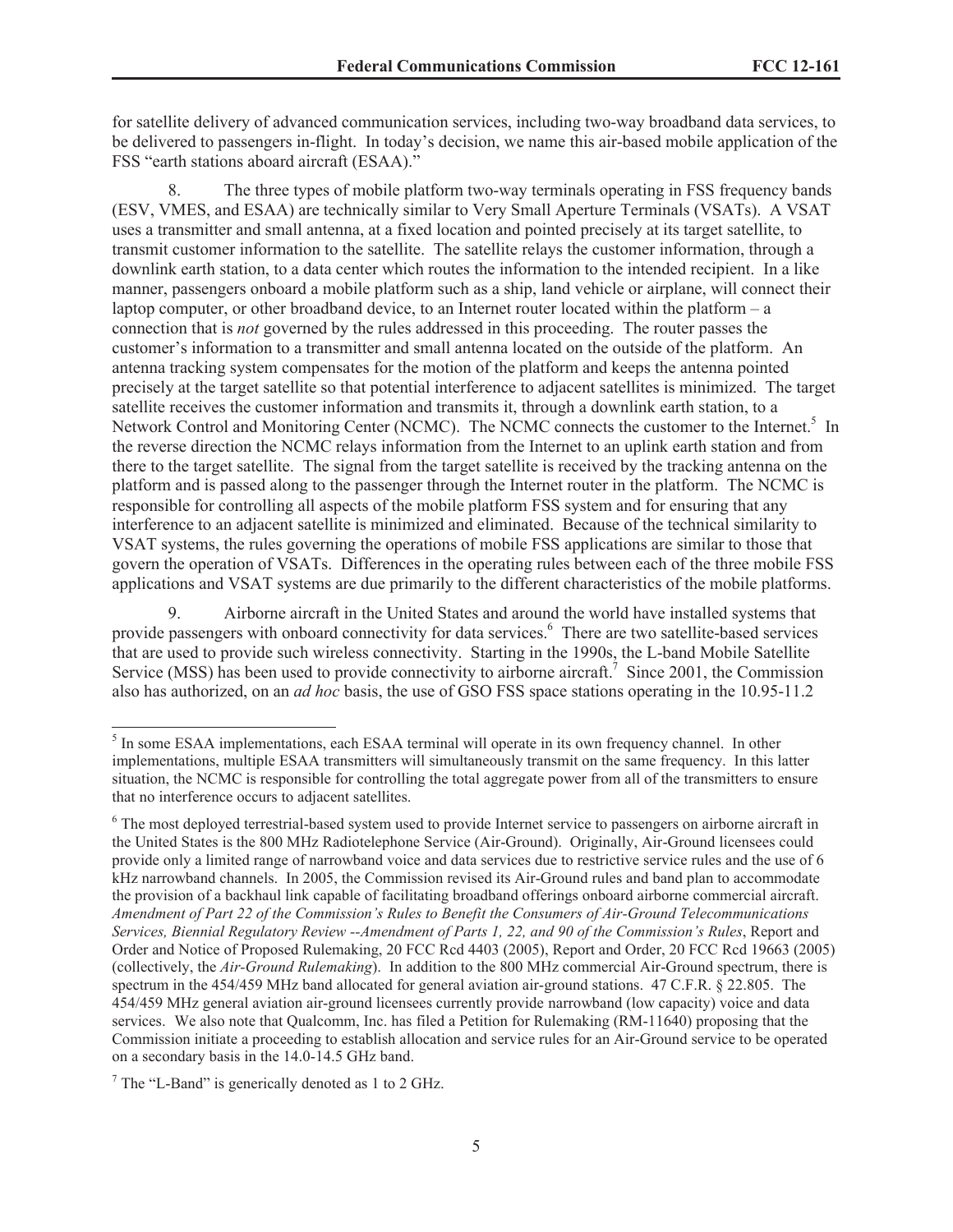GHz, 11.45-11.7 GHz, 11.7-12.2 GHz (space-to-Earth or downlink) and 14.0-14.5 GHz (Earth-to-space or uplink) frequency bands to provide wireless connectivity to airborne aircraft.<sup>8</sup> These *ad hoc*  authorizations allow provision of broadband services to passengers on a non-harmful interference basis, and several airlines are operating under the terms of those authorizations.<sup>9</sup> The rules we adopt today provide for faster, more efficient licensing of these GSO FSS operations used to provide connectivity to airborne aircraft (as opposed to the *ad hoc* approach used to date), and set the stage for regulatory finality with regard to the allocation status of these applications.

10. The Commission released the *Notice of Proposed Rulemaking* in an earlier phase of the market for ESAA.<sup>10</sup> The *Notice* sought comment on concepts expressed in a Petition for Rulemaking filed by Boeing in 2003 requesting that the Commission adopt licensing and technical rules,<sup>11</sup> the *ESV Order* released a few months prior to the release the *Notice*, and technical recommendations adopted by the International Telecommunication Union (ITU) for this type of service.<sup>12</sup> The *Notice* recognized the emergence of the new market for GSO FSS satellite services by proposing more flexible use of the 11.7- 12.2 GHz and 14.0-14.5 GHz bands while protecting existing terrestrial and satellite services from

<sup>9</sup> For example, in the United States, both Southwest Airlines and JetBlue Airways offer satellite-enabled Internet services to passengers. http://www.southwest.com/wifi/ (Southwest Webpage devoted to product) (last visited July 30, 2012); *see also* "Speedy In-Flight Wi-Fi, Even During a Wild Ride," New York Times, Oct. 17, 2011.

<sup>10</sup> *Service Rules and Procedures to Govern the Use of Aeronautical Mobile Satellite Service Earth Stations in Frequency Bands Allocated to the Fixed Satellite Service*, IB Docket No. 05-20, Notice of Proposed Rulemaking, 20 FCC Rcd 2906 (2005) (*Notice*).

<sup>11</sup> Amendment of Parts 2 and 25 of the Commission's Rules to Allocate Spectrum in the 14-14.5 GHz Band to the Aeronautical Mobile-Satellite Service ("AMSS") and to Adopt Licensing and Service Rules for AMSS Operations in the Ku-band, Petition for Rulemaking, filed on July 21, 2003 by the Boeing Company (Boeing 2003 Petition for Rulemaking). The Boeing 2003 Petition for Rulemaking was placed on public notice as RM-10800. Consumer and Governmental Affairs Bureau, Reference Information Center, Petition for Rulemaking filed, Report No. 2632 (rel. Oct. 2, 2003). The Boeing 2003 Petition for Rulemaking contained detailed proposals and draft rules, the contents of which, along with the comments filed in response, were discussed in detail in the Commission's *Notice* in IB Docket 05-20.

<sup>12</sup> *Notice*, 20 FCC Rcd at 2950-56 (Appendix C, reprinting ITU Recommendation ITU-R M.1643).

<sup>8</sup> *Panasonic Avionics Corporation*, Order and Authorization, 26 FCC Rcd 12557 (Int'l Bur. and OET 2011) (blanket license for a network of up to 50 earth stations aboard foreign-flagged commercial aircraft operated by Lufthansa transmitting in the 14.0 GHz-14.5 GHz and receiving in the 11.7-12.2 GHz band); *Row 44, Inc*., Order and Authorization, 24 FCC Rcd 10223 (Int'l Bur. and OET 2009) (blanket license for a network with up to 1,000 technically identical earth stations aboard aircraft transmitting in the 14.05-14.47 GHz and receiving in 11.7-12.2 GHz); *ViaSat, Inc*., Order and Authorization, 22 FCC Rcd 19964 (Int'l Bur. and OET 2007) (blanket license for a network with up to 1,000 technically identical earth stations aboard aircraft transmitting in the 14.0-14.5 GHz and receiving in the 11.7-12.2 GHz); *ARINC Incorporated*, Order and Authorization, 20 FCC Rcd 7553 **(**Int'l Bur. and OET 2005) (blanket license for up to 1,000 technically identical earth stations aboard aircraft transmitting in the 14.0-14.5 GHz and receiving in the 11.7-12.2 GHz); and *Boeing Company*, Order and Authorization, 16 FCC Rcd 5864 (Int'l Bur. and OET 2001) (blanket license for up to 800 technically identical receive only earth stations aboard aircraft); Order and Authorization, 16 FCC Rcd 22645 (Int'l Bur. and OET 2001) (modifying prior receive only authorization to provide blanket license for up to 800 technically identical earth stations aboard aircraft transmitting in the 14.0-14.5 GHz and receiving in the 11.7-12.2 GHz). Most recently, Gogo LLC (Gogo) filed an application on June 19, 2012, for a blanket license for up to 1,000 technically identical earth stations aboard aircraft transmitting in the 14.0-14.5 GHz and receiving in 11.7-12.2 GHz. Gogo LLC, Application for Blanket Authority for Operation of 1,000 Technically Identical Ku-Band Transmit/Receive Earth Stations in the Aeronautical Mobile Satellite Service, IBFS File No. SES-LIC-20120619-00574 (Gogo Application). In its application, Gogo also proposes receiving in other bands. *Id.,* Narrative at 6. Gogo holds an authorization for the terrestrial-based Air-Ground network, Call Sign WQFX728 (granted on October 31, 2006).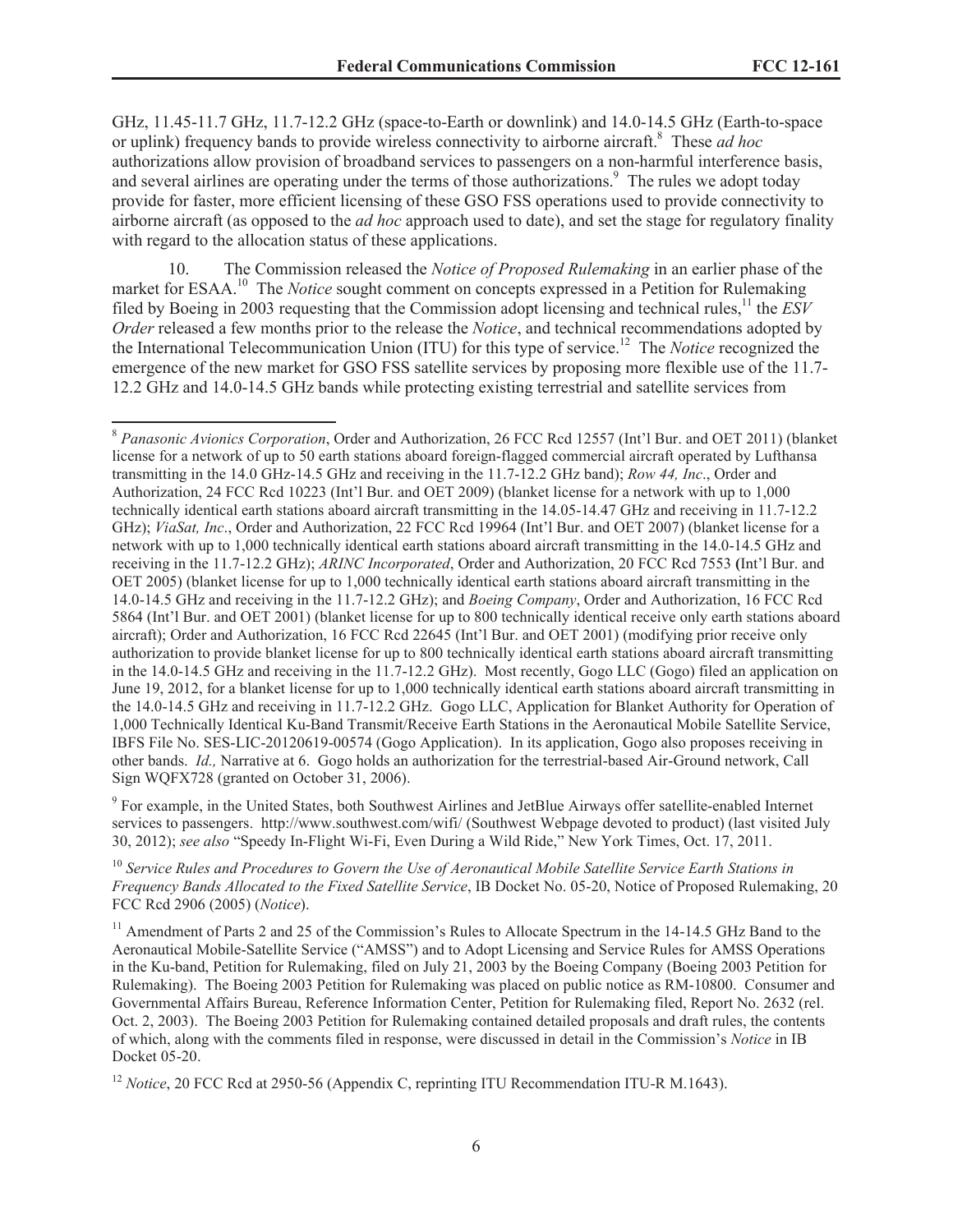harmful interference.<sup>13</sup> The *Notice* proposed to allocate the 11.7-12.2 GHz (space-to-Earth) frequency band on a primary basis for transmissions to earth stations onboard airborne aircraft from GSO FSS space stations,<sup>14</sup> and the 14.0-14.5 GHz (Earth-to-space) frequency band on a secondary basis for transmissions to GSO FSS space stations from earth stations onboard airborne aircraft.<sup>15</sup> The *Notice* also proposed technical and licensing rules for these systems. Eleven parties filed comments in response to the *Notice*, and eight parties filed reply comments.<sup>16</sup>

# **IV. DISCUSSION**

11. In this *Report and Order*, we adopt rules to provide for a mobile application of the FSS for communications between earth stations fixed to aircraft communicating with GSO satellites in the FSS in the 10.95-11.2 GHz, 11.45-11.7 GHz, 11.7-12.2 GHz and 14.0-14.5 GHz bands. The *Notice* refers to what was being proposed as part of the Aeronautical Mobile Satellite Service (AMSS), a mobile application of the MSS. Commenters advocated changing the name of the service to make it consistent with other mobile uses of  $FSS$ <sup>17</sup>. We concur. Accordingly, we will refer to the mobile application established in this proceeding as Earth Stations Aboard Aircraft or ESAA, and we will discuss all past filings using this term.<sup>18</sup> In using the new moniker ESAA, we effectively communicate that this is a mobile application of the FSS, and convey the technical and regulatory similarities to ESV and VMES, analogous mobile applications of the FSS.<sup>19</sup>

# **A. ESAA Allocation**

12. As explained more fully below, in this *Report and Order*, we adopt three footnotes to the U.S. Table of Frequency Allocations (Table of Allocations) indicating that ESAA is an application of the FSS and may be authorized to communicate with GSO space stations of the FSS on a primary basis in the

<sup>16</sup> A complete list of parties who have filed in the proceeding is included in Appendix E. The parties to the proceeding include ESAA operators (ARINC, Boeing, ViaSat), operators of FSS space stations (Intelsat, PanAmSat, SES, Telesat Canada), the U.S. Government (Department of Justice), the scientific community (National Radio Astronomy Observatory, National Science Foundation, and the National Research Council's Committee on Radio Frequencies), and industry public interest groups (Satellite Users Interference Reduction Group, Center for Democracy & Technology and the Electronic Frontier Foundation).

<sup>17</sup> Letter from Bruce A. Olcott, Counsel, Boeing, to Mindel De La Torre, Chief, International Bureau, IB Docket No. 05-20 at 5 (dated Apr. 20, 2010) (Boeing Apr. 20, 2010 Ex Parte Letter). Boeing suggested the service name of "aircraft-mounted earth stations (AMES)." *Id*.

<sup>18</sup> Our action here does not affect existing AMSS allocations or the rules governing it, but classifies and regulates ESAA as an application of FSS rather than AMSS. At the same time, to avoid confusion in the future regarding the name of the service, we administratively close out the AMSS docket – IB Docket No. 05-20 – and open a new ESAA docket – IB Docket No. 12-376.

<sup>19</sup> The license to be issued to the satellite-based system that is the subject of this rulemaking is not an "aeronautical" en route" or "aeronautical fixed radio station" license for purposes of Section 310(b) of the Communications Act. 47 U.S.C. § 310(b).

<sup>&</sup>lt;sup>13</sup> The *Notice* also acknowledges the *ad hoc* authorizations issued at the time of the *Notice* and then pending applications. *Notice*, 20 FCC Rcd at 2910-12, ¶¶ 5-6 (discussing the Boeing Connexion System and a pending ARINC application).

<sup>14</sup> *Notice*, 20 FCC Rcd at 2915-16, ¶ 15.

<sup>&</sup>lt;sup>15</sup> *Id.* at 2918-19, ¶ 20. Space stations operating on a primary basis are protected against interference from stations of secondary services. Stations operating in a secondary service cannot cause harmful interference to or claim protection from harmful interference from stations of a primary service. 47 C.F.R. §§ 2.104(d) and 2.105(c). Nonconforming services may be provided only on a non-harmful interference basis to any authorized service and may not claim interference protection from those services.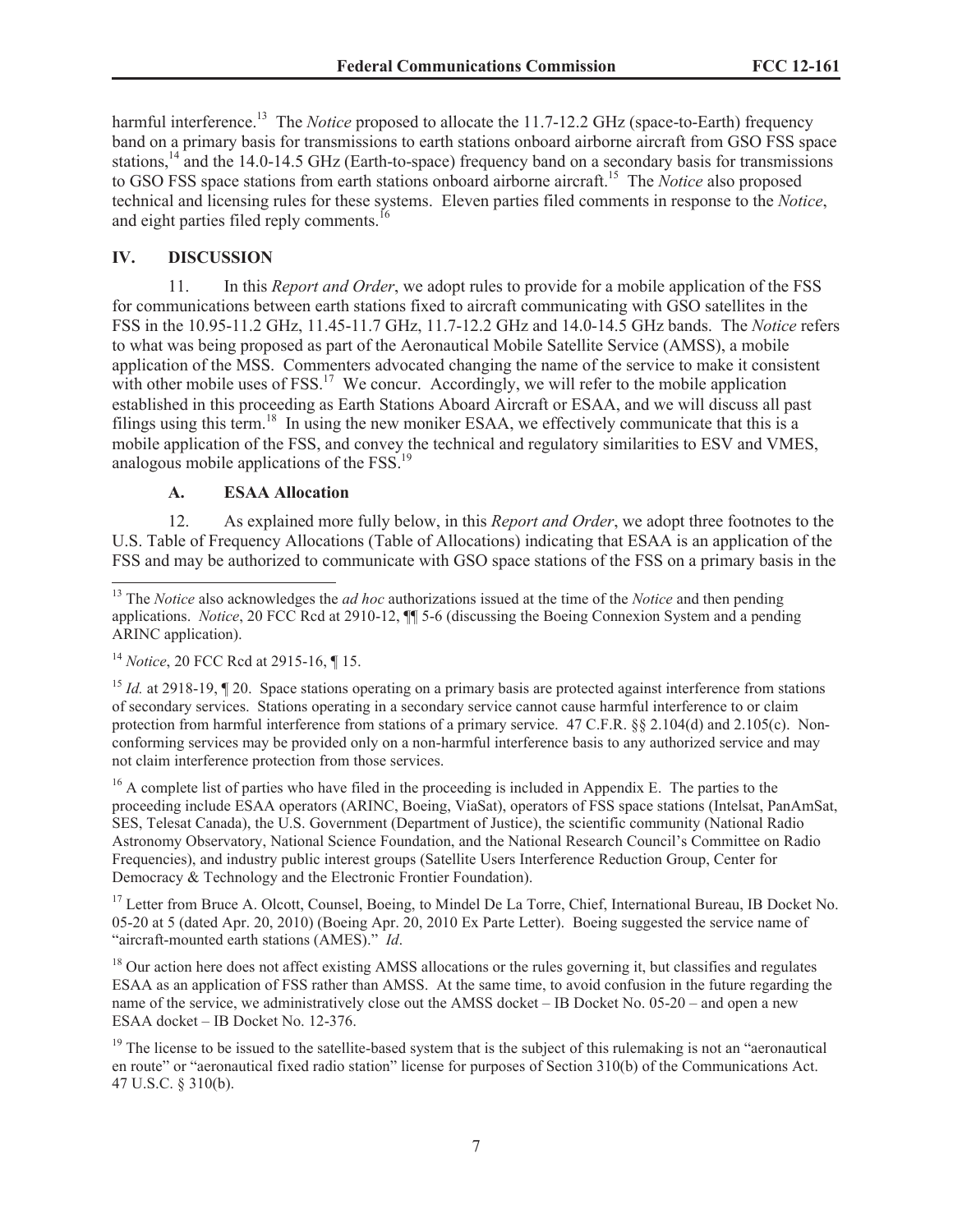11.7-12.2 GHz band (space-to-Earth), on an unprotected basis in 10.95-11.2 GHz and 11.45-11.7 GHz bands (space-to-Earth), and on a secondary basis in the 14.0-14.5 GHz band (Earth-to-space). In doing so, we consider the following allocation issues.

# **1. Operations on a Primary Basis in the 11.7-12.2 GHz (space-to-Earth) Band**

13. *Background*. GSO FSS systems operate on a primary basis in the 11.7-12.2 GHz (spaceto-Earth) band.<sup>20</sup> In the *Notice*, the Commission proposed to establish a new non-Federal government footnote for the 11.7-12.2 GHz downlink band to indicate that ESAA may receive signals from GSO FSS space stations.<sup>21</sup> The Commission also asked whether reception by ESAA terminals in this band should be on a primary basis or on a secondary basis. The Commission explained that the band is used extensively by VSATs.<sup>22</sup> The Commission specifically asked whether ESAA terminals can maintain pointing accuracy toward GSO FSS space stations typically expected in a two-degree spacing environment. The Commission noted that if ESAA is allocated primary status in the 11.7-12.2 GHz downlink band, it would enjoy the protection level set forth in Section 25.209(c) of our rules for conforming earth station antennas.<sup>2</sup>

14. The Commission also sought comment, in the alternative, on Boeing's proposal that reception by ESAA terminals in the 11.7-12.2 GHz downlink band continue to be authorized on an unprotected basis as a non-conforming use of the band.<sup>24</sup> As explained in the *Notice*, Boeing argued in its Petition for Rulemaking in favor of conditions typically imposed when a use does not conform to the Table of Allocations, *e.g*., unprotected, meaning not permitted to cause harmful interference and required to accept interference.<sup>25</sup> In its comments in response to the *Notice*, Boeing ultimately supported primary status for ESAA in the 11.7-12.2 GHz downlink band arguing that because the Commission designated ESV and VMES as applications of FSS allocated on a primary basis, ESAA should have a similar regulatory status.<sup>26</sup> ViaSat agrees, stating that ESAA should have the same allocation status as ESV, so long as ESAA neither interferes with other space stations nor is susceptible to interference to a greater extent than ESV.<sup>27</sup> ViaSat also argues that ESAA earth stations should receive the protection levels of Section  $25.209(c)$  for conforming earth station antennas.<sup>28</sup>

<sup>20</sup> There are no co-primary users in the 11.7-12.2 GHz band. 47 C.F.R. § 2.106, Table of Frequency Allocations.

<sup>21</sup> *Notice*, 20 FCC Rcd at 2915-16, ¶ 15.

<sup>22</sup> *Id*. A VSAT network consists of a large number of technically identical small fixed-satellite earth stations that operate in the 11.7-12.2 GHz and 14.0-14.5 GHz band and meet specified technical requirements and communicate only with other earth stations in that network. *Routine Licensing of Large Networks of Small Antenna Earth Stations Operating in the 12/14 GHz Frequency Bands*, Report and Order, CC Docket No. 90-219, 6 FCC Rcd 7372 (1991). VSAT systems provide video and data communications. Historically, this technology has been used by business customers but more recently VSAT systems are also used to provide Internet service to residential consumers.

<sup>23</sup> Section 25.209(c)(1) of our rules states that earth station antennas licensed for reception of transmissions from a space station in the FSS are protected from interference caused by other space stations only to the degree to which harmful interference would not be expected to be caused to an earth station employing an antenna conforming to the referenced patterns defined in Section 25.209(a) and (b). 47 C.F.R. § 25.209(c)(1). In Section IV.C.9. below, we adopt receive antenna performance standards for ESAA aircraft terminals.

<sup>24</sup> *Notice*, 20 FCC Rcd at 2916, ¶ 17 (quoting Boeing 2003 Petition for Rulemaking at 11).

<sup>25</sup> *Id*.

 $^{26}$  Letter from Boeing, dated April 20, 2010, 1-7; and Letter from Boeing, dated Aug. 17, 2007, 1-2.

<sup>27</sup> ViaSat Comments at 3.

<sup>28</sup> ViaSat Reply at 5-6.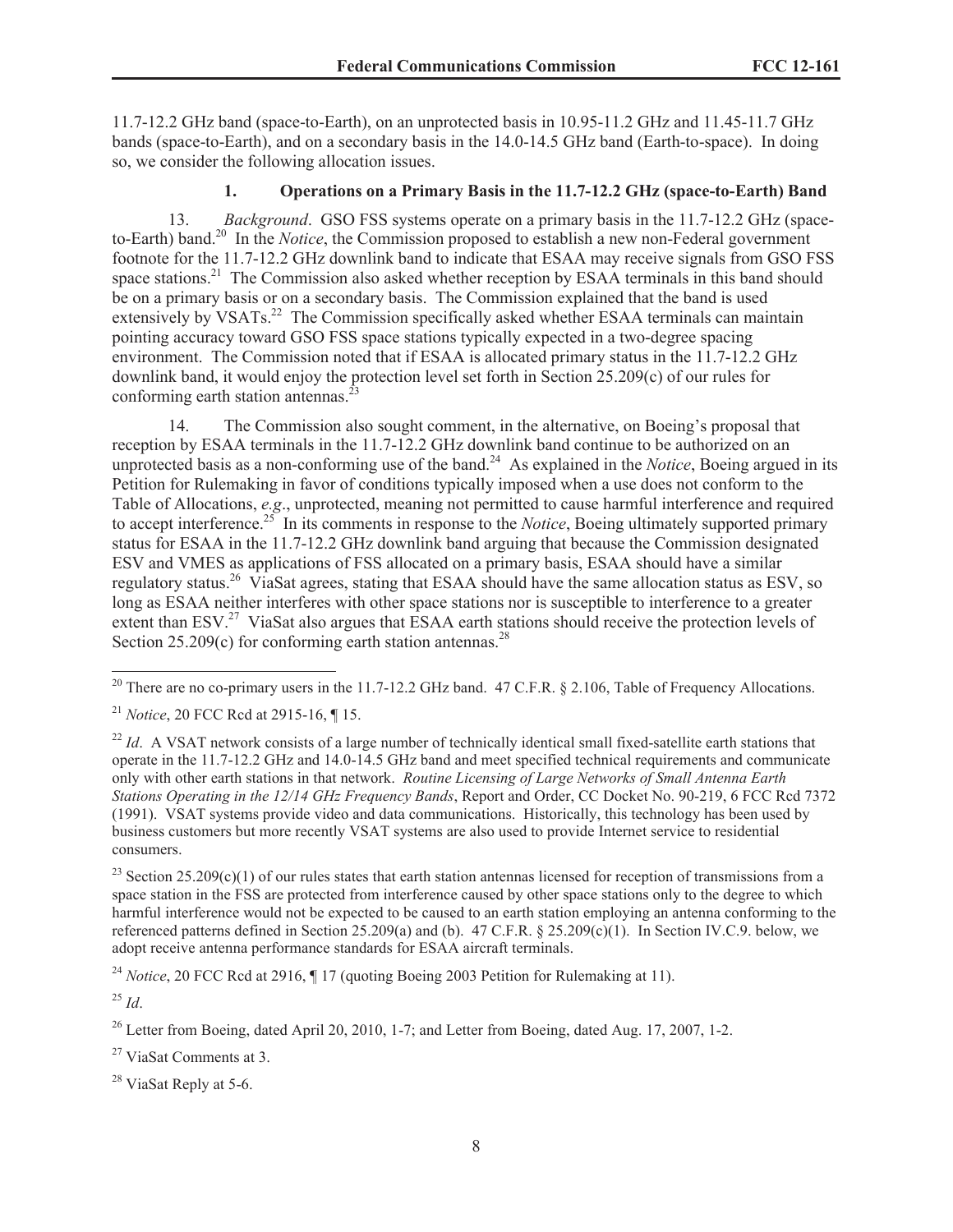15. Other commenters argue that ESAA does not need primary status to operate effectively, and that granting ESAA primary status would have a negative impact on the operations of other FSS licensees. Telesat states that ESAA downlinks in the 11.7-12.2 GHz band should operate on an unprotected, non-harmful interference basis, because there is no reason to grant primary status to earth stations that can operate on a secondary basis.<sup>29</sup> PanAmSat argues that granting ESAA primary status in the band would constrain the operations of adjacent space stations.<sup>30</sup> Intelsat agrees, arguing that Boeing has stated that ESAA operations can continue on an unprotected, non-harmful interference basis. Intelsat states that taking ESAA into account in future coordination would be an unnecessary burden on satellite operators.<sup>31</sup> PanAmSat concurs, and further contends that the technical standards supported by Boeing and ViaSat would be different from the standards for VSATs of the type used in ESV and VMES.<sup>32</sup>

16. *Discussion.* We find a primary allocation for ESAA as an application of the FSS in the 11.7-12.2 GHz (space-to-Earth) band to be in the public interest. We are unaware of any problems that have occurred as a result of the previously licensed operation of ESAA in the 11.7-12.2 GHz downlink band.<sup>33</sup> The transmission parameters of the GSO FSS space stations when transmitting in 11.7-12.2 GHz (space-to-Earth) band to ESAA terminals will be similar to the transmission parameters utilized by GSO FSS space stations transmitting to other FSS earth stations including ESV and VMES. This is true because an ESAA terminal on an airborne aircraft would appear almost fixed from the perspective of the GSO FSS space station. Further, under the rules adopted in this *Report and Order*, transmission to an ESAA terminal will be subject to the same rules that apply to all GSO FSS space station transmissions in the 11.7-12.2 GHz band.<sup>34</sup> Accordingly, transmissions from a GSO FSS space station to an earth station fixed to airborne aircraft are not materially different from any other transmission from a GSO FSS space station and would be unlikely to result in interference events to other co-primary services. Further, ESAA operations will be subject to the same limitations on interference protection that apply to typical fixed earth stations with respect to protection against interference. Specifically, ESAA are protected against interference only to the extent that the antenna conforms to established performance standards.<sup>35</sup>

17. Concerns that primary status for ESAA operations would constrain operation of adjacent space stations are unfounded. As such, transmissions from GSO FSS space stations in the 11.7-12.2 GHz (space-to-Earth) to earth stations fixed to airborne aircraft should receive comparable regulatory status with other GSO FSS uses. Primary status for ESAA as an application of the FSS also means that ESAA licensees can expect the same level of interference protection from adjacent satellite system operations as other primary FSS operators receive and, for coordination purposes, have the same status as other primary

<sup>34</sup> 47 C.F.R. § 25.210 *et seq.*

<sup>29</sup> Telesat Comments at 2.

<sup>&</sup>lt;sup>30</sup> PanAmSat Reply at 2. PanAmSat and Intelsat were separate entities at the time they filed pleadings in this proceeding, but subsequently Intelsat acquired PanAmSat, and PanAmSat became a wholly-owned subsidiary of Intelsat. *Constellation, LLC et al., Transferors, and Intelsat Holdings, Ltd., Transferee, Consolidated Application for Authority to Transfer Control of PanAmSat Licensee Corp. and PanAmSat H-2 Licensee Corp*., Memorandum Opinion and Order, FCC 06-85, 21 FCC Rcd 7368 (2006). In this document, we shall continue to refer to them as separate entities for ease of citation reference.

<sup>&</sup>lt;sup>31</sup> Intelsat Comments at 2.

<sup>32</sup> PanAmSat Comments at 2.

<sup>33</sup> *See supra* n.8.

<sup>35</sup> 47 C.F.R. § 25.209(c) and *infra* Section IV.C.9. We also note that treating ESAA operations like other FSS operations is warranted for purposes of interference protection because ESAA is not designed as a safety service meriting priority and preemption. *See infra* Section IV.G.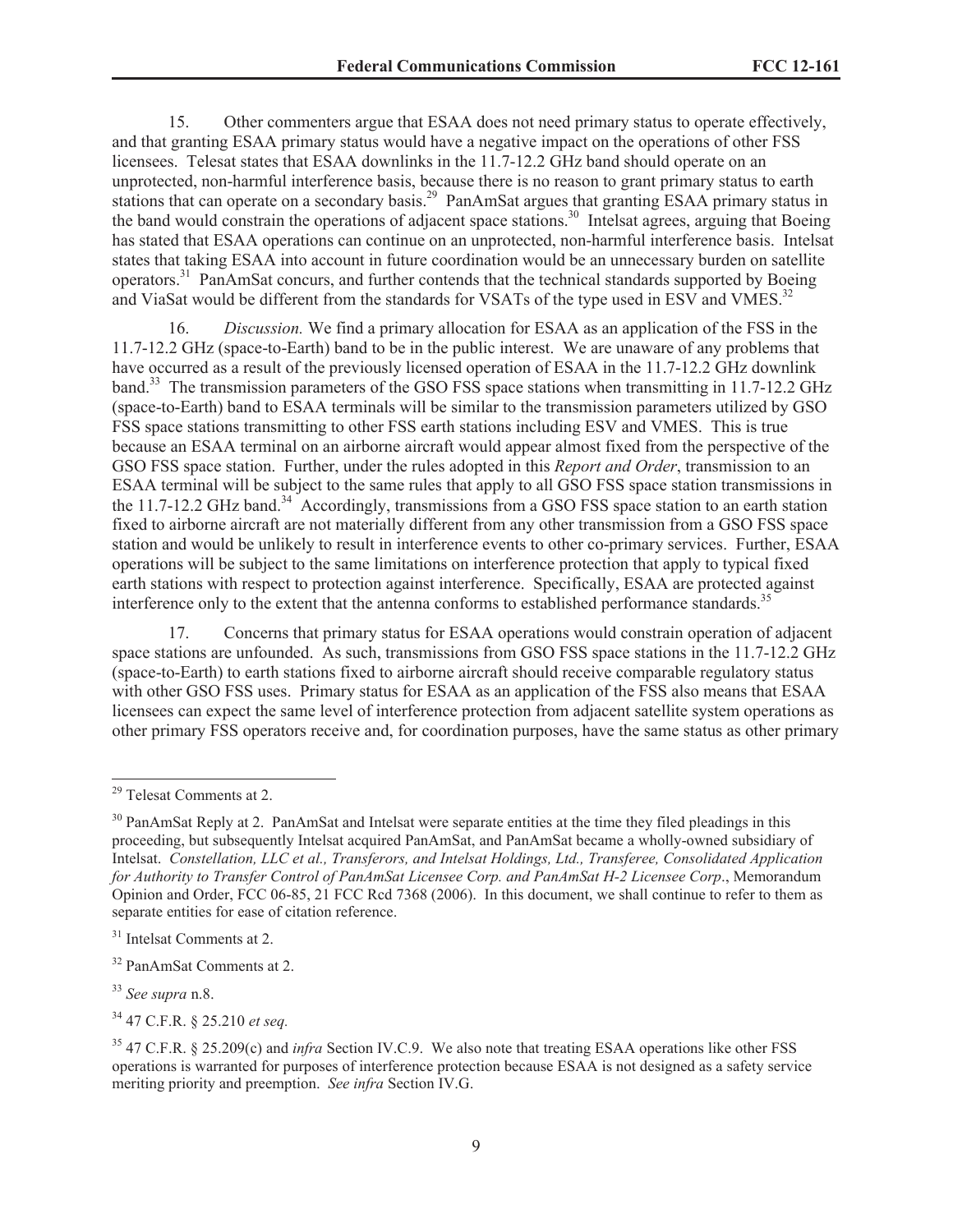FSS systems.<sup>36</sup> Granting ESAA a definitive level of protection will provide certainty as to the technical requirements for ESAA systems. For these reasons, as the Commission proposed in the *Notice*, we will add a non-Federal government footnote to the Table of Allocations, providing ESAA primary status as an application of FSS in the 11.7-12.2 GHz downlink band. Specifically, we add the following footnote to the Table of Allocations:

NG55 In the band 11.7-12.2 GHz , Earth Stations Aboard Aircraft (ESAA) as regulated under 47 CFR part 25 are an application of the fixed-satellite service and may be authorized to communicate with geostationary satellites in the fixed-satellite service (space-to-Earth) on a primary basis.

#### **2. Operations on an Unprotected Basis in the 10.95-11.2 GHz and 11.45-11.7 GHz Bands (space-to-Earth) Within the United States**

18. *Background.* The 10.7-11.7 GHz band is allocated internationally for FSS on a primary basis.<sup>37</sup> Within the United States, FSS use of this band is reserved for international systems by footnote NG104 to the Table of Allocations and Section  $25.202(a)(1)$  of our rules.<sup>38</sup> In the United States, these bands are also used by the FS for the Local Television Transmission Service, Microwave Business, Microwave Public Safety, and Common Carrier Fixed Point-to-Point.<sup>39</sup> Recognizing that ESAA terminals on U.S.-registered aircraft may operate over international waters (*i.e*., "high seas," or regions beyond the territorial limits of any country) and in foreign countries and therefore may need to receive downlink signals in the 10.95-11.2 GHz and 11.45-11.7 GHz bands in certain circumstances, we sought comment on whether ESAA operations in the 10.95-11.2 GHz and 11.45-11.7 GHz bands should be permitted on a non-protected basis.

19. Commenters broadly support permitting ESAA to receive transmissions in the 10.95-11.2 GHz and 11.45-11.7 GHz bands, stating that it would facilitate ESAA communications and lead to more efficient use of the 10.95-11.2 GHz and 11.45-11.7 GHz downlink bands.<sup>40</sup> Commenters also generally support making these bands available to ESAA on an unprotected, non-harmful interference basis.<sup>41</sup> Boeing and ViaSat argue that such an allocation would not affect FS, and would benefit those flights over international waters where there may be incidental use of the 10.95-11.2 GHz and 11.45-11.7 GHz bands

<sup>39</sup> 47 C.F.R. § 2.106.

<sup>&</sup>lt;sup>36</sup> Co-primary systems generally are obligated to coordinate with each other on a first-come, first-served basis, whereas a system operating under a secondary allocation must not give interference to, and must accept interference from, systems operating with primary status. 47 C.F.R. § 2.105(c).

 $37$  47 C.F.R. § 2.106, Table of Frequency Allocations.

<sup>&</sup>lt;sup>38</sup> 47 C.F.R. § 2.106 NG 104 (stating that "[t]he use of the bands 10.7-11.7 GHz (Space to Earth)...by the fixed satellite service in the geostationary-satellite orbit shall be limited to international systems, *i.e.*, other than domestic systems");  $47 \text{ C.F.R.}$  §  $25.202(a)(1)$  n.2 (stating that "[u]se of this band by geostationary satellite orbit satellite systems in the fixed-satellite service is limited to international systems; *i.e.*, other than domestic systems"). The Commission determined that restricting FSS use in these frequency bands to international systems limits the number of FSS earth stations with which licensees of co-primary fixed stations would need to coordinate. *Satellite Services*, 26 RR 2d 1257, 1263-65 (1973), and *GWARC Inquiry*, 70 FCC 2d 1193, 1252 (1978). *See also Assignment of Orbital Locations to Space Stations in the Domestic Fixed Satellite Service and the Applications of GE American Communications, Inc.*, Order and Authorization, 15 FCC Rcd 3385 (Sat. & Radiocomm. Div. 1999). Under this limitation to international use, downlink service into the United States and its insular areas is permissible, if uplink originates outside the United States and its insular areas.

<sup>40</sup> ARINC Comments at 25; PanAmSat Comments at 5; and Boeing Comments at 8.

<sup>41</sup> Telesat Comments at 2; SES Comments at 4; and Boeing Comments at 8.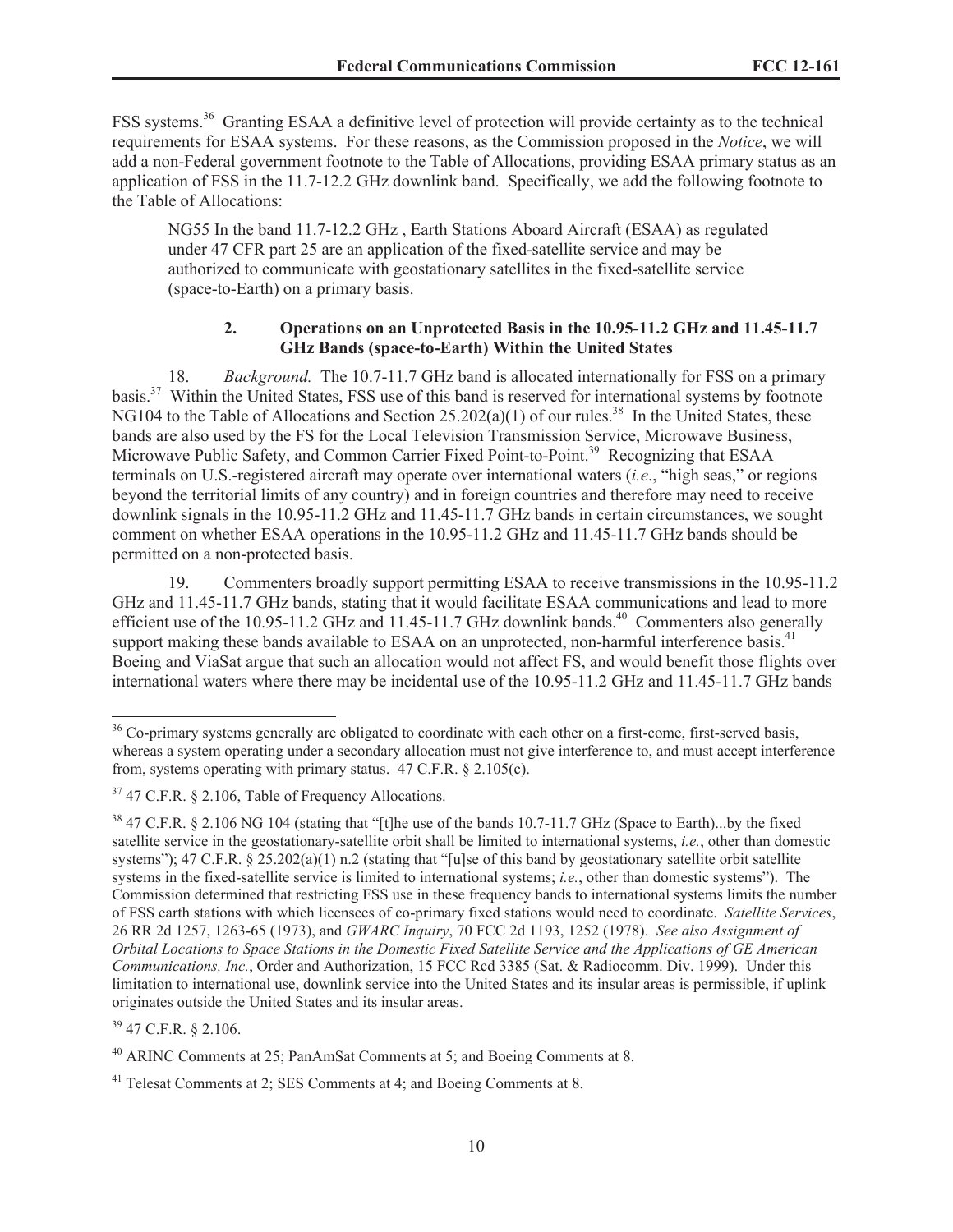when flying into or out of the United States.<sup>42</sup> Boeing maintains that ESAA downlinks in the 10.95-11.2 GHz and 11.45-11.7 GHz bands should have the same regulatory status as standard FSS downlinks in these bands.<sup>43</sup> ViaSat proposes, however, allowing ESAA terminals to receive in the 10.95-11.2 GHz and 11.45-11.7 GHz bands on a co-primary basis with FS where the uplink originates outside of the United States, and limiting the requirement to operate on a non-harmful interference, unprotected basis relative to FS to cases in which the uplink originates in the United States.<sup>44</sup> SES recommends waiving the domestic service prohibition in footnote NG104 for this purpose.<sup>45</sup> No commenter opposes authorizing ESAA downlinks in the 10.95-11.2 GHz and 11.45-11.7 GHz bands.

20. *Discussion.* Our regulatory treatment of ESV and VMES in the 10.95-11.2 GHz and 11.45-11.7 GHz bands requires ESV and VMES operators to accept interference from all current and future FS operations in these bands.<sup>46</sup> ESAA, like ESV and VMES, would use these bands for reception only from GSO FSS space stations. As discussed in the *Notice*, within the United States, we do not anticipate that unprotected receive-only operations in the 10.95-11.2 GHz and 11.45-11.7 GHz bands would interfere with or restrict other authorized operations in the band.<sup>47</sup>

21. Designating ESAA as an application of the FSS in the 10.95-11.2 GHz and 11.45-11.7 GHz downlink bands on an unprotected basis within the United States removes regulatory uncertainty regarding its status, and therefore, we do so. Because ESAA downlink operations in these bands will not interfere with or restrict current or future FS operations and because ESAA will not receive protection from the FS in these bands, we find, as we did for ESV and VMES, that the intent of NG104 and Section  $25.202(a)(1)$  will not be undermined by allowing ESAA to operate domestically in these bands. At the same time, we decline to adopt ViaSat's suggestion that we elevate ESAA receive operations in these bands to co-primary status when the uplink signals originate outside the United States because our experience with ESV and VMES has not demonstrated that there is a need for this allocation status. No ESV or VMES operator has complained of interference or inability to receive in these bands, despite the fact that ESVs and VMES operate in these bands on an unprotected basis. We also note that the Table of Allocations currently contains three non-Federal government footnotes bearing upon mobile applications of FSS: footnotes NG104, limiting the 10.7-11.7 GHz and 12.75-13.25 GHz bands to international satellite systems; NG182, authorizing ESV; and NG186, authorizing VMES. The texts of NG182 and NG186 are effectively identical. Therefore, as a substantive matter, we adopt the following non-Federal government footnote authorizing ESAA operations in the 10.95-11.2 GHz and 11.45-11.7 GHz downlink bands. At the same time, as a ministerial matter of consolidating footnotes without changing their meanings, we replace footnotes NG104, NG182, and NG186 with the following footnote regarding mobile applications of FSS:

<sup>42</sup> Boeing Comments at 8 and ViaSat Reply at 7.

<sup>&</sup>lt;sup>43</sup> Boeing Comments at 9. Boeing also mentions use of the 12.2-12.75 GHz band for downlink in its comments. Boeing Comments at 8. We did not seek comment on the use of this spectrum in the *Notice*. In the United States, the 12.25-12.70 GHz band is allocated to the FS and BSS and the 12.70-12.75 GHz band is allocated to the FS, MS, and FSS (Earth-to-space). Use of this band by ESAA terminals would be to receive communications from space stations whose coverage area is outside the United States or with very limited coverage within the United States. In the event an interest in providing ESAA develops and matures in this band, licensing of such services can be addressed on a case-by-case basis under Part 25 licensing rules, or through further rule making proceedings, as market developments warrant.

<sup>44</sup> ViaSat Comments at 7.

<sup>&</sup>lt;sup>45</sup> SES Comments at 4 and SES Reply at 5.

<sup>46</sup> *ESV Order*, 20 FCC Rcd at 710-11, ¶ 86; *VMES Order*, 24 FCC Rcd at 10424, ¶ 31.

<sup>47</sup> *Notice*, 20 FCC Rcd at 2916-17, ¶ 18.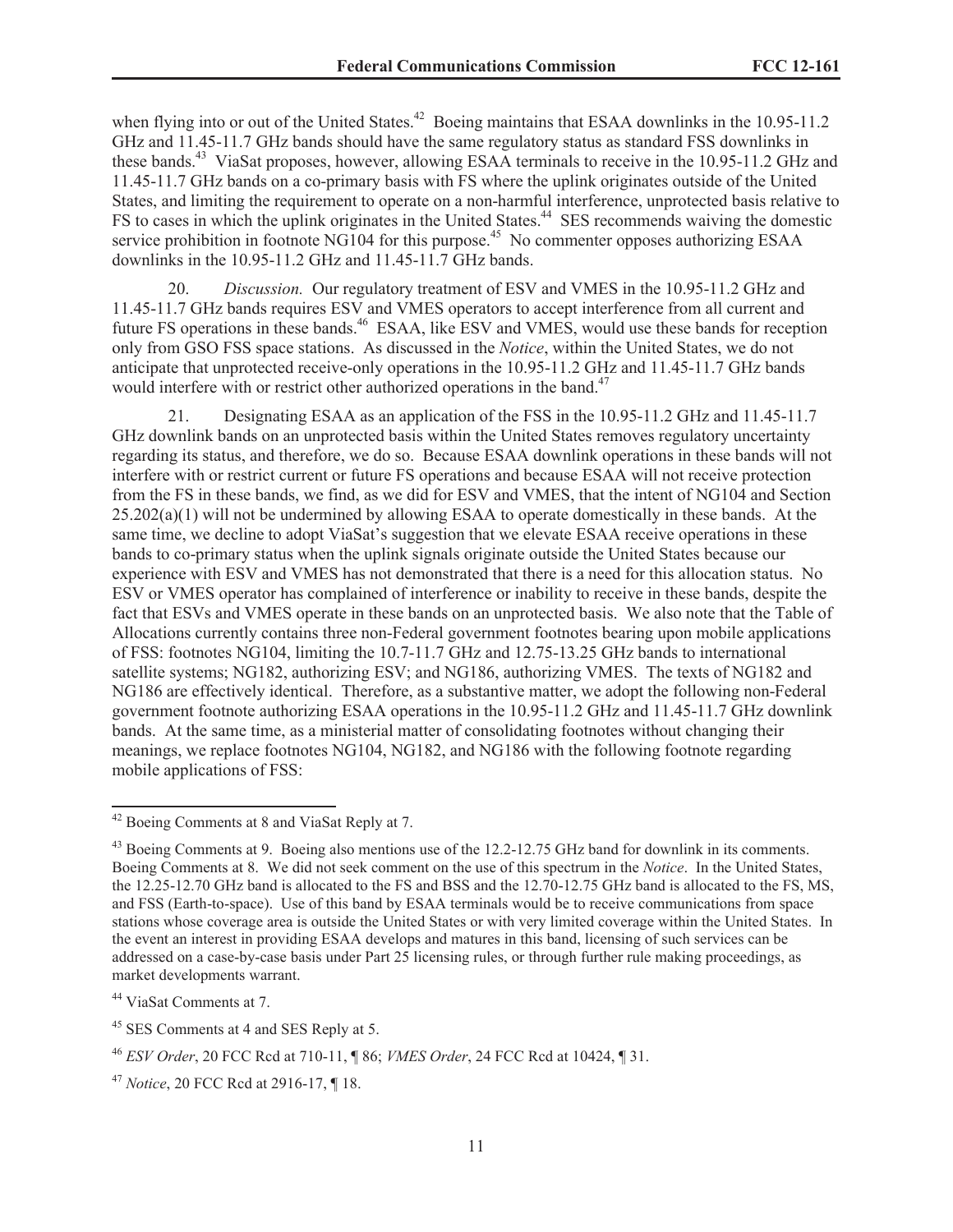NG52 Except as otherwise provided for herein, use of the bands 10.7-11.7 GHz (space-to-Earth) and 12.75-13.25 GHz (Earth-to-space) by geostationary satellites in the fixed-satellite service (FSS) shall be limited to international systems, i.e., other than domestic systems. In the sub-bands 10.95-11.2 GHz and 11.45-11.7 GHz, Earth Stations on Vessels (ESV), Vehicle-Mounted Earth Stations (VMES), and Earth Stations Aboard Aircraft (ESAA) as regulated under 47 CFR part 25 may be authorized for the reception of FSS emissions from geostationary satellites, subject to the condition that these earth stations shall not claim protection from transmissions of non-Federal stations in the fixed service.

We also make changes to Section 25.202 of our rules consistent with the change to the Table of Allocations. Finally, we note that reception in this band by U.S. authorized ESAA operations outside of U.S. airspace over international waters is fully consistent NG104 and is unlikely to cause interference to or restrict current or future FS operations in the United States.<sup>48</sup>

#### **3. Operations on a Secondary Basis in the 14.0-14.5 GHz Band (Earth-to-Space)**

22. *Background.* GSO FSS systems operate on a primary basis in the 14.0-14.5 GHz (Earthto-space).<sup>49</sup> In the *Notice*, however, the Commission proposed ESAA operations on a secondary basis.<sup>50</sup> The Commission noted that the 14.0-14.5 GHz uplink band is used by VSATs to communicate with GSO FSS satellites, and is also allocated for use by non-GSO (NGSO) earth stations,<sup>51</sup> both gateway earth stations and user terminals. The band is also allocated to MSS on a secondary basis, including aeronautical MSS.

23. Boeing initially argued in favor of a secondary allocation for ESAA in the 14.0-14.5 GHz uplink band, quoting the Conference Preparatory Meeting Report for WRC-03, stating that "it has been demonstrated that it is feasible for appropriately designed . . . [ESAA] networks to be operated on a secondary basis in the band 14.0-14.5 GHz without causing harmful interference to primary services in the band."<sup>52</sup> ESAA operations in the 14.0-14.5 GHz uplink band have been ongoing with no reported instances of interference to other users.<sup>53</sup> Telesat agrees, stating that the ITU *Radio Regulations* provide clarity as to the relative status of primary and secondary services, and that authorizing ESAA to use the band on a secondary basis does not raise any issues.<sup>54</sup> In subsequent filings, Boeing changed its position and now favors making ESAA primary in the 14.0-14.5 GHz band, arguing that secondary status is inadequate because of the possibility of harmful interference to ESAA in the 14.0-14.5 GHz band from ESV, VMES, and other services. Boeing also points out that elevating ESAA to primary status in the 14.0-14.5 GHz band would put ESAA on an equal footing with ESV and VMES in coordination negotiations. For these reasons, Boeing requests that we give ESAA primary status in the 14.0-14.5

<sup>48</sup> Section IV.E.1. *infra* addresses regulatory issues relating to U.S.-licensed ESAA operations outside of U.S. airspace.

 $49$  47 C.F.R. § 2.106, Table of Frequency Allocations.

<sup>50</sup> *Notice*, 20 FCC Rcd at 2918-19, ¶ 20.

<sup>&</sup>lt;sup>51</sup> There are currently no planned NGSO FSS systems in these bands.

<sup>52</sup> Boeing Comments at 9-10 (quoting WRC-03 Document 03, *CPM Report to 2003 World Radiocommunication Conference* at 2.4.2).

<sup>53</sup> Boeing Comments at 9-10. *See* Letter from Bruce A. Olcott, Squire Sanders Dempsey (counsel to Boeing) to Marlene H. Dortch, Secretary, Federal Communications Commission, dated Jan. 27, 2011.

<sup>&</sup>lt;sup>54</sup> Telesat Comments at 2.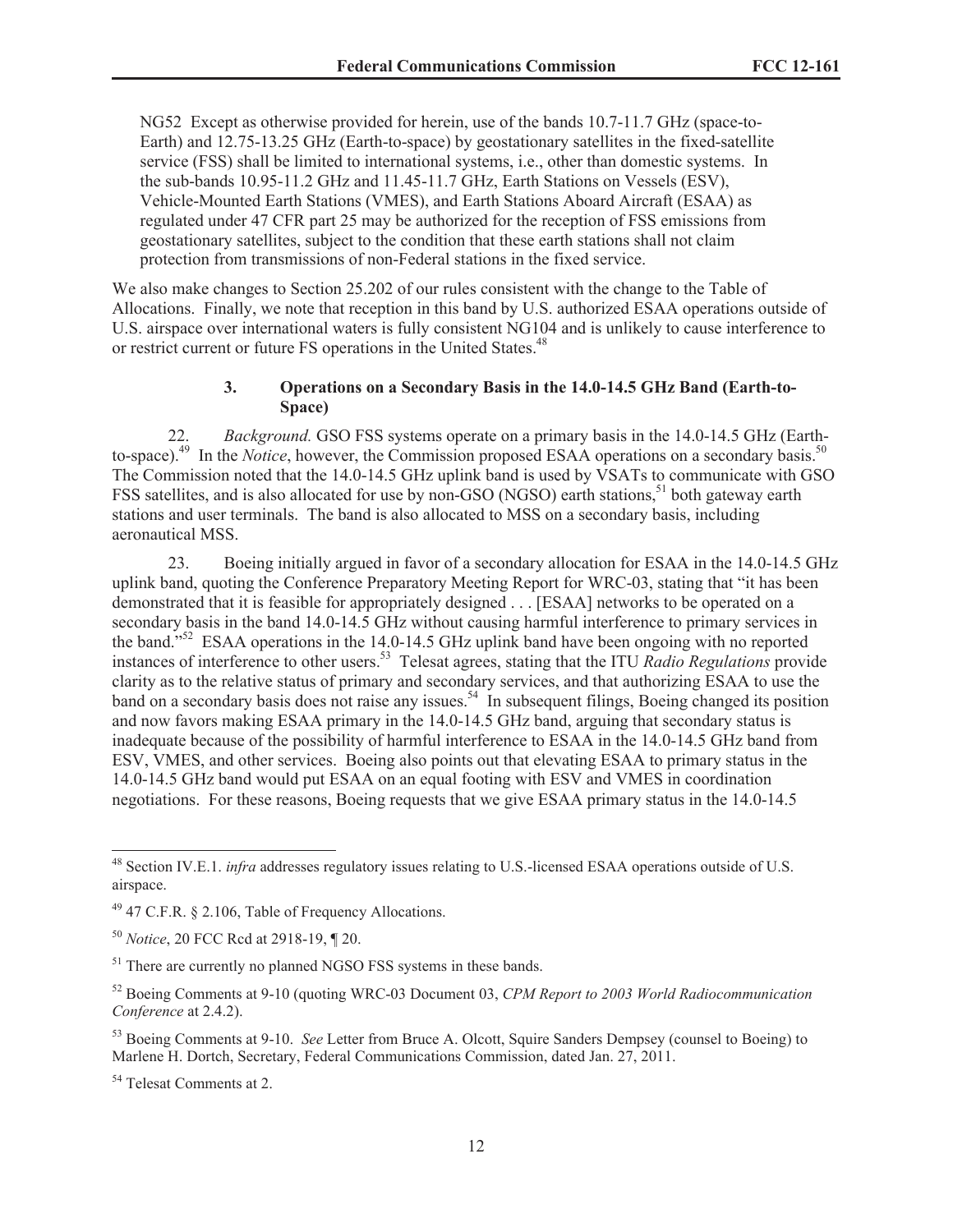GHz.<sup>55</sup> ViaSat contends that we should allocate ESAA on a primary basis in the 14.0-14.5 GHz uplink band, arguing that such an allocation would advance our goals of promoting efficient use of spectrum and meeting growing demand for broadband capability for airline passengers. ViaSat also states that ESAA is no more likely to cause or receive interference than any other VSAT terminal, and that appropriate technical rules and coordination would resolve potential problems, as it does for ESV.<sup>56</sup> While some commenters would prefer a primary allocation for reasons of regulatory parity, no party opposes a secondary allocation for ESAA in the 14.0-14.5 GHz uplink band on technical grounds.

24. *Discussion.* As commenters have explained, ESAA operations in this band, operating under technical constraints similar to those adopted in this order, have been ongoing for years with no reported instances of interference.<sup>57</sup> Thus, the record of ongoing operations coupled with the analysis of the commenters provides support for giving secondary status to ESAA as an application of the FSS, and potentially allocating ESAA on a primary basis in this band. The *Notice,* however, did not specifically seek comment on allocating the uplink to primary status, and the record, while strongly suggesting that primary status would be appropriate, is not sufficiently developed at this time to make such an allocation. Thus, we believe it would be premature to raise the status of the uplink to primary at this time. For these reasons, we grant ESAA a secondary allocation as an application of FSS in the 14.0-14.5 GHz uplink band, subject to the restrictions in our rules and this *Report and Order*. <sup>58</sup> At the same time, the public interest would be served by quickly developing a more complete record on Boeing's request for operations on a primary basis in this band. We will, therefore, consider Boeing's request in the *Notice of Proposed Rulemaking, infra*.

#### **B. Coordination**

#### **1. Coordination with the Space Research Service in the 14.0-14.2 GHz Band**

25. *Background*. In the *Notice*, the Commission noted that Space Research Services (SRS) have a secondary allocation in the 14.0-14.2 GHz sub-band. There are currently two authorized SRS facilities in the United States: the National Aeronautics and Space Administration (NASA) space research Tracking and Data Relay Satellite System (TDRSS) receive facilities located in Guam and White Sands, New Mexico, which operate with frequency assignments in the 14.0-14.05 GHz band.<sup>59</sup> In addition to the two existing facilities, NASA plans to establish another TDRSS receive facility at Blossom Point on the Eastern Shore of Maryland. In the *Notice*, the Commission proposed to require that, as a prerequisite to licensing, ESAA operations in the 14.0-14.5 GHz uplink band, in the vicinity (*i.e.*, within the radio lineof-sight) of TDRSS facilities, be coordinated with the National Telecommunications and Information Administration (NTIA) to resolve any potential concerns regarding space research facilities.<sup>60</sup> This would

<sup>57</sup> *See* n.8 *supra* for list of authorizations granted.

<sup>58</sup> We also take this opportunity to update the Table of Allocations by removing footnote NG184. This footnote authorizes *existing* licensees of land mobile stations in the 11.7-12.2 GHz and 14.2-14.4 GHz bands and fixed stations in the 11.7-12.1 GHz band to continue to operate on a secondary basis until their license expired. Because all existing licenses have now expired, we remove footnote NG184 from the Table of Allocations.

<sup>59</sup> *Amendment of Parts 2, 25 and 73 of the Commission's Rules to Implement Decisions from the World Radiocommunication Conference (Geneva, 2003) (WRC-03) Concerning Frequency Bands Between 5900 KHz and 27.5 GHz and to Otherwise Update the Rules in this Frequency Range*, ET Docket No. 04-139, Notice of Proposed Rulemaking, 19 FCC Rcd 6592, 6609 n.74 (2004).

<sup>60</sup> *Notice*, 20 FCC Rcd at 2919-20, ¶¶ 22-23 & n.72 ("We understand that the 'vicinity of a TDRSS site' refers to the area where an [aircraft earth station] is in line-of-sight of the TDRSS site"). *But see* ARINC Comments at 26

(continued....)

<sup>&</sup>lt;sup>55</sup> Letter from Bruce A. Olcott, Squire Sanders Dempsey (counsel to Boeing) to Marlene H. Dortch, Secretary, Federal Communications Commission, dated Jan. 7, 2011.

<sup>56</sup> ViaSat Comments at 3.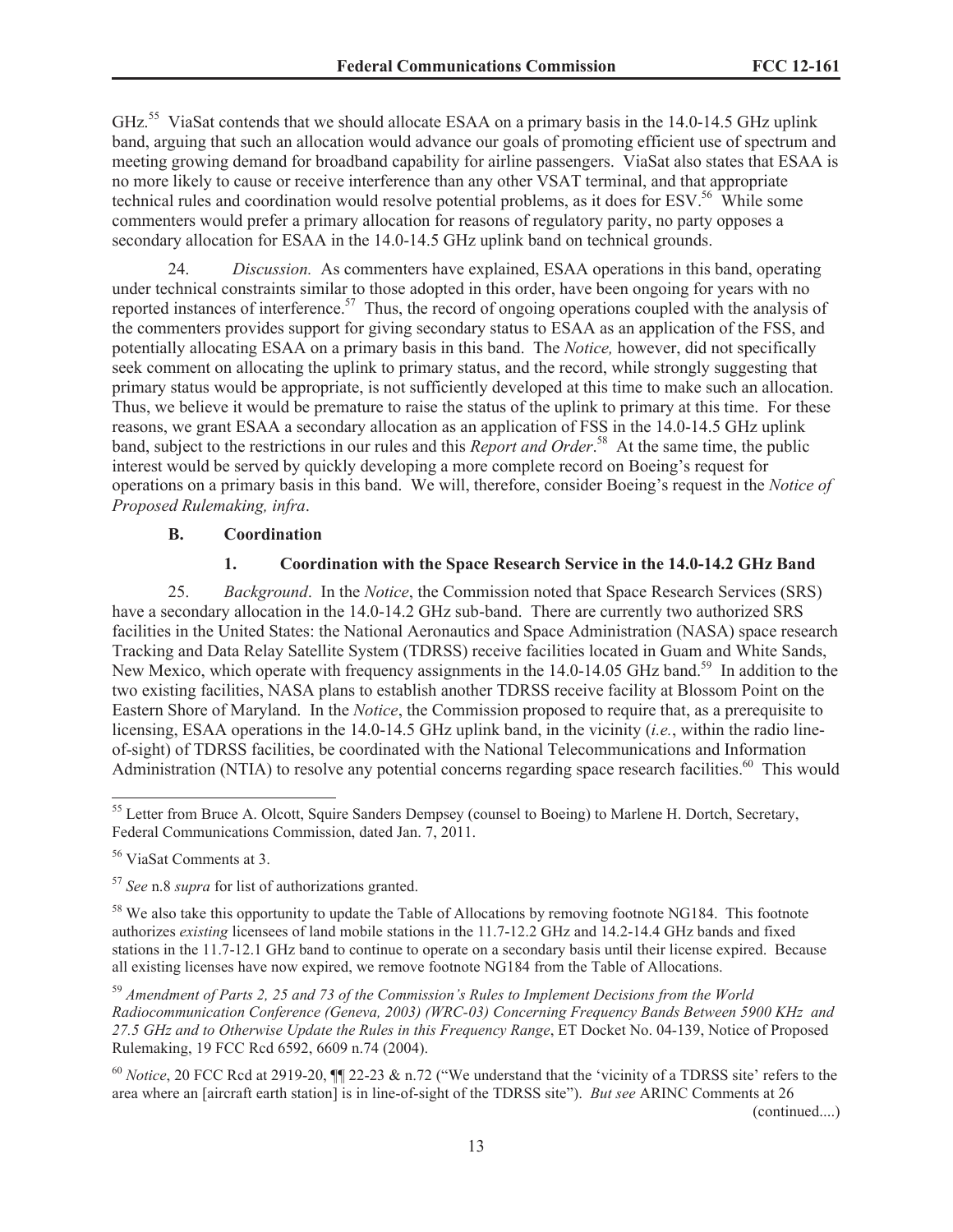parallel requirements for ESV and VMES, where, as a condition of licensing, all ESV and VMES earth stations operating in the 14.0-14.2 GHz sub-band within 125 km of a NASA TDRSS earth station site must coordinate through NTIA before beginning operations.<sup>61</sup>

26. Boeing suggests requiring coordination with TDRSS sites as a condition of, rather than a prerequisite to, licensing.<sup>62</sup> Boeing also argues that future TDRSS earth stations will probably be designed to reject out-of-band emissions, and that we should therefore require coordination only in the 14.0-14.2 GHz sub-band, rather than in the entire 14.0-14.5 GHz uplink band.<sup>63</sup>

27. *Discussion*. The importance of SRS is such that ensuring their protection from interference cannot wait until after a system is licensed. We note that we have established a licensing condition requiring coordination prior to operations for both  $ESV<sup>64</sup>$  and VMES.<sup>65</sup> We agree with Boeing that future TDRSS sites are likely to be designed to minimize the impact of other operations, but it is not clear that filtering and other measures will be sufficient to obviate the need for coordination with ESAA in the 14.0-14.5 GHz downlink band. We therefore adopt the Commission's proposal and will require that ESAA stations operating in the entire 14.0-14.2 GHz uplink sub-band within line-of-sight of TDRSS sites coordinate with NTIA as a prerequisite to operation.<sup>66</sup> Specifically, we require ESAA licensees proposing to operate in the 14.0-14.2 GHz sub-band within radio line-of-sight of the Guam and White Sands, New Mexico TDRSS receive facilities to coordinate through NTIA before beginning operations.<sup>67</sup> ESAA licensees shall notify the International Bureau once they have completed coordination.<sup>68</sup> Upon receipt of such notification from a licensee, the International Bureau will issue a public notice stating that

<sup>62</sup> Boeing Comments at 10.

<sup>63</sup> Boeing Comments at 11.

<sup>64</sup> *ESV Order*, 19 FCC Rcd at 712-13, ¶¶ 90-91.

<sup>65</sup> *VMES Order*, 24 FCC Rcd at 10427-28, ¶¶ 41-43 ("We adopt the Commission's proposal to make SRS coordination a VMES licensing condition. We require VMES licensees proposing to operate in the 14.0-14.2 GHz sub-band within 125 kilometers of the Guam and White Sands, New Mexico TDRSS receive facilities to coordinate through NTIA before beginning operations.")

<sup>66</sup> Determination of the particular radio line-of-sight distance at which terminals must coordinate can be accomplished in a number of ways. For example, Section 25.213 uses a formula for determining the distance (d) at which airborne mobile earth stations in the  $1.6/2.4$  GHz band must coordinate with radio astronomy sites. That formula is d (km) = 4.1 square root of (h), where h is the altitude of the aircraft in meters above ground level. *See* 47 C.F.R. § 25.213(a)(1)(iv).

<sup>67</sup> NASA TDRSS facilities on Guam are at latitude 13°36'55" N, longitude 144°51'22" E, while the White Sands, New Mexico TDRSS facilities are located at latitude 32°20'59" N, longitude 106°36'31" W and latitude 32°32'40" N, longitude 106°36'48" W.

<sup>68</sup> Licensees should file these documents electronically via IBFS (http://licensing.fcc.gov/myibfs/). The notifications should be filed in the form of a statement referencing the relevant call signs and file numbers. Filers should upload the coordination notification into IBFS by selecting "Pleadings or Comments" from the IBFS main page. Under "Pleading Type," filers should select "Statement." The electronically-filed coordination notification will be reviewed for completeness and placed on the Satellite Division's SES weekly public notice under the heading "Informative."

<sup>(...</sup>continued from previous page)

<sup>(&</sup>quot;While ARINC acknowledges the need to protect currently operating TDRSS [ ] sites from interference through coordination with NTIA, a rigid 'vicinity of,' or 'line of sight,' rule would be too restrictive and should not be imposed").

<sup>61</sup> 47 C.F.R. §§ 25.222(c), 25.226(c)(2); *ESV Order*, 19 FCC Rcd at 712-13, ¶ 90; *VMES Order*, 24 FCC Rcd at 10422-23, ¶ 25.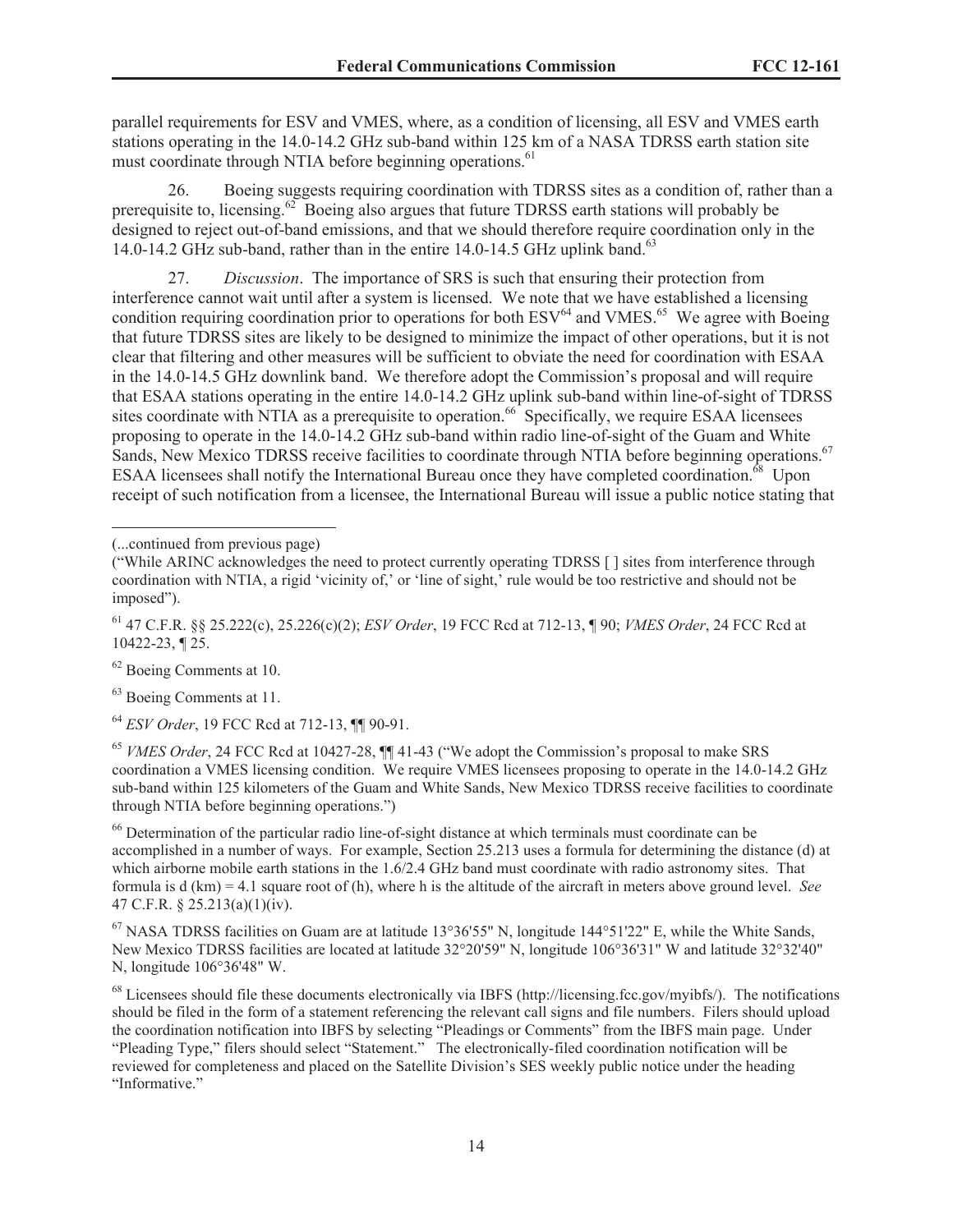the licensee may commence operations within the new coordination zone in 30 days if no party has opposed the operations.<sup>69</sup>

28. We observe that the International Bureau has notified ESV and VMES network operators in the 14.0-14.2 GHz sub-band that they will be required to cease operations within 125 kilometers of the new Blossom Point facilities, when these facilities have become operational, unless and until the operator has reached a coordination agreement with NASA that has been approved by both us and NTIA.<sup>70</sup> We adopt a similar rule for ESAA operators. Therefore, once NTIA notifies the International Bureau that these facilities are about to become operational, the International Bureau will issue a notice announcing the specific date for the commencement of operations of the Blossom Point facilities and requiring each ESAA operator in the 14.0-14.2 GHz sub-band to cease operations within radio line-of-sight of the new Blossom Point facilities until the ESAA operator has completed a coordination agreement with NASA, acceptable to both NTIA and the Commission, for the new TDRSS site.

29. We also observe that, in addition to the EIRP density mask requirements,<sup>71</sup> both ESVs and VMES must meet specific EIRP density requirements towards the horizon in the 14.0-14.2 GHz subband while within the coordination distance of a TRDSS site. These additional EIRP density requirements towards the horizon are intended to control potential interference to NASA's TDRSS earth stations and must be met regardless of the power transmitted in any other direction.<sup>72</sup> We place similar specific EIRP density requirements towards the horizon on ESAA systems.

## **2. Coordination with Radioastronomy Service Stations in the 14.47-14.5 GHz Band**

30. As discussed below, we require ESAA licensees proposing to operate in the 14.47-14.5 GHz sub-band within line-of-sight of Radioastronomy Service (RAS) facilities to coordinate with the National Science Foundation (NSF) before beginning operations.

## **a. Coordination Procedure**

31. *Background*. RAS operates in the 14.47-14.5 GHz sub-band on a permissive basis within the United States.<sup>73</sup> Our rules require ESV and VMES licensees planning to operate within the 14.47- 14.5 GHz sub-band to coordinate their proposed operations with RAS facilities.<sup>74</sup> In the *Notice*, the Commission sought comment on the feasibility of similar coordination between ESAA and RAS

<sup>69</sup> This mirrors the procedure for ESV and VMES. *ESV Order*, 20 FCC Rcd at 713, ¶ 91, *VMES Order*, 24 FCC Rcd at 10427, ¶ 41.

<sup>70</sup> *International Bureau Announces New NASA TDRSS Earth Station Site, Report No. SPB-221*, Public Notice, DA 07-4028, 22 FCC Rcd 17321 (Int'l Bur. 2007) (*Blossom Point Notice*). *See also* 47 C.F.R. § 25.222(c) (formerly section 25.222(d), requiring all ESV networks operating in the 14.0-14.2 GHz band within 125 km of a new TDRSS earth station to cease operations upon commencement of the TDRSS operations, unless and until the ESV operator and NASA reach an agreement that both the Commission and NTIA approve).

<sup>71</sup> *See infra*. IV.C.2,3, 7, and 8.

<sup>&</sup>lt;sup>72</sup> 47 C.F.R. § 25.204(i) (specific EIRP density requirements towards the horizon in the 14.0-14.2 GHz sub-band for ESV); 47 C.F.R. § 25.204(j) (specific EIRP density requirements towards the horizon in the 14.0-14.2 GHz subband for VMES).

<sup>&</sup>lt;sup>73</sup> Internationally, the RAS is allocated on a secondary basis in the 14.47-14.5 GHz band. In the United States, Footnote US203 of the Table of Allocations permits RAS use of the 14.47-14.5 GHz frequencies at certain sites. 47 C.F.R. § 2.106 US203; *see also id.* US342.

<sup>74</sup> *ESV Order*, 20 FCC Rcd at 748, Appendix B, § 25.222(e); 47 C.F.R. § 25.222(d) (requiring coordination with RAS facilities at St. Croix, Mauna Kea, and Arecibo).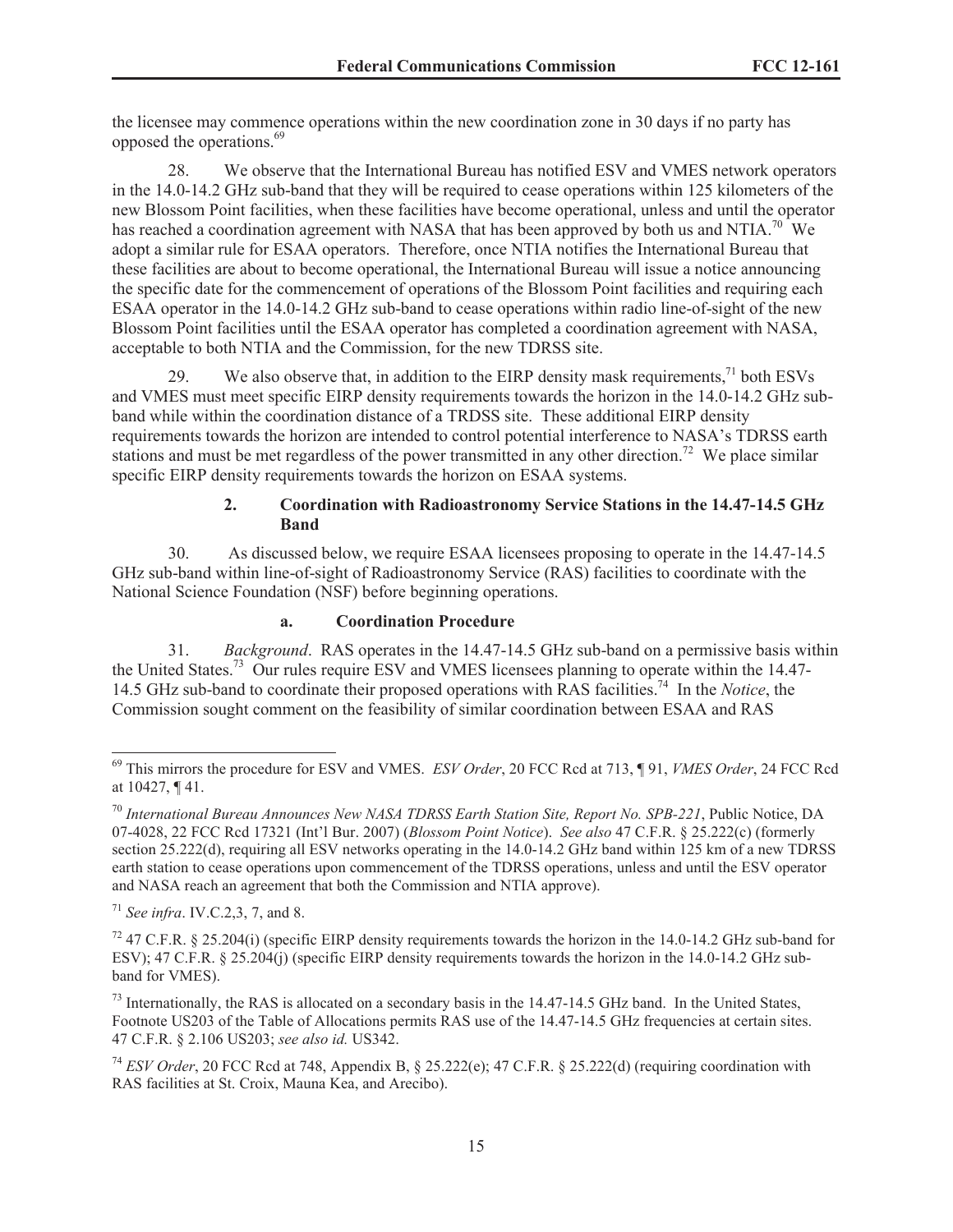operations to preclude harmful interference to the RAS.<sup>75</sup> Specifically, the Commission proposed and requested comment on several measures to protect RAS in the 14.47-14.5 GHz sub-band from harmful interference. The Commission proposed to require that, as a prerequisite to licensing, ESAA operations in the 14.0 -14.5 GHz band be coordinated with the NTIA to resolve any potential concerns regarding radio astronomy facilities. The Commission also requested comment on the possibility of changing the status of RAS in the Table of Allocations to co-secondary with respect to ESAA only, retaining its permitted status with regard to other services in the 14.47-14.5 GHz sub-band.<sup>76</sup> In order to account for future RAS sites, the Commission requested comment on whether and how ESAA licensees should coordinate their operations with future RAS sites, noting that if we require ESAA licensees to coordinate only with sites currently listed in footnote US203 to the Table of Allocations, the addition of new RAS to footnote US203 would require a full rulemaking process. The Commission also requested comment on whether an *ad hoc* coordination process between future RAS sites and ESAA licensees could be effective in preventing harmful interference to  $RAS$ <sup>77</sup> Finally, noting that RAS observations do not occur continually and are usually scheduled in advance, the Commission requested comment on whether we should require RAS observatories to provide advance notice to ESAA operators regarding their observations, where possible.<sup>78</sup> In order to implement these proposals and ensure proper coordination between ESAA and other users in the 11.7-12.2 GHz and 14.0-14.5 GHz bands, in the *Notice* the Commission proposed two footnotes to be added to the Table of Allocations.<sup>79</sup>

32. With regard to elevating RAS to secondary allocation status, the National Radio Astronomy Observatory (NRAO) argues that co-secondary status for RAS is unnecessary, provided that the footnote US203 requirement to protect RAS "to the extent practicable" remains in effect.<sup>80</sup> NRAO further contends that the necessary protection for RAS is already spelled out in agreements that NSF has with Boeing and ARINC.<sup>81</sup> Boeing and the National Research Council's Committee on Radio Frequencies (CORF) do not object to elevating the regulatory status of RAS to secondary relative to ESAA only,<sup>82</sup> but CORF contends that secondary status for RAS would be unnecessary if we adopt rules requiring compliance with ITU-R M.1643, Annex 1, Part  $C<sup>83</sup>$ 

33. With regard to coordination requirements, CORF supports the proposal to require ESAA to coordinate operations within line-of-sight of RAS sites.<sup>84</sup> ARINC disagrees, opposing any requirement for a shut-down of ESAA operations within line-of-sight of RAS sites, and arguing that protection of RAS sites should be coordinated on a case-by-case basis.<sup>85</sup>

34. *Discussion*. We will not change the allocation status of the RAS relative to ESAA. Commenters generally agree that the current allocation priority is appropriate, provided that reasonable

- <sup>78</sup> *Id.* at 2923, ¶ 30.
- <sup>79</sup> *Id.* at 2923 ¶¶ 31-32.
- <sup>80</sup> NRAO Comments at 3.

<sup>84</sup> *Id.* at 4-5.

<sup>75</sup> *Notice*, 20 FCC Rcd at 2922-23, ¶¶ 28-29.

<sup>76</sup> *Id.* at 2922-23, ¶ 28.

<sup>77</sup> *Id.* at 2923, ¶ 29 (citing 47 C.F.R. § 2.106 US203).

<sup>81</sup> *Id.* at 2-3.

<sup>&</sup>lt;sup>82</sup> Boeing Comments at 13 and CORF Comments at 10.

<sup>83</sup> CORF Comments at 10.

<sup>85</sup> ARINC Comments at 26-27, ARINC Reply at 11.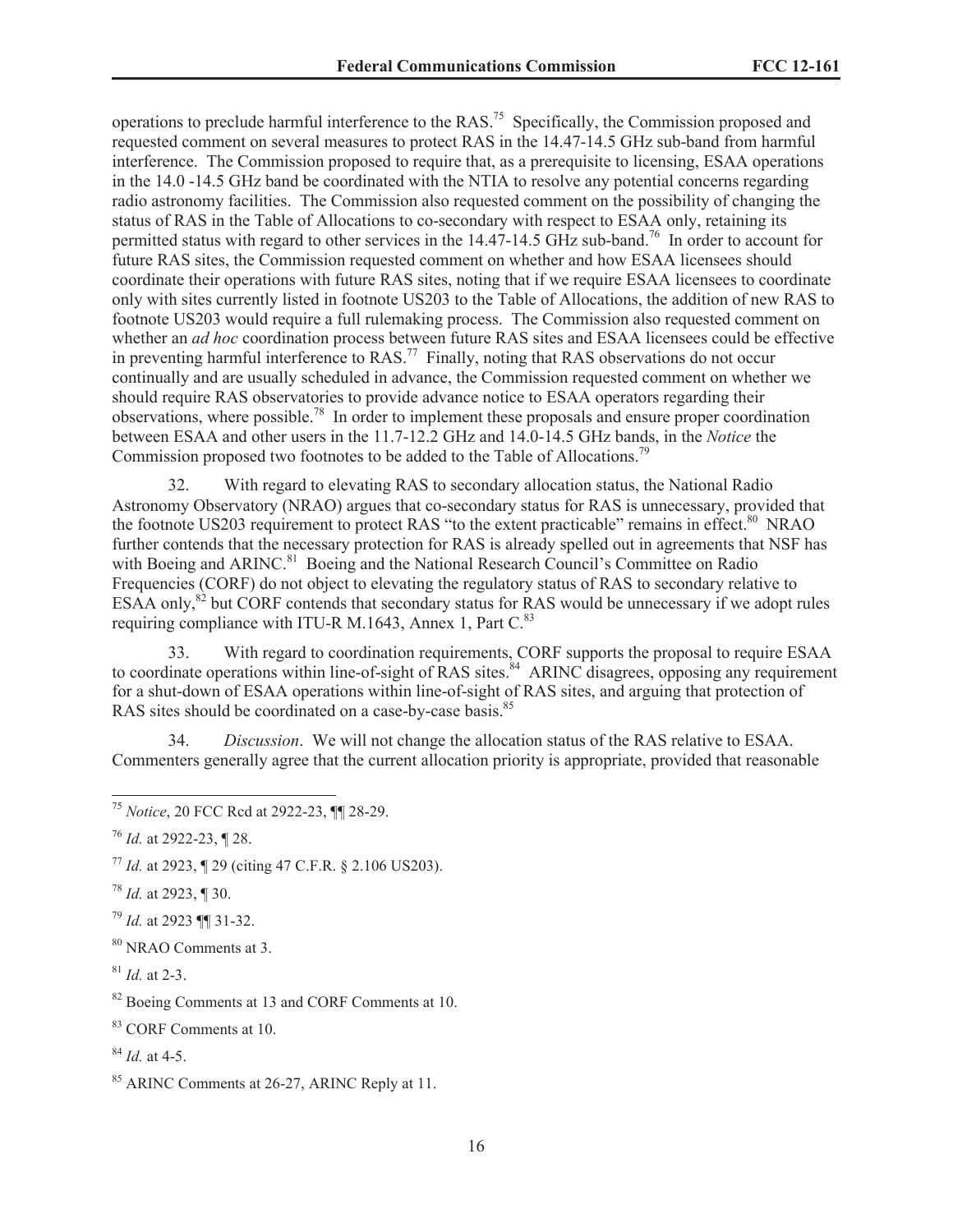coordination procedures are in place. We will require ESAA licensees to coordinate with RAS sites whenever an ESAA earth station comes within radio line-of-sight of an RAS facility. At the same time, we conclude that a firm requirement that ESAA earth stations must cease transmissions in the 14.47-14.5 GHz sub-band whenever they are within line-of-sight of RAS facilities would be excessively burdensome on ESAA. We find that coordination on a case-by-case basis is both sufficient to protect RAS and consistent with Recommendation ITU-R M.1643, which addresses protection of RAS sites, requiring ESAA in the 14.47-14.5 GHz sub-band to either cease operations or comply with power limits when they are within line-of-sight of an RAS site. Accordingly, we adopt the proposed footnotes NG54 and US133, as modified to reflect the renamed mobile application of the FSS herein, and will add them to the Table of Allocations:

NG54 In the band 14-14.5 GHz, Earth Stations Aboard Aircraft (ESAA) as regulated under 47 CFR part 25 may be authorized to communicate with geostationary satellites in the fixedsatellite service (Earth-to-space), subject to the condition that ESAA shall not claim protection from, nor cause interference to, earth stations at given positions (where the given position may be a specified fixed point or any fixed point within specified areas)..

US133 In the bands 14-14.2 GHz and 14.47-14.5 GHz, the following provisions shall apply to the operations of Earth Stations Aboard Aircraft (ESAA):

(a) In the band 14-14.2 GHz, ESAA licensees proposing to operate within radio line-ofsight of the coordinates specified in 47 CFR 25.227(c) are subject to prior coordination with NTIA in order to minimize harmful interference to the ground terminals of NASA's Tracking and Data Relay Satellite System (TDRSS).

(b) In the band 14.47-14.5 GHz, operations within radio line-of-sight of the radio astronomy stations specified in 47 CFR 25.226(d)(2) are subject to coordination with the National Science Foundation in accordance with 47 CFR 25.227(d).

35. Licensees currently authorized to provide ESAA shall submit the applicable NSFlicensee coordination agreement to the Commission by electronic means.<sup>86</sup> If an ESAA applicant submits the coordination agreement as part of its ESAA application, the 30-day public notice period for the application will provide opportunity for any public comment on the coordination agreement. Alternatively, upon receipt of coordination agreement from a licensee, the International Bureau will issue an information notice stating that the licensee may commence operations within the new coordination zone in 30 days if no party has opposed the operations.<sup>87</sup>

#### **b. Relevant RAS Facilities**

36. *Background*. In the *Notice*, the Commission sought comment on ESAA coordination obligations with respect to certain RAS facilities, including those listed in US203. Specifically, the Commission sought comment on requiring ESAA operators proposing operations in the 14.47-14.5 GHz sub-band and planning to travel within line- of-sight of the radio observatories listed in US203 to

<sup>86</sup> *Amendment of the Commission's Space Station Licensing Rules and Policies, 2000 Biennial Regulatory Review – Streamlining and Other Revisions of Part 25 of the Commission's Rules Governing the Licensing of, and Spectrum Usage by, Satellite Network Earth Stations and Space Stations*, Fourth Report and Order, 19 FCC Rcd 7419 (2004) (*Fourth Report and Order*); *Amendment of the Commission's Space Station Licensing Rules and Policies*, Declaratory Order, 19 FCC Rcd 19564 (Int'l Bur. 2004). *See also International Bureau Provides Guidance Concerning the Notice Requirement for C-Band Coordination by Earth Stations On Vessels*, Public Notice, DA 05- 1671, 20 FCC Rcd 10748 (Int'l Bur. 2005).

<sup>87</sup> This notification procedure mirrors the procedure for ESV. *ESV Order*, 20 FCC Rcd at 715, ¶ 96.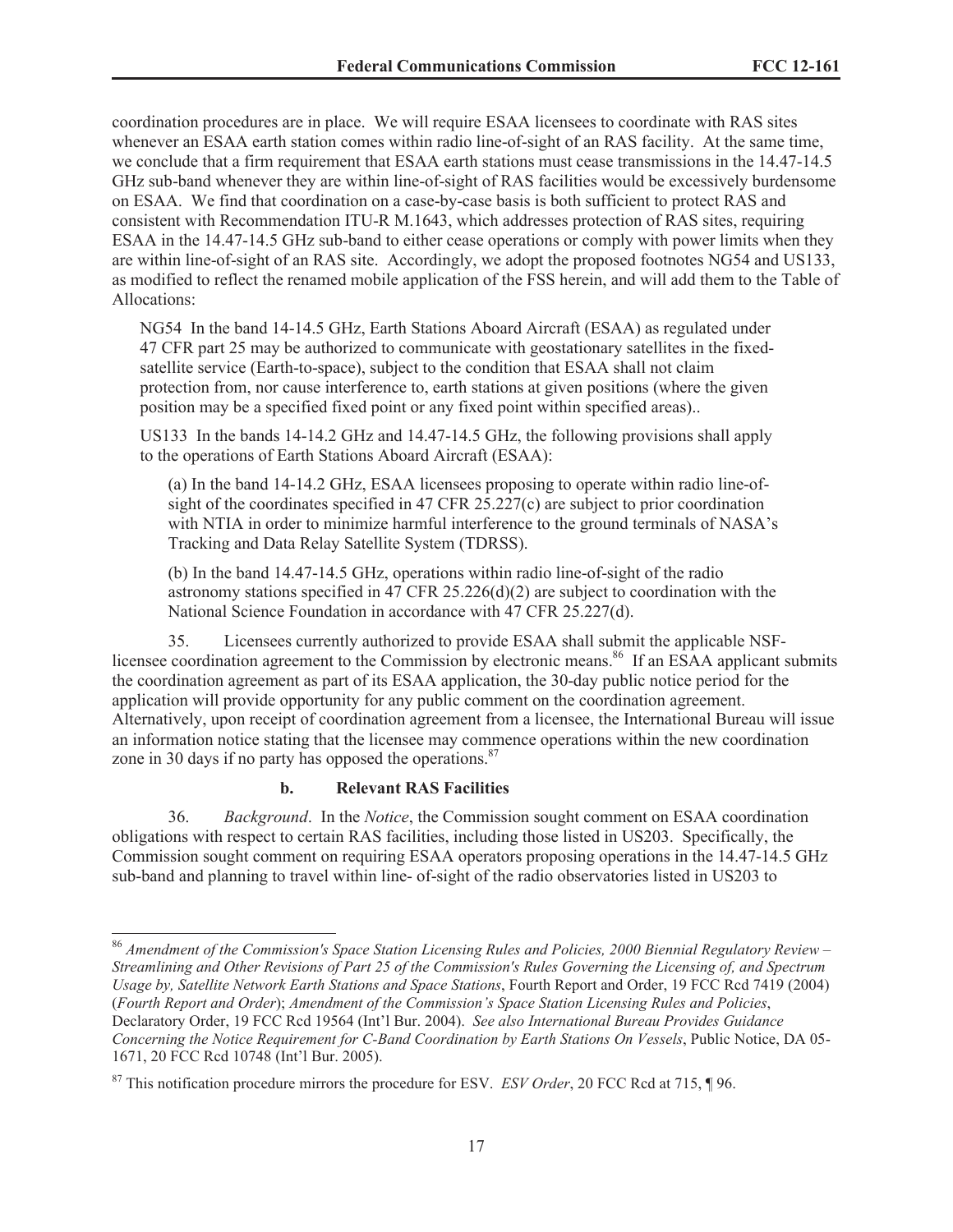coordinate their proposed operations to resolve any potential interference concerns.<sup>88</sup> In this regard, we also observe that footnote US342 of the Table of Allocations states that, in making assignments to stations in the 14.47-14.5 GHz sub-band, among other bands, we shall take all practicable steps to protect RAS from harmful interference.<sup>89</sup>

37. *Discussion*. We will require ESAA licensees to coordinate with the RAS facilities required by the VMES rules. We find that a similar circumstance exists for both ESAA and VMES terminals, which may operate in the vicinity of radio observatories anywhere within the United States. Given the potential ubiquity of ESAA terminals within the United States, we conclude that it is necessary to adopt a new rule section requiring ESAA coordination with certain RAS facilities – the same sites identified for VMES – to protect these important RAS sites from potential interference.

38. We note that this is not the appropriate proceeding in which to update US203. We do not have a full record on the issue of updating US203. As noted, US342 requires us, in making assignments in the 14.47-14.5 GHz band, among others, to take all practicable steps to protect RAS sites from harmful interference. We take cognizance of recent agreements between NSF and certain Commission licensees that include RAS facilities not listed in US203.<sup>90</sup> During the VMES proceeding, NTIA provided in an *ex parte* letter, the most recent list of RAS facilities making observations in the 14.47-14.5 GHz band and the contact information for initiating coordination with  $NSF<sup>91</sup>$ . We continue to believe that reliance on the sites listed in the NTIA Letter is a practicable approach to protecting RAS sites from potential ESAA interference. Thus, we will include a condition in ESAA licenses requiring the licensees to coordinate with NSF for the following operational RAS sites, as identified by NTIA: Kitt Peak, Arizona; Owens Valley, California; Mauna Kea, Hawaii; North Liberty, Iowa; Stinchfield Woods, Michigan; Hancock, New Hampshire; Los Alamos, New Mexico; Pie Town, New Mexico; Socorro, New Mexico; Rosman, North Carolina; Arecibo, Puerto Rico; Fort Davis, Texas; St. Croix, U.S. Virgin Islands; Brewster, Washington; and Green Bank, West Virginia.<sup>92</sup> This approach will ensure consistency with the mobile applications of the FSS operating in and over the United States.

## **c. Future RAS Facilities**

39. *Background.* With regard to future RAS sites, ARINC recommends that we should limit coordination requirements to RAS sites listed in footnote US203, and that adding future RAS sites to

<sup>92</sup> NTIA Letter at 1.

<sup>88</sup> *See Notice*, 20 FCC Rcd at 2922-23, ¶¶ 28-29.

<sup>89</sup> 47 C.F.R. § 2.106 US342.

<sup>90</sup> *See, e.g., Raysat LMSS Order*, 23 FCC Rcd at 1995-96, ¶¶ 30-31 (discussing coordination agreement between NSF and Raysat); Raysat, Inc., Application for Authority to Operate 4,000 In-Motion Mobile Satellite Antennas in the 14.0-14.5 GHz and 11.7-12.2 GHz Frequency Bands, File Nos. SES-LIC-20060629-01083 *et al*., Application, Exhibit 3, Technical Operational Coordination Agreement for the Joint Usage of the Band 14.0-14.5 GHz between the National Science Foundation and Land Mobile Satellite Service Earth Stations (LMSS) Operated by Raysat, Inc. (May 25, 2006) (NSF-Raysat Coordination Agreement) *available at*

http://licensing.fcc.gov/ibfsweb/ib.page.FetchAttachment?attachment\_key=-110808. The NSF-Raysat Coordination Agreement lists the following sites: Green Bank, West Virginia; Socorro, New Mexico; Brewster, Washington; Owens Valley, California; Kitt Peak, Arizona; Pie Town, New Mexico; Los Alamos, New Mexico; Fort Davis, Texas; North Liberty, Iowa; and Hancock, New Hampshire. NSF-Raysat Coordination Agreement at 3. Footnote US203 lists Green Bank and Socorro, plus additional sites not listed in the NSF-Raysat Coordination Agreement. 47 C.F.R. § 2.106 US203.

<sup>&</sup>lt;sup>91</sup> Letter from Karl Nebbia, NTIA to Julius Knapp, Chief, Office of Engineering and Technology, IB Docket No. 07-101 (dated Dec. 1, 2008) (NTIA Letter) (listing RAS sites and proposed coordination zones and identifying NSF contact point).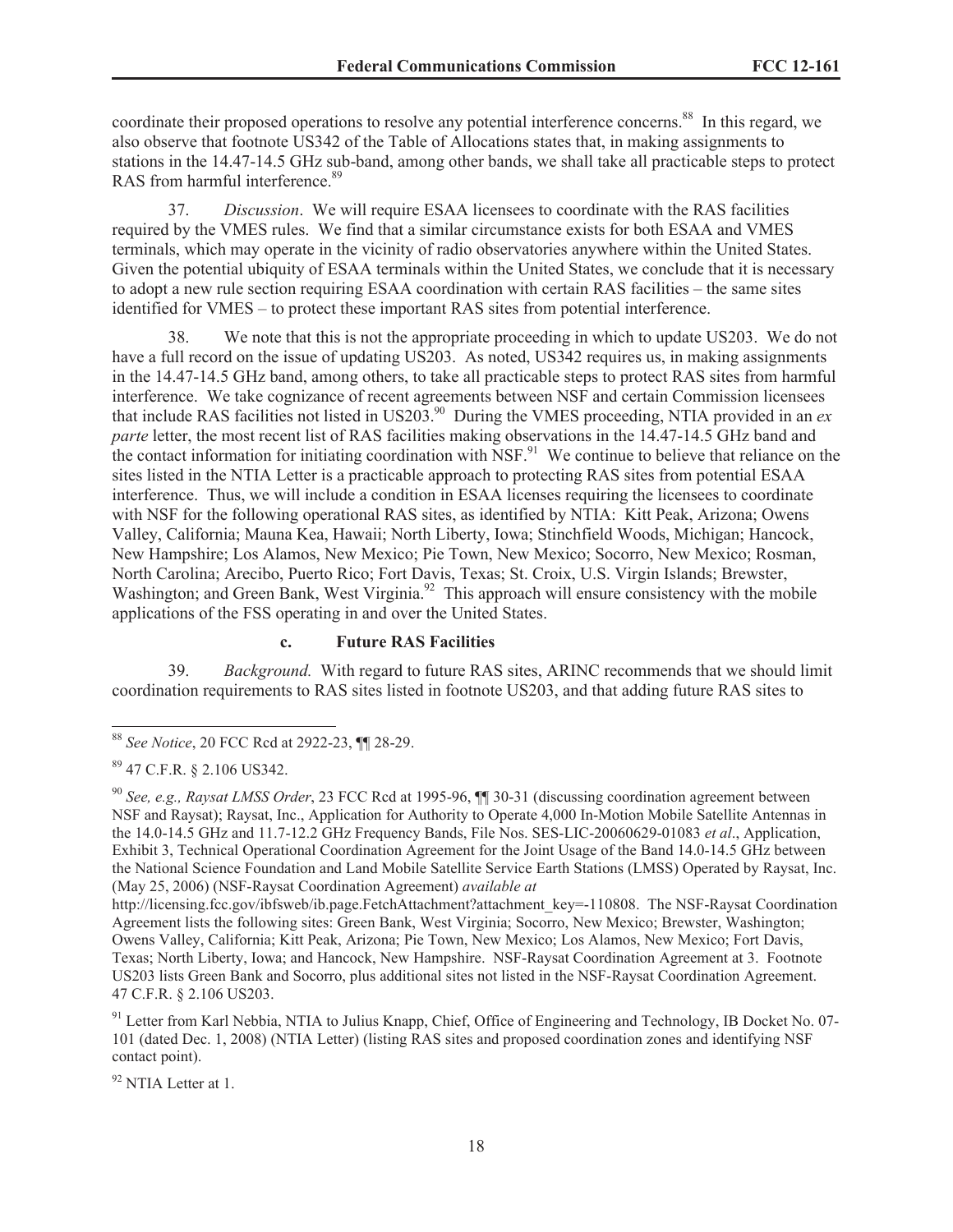footnote US203 should only be done by a full rulemaking proceeding. ARINC opposes *ad hoc* coordination requirements, arguing that this could subject ESAA licensees to unreasonable demands from RAS operators.<sup>93</sup> NRAO, on the other hand, states that any list of RAS sites in the rules will become obsolete, and recommends creating a registry listing all RAS sites, along with the properties, frequency bands, and regulatory provisions relevant to each site.<sup>94</sup> CORF recommends an *ad hoc* coordination process until footnote US203 can be updated, and recommends that NTIA or NSF notify the Commission six months before a new RAS site becomes operational. The Commission would then issue a public notice informing ESAA licensees of the need to coordinate with the new RAS site prior to the beginning of operations at the RAS site.<sup>95</sup>

40. *Discussion.* We find that a process whereby NTIA would inform us six months before new RAS sites become operational, and ESAA licensees are required to coordinate with those RAS sites, best balances the need to protect future RAS facilities from interference while minimizing the need for the Commission to initiate a new rulemaking proceeding for each RAS facility. We adopted a similar procedure for coordination between ESV and VMES, and new TDRSS sites.<sup>96</sup> We also find that NRAO's suggestion of a publicly available database listing RAS sites along with their properties, frequency bands, and regulations applicable to those frequency bands, would facilitate coordination and make it unnecessary to engage in full rulemaking proceedings to add new RAS sites to our rules. For these reasons, we adopt the procedure used for future TDRSS sites for future RAS sites as well. That is, once NTIA notifies the International Bureau that these facilities are about to become operational, the International Bureau will issue a public notice requiring each ESAA operator in the 14.47-14.5 GHz subband to cease operations within line-of-sight of the new RAS facility until the ESAA operator has completed a coordination agreement with NSF for the new RAS site.<sup>97</sup> ESAA operators shall notify the International Bureau once they have completed coordination and shall submit the applicable coordination agreement to us. Upon receipt of such notification from a licensee, the International Bureau will issue a public notice stating that the licensee may commence operations within the new coordination zone in 30 days if no party has opposed the operations.

### **C. Technical Rules**

#### **1. Introduction**

41. As stated above, ESAA networks are technically similar to VSAT networks, as well as other mobile FSS networks, *i.e.*, ESV and VMES. As a result, the technical rules for ESAA draw on those adopted for such systems. This is a logical step because from the point-of-view of a GSO satellite, in orbit some 22,000 miles above the equator, all of these "mobile" terminals appear to be virtually fixed FSS terminals. The relative motion of these terminals, while significantly different as viewed from the surface of the earth, is nonexistent when viewed from the target satellite. The equivalent nature of the three mobile terminals is reflected in the fact that the systems and antennas frequently share a common or identical design.<sup>98</sup> As the Commission recognized in the *Notice*, the sharing rules for ESVs have their genesis in the VSAT rules and the technical concepts embodied in the rules for both VSAT systems and

<sup>&</sup>lt;sup>93</sup> ARINC Comments at 27, ARINC Reply at 11.

<sup>&</sup>lt;sup>94</sup> NRAO Comments at 4.

<sup>&</sup>lt;sup>95</sup> CORF Comments at 6-9.

<sup>96</sup> *ESV Order*, 20 FCC Rcd at 713, ¶ 91.

<sup>&</sup>lt;sup>97</sup> See infra Section IV.B.2.a for a discussion of coordination procedure.

<sup>&</sup>lt;sup>98</sup> The common nature of these services has become more obvious over time. More recently, there have been various international technical groups working towards common design standards for all three services using the designation Earth Stations on Mobile Platforms (ESOMPs).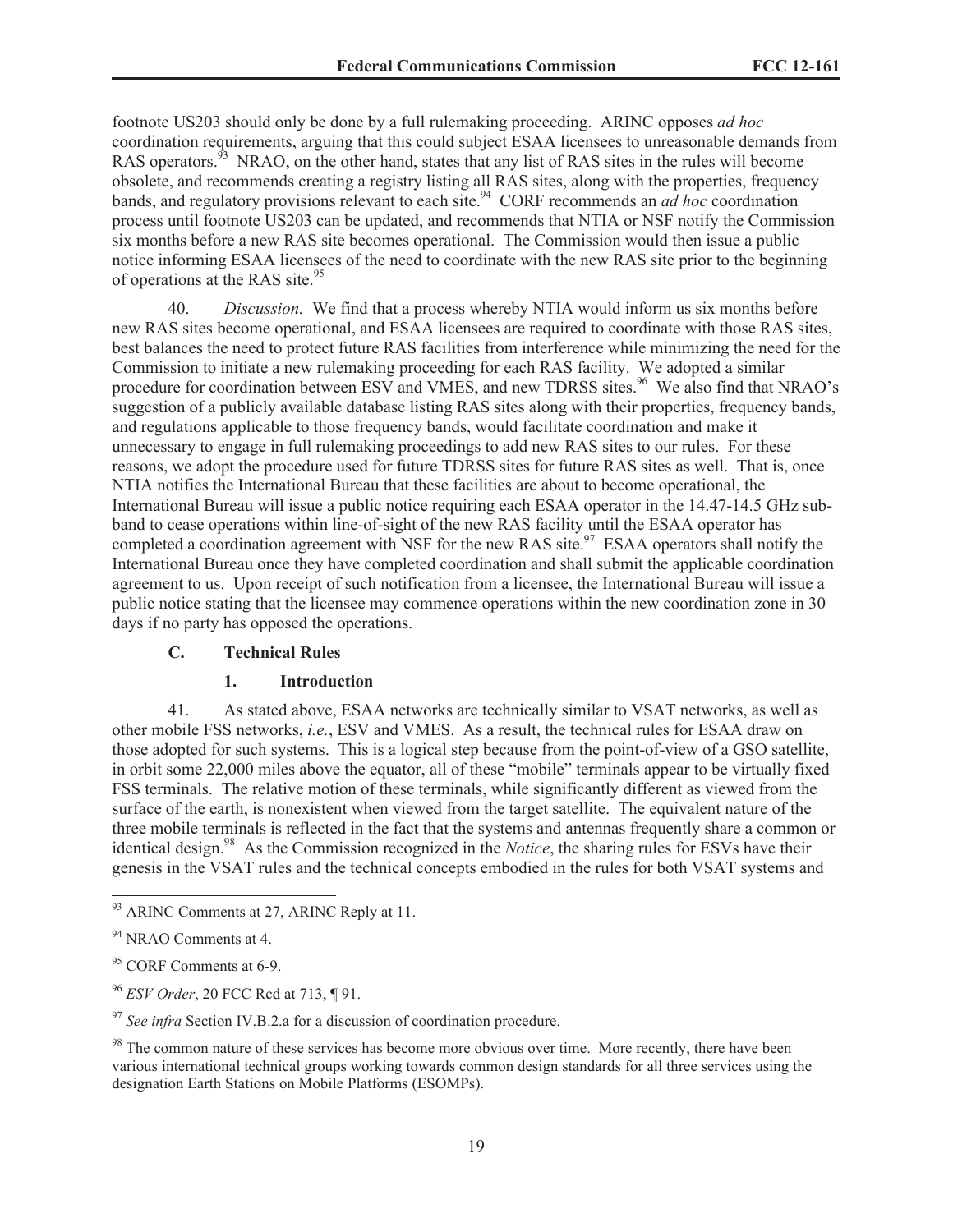ESVs can be extended to apply to ESAA.<sup>99</sup> While the VMES proceeding opened after both the ESAA and ESV proceedings, the VMES rules share the same basic framework.<sup>100</sup>

42. While the ESAA rules we adopt in this proceeding are based on our VSAT rules, and are very similar and in certain cases identical to the rules for ESV and VMES, they are not wholly identical to those rules. One of the differences between these different mobile terminals is the accelerations and changes in direction that the mobile vehicles undergo. The antenna pointing mechanism must compensate for any change in direction and must be capable of maintaining the accurate pointing of the antenna at the target satellite. Thus, differences in the rules for ESV, VMES and ESAA networks will reflect the different environments in which the terminals operate. We also note that our rules regarding VSATs will apply to ESAA, except where otherwise specified in the relevant rule section. In particular we note that ESAA are covered by the coordination and procedures to be followed in case of interference found in Sections  $25.272 - 25.274$  of our rules.<sup>101</sup>

43. The rules that we adopt reflect the technical innovations that enable earth stations mounted on mobile platforms to communicate with GSO FSS space stations in the 10.95-11.2 GHz, 11.45-11.7 GHz, 11.7-12.2 GHz (space-to-Earth or downlink) and 14.0-14.5 GHz (Earth-to-space or uplink) frequency bands without causing harmful interference to other users of the band. As noted above, since the *Notice* was released, the Commission has adopted technical rules for two other mobile applications communicating with GSO FSS space stations in these bands  $-$  ESV and VMES.<sup>102</sup> In addition, the *Streamlining Eighth Report and Order* brought the GSO FSS rules up to date in a number of areas.<sup>103</sup> During the same time, our licensing experience with these mobile platforms using GSO FSS space stations in the 11.2-11.7 GHz and 14.0-14.5 GHz bands suggests that a number of different types of ESAA systems may apply for licensing.<sup>104</sup> Therefore, the rules we adopt here reflect the regulatory advances in FCC licensing and our experience with similar mobile platforms that operators currently use to communicate with GSO FSS space stations in these bands.<sup>105</sup> As a result, a few subtle aspects of the

<sup>101</sup> 47 C.F.R. §§ 25.272-25.274.

<sup>102</sup> *ESV Order*, 20 FCC Rcd at 705, ¶ 76; *VMES Order*, 24 FCC Rcd at 10423, ¶ 27.

<sup>103</sup> *See generally 2000 Biennial Regulatory Review – Streamlining and Other Revisions of Part 25 of the Commission's Rules Governing the Licensing of, and Spectrum Usage By, Satellite Network Earth Stations and Space Stations; Amendment of Part 25 of the Commission's Rules and Regulations to Reduce Alien Carrier Interference Between Fixed-Satellites at Reduced Orbital Spacings and to Revise Application Procedures for Satellite Communication Services*, IB Docket No. 00-248, Eighth Report and Order and Order on Reconsideration, 23 FCC Rcd 15099 (2008) (*Streamlining Eighth Report and Order*).

 $104$  Examples of the different types of systems that operators might employ include VSAT-like systems with a single carrier per channel; low EIRP density systems that use small antennas and spectrum spreading techniques to remain within the EIRP density limits and that may use multiple co-frequency terminals; higher EIRP density systems that operate on a non-conforming basis, but within the existing coordination agreements of affected FSS operators; and dynamic EIRP density systems that can assign a specific data rate to one of several terminals operating on the same frequencies.

<sup>105</sup> Commenters request that we adopt rules that reflect the concepts developed for ESV (the original rules adopted prior to our *Notice* and subsequent *ESV Order*) and VMES as well as the Part 25 Earth Station streamlining proceeding. *E.g*., Boeing Comments at 15; Boeing Reply Comments at 2-3; ViaSat, Inc. Reply Comments (ESAA networks should have "the same regulatory status and treatment as VSAT terminals in an FSS network"); ARINC Comments at 2, 24; Boeing *ex parte* February 24, 2009 (requesting that the Commission adopt service rules that generally mirror those adopted for ESV, while taking into consideration the rules adopted in the Part 25 and VMES (continued....)

<sup>99</sup> *Notice*, 20 FCC Rcd at 2932-33, ¶¶ 47-50 (seeking comment on licensing and technical rules for ESAA similar to those under which VSAT and ESV operate).

<sup>&</sup>lt;sup>100</sup> The VMES docket opened in 2007. IB Docket No. 07-101.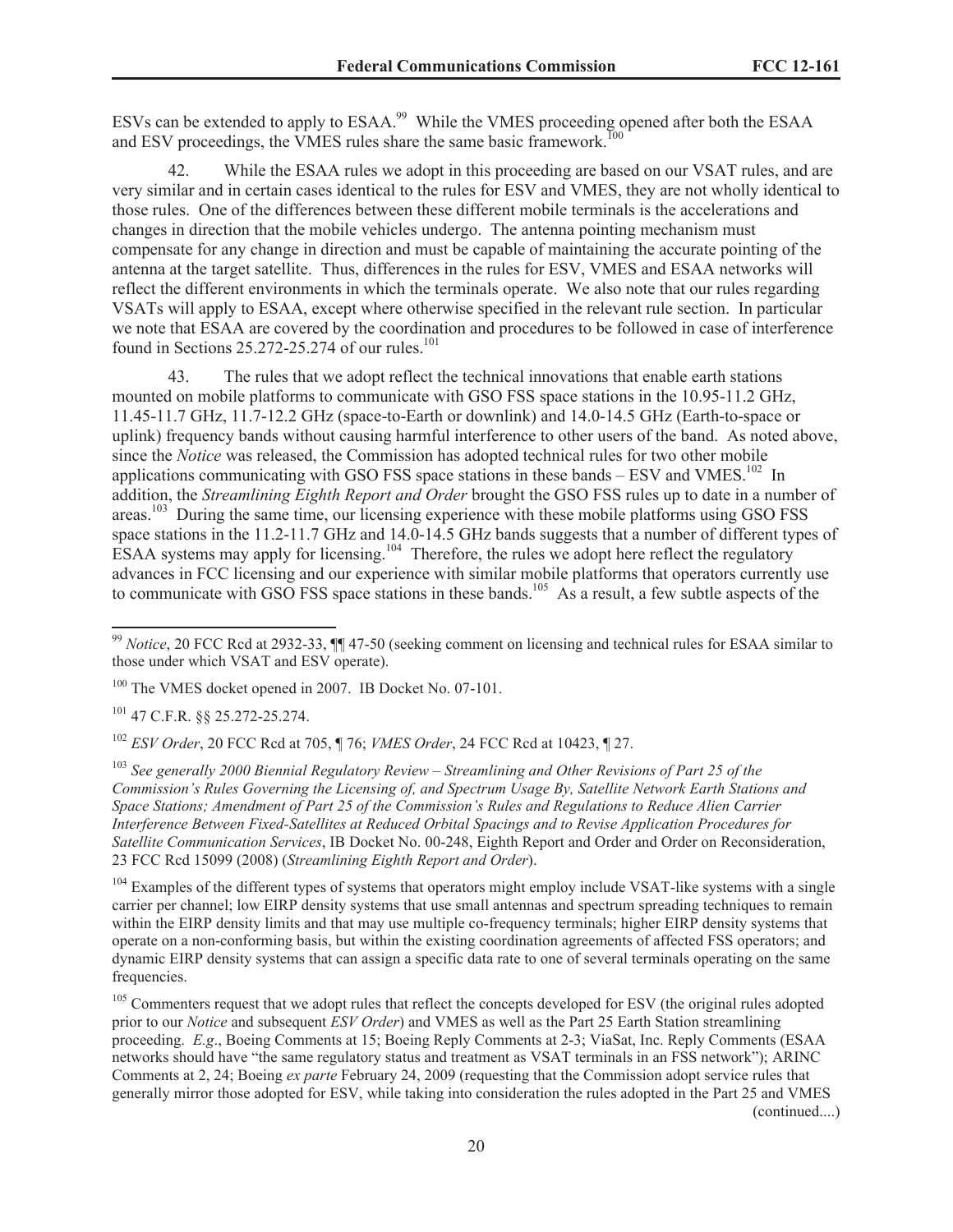technical rules we adopt below represent a logical outgrowth of the proposals contained in the *Notice*. 106 We conclude that providing a flexible regulatory structure that reflects the state of technology will facilitate economies of scale and also allow individual operators to tailor their systems to best meet their business plans.

#### **2. Off-Axis EIRP Density Limits Along the GSO Arc**

44. In the *Notice*, in order to protect existing FSS users of the band, the Commission requested comment on establishing an "envelope" of off-axis EIRP density limits for ESAA that were based on rules for FSS earth stations in a two-degree spacing environment. This envelope was recommended by Boeing in its petition.<sup>107</sup> This approach would limit the off-axis EIRP density of all transmitting earth stations in an ESAA system to the same levels generated by an ordinary FSS fixed earth station communicating with a GSO FSS space station. The Commission noted that, for earth stations on aircraft communicating with GSO FSS space stations, that fixed earth stations protect adjacent FSS networks by meeting Sections 25.134(a)(1) and 25.209 of our rules.<sup>108</sup> At the same time, we acknowledged that adopting an aggregate off-axis EIRP density limit would give more flexibility to NCMCs in assigning power limits to ESAA for simultaneous co-frequency transmissions, while satisfying the aggregate power flux density (PFD) value. Such an approach would permit ESAA airborne terminals to have different off-axis EIRP density values depending on the characteristics of each ESAA airborne terminal. Enforcement and control of off-axis EIRP density limits on individual airborne terminals, however, might be simpler for NCMCs than controlling an aggregate value. Therefore, alternatively, the Commission sought comment on controlling the aggregate off-axis EIRP density envelope from a number of co-frequency terminals as proposed by Boeing.<sup>109</sup> In this situation the off-axis EIRP density of all co-frequency ESAA transmissions would not exceed the levels generated by a routinely authorized VSAT under Section 25.134(a) (1) (maximum input power density of -14 dBW/4 kHz into an antenna with side lobes specified in Section  $25.209(a)$  (1)) to protect satellite operations in a two-degree spacing environment.

<sup>(...</sup>continued from previous page)

proceedings); Boeing *ex parte* dated June 26, 2009 (noting that consistent treatment between VMES and ESAA is widely supported by ViaSat, ARINC and SIA in comments in the VMES proceeding). Although they may not provide the only basis upon which an agency claims to have satisfied the notice requirement, comments may be adduced as evidence of the adequacy of notice. *See National Mining Ass'n v. Mine Safety and Health Admin.*, 512 F.3d 696, 699 (D.C. Cir. 2008) (*National Mining*), *Horsehead Res. Dev. Co. v. Browner*, 16 F.3d 1246, 1268 (D.C. Cir. 1994) (*Horsehead*).

<sup>106</sup> *See, e.g.*, *Public Service Commission of the District of Columbia v. FCC*, 906 F.2d 713, 717 (D.C. Cir. 1990) (stating that "it is well established that the exact result reached after a notice and comment rulemaking need not be set out in the initial notice for the notice to be sufficient. Rather, the final rule must be 'a logical outgrowth' of the rule proposed"). The specific provisions that would be considered a logical outgrowth of our proposals contained in our *Notice* include (a) the provisions regarding off-axis EIRP density limits in direction other than along the GSO arc found in Section IV.C.3, (b) the limits placed on dynamic EIRP density systems found in Section IV.C.7 and (c) the rules adopted concerning the use of contention protocols found in Section IV.C.11. As detailed in the applicable section, the technical and spectrum management issues that give rise to these rules were discussed in the *Notice* and resulted in the filing of relevant comments.

<sup>&</sup>lt;sup>107</sup> Boeing 2003 Petition for Rulemaking at 14-18.

<sup>&</sup>lt;sup>108</sup> Section 25.134(a)(1) limits the maximum input power density for a Ku-band VSAT while Section 25.209 defines the minimum gain envelope for a VSAT Ku-band antenna. Combined together these two sections describe the maximum off-axis EIRP density envelope permitted to avoid interference to adjacent satellite within the two-degree spacing scheme we adopted.

<sup>109</sup> *See Notice*, 20 FCC Rcd at 2925-27, ¶¶ 34-36.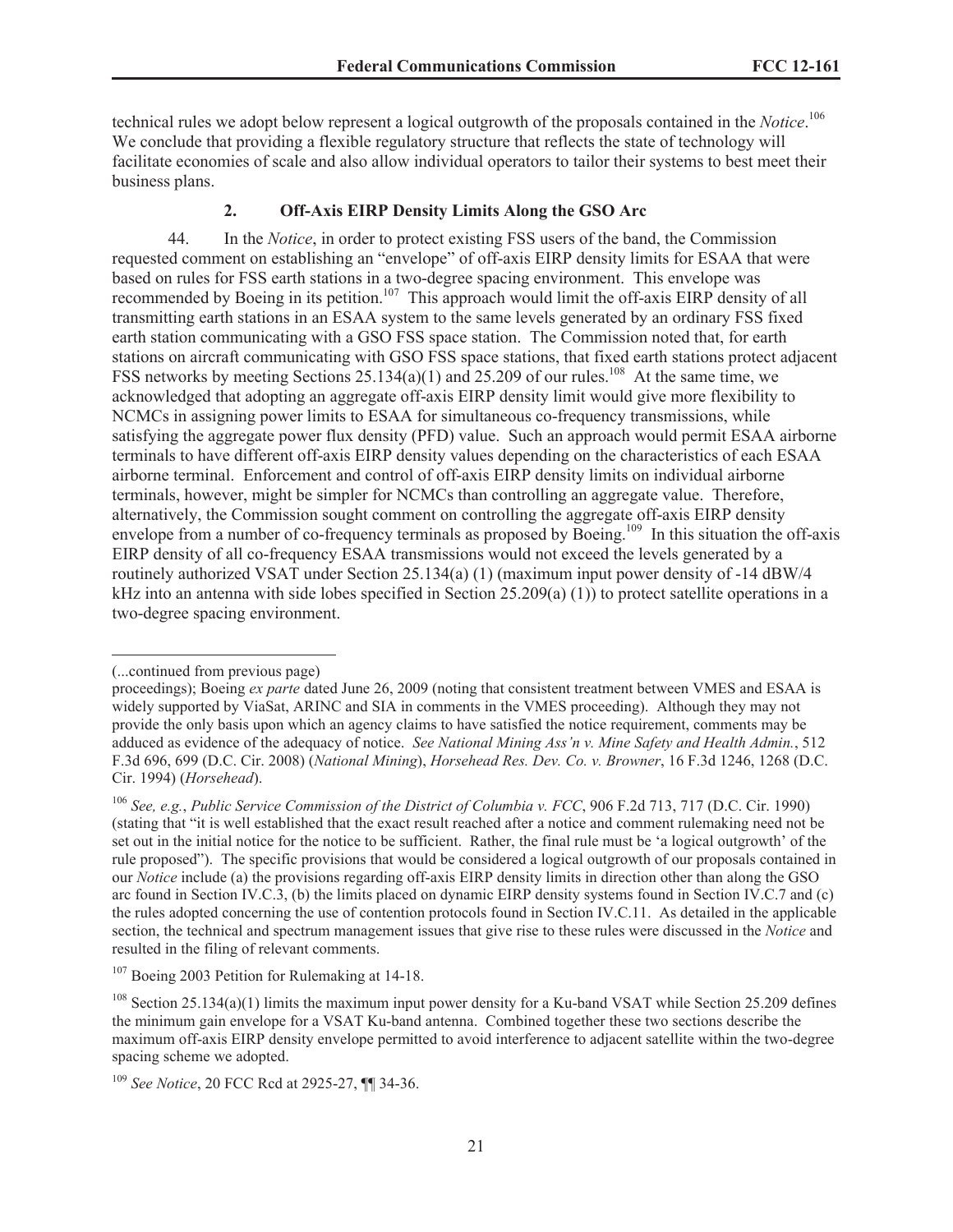45. ARINC supports the aggregate approach to off-axis EIRP density limits, stating that this approach adequately protects other FSS uses from harmful interference, and pointing out that the aggregate off-axis EIRP density envelope is consistent with Recommendation ITU-R M.1643. ARINC also denies that individual limits would be simpler for NCMCs to control, due to the use of sophisticated computer algorithms by NCMCs.<sup>110</sup> Boeing also supports the aggregate approach to off-axis EIRP density limits, but suggests several changes in the values it presented in its petition.<sup>111</sup> Intelsat and SES also support the aggregate approach to off-axis EIRP density limits.<sup>112</sup> Telesat, however, doubts the practicality of NCMC control of aggregate EIRP density, and therefore supports imposing off-axis EIRP density limits to individual ESAA terminals.<sup>113</sup> ViaSat argues that ESAA operators should be free to determine for themselves whether off-axis EIRP density limits should be controlled on an individual or aggregate basis, stating that overall system design and network management system will determine whether the individual approach or aggregate approach is best for that ESAA system.<sup>114</sup>

46. We adopt rules for both the aggregate approach and individual system designs for offaxis EIRP density of earth stations in an ESAA licensee's network. This is the approach we took in establishing off-axis EIRP density limits for  $ESV<sup>115</sup>$  and VMES.<sup>116</sup> If an operator chooses to operate with a single terminal on a channel, the terminal must meet the EIRP density limits in a similar fashion to the ESV and VMES single channel systems. If an operator chooses a system that uses multiple co-frequency terminals, whether using dynamic data rates or fixed data rates, the system must meet the EIRP density limits in the aggregate. We find that this approach is the most technically neutral.

47. In the *Notice*, the Commission invited comment on basing the off-axis EIRP density envelopes for ESAA airborne terminals on the antenna gain pattern envelopes and power requirements in Part 25 applicable to FSS earth stations.<sup>117</sup> The requirements that were in effect at the time of the Notice are set forth below in Table  $1.^{118}$ 

|                                          | Table 1                                |
|------------------------------------------|----------------------------------------|
| Angle-off-axis                           | Maximum EIRP density in any 4 KHz band |
| $1.0^{\circ} \le \theta \le 7.0^{\circ}$ | 15-25 $log_{10}$ dBW                   |
| $7.0^{\circ} < \theta \leq 9.2^{\circ}$  | $-6$ dBW                               |
| $9.2^{\circ} < \theta < 48^{\circ}$      | 18-25 $log_{10}$ dBW                   |
| $\theta > 48^{\circ}$                    | $-24$ dBW                              |

48. A number of commenters support the Commission's proposal to make the off-axis EIRP density envelopes for ESAA airborne terminals consistent with the envelopes that apply to FSS earth stations, and argue that the revisions to those FSS envelopes, such as the revisions ultimately adopted for VSAT earth stations in the *Part 25 Earth Station Streamlining* proceeding, should also be incorporated

- <sup>114</sup> ViaSat Comments at 6.
- <sup>115</sup> *ESV Order*, 20 FCC Rcd at 716, ¶ 99.
- <sup>116</sup> *VMES Order*, 24 FCC Rcd at 10439, ¶ 83.
- <sup>117</sup> *Notice*, 20 FCC Rcd at 2926, ¶ 35.

<sup>110</sup> ARINC Comments at 3-4.

<sup>&</sup>lt;sup>111</sup> Boeing Comments at 15-18.

<sup>112</sup> Intelsat Comments at 3; SES Comments at 3-4.

<sup>&</sup>lt;sup>113</sup> Telesat Comments at 3.

<sup>118</sup> *Notice*, 20 FCC Rcd at 2926-27 ¶ 36.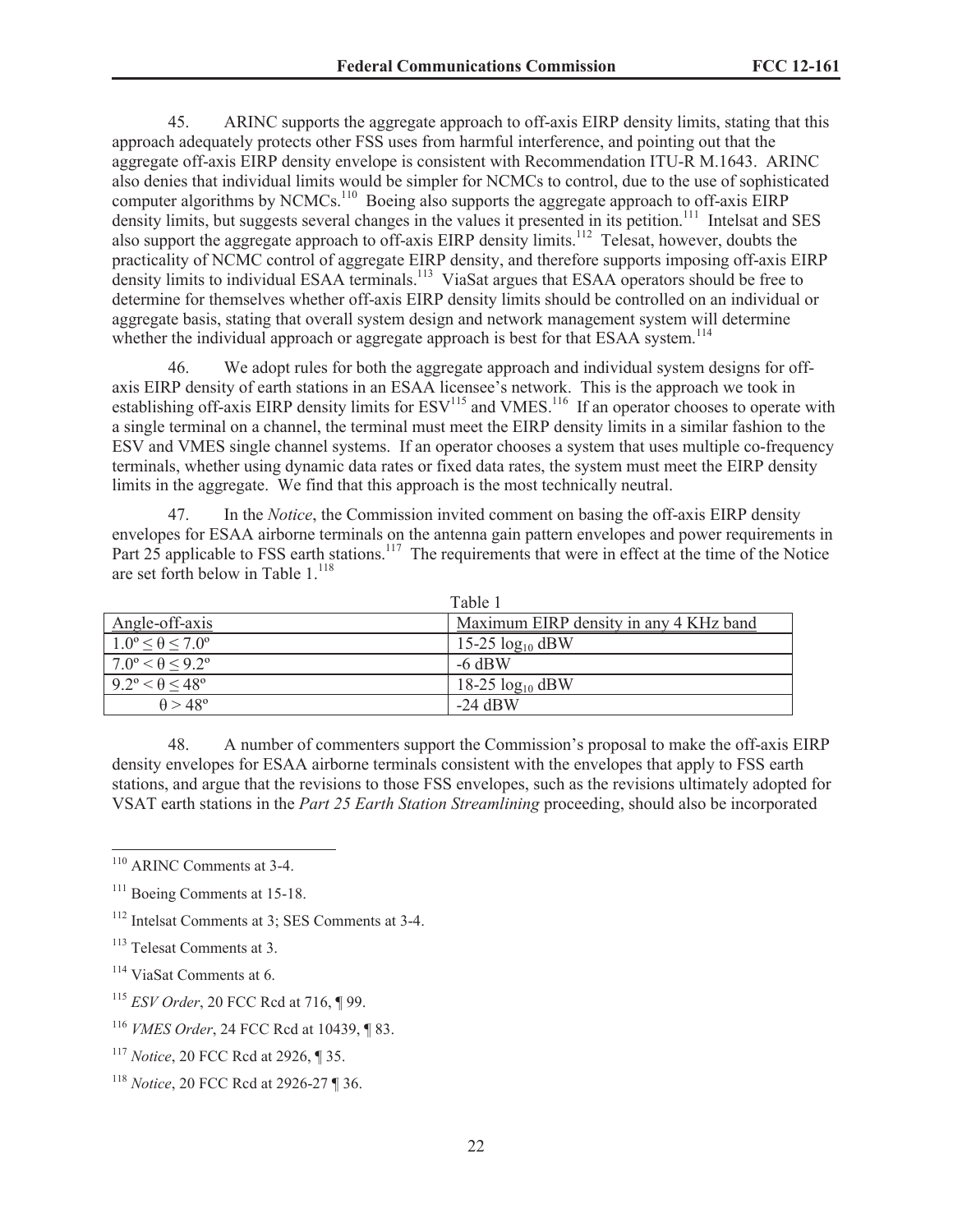into the envelopes for ESAA terminals.<sup>119</sup> The NPRM recognized that for Ku-band ESAA terminals communicating with FSS satellites, the starting point for protecting adjacent FSS networks is contained in 47 C.F.R. §§ 25.134(a)(1) and 25.209, *i.e.*, the same off-axis EIRP density rules consistent with the offaxis EIRP density rules for FSS earth stations.<sup>120</sup> For example, Boeing contends that the off-axis EIRP density envelope based on the *Part 25 Earth Station Streamlining* proposal would give ESAA airborne terminal operators greater flexibility without increasing the potential for harmful interference to GSO FSS operations.<sup>121</sup>

49. Alternatively, PanAmSat and SES assert that the off-axis EIRP density envelope for ESAA airborne terminals must start at one degree off-axis to provide adequate protection to adjacent space stations.<sup>122</sup> According to PanAmSat, supporters of a 1.5 degree of f-axis starting point overlook "critical distinctions" between ESAA airborne terminals and VSATs, such as the fact that VSATs are fixed whereas ESAA airborne terminals are mobile, and that VSATs have an established track record whereas ESAA is "new and untested."<sup>123</sup> Boeing says that PanAmSat provides no analysis to support its conclusion that a one degree starting angle is necessary for FSS protection and that it should be rejected.<sup>124</sup>

50. We are persuaded by the reasoning in favor of starting the off-axis EIRP density envelope at 1.5 degrees off-axis. Subsequent to the adoption of the *Notice*, in the *Streamlining Eighth Report and Order*, the Commission revised the antenna gain pattern envelope for FSS earth stations operating in the C-band and in the 11.2-11.7 GHz and 14.0-14.5 GHz bands. Specifically, the Commission decided to start the antenna gain pattern envelope at 1.5 degrees off-axis, instead of 1.25 degrees off-axis for earth stations in the  $14.0-14.5$  GHz band.<sup>125</sup> The Commission also relaxed the backlobe gain limits for earth stations in the 14.0-14.5 GHz band for angles greater than 85 degrees off-axis.<sup>126</sup> Concurrently with these revisions, the Commission proposed the off-axis EIRP density envelope set forth below for digital FSS earth stations in the 14.0-14.5 GHz band based on the revised antenna gain pattern envelope.<sup>127</sup> The Commission adopted the off-axis EIRP density envelope proposal for FSS earth stations in the *Streamlining Eighth Report and Order* as shown in Table 2 below.<sup>128</sup>

|                                           | rabie z     |      |     |
|-------------------------------------------|-------------|------|-----|
| $15 - 10\log_{10}(N) - 25\log_{10}\theta$ | $dBW/4$ kHz | F or | ⊥ . |
| $-6 - 10\log_{10}(N)$                     | $dBW/4$ kHz | For  | 70  |

 $T_0$ <sub>b</sub>l<sub>2</sub> $\gamma$ 

<sup>119</sup> ViaSat Comments at 4-5, SES Comments at 3, Intelsat Comments at 3-4, Boeing Comments at 16-18; Boeing Reply at 8-9; SES Reply at 2-3.

<sup>120</sup> *Notice*, 20 FCC Rcd at 2926-27 ¶ 36.

<sup>121</sup> Boeing Comments at 16 (citing *In re 2000 Biennial Review – Streamlining and Other Revisions of Part 25 of the Commission's Rules Governing the Licensing of, and Spectrum Usage By, Satellite Network Earth Stations and Space Stations; Streamlining the Commission's Rules and Regulations for Satellite Application and Licensing Procedures*, Sixth Report and Order and Third Notice of Proposed Rulemaking, IB Docket No. 00-248, 20 FCC Rcd 5593 (2005) (*Streamlining Sixth Report and Order*)).

<sup>122</sup> PanAmSat Comments at 3, SES Comments at 3, PanAmSat Reply at 3.

 $123$  PanAmSat Reply at 3.

<sup>124</sup> Boeing Reply at 9.

<sup>125</sup> *Streamlining Sixth Report and Order*, 20 FCC Rcd at 5604, ¶¶ 22-25.

 $126$  *Id.* at 5611, **[1]** 40-41.

<sup>127</sup> *Id*. at 5622, ¶¶ 77-78.

<sup>128</sup> Streamlining Eighth Report and Order, 23 FCC Rcd 15099, 15109 at ¶¶ 18-24.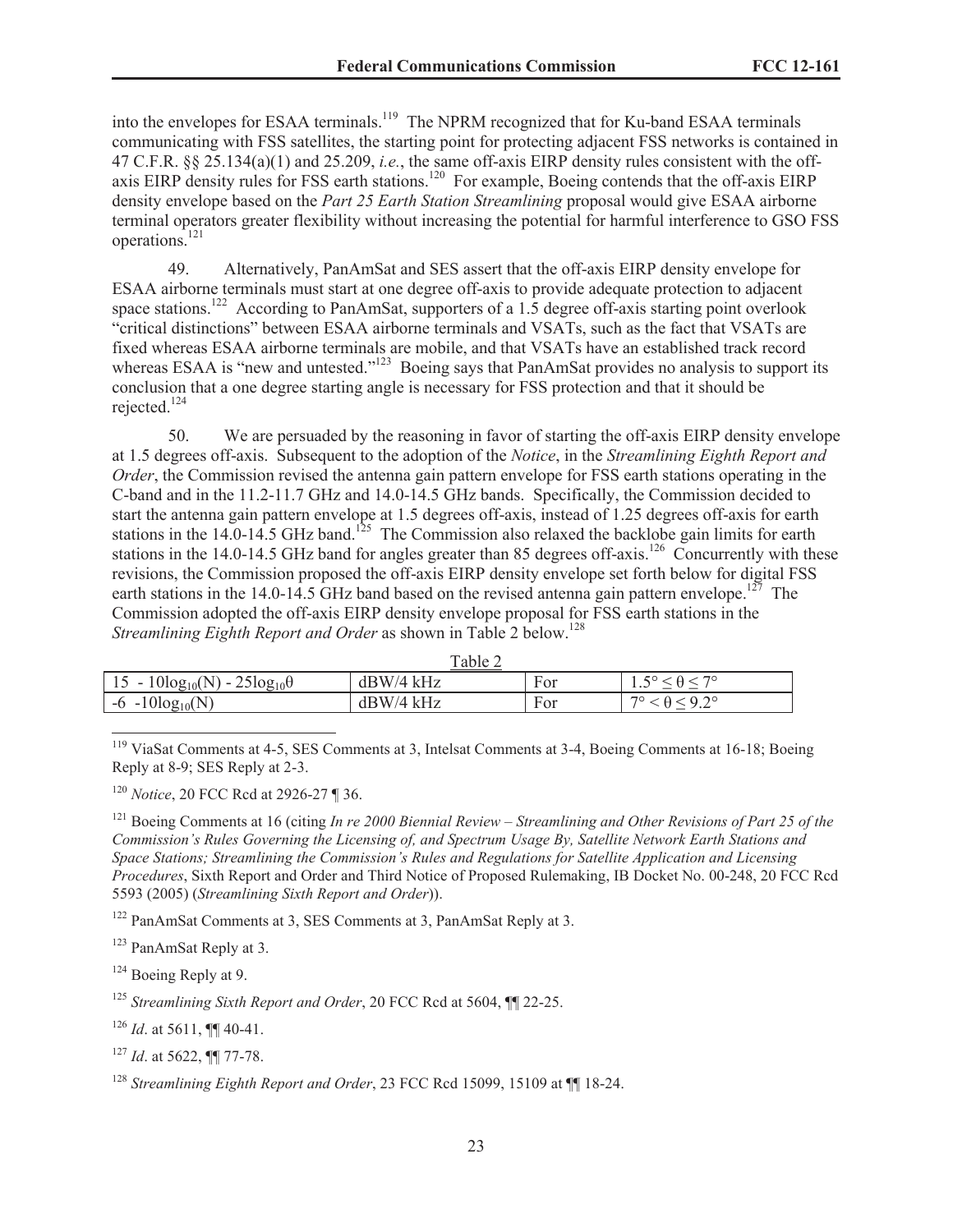| $18 - 10\log_{10}(N) - 25\log_{10}\theta$ | $dBW/4$ kHz | For | $9.2^\circ < \theta \leq 48^\circ$ |
|-------------------------------------------|-------------|-----|------------------------------------|
| $-24 - 10\log_{10}(N)$                    | $dBW/4$ kHz | For | $48^\circ < \theta \leq 85^\circ$  |
| $-14 - 10\log_{10}(N)$                    | $dBW/4$ kHz | For | $85^\circ < \theta \leq 180^\circ$ |

where  $\theta$  is the angle in degrees from the line connecting the focal point of the antenna to the target satellite, within the plane determined by the focal point of the antenna and the line tangent to the arc of the geostationary satellite orbit at the position of the target satellite.

51. We have found that the reasoning underlying the VSAT off-axis EIRP density envelope above is also applicable to both the ESV and VMES terminals, and we conclude that these findings are equally applicable to ESAA airborne terminals. Like the ESAA terminals, the ESV and VMES terminals operate on a mobile basis in this fixed satellite band. While the speed of the airborne ESAA terminals will, undoubtedly, be greater than that of an ESV or VMES terminal, from the point of view of the satellite, some 22,000 miles above the Earth, this difference in speed is inconsequential. The important aspect of the terminal motion is that the tracking system compensate for any rapid rotations in pitch or roll of the moving platform. By utilizing this off-axis EIRP density envelope, we are implementing a coherent and consistent set of rules for the mobile applications of the FSS operating in the 14.0-14.5 GHz band including ESV, VMES and ESAA terminals.

52. In adopting this EIRP density envelope in Table 2, we include a term "N" to account for the number of terminals operating co-frequency in the same satellite antenna beam when each of the "N" terminals has the same EIRP density.<sup>129</sup> For a system that uses co-frequency terminals with dynamic EIRP density, N is to be taken as one, meaning that the aggregate EIRP density from all co-frequency terminals in the same satellite receive beam is the quantity being regulated. Accordingly, the off-axis EIRP density envelopes that we adopt for ESAAs in order to protect primary FSS operations are based on the power limits and gain requirements that the Commission adopted for VSAT earth stations in the *Streamlining Sixth Report and Order*. Those off-axis EIRP density envelopes are set forth in Appendix C to this Order. This EIRP density envelope applies where satellites are operating in a two-degree environment, that is, typically with FSS systems licensed for operation over the United States. Operation over international waters, or near and over other administrations, is discussed *infra*.

53. As regards minor exceedances of the off-axis EIRP density envelopes, in the *Notice*, the Commission proposed that the EIRP density of an individual sidelobe may not exceed the envelope defined above for θ between 1.0 and 7.0 degrees. For θ greater than 7.0 degrees, the Commission proposed that the envelope may be exceeded by no more than 10 percent of the sidelobes, provided no individual sidelobe exceeds the EIRP density envelope given above by more than 3 dB.<sup>130</sup> A number of commenters support the proposal to permit minor exceedances of the off-axis density envelope in the *Notice*. <sup>131</sup> ARINC emphasizes that such treatment would be consistent with our regulation of VSAT and ESV networks.<sup>132</sup> We also note that the Commission recently adopted a similar rule in the VMES

<sup>&</sup>lt;sup>129</sup> For digital Single Channel per Carrier using frequency division multiple access (FDMA) or time division multiple access (TDMA) technique, N is equal to one. For terminals using spectrum spreading techniques with the same EIRP density per terminal, N is the expected maximum number of co-frequency simultaneously transmitting earth stations in the same satellite receiving beam. Systems using dynamic EIRP density are discussed in more detail below.

<sup>130</sup> *Notice*, 20 FCC Rcd at 2927-28, ¶ 38.

<sup>&</sup>lt;sup>131</sup> Intelsat Comments at 4; ViaSat Comments at 14; ARINC Comments at 5-6; Boeing Comments at 18; Boeing Reply at 10; ARINC Reply at 5.

<sup>&</sup>lt;sup>132</sup> ARINC Comments at 6: ARINC Reply at 5.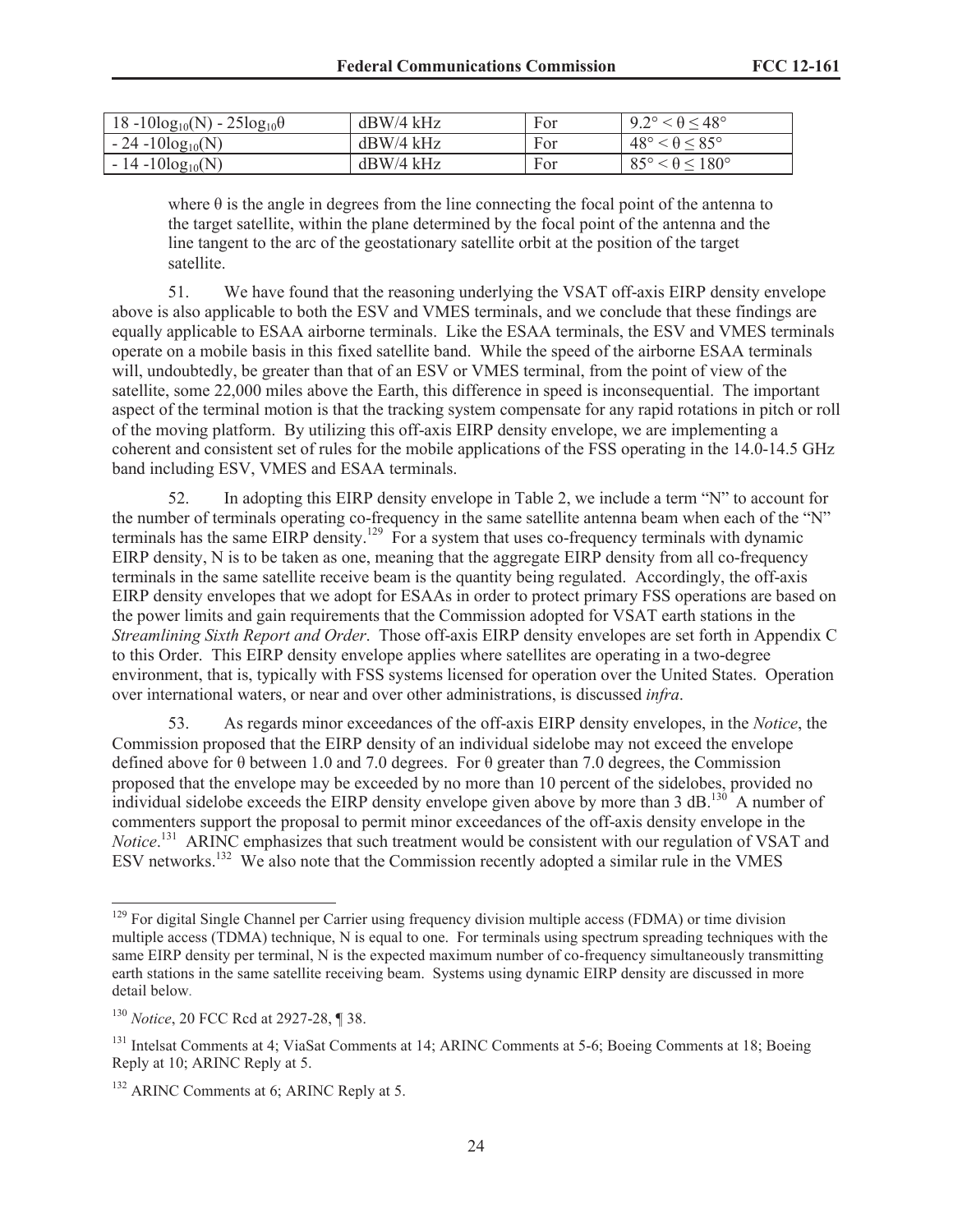proceeding.<sup>133</sup> No party opposes this proposal. Accordingly, we adopt our proposal to make ESAA regulations consistent with VSAT and ESV regulations.

# **3. Off-Axis EIRP Density in Directions Other than Along the GSO ARC**

54. As mentioned above, the *Notice* requested comment on basing the off-axis EIRP density envelopes for ESAA terminals on the envelopes applicable to FSS earth stations, including envelopes applicable to antenna patterns of their terminals in both the elevation and the azimuth planes.<sup>134</sup> The *Notice* noted the existence of an FSS NGSO allocation in the 14.0-14.5 GHz band but also explained that no licenses had been issued for such systems.<sup>135</sup> ViaSat supports the Commission's proposal to address antenna performance in the elevation plane, particularly in the 14.0-14.5 GHz band, in which ESAA operations might affect NGSO satellites in the 14.0-14.5 GHz band.<sup>136</sup> ViaSat points out that existing GSO FSS antenna rules cover the gain pattern envelope in the GSO and elevation planes.<sup>137</sup> ViaSat observes that ESAA airborne terminal operators can reduce input power density to meet the proposed offaxis EIRP density limits in the elevation plane, but contends that this results in a lower system capacity.<sup>138</sup> ViaSat argues that, because no commercial NGSO systems are operating or planned in the band, the Commission should amend its rules to allow greater power in the elevation plane for ESAA airborne terminals.<sup>139</sup> PanAmSat disagrees with ViaSat's proposal and instead notes that Boeing's comments indicate that the alignment of the major axis of the antenna with respect to the tangent to the geostationary satellite orbit arc at the target satellite into account when determining whether ESAA terminals are in compliance with the off-axis EIRP density envelope,<sup>140</sup> PanAmSat construes this as a "commitment" to align the major axis of its antenna to a line tangent to the GSO arc at the longitude of the target satellite, and asserts that this commitment is essential to protect traditional FSS satellite users from sub-performing antennas.

55. We find ViaSat persuasive on this issue and disagree with PanAmSat. FSS earth station operators are allowed to meet less strict antenna gain pattern requirements outside of the GSO orbital plane.<sup>141</sup> Further, the Commission has established less strict requirements for VMES, which are based on the *Streamlining Eighth Report and Order*. <sup>142</sup> To be consistent with those FSS requirements, we find that ESAA airborne terminal operators should be allowed to meet a less strict off-axis EIRP density envelope

<sup>136</sup> ViaSat Comments at 14-15.

<sup>137</sup> *Id.* at 15.

<sup>138</sup> ViaSat Comments at 16.

<sup>139</sup> *Id*. at 16-17.

<sup>140</sup> PanAmSat Reply at 4 (citing Boeing at 50).

<sup>141</sup> 47 C.F.R. § 25.209(a)(2). *See also Streamlining Sixth Report and Order*, 20 FCC Rcd at 5610, ¶¶ 37-41 (adopting revisions to, among other rules, the Ku-band antenna gain pattern envelope).

<sup>133</sup> *VMES Order***,** 24 FCC Rcd 10441, ¶ 90.

<sup>134</sup> *See Notice*, 20 FCC Rcd at 2926, ¶ 35, citing Section 25.209 of the Commission's rules, 47 C.F.R. § 25.209. The antenna gain pattern envelope applicable to FSS earth stations in the elevation plane is in Section 25.209(a)(3) of the Commission's rules.

<sup>&</sup>lt;sup>135</sup> *Notice*, 20 FCC Rcd at 2919 ¶ 20. There are no pending applications or existing authorizations to operate an NGSO FSS Ku-band network. The Commission granted one authorization to SkyBridge LLC, but the applicant surrendered the license. *Policy Branch Information, Actions Taken*, Public Notice, DA 05-2327 (rel. Aug. 19, 2005).

<sup>142</sup> *VMES Order*, 24 FCC Rcd at 10444, ¶ 95.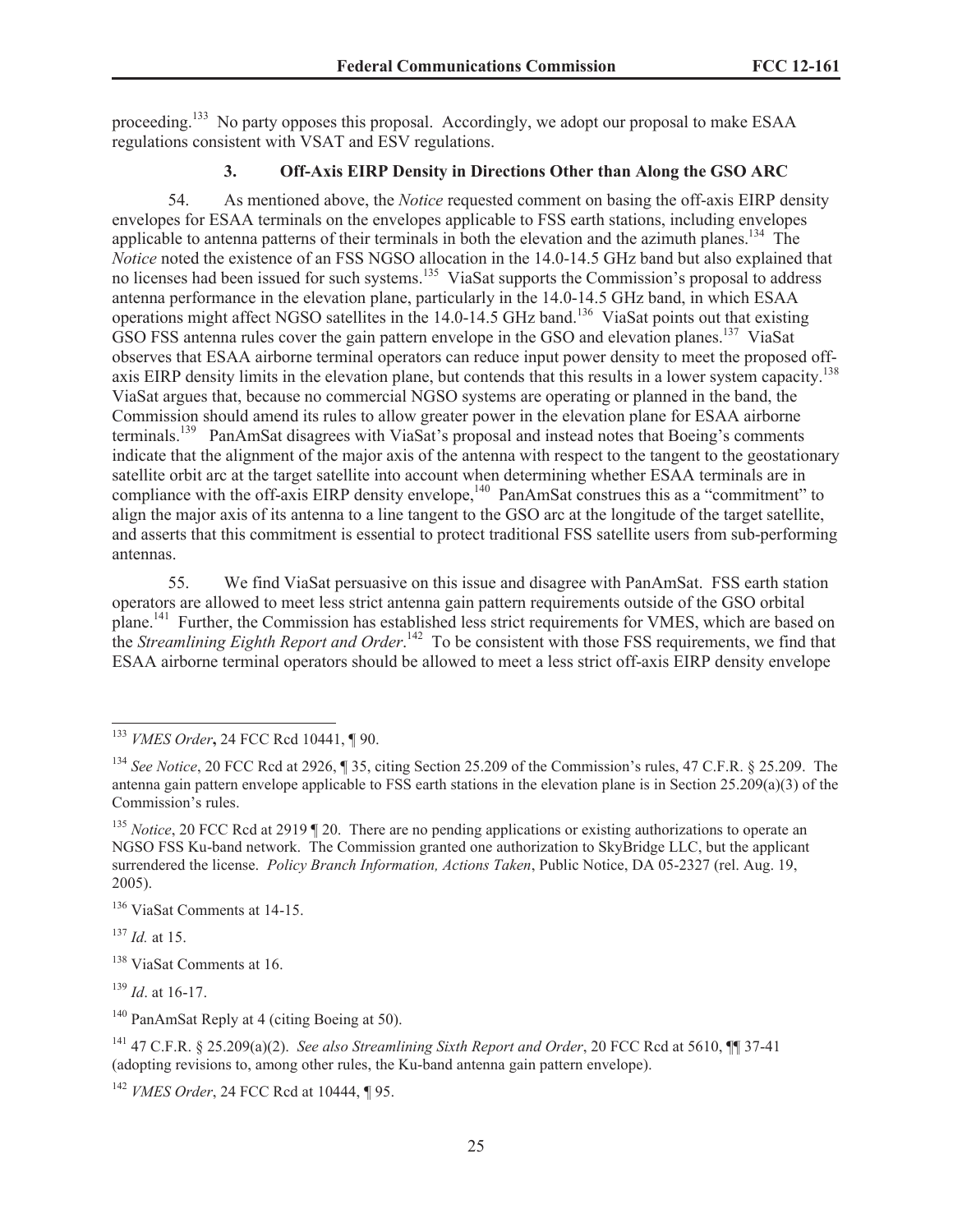outside of the GSO orbital plane.<sup>143</sup> Accordingly, we adopt an off-axis EIRP density envelope outside of the GSO orbital plane, based on the 14.0-14.5 GHz antenna gain pattern envelope outside the GSO orbital plane, revised as set forth in the *Streamlining Eighth Report and Order*, and as set forth in Table 3 below:

 $T<sub>11</sub>$ 

|                                           | i abie b    |     |                                    |
|-------------------------------------------|-------------|-----|------------------------------------|
| $18 - 10\log_{10}(N) - 25\log_{10}\theta$ | $dBW/4$ kHz | For | $3^{\circ} < \theta < 48^{\circ}$  |
| $-24 - 10\log_{10}(N)$                    | $dBW/4$ kHz | For | $48^\circ < \theta < 85^\circ$     |
| $-14 - 10\log_{10}(N)$                    | $dBW/4$ kHz | For | $85^\circ < \theta \leq 180^\circ$ |

where  $\theta$  is the angle in degrees from the line connecting the focal point of the antenna to the target satellite, within any plane that includes that line, with the exception of the plane determined by the focal point of the antenna and the line tangent to the arc of the geostationary satellite orbit at the position of the target satellite and N is defined as in Table  $2^{144}$ 

Regardless of whether the ESAA airborne antenna is aligned with the GSO orbital arc, it will not cause harmful interference to adjacent satellite operators if the ESAA airborne terminal antenna is in compliance with off-axis EIRP density limits adopted here – inclusive of both those along the GSO arc and also in directions other than along the GSO arc.

56. As regards minor exceedances of the off-axis EIRP density envelope in Table 3 we will adopt the allowable exceedances in Section  $25.209(a)(3)$  dealing with the antenna envelope exceedances for the 14.0-14.5 GHz band in directions other than along the GSO. Specifically, the envelope in Table 3 shall be exceeded by no more than 10 percent of the sidelobes provided no individual sidelobe exceeds the gain envelope given above by more than 6 dB. The region of the main reflector spillover energy is to be interpreted as a single lobe and shall not exceed the envelope by more than 6 dB.

# **4. Variations in Antenna Gain Pattern and Transmit EIRP Density**

57. *Background.* Unlike the initial ESV communication systems that used VSAT-like FDMA or TDMA techniques, many ESAA systems are expected to operate using multiple, co-frequency terminals. These terminals will be controlled by a NCMC that may be capable of assigning a specific data rate with a specific power level to a particular terminal as required by the communication load at the terminal. In general, the EIRP density of the ESAA terminals will be a function of the data rate carried by the terminal. Alternatively, in some ESAA systems the NCMC may control the number of simultaneous active, co-frequency terminals each of which will have a fixed data rate. These ESAA systems are more complex than the VSAT-like ESV systems, with the NCMC having to predict the EIRP density on a dynamic basis and control the ESAA through an FSS communication link with a built in time-delay. There are a number of factors that affect the operation of the NCMC as discussed directly below. The simpler single channel per-carrier systems are also permitted to operate as ESAA systems and will be addressed *infra*.

58. In the *Notice,* the Commission noted that a number of factors including variations in antenna gain could vary the off-axis EIRP density levels generated by the ESAA. Variations in antenna gain pattern can include the effects caused by manufacturing tolerances, aging of the antenna,

<sup>143</sup> *See also* Boeing Comments at 15; Boeing Reply Comments at 2-3; ViaSat, Inc. Reply Comments; ARINC Comments at 2, 24; Boeing *ex parte* February 24, 2009; Boeing *ex parte* dated June 26, 2009 (noting that consistent treatment between VMES and ESAA is widely supported by ViaSat, ARINC and SIA in comments in the VMES proceeding).

<sup>144</sup> *See Streamlining Eighth Report and Order*, 23 FCC Rcd at 15117-18, ¶¶ 37-41.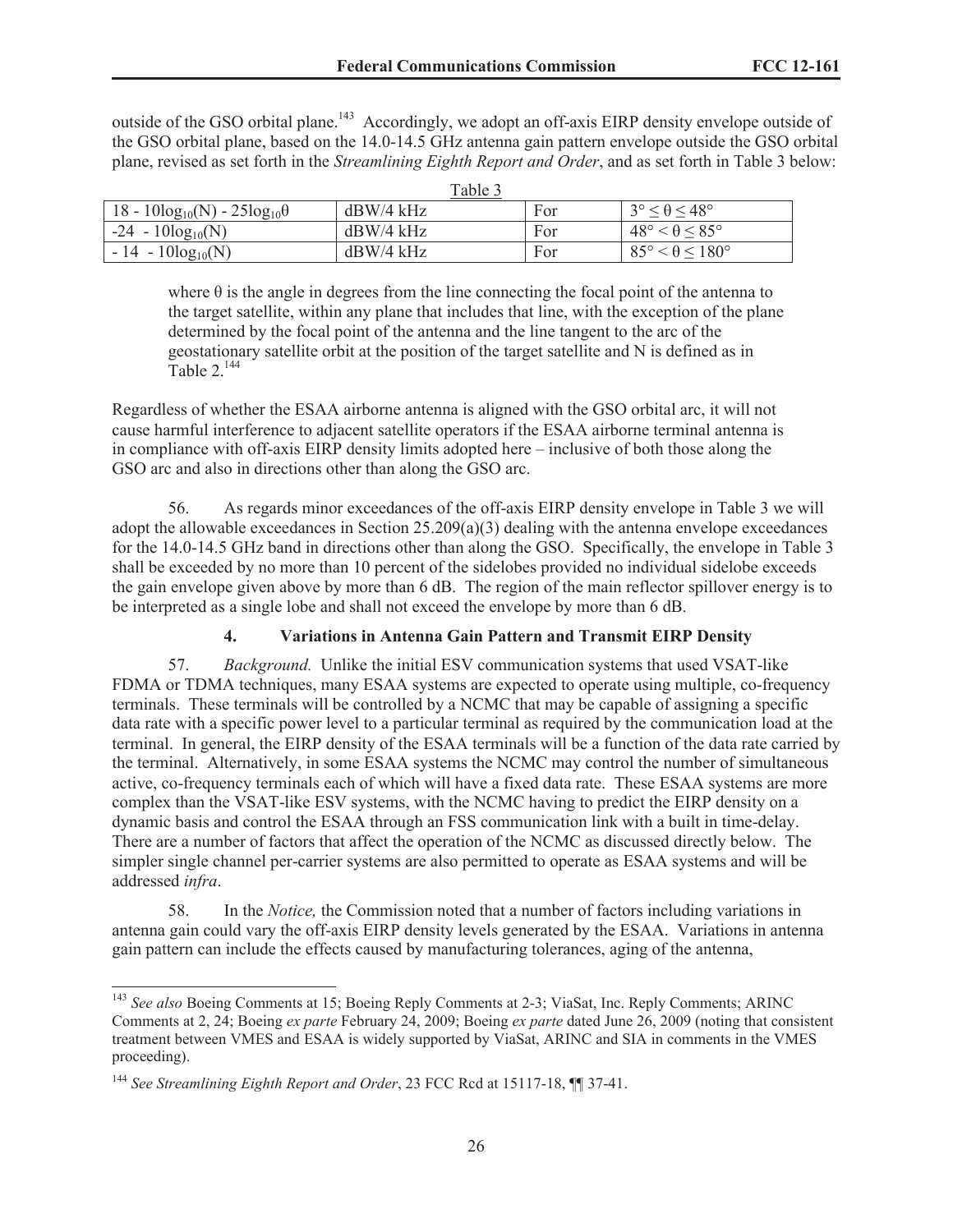environmental effects, and in ESAA networks by the use of certain types of airborne terminal antennas, such as phased arrays. Additionally, the *Notice* stated that other effects such as measurement error, control error, and latency for closed-loop power control systems can cause variations in the off-axis EIRP density. Accordingly, the Commission sought comment on requiring NCMCs that calculate the EIRP density of ESAA airborne terminals based on the received signal to take into account error sources and latency in this calculation. We also proposed requiring NCMCs that calculate the EIRP density of ESAA airborne terminals based on input power to account for measurement error and reporting latency.<sup>145</sup>

59. Boeing and PanAmSat support requiring new ESAA licensees to submit ESAA system performance verification reports prior to commencing commercial operations.<sup>146</sup> Such reports would ensure that operations adequately account for all factors affecting off-axis EIRP density, according to Boeing.<sup>147</sup> Intelsat also supports requiring ESAA applicants to demonstrate how variation in antenna patterns and transmit EIRP density are accounted for in the design, coordination, and operation of an ESAA.<sup>148</sup>

60. ViaSat counters that Boeing's proposed testing requirement is unnecessary and administratively burdensome, because the rules already require earth station licensees to certify within one year of grant that the licensed facilities have been built and are operating in accordance with the license term.<sup>149</sup> ViaSat further argues that the Commission does not need applicant information regarding variations in EIRP density due to manufacturing, aging, and environmental effects, claiming that ESAA airborne terminals are more precise and robust than other blanket-licensed fixed earth stations.<sup>150</sup> PanAmSat contends that VSAT terminals are required to individually meet the input power and performance criteria of Sections 25.134 and 25.209, while no such requirement has been proposed for  $ESAA$ <sup>151</sup>

61. *Discussion*. We decline to adopt Boeing's proposal to require new ESAA licensees to submit ESAA system performance verification reports prior to commencing commercial operations. We disagree with Boeing and PanAmSat that this report is needed to ensure that our EIRP density envelope is met. We find that the technical information required to apply for and obtain ESAA licenses ensures that we have accounted for variations in the antenna pattern and the transmit EIRP. For example, we require applicants to submit detailed system descriptions, along with applications, that demonstrate how systems will meet the EIRP density envelope.<sup>152</sup> Further, operations under any ESAA authorization must be in accordance with the technical parameters of the application. Therefore, given that applicants will be filing detailed technical information requested as part of the ESAA license application process, and any authorization will be conditioned on compliance with such technical information, we conclude that such a report would not be necessary.

<sup>145</sup> *Notice*, 20 FCC Rcd at 2929-30, ¶ 41.

<sup>&</sup>lt;sup>146</sup> Boeing Comments at 29-30: PanAmSat Reply at 6-7.

<sup>&</sup>lt;sup>147</sup> Boeing Comments at 29.

<sup>&</sup>lt;sup>148</sup> Intelsat Comments at 6.

<sup>&</sup>lt;sup>149</sup> ViaSat Reply at 21-22.

<sup>150</sup> ViaSat Comments at 19-20.

<sup>&</sup>lt;sup>151</sup> PanAmSat Reply at 4.

<sup>&</sup>lt;sup>152</sup> *See infra* Section IV.D.5. (Information Requirements).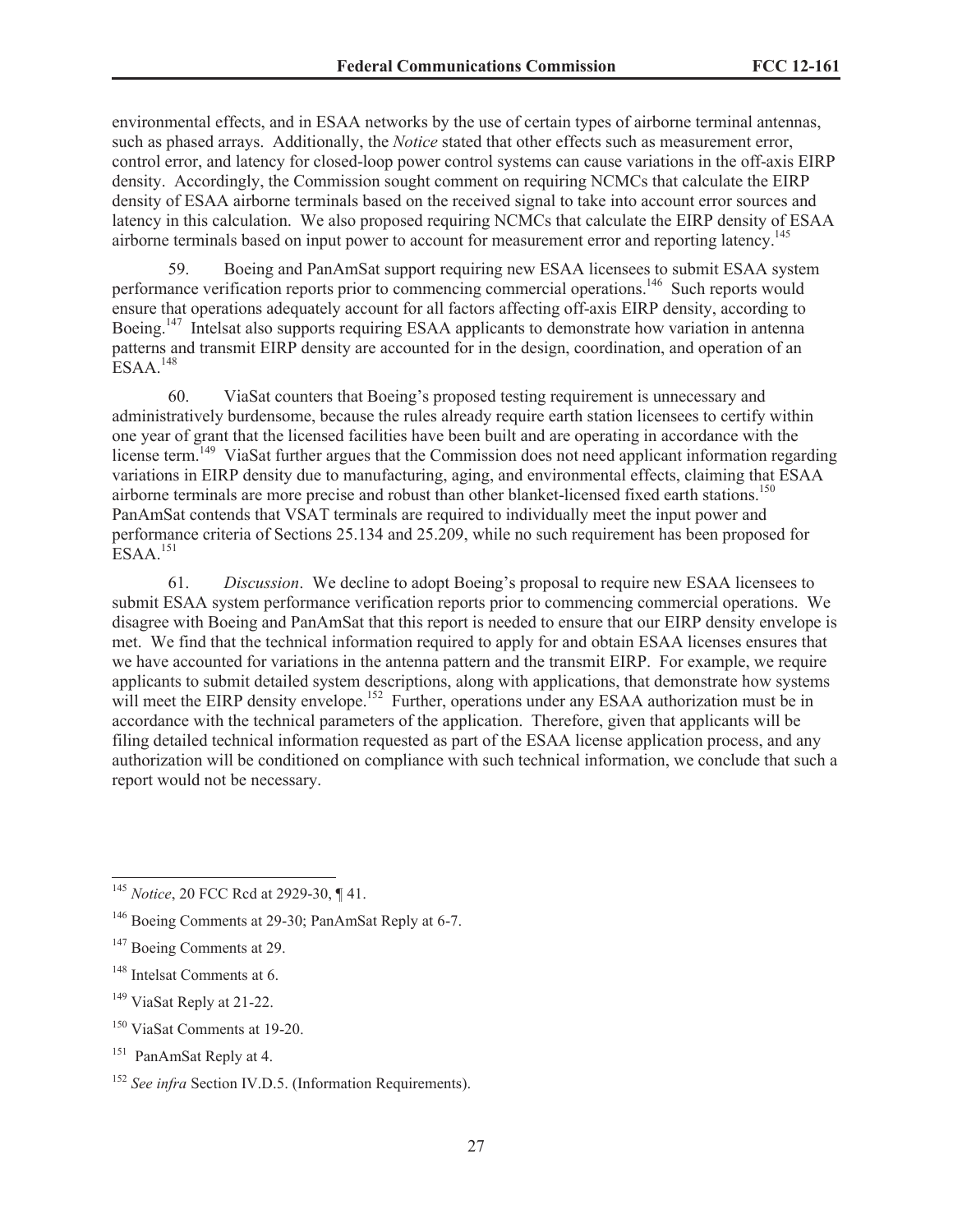### **5. Antenna Pointing Accuracy Requirement Adopted**

62. *Background*. In the *Notice*, the Commission proposed requiring ESAA applicants to demonstrate that they have accounted for potential antenna mispointing in the design, coordination and operation of their ESAA airborne terminals. Specifically, the Commission proposed requiring ESAA system operators to maintain an antenna pointing accuracy of 0.2 degrees with a high degree of confidence.<sup>153</sup>

63. ViaSat maintains that an antenna accuracy requirement would add needless expense to ESAA systems.<sup>154</sup> ARINC argues that there is no basis for the proposal. ARINC states that antenna mispointing is accounted for in the application of the off-axis EIRP density envelope, and it is therefore unnecessary to apply pointing accuracy requirements.<sup>155</sup> Further, ARINC asserts that antenna mispointing is likely to have little or no effect on other satellites, and attaches a technical analysis that purports to demonstrate that even an antenna mispointing of four degrees does not violate the off-axis EIRP density limits.<sup>156</sup> ARINC also claims that we recognized in the ESV context that off-axis EIRP density limits alone provide sufficient interference protection to other satellites.<sup>157</sup> ARINC also argues that while WRC-03 Resolution 902 suggests a peak tracking accuracy for ESV antennas of 0.2 degrees, the guidelines in ITU-R Recommendation M.1643 specify no similar tracking or pointing accuracy requirements.<sup>158</sup> Finally, ARINC asserts that pointing accuracy requirements could stifle innovation in an environment where interference protection is a matter of both antenna power and beamwidth, both of which are covered by specifying off-axis EIRP density limits.<sup>159</sup> ARINC and ViaSat maintain that a pointing error requirement applicable to individual ESAA airborne antennas is unnecessary because there is very little power supplied to an individual ESAA airborne antenna, and therefore little potential for harmful interference.<sup>160</sup> Moreover, ViaSat argues that the likelihood of many ESAA airborne antennas all mispointing at once at the same satellite is low due to the random nature of mispointing errors.<sup>161</sup> Telesat supports a requirement that ESAA applications provide a technical showing that off-axis EIRP density limits will not be exceeded.<sup>162</sup> Other commenters support our proposal.<sup>163</sup>

64. *Discussion*. We find that in order to adequately protect the existing primary FSS service from potential harmful interference resulting from vibration and rapid movement ESAA antennas, timelag or insensitivity of ESAA antenna tracking mechanisms, there must be a level of assurance with respect to these anomalies. As previously mentioned, we expect a number of different types of ESAA systems to be licensed. For systems that have multiple co-frequency terminals and use very low EIRP density transmissions, such as ARINC describes, we agree that the mispointing of any single antenna does not pose a threat of interference. For terminals that use higher EIRP density transmissions, however,

 $156$  *Id.* at 10-11.

<sup>157</sup> *Id.* at 10.

<sup>158</sup> *Id.* at 9.

<sup>159</sup> *Id.* at 12.

<sup>160</sup> *Id.* at 10-11; ViaSat Comments at 18-19; ViaSat Reply at 12.

<sup>161</sup> ViaSat Reply at 12-13, and Exhibit A.

<sup>162</sup> Telesat Comments at 3.

<sup>153</sup> *Notice*, 20 FCC Rcd at 2929-30, ¶ 41.

<sup>154</sup> ViaSat Comments at 18-19.

<sup>&</sup>lt;sup>155</sup> ARINC Comments at 9-10.

<sup>163</sup> PanAmSat Comments at 3; Intelsat Comments at 6; SUIRG Comments at 2.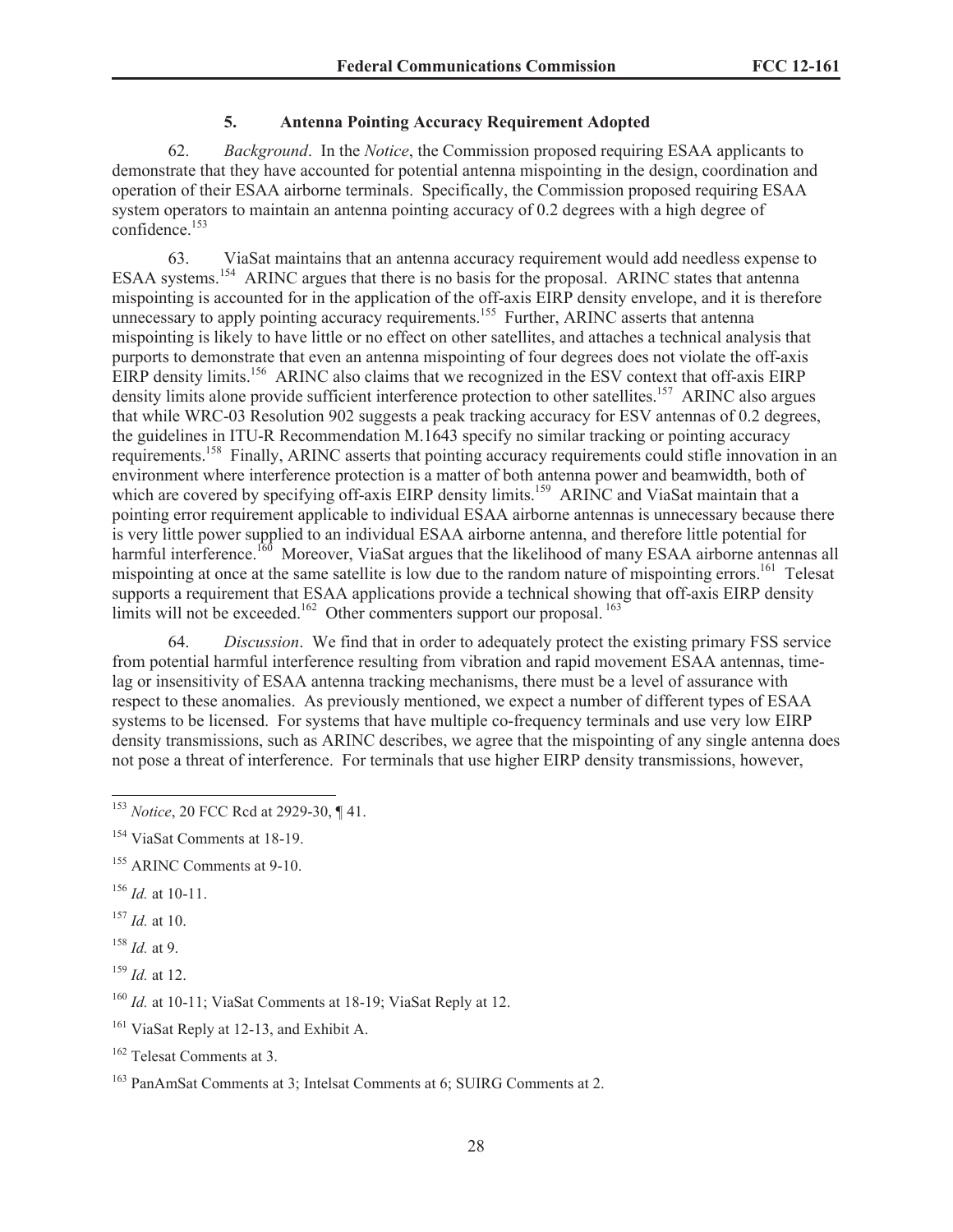there is a real danger of interference to existing FSS service. Therefore, we will distinguish between high EIRP density terminals operating near the EIRP density envelope limit and systems that use spectrum spreading techniques to operate terminals with low EIRP densities.

65. Antenna pointing error is dynamic in nature. Therefore, we require ESAA operators to maintain a 0.2 degree antenna pointing accuracy. All ESAA license applicants should demonstrate, through engineering analysis, that the total tracking error budget of their antenna is within 0.2 degrees of the three sigma  $(6)^{164}$  value as part of the ESAA system license application. In particular, the applicant must show that the antenna pointing error is within three б from the mean value (*i.e.*, that the antenna maintains a pointing error within 0.2 degrees for 99.7 percent of the time). We disagree with commenters that antenna pointing accuracy has no impact on the off-axis EIRP density limits. Indeed, the applicant's off-axis EIRP density estimation should depend mainly on the antenna pointing error budget. The transmit power, the antenna gain, and the beamwidth are predictable and remain as constants throughout the operation.

66. We will, however, allow systems to avoid the 0.2 degree requirement by disclosing the antenna pointing accuracy that will be maintained and demonstrating and certifying that aggregate offaxis EIRP density will be below the levels set forth above for all angles. For systems that meet the 0.2 degree antenna pointing accuracy a certification from the antenna/tracking system manufacturer that the system meets this value under the expected operational environment will suffice along with a description of the expected operational environment. A demonstration attempting to show that the aggregate off-axis EIRP density from a number of co-frequency ESAA terminals will meet the off-axis EIRP density envelope should take into account, among other factors, the expected antenna mispointing statistics, the maximum number of co-frequency terminals and the expected range of EIRP densities from each terminal, and must show, convincingly, that aggregate EIRP density from all of the co-frequency ESAA terminals will be less than the EIRP density envelope.

## **6. Shut-off Capability**

67. *Background*. In the *Notice*, the Commission sought comment on several rule revisions designed to prevent ESAAs from transmitting in unintended directions. First, the Commission proposed requiring ESAA operators to monitor and control their airborne terminals through a NCMC or equivalent facility located within the United States. ESAA airborne terminals would, at a minimum, receive "enable transmission" and "disable transmission" commands from the NCMC.<sup>165</sup> Airborne terminals would have to automatically cease transmissions immediately upon receiving any "parameter change" command, which may cause harmful interference during the change, until the airborne terminal receives an "enable transmission" command from its NCMC. In addition, the NCMC would be capable of monitoring the operation of each airborne terminal to determine if it is malfunctioning.<sup>166</sup>

68. In addition, the Commission proposed requiring ESAA airborne terminals to be selfmonitoring, and to mute their transmissions automatically until the cause of harmful interference has been remedied.<sup>167</sup> Finally, the Commission proposed requiring ESAA airborne terminals that use closed-loop tracking of the satellite signal to employ an algorithm that is resistant to capturing and tracking adjacent

<sup>164</sup> Sigma is a standard deviation in a normal distribution.

<sup>165</sup> "Enable transmission" and "disable transmission" commands from the NCMC are instructions to the ESAA terminal to permit it to transmit or prevent it from transmitting.

<sup>166</sup> *Notice*, 20 FCC Rcd at 2930, ¶ 43.

<sup>167</sup> *See Notice*, 20 FCC Rcd at 2930, ¶ 44.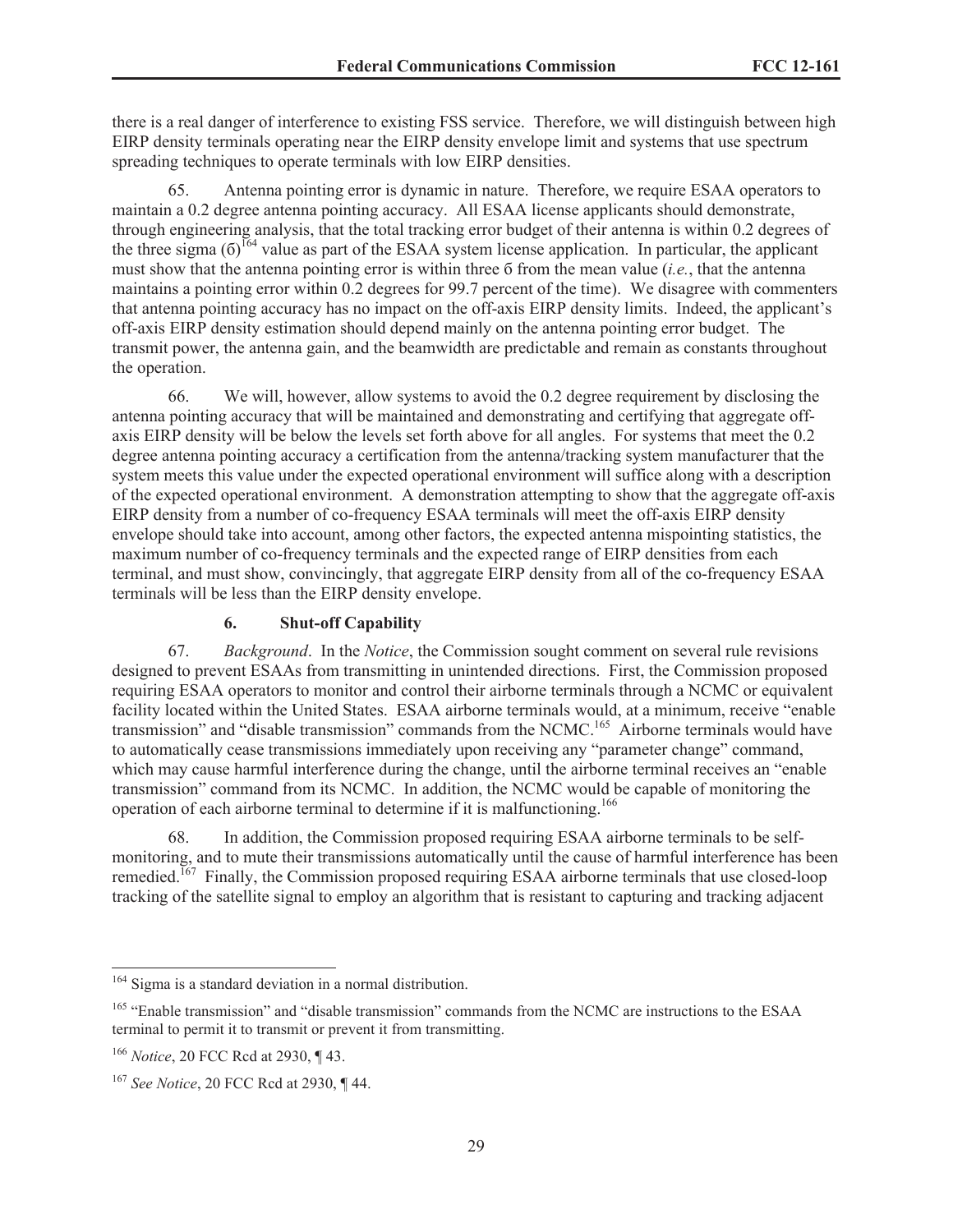satellite signals.<sup>168</sup> ESAA airborne terminals would be required to immediately inhibit transmission when they detect that unintended satellite tracking has happened or is imminent.<sup>169</sup>

69. Several parties support requiring ESAA airborne terminals to cease transmissions when they are not pointed toward their intended satellites.<sup>170</sup> ARINC notes, however, that not all ESAA systems will use closed-loop tracking, noting that ARINC itself uses an open-loop algorithm. In an openloop system the terminal antenna intentionally points away from the target satellite, in a small, programmed manner, and uses the information gained to estimate the actual position of the satellite with respect to the terminal antenna. ARINC contends that the Commission should not mandate a particular method of preventing unintended satellite tracking, as that would be picking one technology over another. $171$ 

70. *Discussion*. We conclude that ESAA operators should be required to shut off their transmissions automatically and immediately if at any time the ESAA airborne terminal is not tracking its intended satellite properly. We would consider an open-loop system to be properly tracking the intended satellite while it is operating within the bounds of its normal operation. This is necessary to ensure that ESAA airborne terminal transmissions do not cause harmful interference to other licensed facilities. We also agree with ARINC, however, that this requirement should not be designed to promote one particular methodology for ceasing ESAA airborne terminal transmissions. Accordingly, we will not limit this shutoff requirement to ESAA airborne terminals that use closed-loop tracking. Instead, we will make this requirement applicable to all ESAA operators. For ESAA systems that use multiple co-frequency terminals where the aggregate EIRP density is within the EIRP density envelope the amount of allowable pointing error will be stated in the demonstration submitted with the application. The demonstration will show how the expected mispointing, including that from an open-loop tracking system if it is used, will affect the aggregate EIRP density envelope. For ESAA systems that use FDMA or TDMA techniques, and operate close to the EIRP density envelop limits, we will use the limits adopted by the *ESV* and *VMES Orders*, that is, an antenna mispointing error budget of 0.2 degrees and a shut off requirement upon mispointing by 0.5 degrees.

71. Boeing and Telesat support requiring central control of ESAA airborne terminals through an NCMC.<sup>172</sup> ViaSat agrees, but asserts that ESAA airborne terminals should be able to resume transmissions automatically without an "enable transmission" command from the NCMC.<sup>173</sup> As an initial matter, we adopt our proposal to require central control of ESAA airborne terminals through an NCMC or similar facilities. We have imposed a similar requirement on ESV terminals,<sup>174</sup> and that has been useful in preventing harmful interference in that context. We will not adopt ViaSat's suggestion to allow ESAA airborne terminals to resume transmissions automatically after a forced shutdown without an "enable transmission" command from the NCMC. Requiring an "enable transmission" command provides greater assurance that the problem that caused the cessation of transmissions has been resolved. Because such a measure imposes few costs to ESAA licensees and their customers, in that the enable transmission

<sup>&</sup>lt;sup>168</sup> Closed-loop logic is deployed to overcome various faults that may cause unintended satellite tracking. In closedloop systems, a feedback is used to see if the desired tracking has taken place by measuring the difference between the input and output signals and the corrective action takes place as the result of comparison.

<sup>169</sup> *Notice*, 20 FCC Rcd at 2930, ¶ 42.

<sup>&</sup>lt;sup>170</sup> ViaSat Comments at 21; Telesat Comments at 3; SUIRG Comments at 2; Boeing Comments at 28.

<sup>&</sup>lt;sup>171</sup> ARINC Comments at 29.

<sup>&</sup>lt;sup>172</sup> Boeing Comments at 28; Telesat Comments at 3.

<sup>173</sup> *See* ViaSat Comments at 21.

<sup>174</sup> *See ESV Order*, 19 FCC Rcd 696, ¶ 51.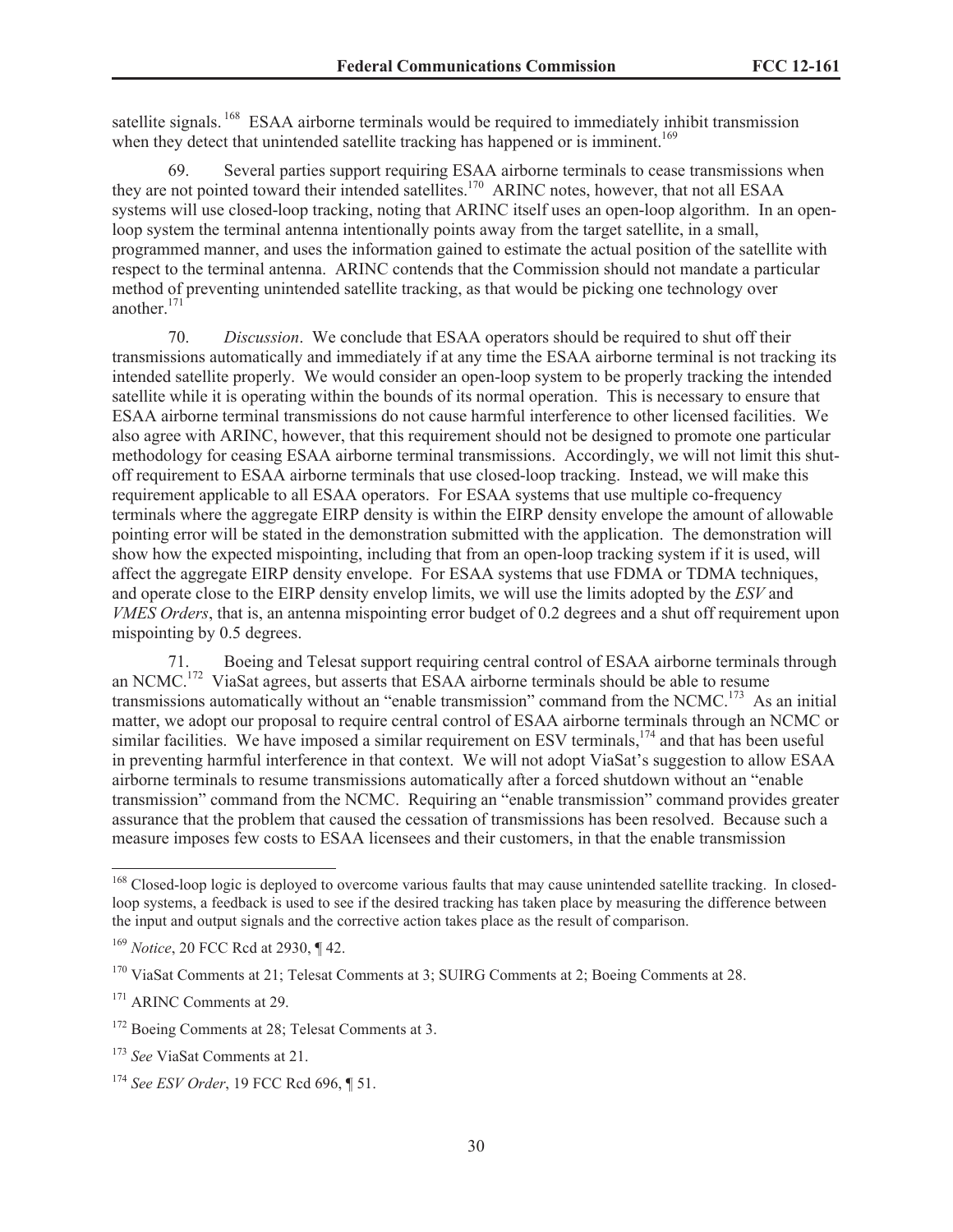command from the NCMC should not delay resumption of service by more than a second, we find that the benefits of the requirement outweigh possible costs.

# **7. Dynamic EIRP Density Systems**

72. *Background*. In the *Notice*, in order to protect existing FSS users of the band, the Commission invited comment on proposals for off-axis EIRP density envelopes that that were based on rules for FSS earth stations operating in a two-degree spacing environment. The Commission proposed both aggregate and individuals off-axis EIRP density limits.<sup>175</sup> In this Order above, we adopt aggregate off-axis EIRP density limits that will allow operators flexibility in assigning power values to ESAA airborne terminals depending on the characteristics of each terminal instead of requiring each transmitter within the system to use the same EIRP density.<sup>176</sup> In light of that decision, we must also evaluate the use of dynamic (or variable) power control to manage aggregate off-axis EIRP density limits for multiple cofrequency terminals through variations in the power level required to support the rate of data transmission, and therefore EIRP density, from individual terminals.

73. A dynamic power control system requires the NCMC to manage a large number of factors including any inherent time delay in relaying commands through the satellite system to the terminals and monitoring signals from the terminals.<sup>177</sup> Recognizing the utility of dynamic power control systems, balanced against the complexity of such systems and the challenging environment of mobile applications operating in a FSS frequency band, the Commission decided to adopt a modest cautionary measure for dynamic power systems in both the VMES and ESV proceedings*.* <sup>178</sup> Specifically, the Commission required dynamic power ESV and VMES systems to operate with an aggregate EIRP density one-dB below the EIRP density envelope of the other systems. This same approach has been used in the *ad hoc* ESAA authorizations issued by the Commission.<sup>179</sup>

74. In its original petition for rulemaking in this proceeding, Boeing states that variable power networks have operated in the United States for several years without complaints of harmful interference.<sup>180</sup> More recently, in *ex parte* statements, Boeing advocated ESAA rules that would permit dynamic power control, based on the Commission's VMES rules, but excluding the modest one-dB reduction in the off-axis EIRP density envelope.<sup>181</sup>

<sup>175</sup> *Notice*, 20 FCC Rcd at 2926-27 ¶¶ 36-37.

<sup>176</sup> *See* Section IV.C.2., *supra*.

<sup>177</sup> *See VMES Order*, 24 FCC Rcd at 10450, ¶ 115.

<sup>&</sup>lt;sup>178</sup> *VMES Order*, 24 FCC Rcd at 10447, 10450, **[10** 102, 115-117. More recently, the Commission adopted a substantially similar requirement for ESV systems. *ESV Second Reconsideration Order*, 22 FCC Rcd at 8561 - 8565, ¶¶ 17-25.

<sup>&</sup>lt;sup>179</sup> *E.g., ARINC Order*, 20 FCC Rcd at 7563, ¶ 32 (noting ARINC's commitment to operating one-dB below standard VSAT off-axis EIRP density limits and requiring compliance with the same commitment as a condition of license).

<sup>180</sup> *See* Boeing 2003 Petition for Rulemaking at 4. *See also* ViaSat Reply Comments at 15 ("Dynamic power control technology is a proven technology…").

<sup>181</sup> Boeing Jan. 27, 2011, *Ex Parte* Statement at 2; Boeing Sept. 4, 2007, *Ex Parte* Statement at 5; Boeing Aug. 17, 2007, *Ex Parte* Statement at 21.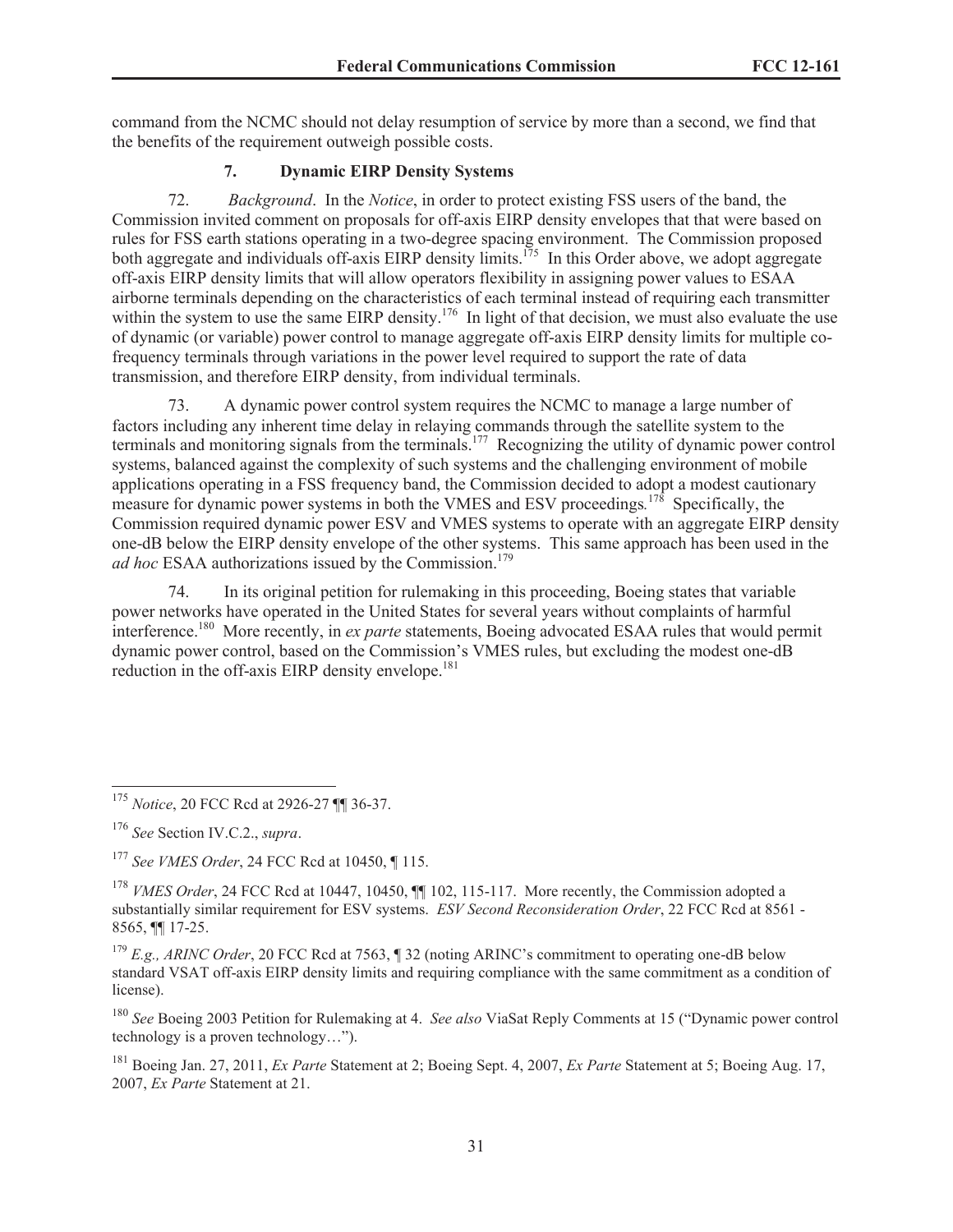75. *Discussion*. Commenters advocate that the Commission permit the use of dynamic power control for ESAA systems.<sup>182</sup> We agree. There would be no public interest served by prohibiting the use of this technique. Accordingly, we adopt the commenters' proposal.

76. We reject, however, Boeing's suggestion that the use of dynamic power control be subject to a different interference framework than adopted by the Commission in the VMES and ESV proceedings. In the VMES and ESV proceedings, the Commission recognized that this one-dB constraint may result in a potential reduction of system capacity.<sup>183</sup> The Commission, however, concluded that the costs of this constraint were outweighed by the benefits of protecting against interference to adjacent space stations. Thus, unless a particular operator can demonstrate otherwise, a slightly lower power limit is needed to ensure that such systems do not cause harmful interference to other licensed operations.<sup>184</sup> Moreover, the market for mobile terminals communicating with Ku-band GSO space stations has grown significantly since the commencement of this proceeding. Given this growth in use and the complexity of dynamic control systems, at this time, it is reasonable to adopt the same modest cautionary measure for ESAA terminals as those adopted for ESV and VMES terminals. Accordingly, we require ESAA systems that utilize dynamic power control to operate with an aggregate EIRP density one-dB below the EIRP density envelope applicable to other ESAA systems.

77. We believe, however, that certain variable power ESAA systems may be capable of operating at the maximum EIRP spectral density limits while preventing interference and, therefore, may regain the system capacity that Boeing claims is lost due to the one-dB reduction. As a result, those ESAA operators that believe that they are capable of operating without the one-dB and without causing harmful interference should file a request to waive the one-dB requirement. We require the waiver request to be accompanied by a report demonstrating that the system has operated without providing interference to adjacent satellites.<sup>185</sup> In order to help ensure that the report includes sufficient technical information, we strongly encourage ESAA operators to refrain from filing a waiver request until its system is operating at or above 50 percent of its capacity.<sup>186</sup> Thus, operators utilizing variable power ESAAs will have the opportunity to demonstrate that they may simultaneously operate without the onedB restriction and without causing harmful interference to FSS.<sup>187</sup>

78. Finally, we adopt rules requiring dynamic power ESAA systems to cease emissions under two scenarios. First, if the power-density from an individual transmitter exceeds the applicable<sup>188</sup> power-

<sup>183</sup> *VMES Order*, 24 FCC Rcd at 10451, ¶ 118; *ESV Second Reconsideration Order*, 22 FCC Rcd 8561-8562, ¶ 18.

<sup>184</sup> *VMES Order*, 24 FCC Rcd at 10450, ¶¶ 115-16; *ESV Second Reconsideration Order* 22 FCC Rcd at 8562, ¶ 19.

<sup>185</sup> At a minimum, the report should evaluate, through the use of operational statistics, actual measurements or a combination thereof, the aggregate power density at the GSO from all simultaneously active co-frequency transmitters. The report should include information on the average and maximum number of simultaneous cofrequency transmitters, an analysis of the EIRP spectral density at the GSO, and a discussion of the factors taken into account at the NCMC to manage the aggregate power density of the system.

<sup>186</sup> We note that the one-dB reduction in EIRP spectral density is equivalent to a capacity reduction of about 20% over operations at the maximum permitted EIRP spectral density. If the system is designed to operate at the maximum EIRP spectral density, notifying the Commission when it has reached 50% of peak capacity allows for a further 30% growth during the year following notification without exceeding the minus one dB limit.

<sup>187</sup> Such waiver requests should be filed in the context of a modification of an ESAA license and would be subject to standard public notice and comment process.

<sup>188</sup> By "applicable" we mean that, for dynamic power ESAA systems that do not request, or request, but do not obtain a waiver of the one-dB requirement, the applicable power-density limits would be the off-axis EIRP density (continued....)

<sup>&</sup>lt;sup>182</sup> Boeing Comments at 22 (indicating that Connexion system uses dynamic power control to assign available offaxis EIRP density among multiple terminals); ViaSat Reply Comments at 15.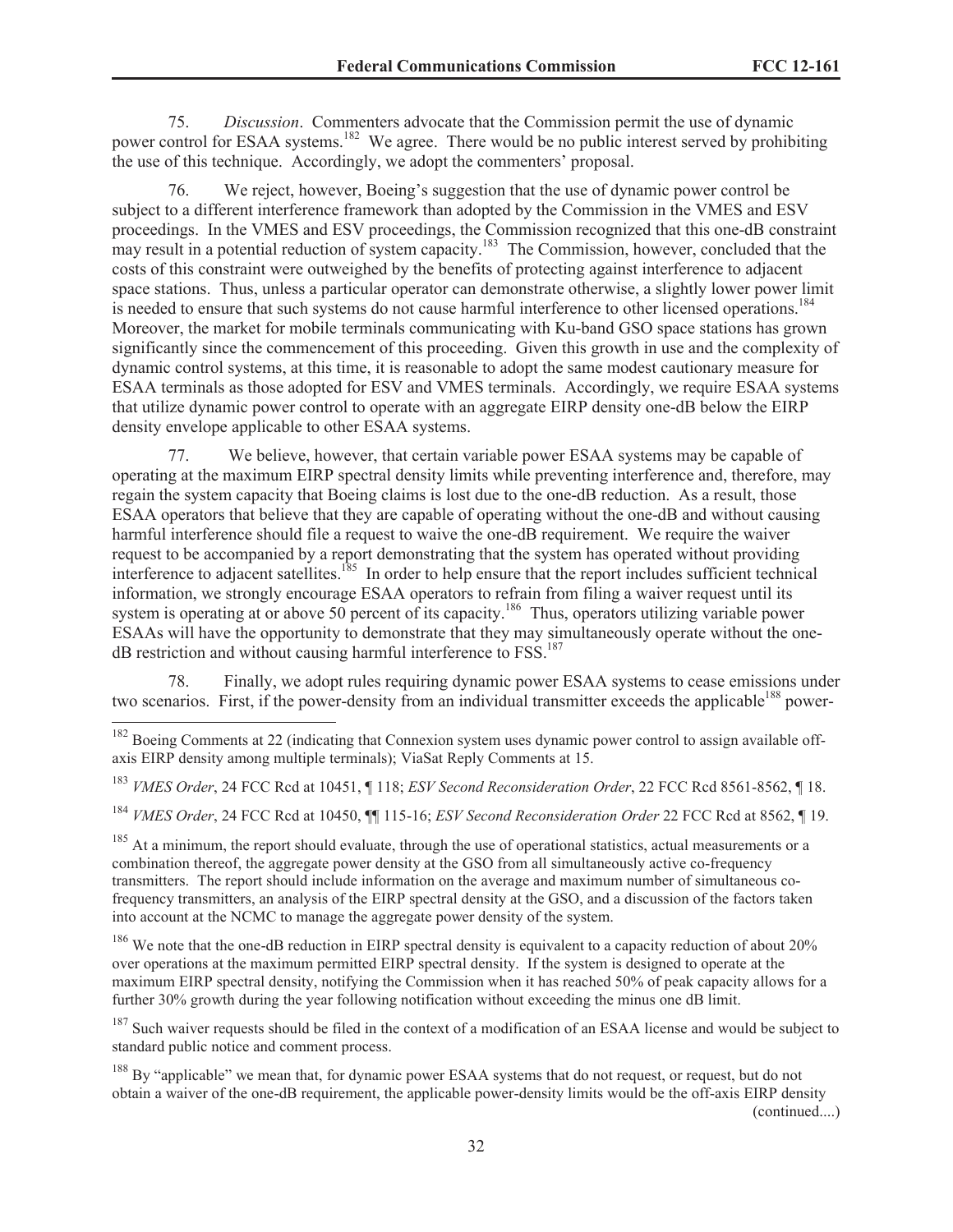density limit, then that transmitter must cease emissions automatically within 100 milliseconds of detecting this violation. Under this scenario, the individual transmitter must be self-monitoring and capable of shutting itself off. Second, if the power of one or more transmitters causes the aggregate offaxis EIRP densities to exceed the applicable power-density limit, then the transmitter or transmitters must cease or reduce emissions within 100 milliseconds of receiving the appropriate command from the system's NCMC. In its license application, the ESAA applicant should describe how the system will respond if the power-density in excess of the applicable off-axis EIRP density limits is detected.

#### **8. Higher EIRP Density Levels Permitted if Coordinated**

79. *Background*. In addition to allowing minor exceedance of the off-axis EIRP density envelope, as discussed above, in the *Notice* the Commission invited comment on whether it should consider any application for an ESAA network proposing to exceed the off-axis EIRP density envelope by more than the minor levels addressed above. The Commission proposed considering such applications under a certification procedure such as the one we adopted for "non-routine" FSS earth stations.<sup>189</sup>

80. A number of parties argue that ESAA network operators should be permitted to exceed the off-axis EIRP density envelope if the target satellite operator has coordinated those higher EIRP density levels with adjacent satellite operators.<sup>190</sup> In particular, ARINC contends that there should not be any interference concerns if the adjacent operators agree to emissions that exceed the envelope.<sup>191</sup> Boeing and ViaSat assert that, if U.S.-licensed ESAA operators were not allowed to coordinate EIRP density levels that exceed the envelope, they would be placed at a competitive disadvantage relative to other ESAA operators in other regions of the world.<sup>192</sup> As noted above, in the *Streamlining Fifth Report and Order*, the Commission allowed FSS earth station operators to exceed mandated power levels or to use smaller-than-routine antennas if the target satellite operators coordinate the non-routine earth station operations with adjacent satellite operators.<sup>193</sup> This procedure was extended to EIRP limits for FSS earth stations in the *Streamlining Eighth Report and Order*. <sup>194</sup> We find that it would be reasonable to use the same procedure for ESAA networks that exceed the off-axis EIRP density envelope.

81. Intelsat asserts that both the target satellite operator and the adjacent satellite operator should be required to sign the certification that coordination of the higher EIRP density levels has been completed.<sup>195</sup> Similarly, PanAmSat asserts that we should require signatures from both the target and the adjacent satellite operator unless one of the operators is not U.S.-licensed, because ESAA networks operating at higher EIRP density levels might not be contemplated in coordination agreements between

<sup>191</sup> ARINC Comments at 7.

<sup>(...</sup>continued from previous page)

limits minus 1 dB in section  $25.227(a)(3)(i)$ . For dynamic power ESAA systems that obtain Commission approval to waive the 1 dB requirement, the applicable power-density limits would be the off-axis EIRP density limits set forth in section  $25.227(a)(1)(i)$ .

<sup>&</sup>lt;sup>189</sup> *See Notice*, 20 FCC Rcd at 2928-29, ¶ 40. At the time of the *Notice*, the Commission had not adopted this certification procedure. The Commission adopted this certification procedure in the *Streamlining Fifth Report and Order*, 20 FCC Rcd at 5674, ¶ 17.

<sup>&</sup>lt;sup>190</sup> Intelsat Comments at 3, ARINC Comments at 6-7, SES Comments at 4, SES Reply at 5-6, ARINC Reply at 5-6.

<sup>&</sup>lt;sup>192</sup> Boeing Comments at 23-24, Boeing Reply at 6-7, ViaSat Reply at 16-17.

<sup>193</sup> *Streamlining Fifth Report and Order*, 20 FCC Rcd at 5687-88, ¶¶ 50-52.

<sup>194</sup> *Streamlining Eighth Report and Order*, 23 FCC Rcd at 15120-21, ¶¶ 47-48.

<sup>195</sup> Intelsat Comments at 5.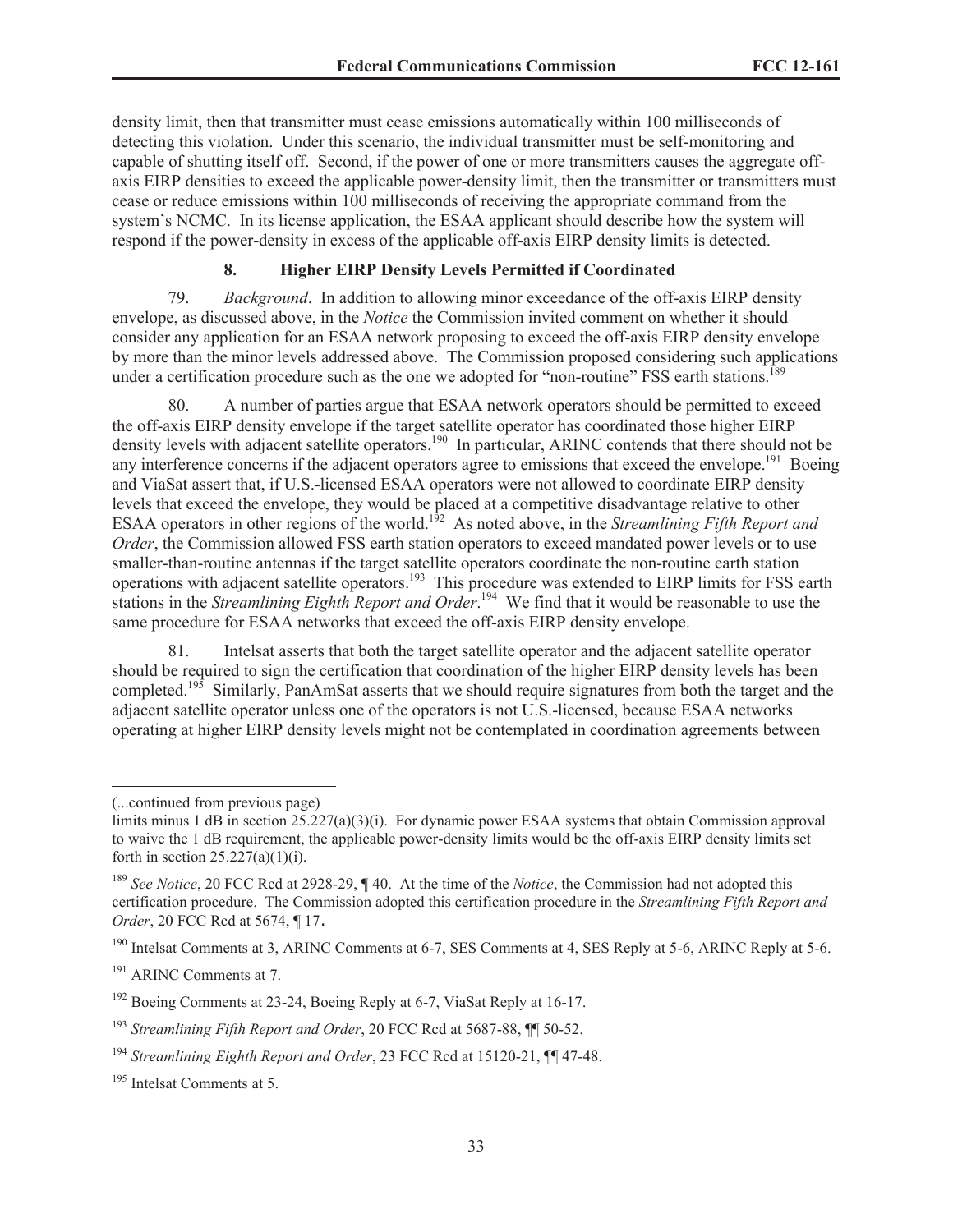U.S.-licensed satellite operators made before the ESAA network was licensed.<sup>196</sup> Boeing and ARINC, on the other hand, contend that a signature from the target satellite operator is sufficient, claiming that this is consistent with the rules adopted for VSAT networks adopted in the *Part 25 Earth Station Streamlining* proceeding.<sup>197</sup> Boeing responds further that single-party certifications would be submitted in licensing proceedings that are subject to notice and comment, and thus subject to challenge.<sup>198</sup>

82. *Discussion*. In the *Streamlining Fifth Report and Order*, the Commission noted that it has historically relied on satellite operators to work together cooperatively to reach coordination agreements.<sup>199</sup> The Commission has allowed earth station operators to exceed its earth station technical requirements, provided that they can show that they will not cause harmful interference to other licensed operations.<sup>200</sup> We formalized this procedure in the *Streamlining Fifth Report and Order*. Under this procedure, an applicant must obtain certifications from the operators of satellites with which the earth station operator plans to communicate, showing that those satellite operators have coordinated with the operators of satellites located within six degrees of the target satellite.<sup>201</sup> There was no basis in that proceeding to conclude that satellite operators would cease working cooperatively in the context of nonroutine FSS earth stations.<sup>202</sup> Similarly, none of the parties in this proceeding advocating multiple signatures on certifications have explained why coordination of ESAA operations that exceed the off-axis EIRP density envelope would be different from any other coordination between satellite operators, such that we could not rely on a certification from the target satellite operator to reflect the coordination agreement accurately. For these reasons, we will permit ESAA operators, including dynamic power ESAA operators<sup>203</sup> to exceed the off-axis EIRP density envelope upon certification by the ESAA operator in question that the operator of the satellite(s) with which the ESAA system will communicate has coordinated the exceedance of the ESAA system with the operators of adjacent satellites.

83. Telesat maintains that the Commission should allow EIRP density levels to exceed the mandated values only upon evidence of coordination with all networks within nine degrees of the target

<sup>196</sup> PanAmSat Comments at 3-4.

<sup>&</sup>lt;sup>197</sup> Boeing Comments at 24-25 and n.76; ARINC Reply at 6.

<sup>198</sup> Boeing Reply at 7.

<sup>199</sup> *Streamlining Fifth Report and Order*, 20 FCC Rcd at 5687-88, ¶ 50; *Streamlining Eighth Report and Order*, 23 FCC Rcd at 15122, ¶ 50.

<sup>200</sup> *Streamlining Fifth Report and Order*, 20 FCC Rcd at 5675, ¶ 18.

<sup>&</sup>lt;sup>201</sup> *Id.* at 5688-89 ¶ 52, 5699 ¶ 84. The Commission also noted that the streamlined procedure it adopted in the *Streamlining Fifth Report and Order* includes a "backstop" coordination procedure, in which potentially affected parties have an opportunity to raise coordination issues after the earth station application is filed. *Third Further Notice*, 20 FCC Rcd at 5627, ¶ 93 (citing *Streamlining Fifth Report and Order*, 20 FCC Rcd at 5694-97, ¶¶ 70-79). In particular, the Commission observed that terrestrial wireless operators are free to raise issues regarding nonroutine earth stations operating in shared bands. *Fifth Report and Order*, 20 FCC Rcd at 5695, ¶ 72. The Commission did not adopt any new procedures specifically for pre-application coordination of non-routine earth stations with terrestrial wireless operators in shared bands. This is because, when it proposed the streamlined procedure, it tentatively concluded that the existing pre-application procedures would continue to be sufficient. *See Part 25 Earth Station Streamlining Notice*, 15 FCC Rcd at 25131, ¶ 5; *Part 25 Earth Station Streamlining Further Notice*, 17 FCC Rcd at 18592,  $\P$  12. None of the commenters questioned those tentative conclusions.

<sup>202</sup> *Streamlining Fifth Report and Order*, 20 FCC Rcd at 5687-88, ¶ 50; *Streamlining Eighth Report and Order*, 23 FCC Rcd at 15122, ¶ 50.

<sup>&</sup>lt;sup>203</sup> The rules for allowing dynamic power ESAA systems to apply for and operate at higher power levels are in sections  $25.227(a)(3)(ii)$  and  $(b)(3)(ii)$  in Appendix C.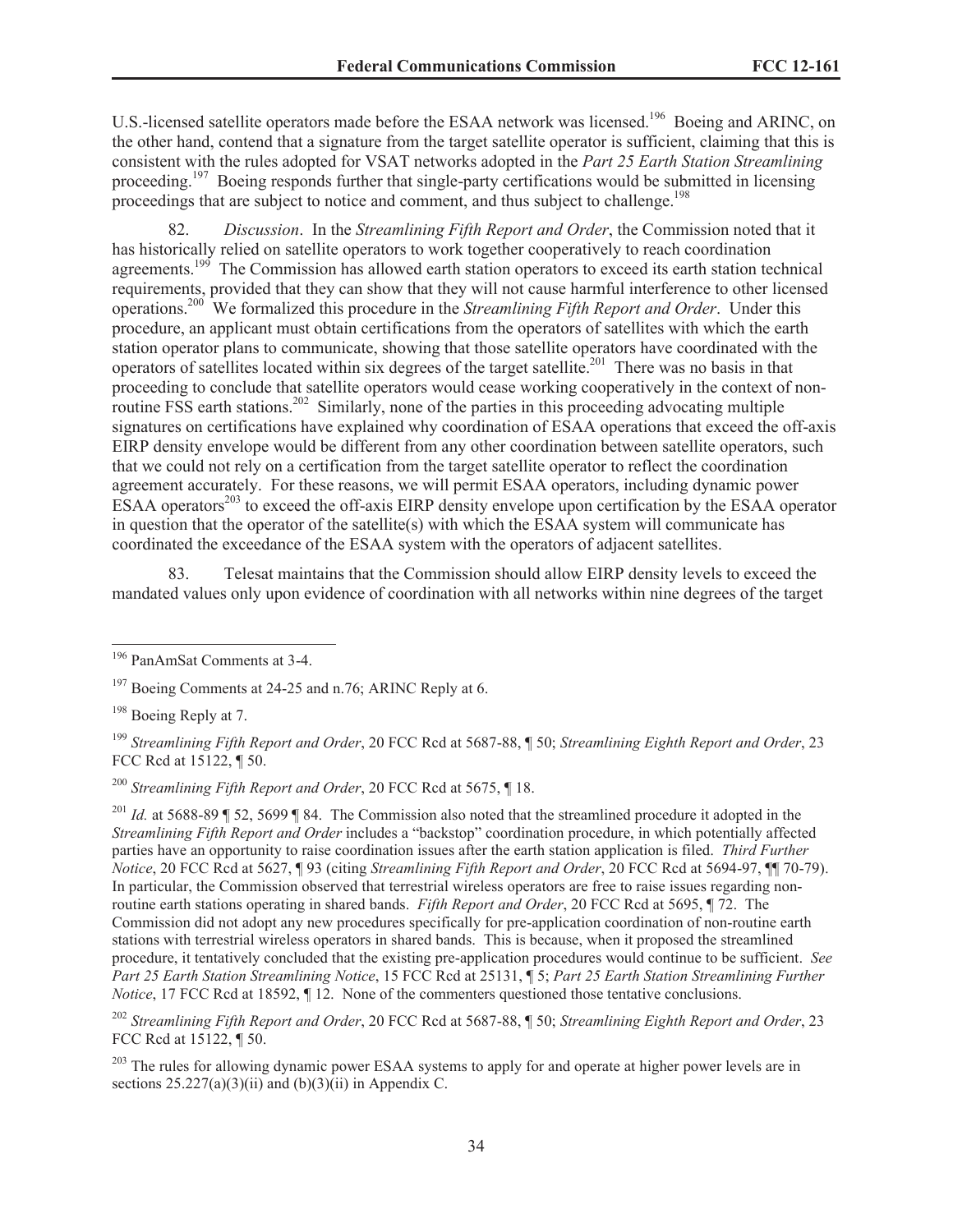satellite.<sup>204</sup> In the *Streamlining Fifth Report and Order*, the Commission adopted a six degree coordination requirement for FSS earth stations,<sup>205</sup> and we find that Telesat has not provided any basis for concluding that a greater margin is required for ESAA networks.

## **9. Antenna Performance Standards for Receive Terminals in the 11.7-12.2 GHz (space-to-Earth) Band**

84. *Background*. In the *Notice*, the Commission invited parties to comment on the technical standards (*e.g.*, antenna performance standards) that should be applicable to operations of ESAA terminals in the 11.7-12.2 GHz band. In particular, the Commission sought comment on the relationship between allocation status and antenna performance standards. The Commission explained in the *Notice* that Boeing took the position that it was unnecessary to specify antenna performance requirements in the 11.7-12.2 GHz band because Boeing anticipated that the ESAA receive operations would be on an unprotected basis.<sup>206</sup> The Commission also explained in the *Notice* that others parties, in contrast to Boeing, believed antenna performance standards were necessary even in the event operations were on an unprotected basis.<sup>207</sup> In response to the *Notice*, several commenters assert that, as long as ESAA downlink operations are on an unprotected basis in the 11.7-12.2 GHz band, there is no need for ESAA downlink antenna gain standards. $208$ 

85. *Discussion*. In this *Report and Order*, we conclude that ESAA operations in this downlink band should be on a primary basis rather than an unprotected basis.<sup>209</sup> As a result of that allocation decision, we also conclude here that it is necessary to specify some antenna performance standards in this band to qualify for protection from other FSS space stations. Therefore, we apply the receive antenna performance standards applicable to FSS earth stations in this band to ESAA terminals. In the *Streamlining Eighth Report and Order*, the Commission adopted an off-axis EIRP density approach to reviewing earth station applications which specified that FSS earth stations in an off-axis EIRP density regime should still be protected from interference pursuant to Section 25.209(c) of the Commission's rules.<sup>210</sup> The Commission also concluded that this approach conforms with its historical practice of protecting earth stations from interference to the extent that a routine earth station would be expected to receive interference.<sup>211</sup> We believe that we should apply similar treatment to ESAA stations. Specifically, because ESAA is now co-primary in the 11.7-12.2 GHz (Earth-to-space) band, ESAA operations will be protected from interference by other operations in this band to the extent specified in Section 25.209(c).

# **10. Tracking/Data Logging Requirements**

86. *Background*. In the *Notice*, the Commission invited comment on requiring ESAA operators to log airborne terminal operation parameters, including aircraft location, and provide us, NTIA, or other interested parties such data for airborne terminals on a particular air route within 24 hours, upon request.<sup>212</sup> Because making aircraft location information publicly available might create a security risk

<sup>204</sup> *See* Telesat Comments at 3.

<sup>205</sup> *See Streamlining Fifth Report and Order*, 20 FCC Rcd at 5686-88, ¶¶ 48-52.

<sup>206</sup> *Notice*, 20 FCC Rcd at 2928, ¶ 39.

<sup>207</sup> *Notice*, 20 FCC Rcd at 2928, ¶ 39.

<sup>208</sup> *See* Intelsat Comments at 4, SES Comments at 4, Telesat Comments at 3.

<sup>&</sup>lt;sup>209</sup> *See supra* section IV.A.1, entitled "Operations on a Primary Basis in the 11.7-12.2 GHz (space-to-Earth) Band."

<sup>210</sup> *See Streamlining Eighth Report and Order*, 23 FCC Rcd at 15116-17, ¶¶ 34-35, citing 47 C.F.R. § 25.209(c).

<sup>211</sup> *See Streamlining Eighth Report and Order*, 23 FCC Rcd at 15117, ¶ 35.

<sup>212</sup> *See Notice*, 20 FCC Rcd at 2934-35, ¶ 54.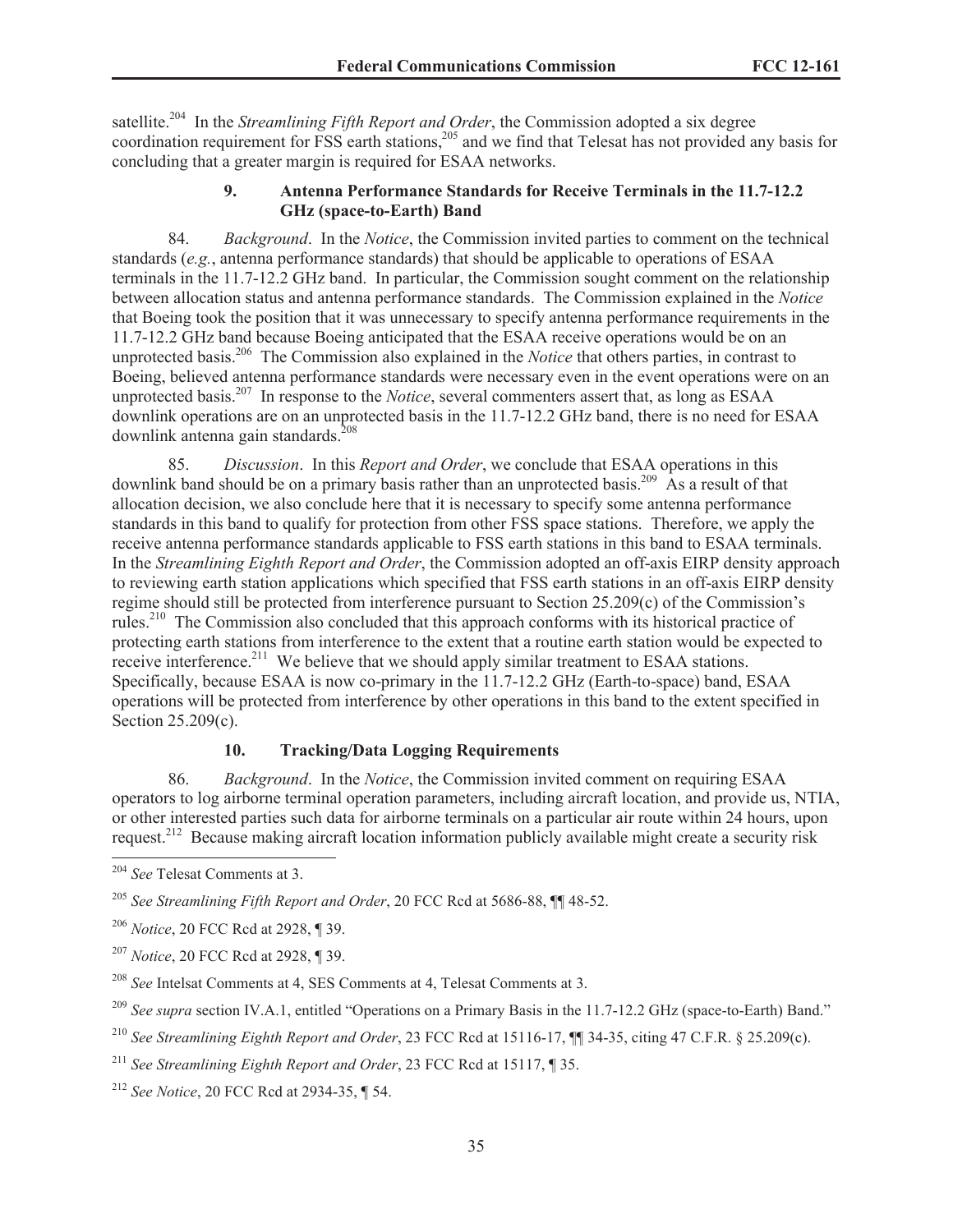for aircraft, we stated that we would not make the information public.<sup>213</sup> We stated that we would consider alternate methods for identifying harmful interference sources in a secure and controlled environment.<sup>214</sup>

87. Several parties support requiring ESAA operators to maintain aircraft tracking data, to help resolve instances of harmful interference. $215$  Other commenters oppose disclosure of any data that could be used to make flights and routes identifiable because of security concerns.<sup>216</sup> ARINC maintains that tracking information is not necessary to remedy interference, because operators can resolve interference events among themselves.<sup>217</sup> Boeing and ViaSat note that we found it unnecessary for realtime tracking data to be made available to third parties in the ESV context, because we adopted a pointof-contact and one-year data holding period requirement. They argue that we should do the same for ESAA.<sup>218</sup> However, Boeing and ARINC further recommend that, if we adopt a tracking requirement, the data should be disclosed only to us, NTIA, or frequency coordinators for purposes of resolving harmful interference events.<sup>219</sup>

88. Telesat and CORF support requiring ESAA operators to retain tracking data for one year, arguing that shorter periods would not be sufficient for an affected party to determine whether it has experienced harmful interference.<sup>220</sup> Boeing would require ESAA licensees to maintain ESAA location information only for 90 days, rather than for one year.<sup>221</sup> ARINC proposes requiring operators to hold tracking information for 30 days.<sup>222</sup> Both ESV and VMES systems are required to maintain tracking data for a one year period. $223$ 

89. *Discussion*. We agree with parties who recommend requiring ESAA operators to log and maintain location information and other data pertaining to operation of their ESAA terminals. It would be at best difficult to determine whether an ESAA airborne terminal was the source of a harmful interference event unless this information was maintained by the ESAA operators. Therefore, we require ESAA airborne terminal operators to log and retain location information regarding their terminals. We note that ESAA operators will only be required to disclose tracking data to the Commission, NTIA, or frequency coordinators, and only for purposes of resolving claims of harmful interference.<sup>224</sup> Balancing the interests

<sup>215</sup> Telesat Comments at 4; Intelsat Comments at 6; PanAmSat Comments at 5-6; PanAmSat Reply at 6-7.

<sup>216</sup> Boeing Comments at 37, Boeing Reply at 16; ARINC Comments at 14-15, 17; ARINC Reply at 8-9; ViaSat Comments at 22;ViaSat Reply at 20.

- <sup>217</sup> *See* ARINC Comments at 16; ARINC Reply at 8.
- <sup>218</sup> *See* Boeing Comments at 37; Boeing Reply at 16; ViaSat Reply at 19-20.
- <sup>219</sup> *See* Boeing Comments at 37; ARINC Reply at 8-9.
- <sup>220</sup> *See* Telesat Reply at 2; CORF Comments at 7.

<sup>221</sup> *See* Boeing Comments at 37.

<sup>222</sup> *See* ARINC Comments at 18.

<sup>223</sup> *See ESV Order*, 20 FCC Rcd at 721, ¶ 112; *VMES Order*, 24 FCC Rcd at 10459-60, ¶ 146.

<sup>224</sup> PanAmSat and Telesat recommend creating a database of all installed ESAA airborne terminals, whether or not they are in active use, for fear that some ESAA operators might lose track of terminals when not in use, perhaps when an airline sells an ESAA-equipped plane to an another airline that does not subscribe to ESAA. *See*  PanAmSat Comments at 5-6; PanAmSat Reply at 7; Telesat Reply at 2. SUIRG supports the Commission's database proposals, recommends designating a third party to maintain such a database, and volunteers its services "if provided with the relevant necessary funding." *See* SUIRG Comments at 2-3. ViaSat and Boeing oppose one or

(continued....)

<sup>213</sup> *See Notice*, 20 FCC Rcd at 2934-35, ¶ 54.

<sup>214</sup> *Notice*, 20 FCC Rcd at 2935, ¶ 55.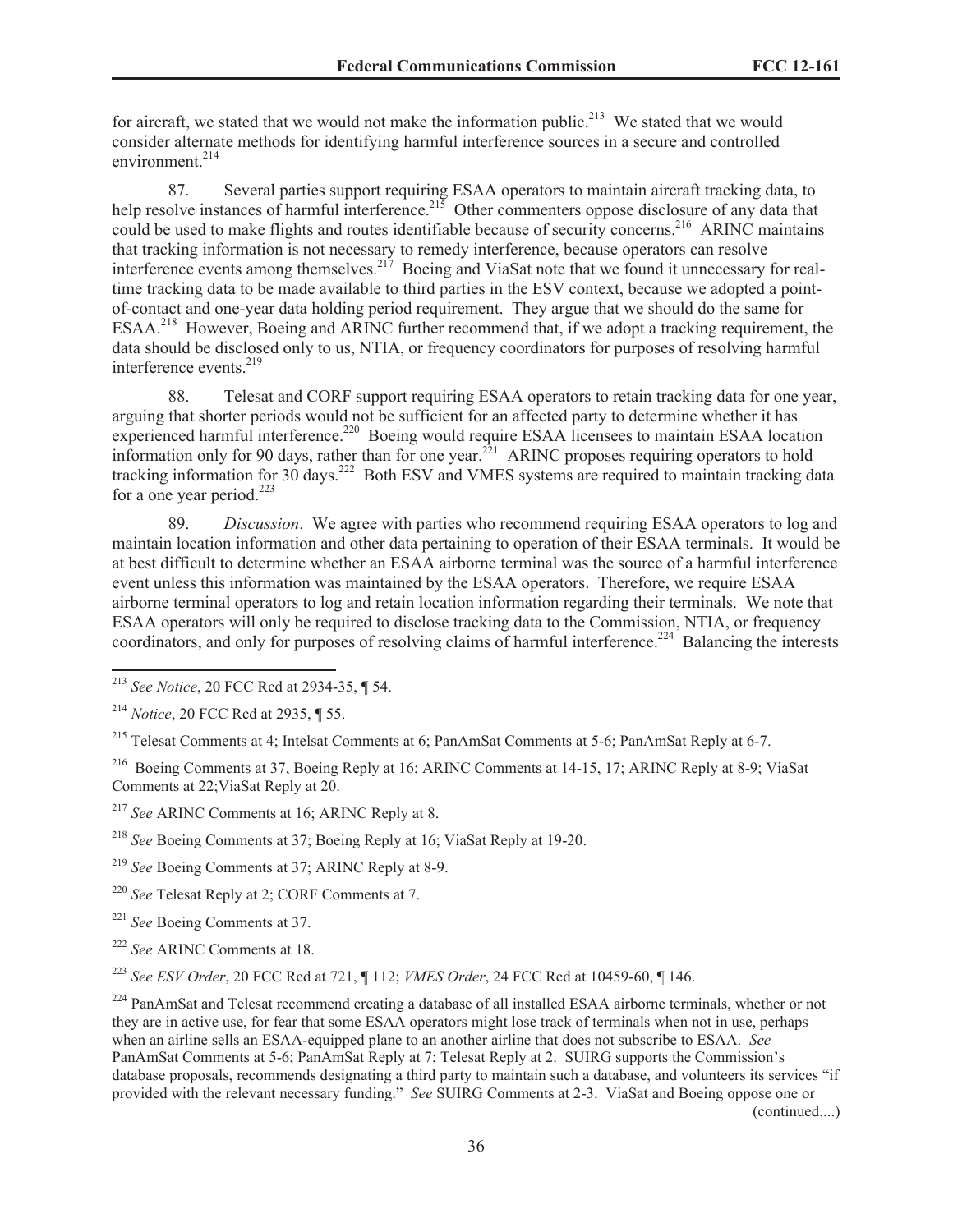of the various users of the spectrum, we agree with Telesat and CORF that requiring ESAA licensees to retain this data for one year is reasonable, which matches the data retention requirement for ESV and VMES.<sup>225</sup> Given the rapid rate at which motion and direction could change within the ESAA systems, ESAA licensees will be required to collect this data on one minute time intervals.<sup>226</sup> The information collected will consist of the aircraft location (latitude, longitude and altitude), the transmit frequency, channel bandwidth, and the satellite used. The information will be time annotated and will be made available in the form of a comma delimited electronic spreadsheet. This information may be maintained at a central location or in the individual terminal as long as it can be made available to the Commission, NTIA or a frequency coordinator, for purposes of resolving a harmful interference event, within 24 hours of the request.

#### **11. Contention Protocols**

90. *Background*. Contention protocols are a standard and longstanding technique used in both satellite and terrestrial networks,<sup>227</sup> to allow multiple users to share the same spectrum by defining the events that must occur when two or more transmitters attempt to simultaneously access the same channel and establishing rules by which a transmitter provides reasonable opportunities for other transmitters to operate. In satellite networks, transmissions from different VSAT remote earth stations compete or "contend" for the same resource, which could be a frequency, a time slot, or a hub earth station receiver. One example of a contention protocol is the "slotted Aloha" protocol. In this technique, the hub earth station synchronizes all remote VSAT stations so that they transmit only in discrete time slots, typically tens of milliseconds in duration.<sup>228</sup> Two or more remote earth stations are permitted to transmit in the same time slot in slotted Aloha. Slotted Aloha relies on the statistical characteristics of unrelated transmissions from different earth stations to limit the number and duration of transmissions that occur from more than one VSAT remote earth station in the same time slot. When two or more remote earth stations using a contention protocol transmit simultaneously using the maximum allowed EIRP density per carrier, those transmissions can "collide." The resulting power level caused by these collisions exceeds the level specified in our rules during the time period of simultaneous transmission, although for no more than tens of milliseconds. $229$ 

<sup>(...</sup>continued from previous page)

both of these proposals. *See* ViaSat Reply at 19-20; Boeing Reply at 16-17. Because we have decided not to require ESAA operators to maintain a database that is accessible by third parties, we need not address these issues further.

<sup>225</sup> *See ESV Order*, 19 FCC Rcd at 721, ¶¶ 112-113; *VMES Order*, 24 FCC Rcd at 10459-60, ¶¶ 146.

<sup>&</sup>lt;sup>226</sup> ESVs are required to meet a 20 minute interval data logging requirement and VMES have a 5 minute interval data logging requirement. 47 C.F.R. §§ 25.222(a)(4) and 25.226(a)(6).

<sup>227</sup> *See*, *e.g.,* 47 C.F.R. § 90.7 (defining contention protocol)

<sup>&</sup>lt;sup>228</sup> See Petition of Spacenet, Inc. for a Declaratory Ruling that Section 25.134 of the Commission's Rules Permits VSAT Remote Stations in the Fixed Satellite Service to Use Network Access Schemes that Allow Statistically Infrequent Overlapping Transmissions of Short Duration, or, in the Alternative, For Rulemaking to Amend that Section, *Order*, 15 FCC Rcd 23712, 23713, ¶ 3 (Int'l Bur., 2000) (*Spacenet Order*) (remote earth stations transmit in specific time slots, which means that the transmissions are synchronized but not coordinated). In comparison, with the "unslotted Aloha" technique, remote earth stations in the VSAT network can transmit randomly at any time, meaning that the transmissions are not synchronized in time or duration. G. Maral, *VSAT Networks* at 144-45 (John Wiley and Sons, ed. 1995).

 $229$  Spacenet maintained that the duration of an inbound transmission is typically between 15 and 50 milliseconds. *See Spacenet Order,* 15 FCC Rcd at 23713, ¶ 3.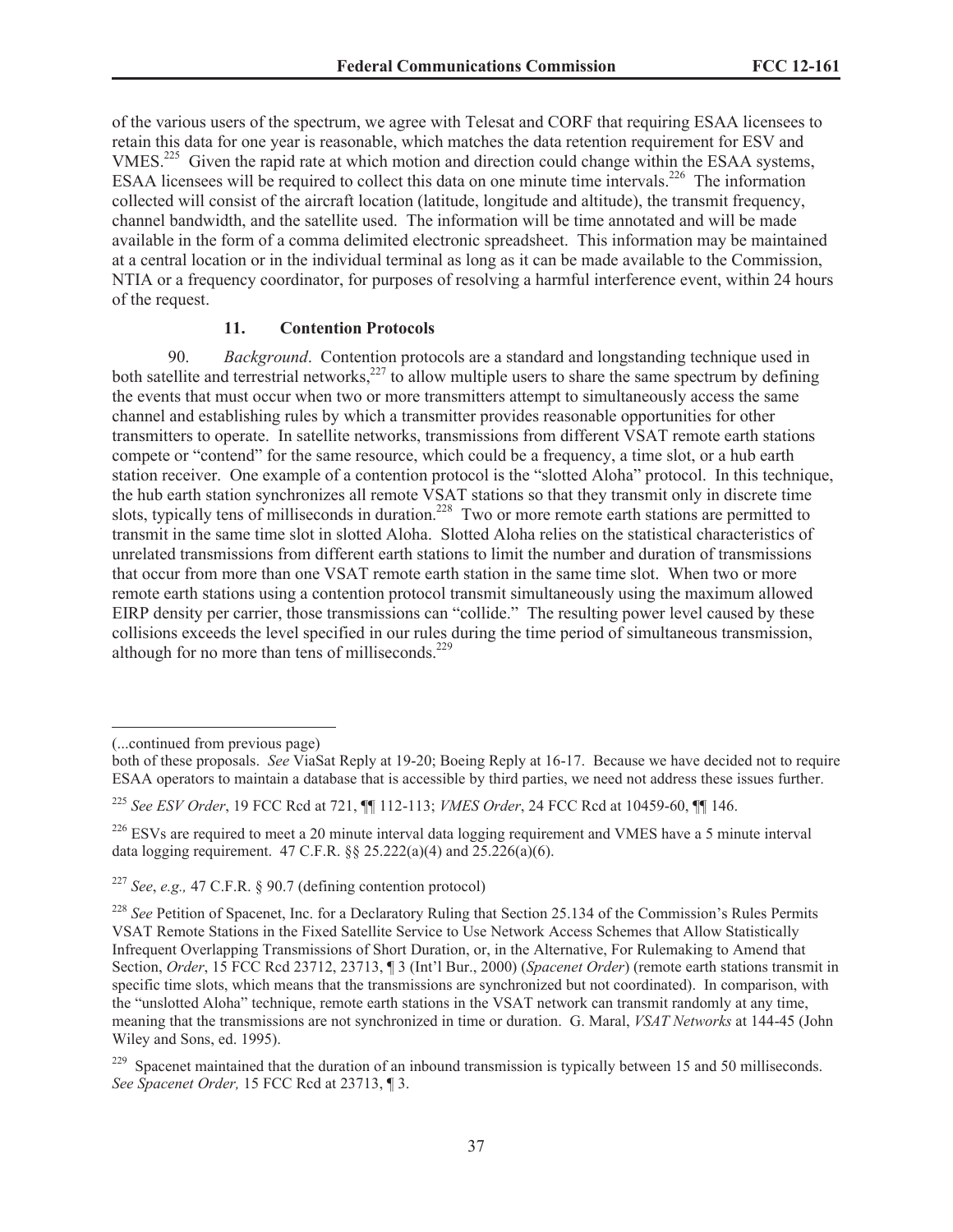91. The Commission adopted a specific rule to cover the use of contention protocols in VSAT systems in the *Streamlining Eighth Report and Order*. <sup>230</sup> In that Order, the Commission observed that use of contention protocols can increase the efficiency of VSAT networks, and that the VSAT network operators should be allowed to take advantage of those efficiencies.<sup>231</sup> The Commission also found that use of contention protocols tends to *decrease* the likelihood of harmful interference in almost all cases.<sup>232</sup> Therefore, rather than adopt rigid, inflexible rules for contention protocols, the *Streamlining Eighth Report and Order* requires only that contention protocol usage be reasonable.<sup>233</sup> The Commission reached a similar conclusion in the *VMES Order*. 234

92. In response to the *Notice*, several commenters recommended that ESAA airborne terminal operators use contention protocols. ViaSat and ARINC recommend applying the contention protocol rule proposed in the *Streamlining Third Further NPRM* to ESAA networks, arguing that this would give ESAA flexibility and allow greater efficiency in spectrum usage.<sup>235</sup> In addition, Boeing advocates using this approach for all types of multiple access schemes, and not just contention protocols, arguing that the effect of the variations is independent of the reasons for them.<sup>236</sup> Conversely, Telesat opposes use of contention protocols in ESAA, arguing that ESAA is secondary and relatively new, and so does not yet need the flexibility afforded by contention protocols.<sup>237</sup>

93. *Discussion*. In the *Notice*, as noted above, the Commission invited comment on making the ESAA technical requirements consistent with the requirements for FSS earth stations.<sup>238</sup> As we did with other similar FSS systems, we find that the use of contention protocols can increase the efficiency of ESAA networks and tends to *decrease* the likelihood of harmful interference. Accordingly, we conclude here that we do not need to adopt rigid, inflexible rules for contention protocols used in ESAA networks, and instead we require such contention protocol usage to be reasonable. While we recognize that we did not specifically seek comment on contention protocols in the *Notice*, the possibility that we would adopt rules for using these protocols that are consistent with requirements we have established for other FSS earth stations is a logical outgrowth of the proposals in the *Notice*. Moreover, there is nothing in the *Notice* to suggest that we would preclude use of this longstanding and widely used technique. Further,

<sup>230</sup> *See Streamlining Eighth Report and Order*, 23 FCC Rcd at 15134, ¶¶ 80-81. Prior to adoption of the rule, the International Bureau authorized use of the contention protocols via waiver. *Id*. at 15127, ¶ 64.

<sup>231</sup> *See id.* at 15132, ¶ 76, citing *Streamlining Further Notice*, 17 FCC Rcd at 18618, ¶ 85.

<sup>232</sup> *See Streamlining Eighth Report and Order*, 23 FCC Rcd at 15132-33 ¶¶ 77-79.

<sup>&</sup>lt;sup>233</sup> The Commission did not prescribe any particular method for demonstrating that a licensee's contention protocol usage is reasonable, but suggested that one possible method would be to show that the licensee was using a contention protocol in a manner that does not result in an increase in unavailability relative to a static system throughout most of its service area, that any increases in unavailability occur only in limited areas, and such increases are fairly small. *See Streamlining Eighth Report and Order*, 23 FCC Rcd at 15134, ¶ 81.

<sup>234</sup> *See VMES Order* at 10452, ¶ 120. *See also* Boeing Reply at 11 (noting that the Commission has adopted contention protocols for VSATs and arguing that "there is no rational basis" to preclude the use of contention protocols for ESAA).

<sup>235</sup> *See* ViaSat Comments at 14; ViaSat Reply at 10, 13-14. *See also* Boeing Comments at 18-19, 26; Boeing Reply at 10-11.

<sup>&</sup>lt;sup>236</sup> *See* Boeing Comments at 19. Boeing also provides a table of figures for maximum off-axis envelope exceedance for certain time periods, calculated over the course of a month. Boeing Comments at 20.

<sup>237</sup> *See* Telesat Reply at 2.

<sup>238</sup> *Notice*, 20 FCC Rcd at 2926, ¶ 35.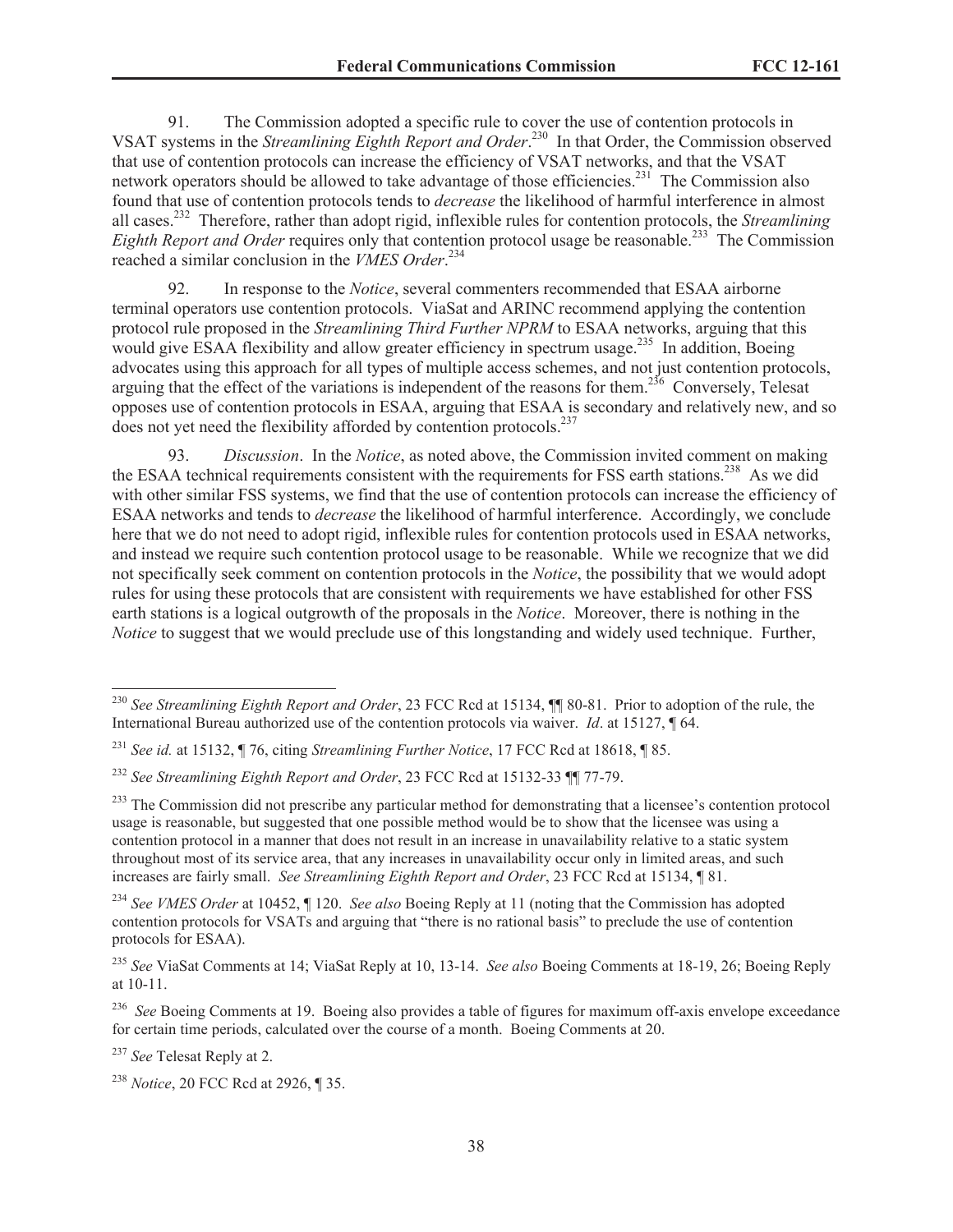the topic was fully briefed by the parties in the comments.<sup>239</sup> In light of these circumstances, and our decision above to adopt an aggregate off-axis EIRP spectral density envelope, we will require ESAA applicants planning to use contention protocol to certify that the contention protocol usage will be reasonable.

#### **12. Protection of Terrestrial Systems**

#### **a. Power-flux Density Limits to Protect FS**

94. In the *Notice*, the Commission invited comment on the following PFD limits, to be applicable to ESAA providers when they operate in the 14.0-14.5 GHz (Earth-to-space) frequency band in international airspace within line-of-sight of the territory of a foreign administration in which FS networks have primary allocation in this band:

|        | $-132 + 0.5 \cdot \theta$ dB(W/(m <sup>2</sup> ·MHz)) | for | $\Theta$ < 40°                     |
|--------|-------------------------------------------------------|-----|------------------------------------|
| $-112$ | $dB(W/(m^2 \cdot MHz))$ for                           |     | $40^{\circ} < \Theta < 90^{\circ}$ |

Where:  $\theta$  is the angle of arrival of the radio-frequency wave in degrees above the horizon. These limits would be applied to the PFD and angles of arrival that would be obtained under free-space propagation conditions.<sup>240</sup>

95. As an alternative, the Commission invited comment on applying these PFD limits only in the absence of an adoption of different conditions by a foreign administration.<sup>241</sup> The Commission also proposed that, in cases where ESAA operations may affect FS operations in more than one country simultaneously, the protection requirement to be applied "should be the most stringent requirement needed to protect a FS station within the jurisdiction of a potentially affected administration."<sup>242</sup>

96. Boeing and SES support the adoption of PFD limits for ESAA airborne terminal transmissions to protect FS operations in foreign countries.<sup>243</sup> Boeing recommends, however, not applying the proposed PFD limits in countries that have adopted or agreed to higher PFD limits.<sup>244</sup> Boeing maintains that, when two countries are in line-of-sight of an ESAA airborne terminal, each country should be protected pursuant to its own requirements, and the ESAA operator should not have to identify which country has stricter requirements.<sup>245</sup>

97. *Discussion*. We adopt the PFD limits proposed in the *Notice*, in order to protect fixed operations in foreign administrations. We are also extending this limit to protect mobile services in foreign administrations, given that the band is also allocated to the fixed and mobile services internationally. We agree with Boeing, however, that the PFD limits should apply wherever an ESAA airborne terminal is within the line-of-sight of a foreign administration's territory, not just when it is in

<sup>242</sup> *Id.*

<sup>245</sup> *Id.*

<sup>239</sup> *See DCPSC v. FCC*, 906 F.2d 713 (D.C. Cir. 1990) (explaining that it is reasonable to attempt to accommodate commentators by responding to their suggestions and that it is expected that final rules will differ from proposed rules when the evidence in the record supports such changes. A contrary view would lead to the absurdity that in rule-making under the APA "the agency can learn from the comments on its proposals only at the peril of starting a new procedural round of commentary") (citations omitted).

<sup>240</sup> *Notice*, 20 FCC Rcd at 2931, ¶ 46.

<sup>241</sup> *Id.*

<sup>243</sup> Boeing Comments at 30-31; SES Comments at 5.

<sup>&</sup>lt;sup>244</sup> Boeing Comments at 31.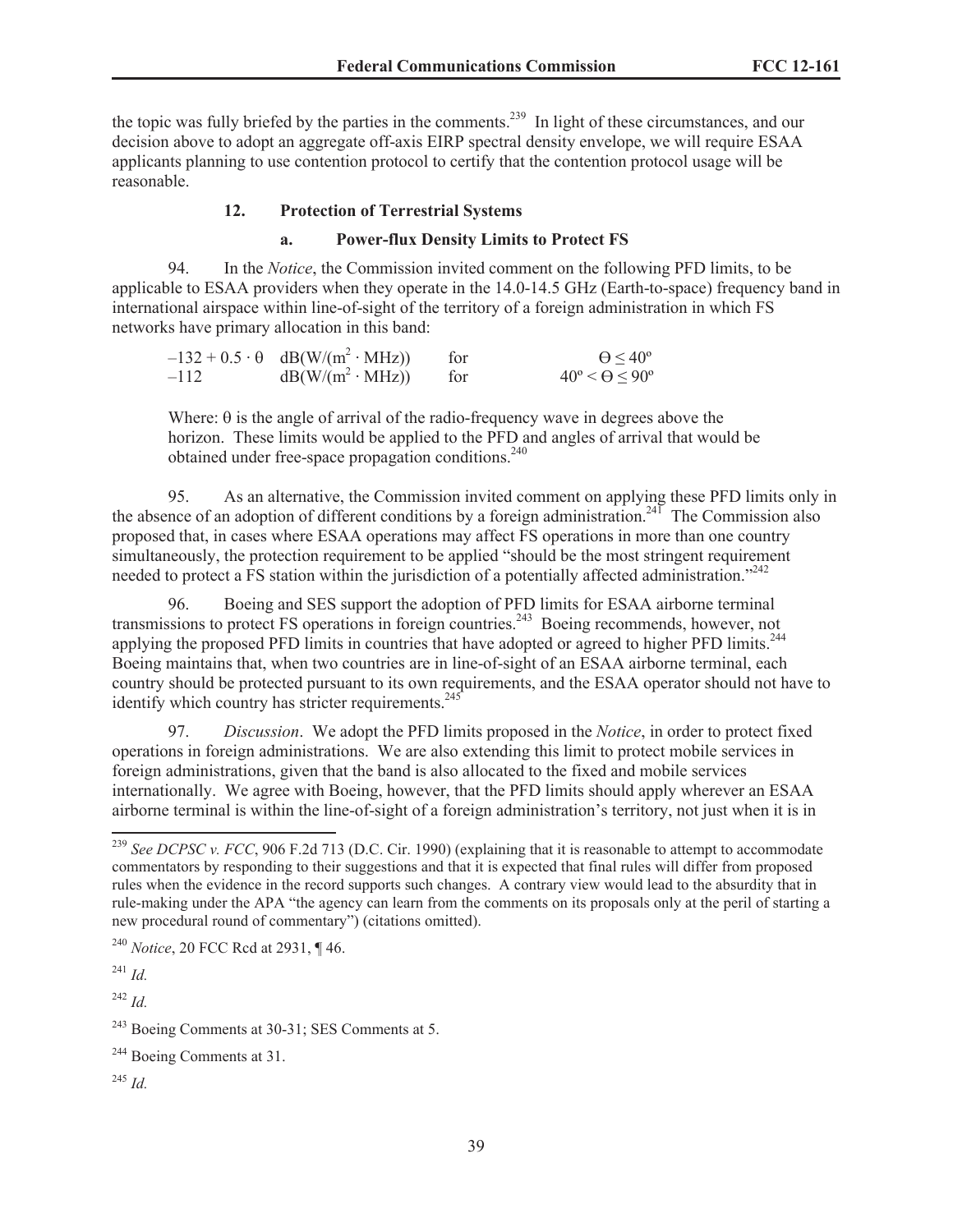international airspace. We also agree with Boeing that ESAA operators should be allowed to exceed the PFD limits adopted here in countries that have adopted higher PFD limits, or have negotiated higher PFD limits with ESAA operators. We see no reason to require ESAA operators to meet a more restrictive PFD limit in another administration's territory than is required by that administration.

98. Further, we are persuaded by Boeing's contention that, in cases in which the ESAA is within the line-of-sight of two or more countries, the operator should comply with the requirements of each administration within each of those countries. In other words, we will not require the operator to comply with the "most stringent requirement" in both jurisdictions. As we concluded above, there is no reason to require ESAA operators to meet a more restrictive PFD limit in another administration's territory than is required by that administration.

# **b. Minimum Elevation Angle**

99. *Background.* Boeing asserts that the Commission should adopt a five degree minimum elevation angle requirement for ESAA terminals operating on the ground, and no minimum elevation angle for ESAA terminals operating in flight. Boeing argues that this requirement would protect terrestrial services and limit protection required by the ESAA terminals. Boeing notes that a five degree minimum elevation angle is also applicable to FSS earth stations.<sup>246</sup>

100. *Discussion.* No commenter has opposed Boeing's recommendation. We agree with Boeing that a five degree minimum elevation angle requirement applicable when the ESAA terminal is operated on the ground would protect other terrestrial operators in the 14.0-14.5 GHz band. Accordingly, we adopt this proposal.

# **D. Licensing Considerations**

101. In establishing a regulatory framework for ESAA, the Commission sought comment on rules that would minimize regulatory burden while still addressing the core regulatory concern with avoiding harmful interference.

# **1. Blanket and Individual Terminal Licensing**

102. *Background*. In the *Notice*, the Commission invited comment on a blanket licensing approach for ESAA airborne terminals under rules similar to those under which ESVs and VSATs operate, where applicants would be required to file a narrative describing the overall system operation as well as specific information on the antennas, power density, and emission characteristics for each class of ESAA airborne terminals and earth station comprising the network. The Commission also sought comment on whether it should provide for the licensing of individual ESAA airborne terminals, using the same technical criteria that are applied to the antennas in a blanket-licensed ESAA network. Finally, the Commission invited comment regarding any modifications to FCC Form 312 that might be necessary to accommodate applications for ESAA systems.<sup>247</sup>

103. Boeing and SES support blanket licensing for ESAA airborne terminals, contending that individual station licensing would be inefficient and costly for both operators and the Commission.<sup>248</sup> ViaSat supports both blanket and individual site licensing.<sup>249</sup> Telesat supports blanket licensing.<sup>250</sup>

<sup>246</sup> *See* Boeing Comments at 28-29.

<sup>247</sup> *Notice*, 20 FCC Rcd at 2933, ¶¶ 49-50.

<sup>&</sup>lt;sup>248</sup> Boeing Comments at 32; SES Comments at 5; SES Reply at 6.

<sup>249</sup> ViaSat Comments at 20.

<sup>250</sup> Telesat Comments at 3.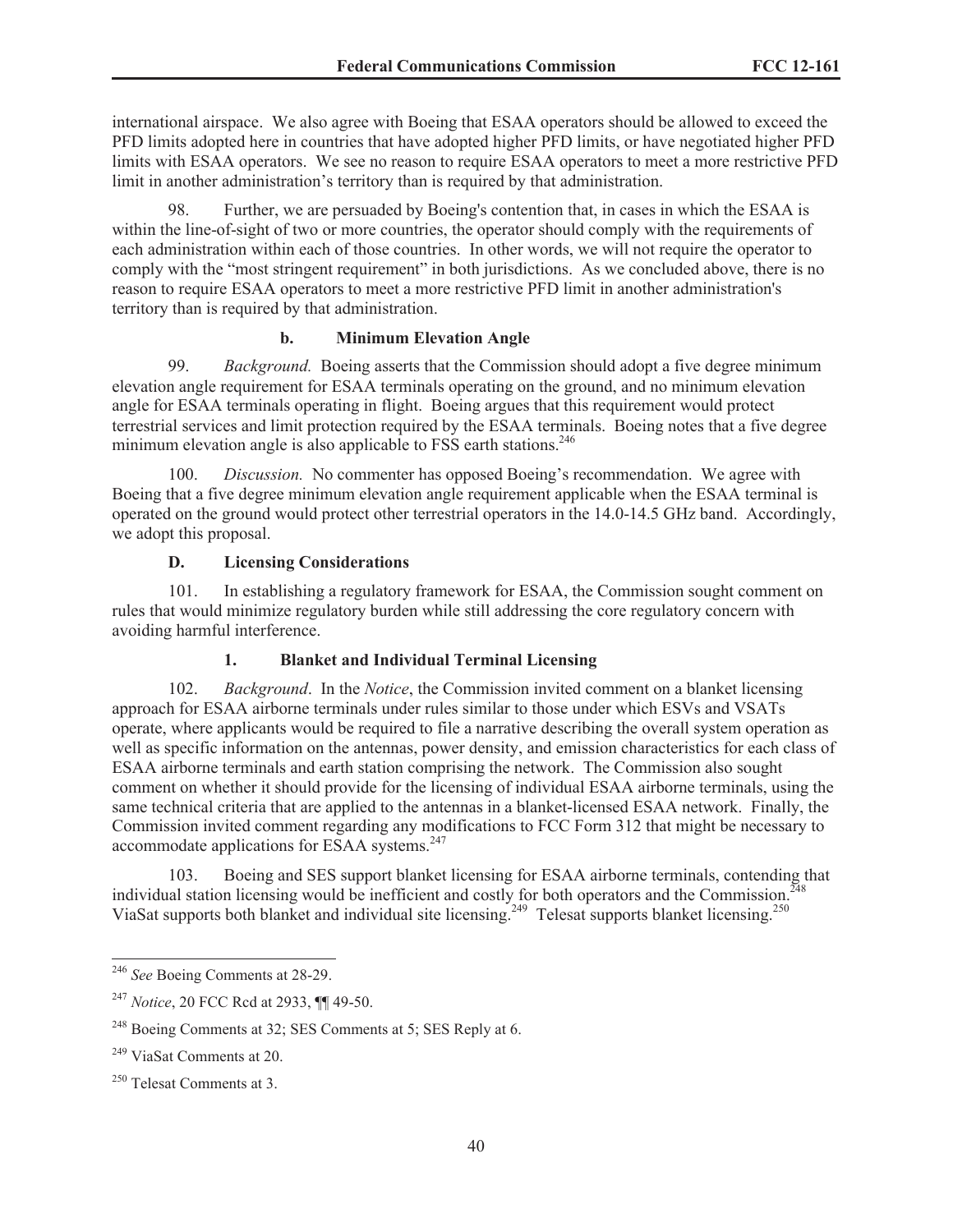104. *Discussion*. We conclude that we will allow ESAA applicants to request either blanket licensing or individual licensing, using the same technical criteria that are applied to the antennas in a blanket-licensed ESAA network. We adopted blanket licensing for ESV networks in 2005 and for VMES networks in 2009.<sup>251</sup> In those contexts, blanket licensing has proven to be a very efficient licensing procedure. We conclude that those efficiencies should be extended to ESAA applicants. At the same time, in the event that an ESAA applicant wishes to license only one ESAA airborne terminal, we know of no reason to preclude that applicant from doing so.

# **2. License Term**

105. In the *Notice*, the Commission observed that most licensed networks of earth stations have 15-year license terms. The Commission tentatively concluded that 15-year license terms would be reasonable for ESAA networks, and sought comment on this tentative conclusion.<sup>252</sup> ARINC and Boeing support the tentative conclusion to have  $15$ -year license terms for ESAA networks.<sup>253</sup> No one opposed this tentative conclusion. Accordingly, we adopt 15-year license terms for ESAA networks, to be consistent with other earth station license terms.<sup>254</sup>

# **3. Network Control and Monitoring Center Requirements**

106. *Background*. In the *Notice*, the Commission proposed requiring ESAA networks to operate under the direct control of a NCMC located within the United States, and to maintain a 24 hours a day, seven days a week point of contact in the United States.<sup>255</sup> We explained that these requirements would ensure that the ESAA licensee is capable of controlling all aspects of its ESAA network, which in turn would allow us to ensure that other licensees are protected from harmful interference.<sup>256</sup>

107. Intelsat supports requiring ESAA blanket licensees to maintain both their NCMC and a 24-hour point of contact in the United States.<sup>257</sup> Boeing, however, proposes requiring only a 24-hour point of contact in the United States. Boeing argues that requiring multiple NCMCs to be located in the United States and every other nation in which the ESAA licensee provides service would be unduly burdensome, and notes that there are no location requirements for the control centers of traditional MSS systems and ESV networks.<sup>258</sup> Boeing further contends that maintaining NCMC facilities in the United States should not be necessary as long as the ESAA operator has a 24-hour point of contact in the United States with the ability to cause each ESAA aircraft terminal to stop operating.<sup>259</sup> PanAmSat also supports requiring ESAA operators on U.S.-registered aircraft to maintain a 24-hour point of contact in the United States who can cause the ESAA terminal to stop transmitting.<sup>260</sup>

108. *Discussion*. We conclude that ESAA licensees need not maintain NCMC facilities in the United States, provided that they have a 24-hour point of contact in the United States with the ability and

<sup>257</sup> Intelsat Comments at 6.

<sup>258</sup> Boeing Comments at 33.

<sup>251</sup> *ESV Order*, 19 FCC Rcd at 722, ¶¶ 114-117; *VMES Order*, 24 FCC Rcd at 10463-64, ¶¶ 160-162.

<sup>252</sup> *Notice*, 20 FCC Rcd at 2934, ¶ 52.

<sup>253</sup> ARINC Comments at 28; Boeing Comments at 36.

<sup>254</sup> *ESV Order*, 19 FCC Rcd at 723, ¶ 118; *VMES Order*, 24 FCC Rcd at 10466-67, ¶¶ 169-171.

<sup>255</sup> *Notice*, 20 FCC Rcd at 2932, 2935-36, ¶¶ 48, 57.

 $^{256}$  *Id.* 

<sup>&</sup>lt;sup>259</sup> Boeing Comments at 34; Boeing Reply at 14.

<sup>260</sup> PanAmSat Comments at 6.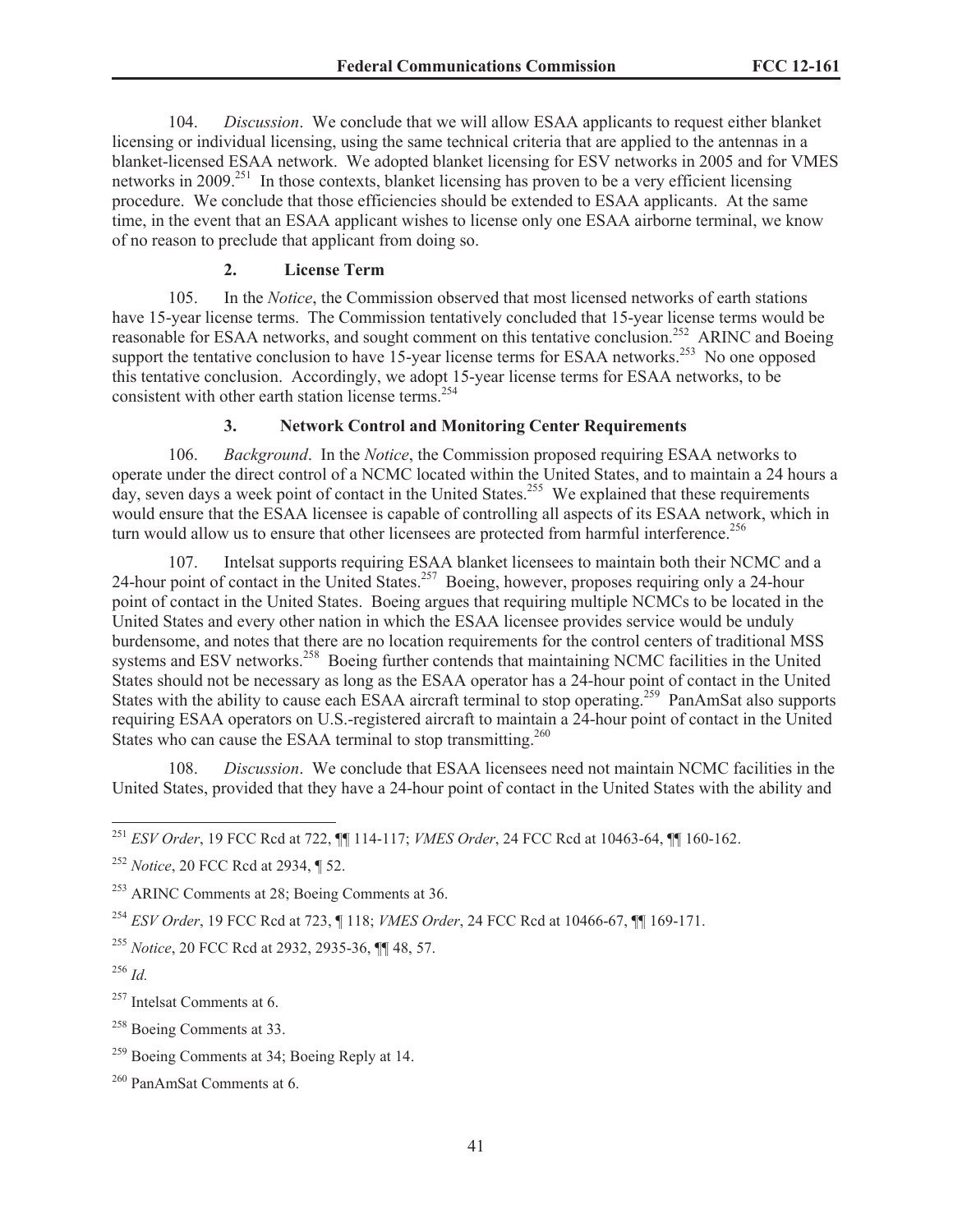authority to cause each ESAA aircraft terminal to stop transmitting. The Commission proposed requiring NCMC facilities to be in the United States to ensure that it would be able to require ESAA airborne terminals to stop transmitting in the event of harmful interference. Maintaining a 24-hour point of contact in the United States accomplishes the same purpose in a less restrictive manner. Furthermore, this requirement is consistent with the Commission's treatment of VSAT networks.<sup>261</sup>

# **4. ALSAT and the Permitted List Point of Communication Designations**

109. *Background*. In the *Notice*, the Commission requested comment on whether it should authorize ESAA to operate with individually designated space stations or if we should allow ESAA operators the flexibility of requesting ALSAT/Permitted List as a designated point of communication.<sup>262</sup> In the *Notice*, the Commission tentatively concluded that ALSAT/Permitted List authority should be granted to ESAA applicants but limited to those who propose operations that comply with the proposed off-axis EIRP density requirements.<sup>263</sup> In other words, ALSAT/Permitted List authority would not be available to those ESAA operators who propose operations in excess of off-axis EIRP density requirements because such operations require coordination with operators of space stations adjacent to the target space station.<sup>264</sup>

110. PanAmSat opposes ALSAT authority for ESAA, arguing that it is not clear what effect large numbers of ESAA airborne terminals will have on the interference environment.<sup>265</sup> On the other hand, ARINC supports ALSAT licensing, stating that if an ESAA system complies with the off-axis EIRP density envelope with regard to one space station in the Commission's two-degree spacing environment, it should comply with regard to all such space stations.<sup>266</sup> Boeing and ViaSat support ALSAT licensing for ESAA networks because it would provide greater flexibility and reduce administrative burdens for ESAA licensees.<sup>267</sup> ARINC notes that ALSAT is permitted for ESV, and contends that ALSAT should be permitted for ESAA for the same reasons.<sup>268</sup>

111. ARINC supports the Commission's tentative conclusion to refuse ALSAT authority to ESAA applicants that have power levels that exceed the off-axis EIRP density envelope.<sup>269</sup> Boeing, however, contends that the Commission should allow ESAA applicants to obtain ALSAT authority for compliant ESAA aircraft terminal operations even if they propose higher power operations than the emissions mask allows. Specifically, Boeing suggests that the Commission could issue ALSAT licenses

<sup>263</sup> *Notice*, 20 FCC Rcd at 2934-35, ¶ 51.

<sup>264</sup> *Id.*

<sup>266</sup> ARINC Comments at 22-23; Boeing Comments at 35; ARINC Reply at 9-10; ViaSat Reply at 22-23.

<sup>267</sup> Boeing Comments at 35; ViaSat Reply at 20-22.

 $261$  47 C.F.R. § 25.271(c)(5).

<sup>262</sup> *See Notice*, 20 FCC Rcd at 2934-35, ¶ 51. While the terms "ALSAT" (*i.e*., all U.S. Licensed Space Stations) and "Permitted Space Station List" have been used synonymously, ALSAT is the first entry on the Permitted List, followed by individual non-U.S. licensed FSS space stations granted market access in the conventional C-and/or Kubands. *Amendment of the Commission's Regulatory Policies to Allow Non-U.S. Licensed Space Stations to Provide Domestic and International Satellite Service in the United States*, IB Docket No. 96-111, First Order on Reconsideration, 15 FCC Rcd 7207, 7210-11, ¶ 6, 7214-16, ¶¶ 16-20 (1999). The current Permitted List is available at http://www.fcc.gov/ib/sd/se/permitted.html.

<sup>&</sup>lt;sup>265</sup> PanAmSat Comments at 4-5, PanAmSat Reply at 5.

<sup>268</sup> ARINC Comments at 23; Boeing Comments at 35.

<sup>269</sup> ARINC Comments at 23-24. *See also* Telesat Comments at 4 (supporting ALSAT for ESAA provided that the 2 degree rules are followed).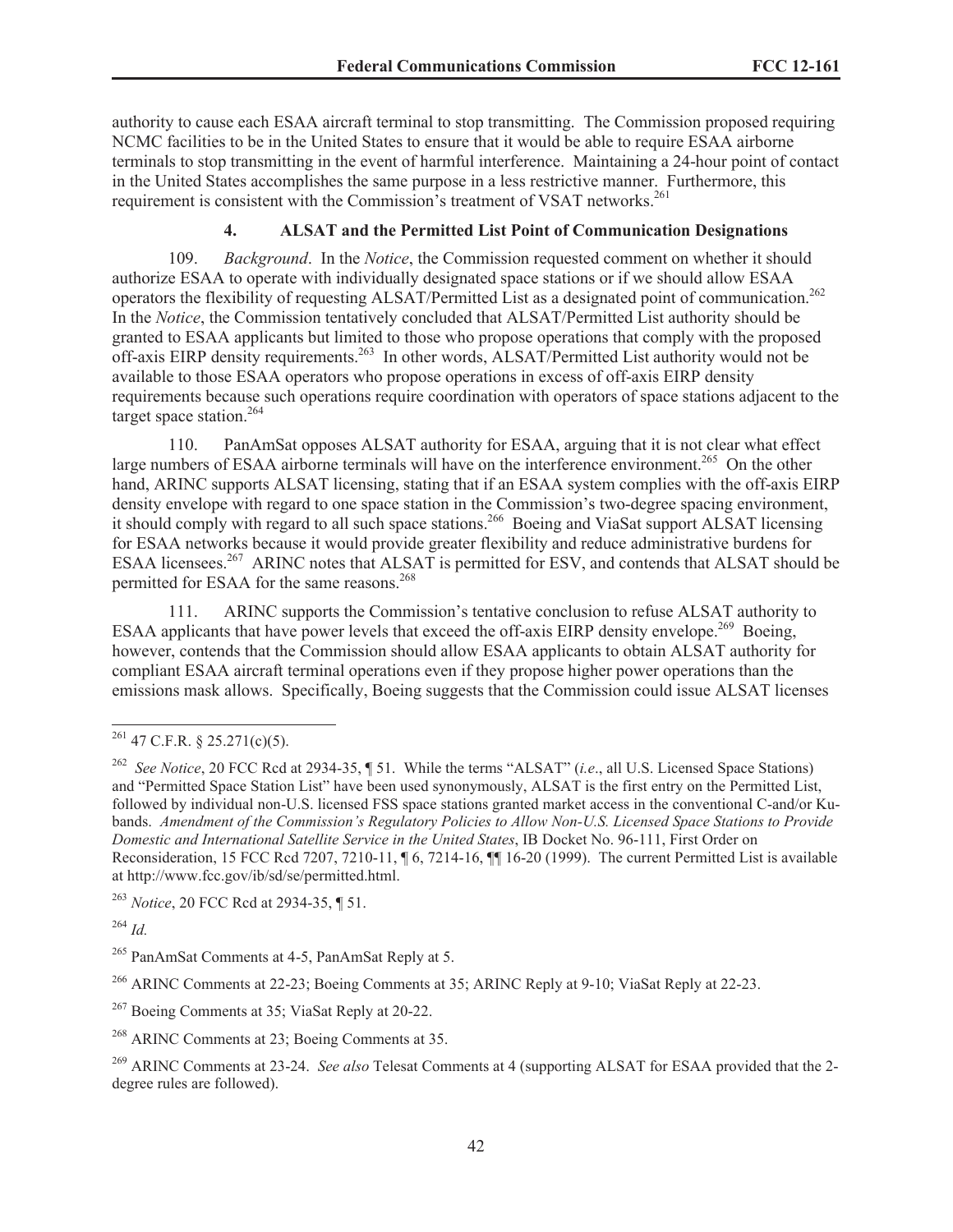to ESAA network operators communicating with certain foreign satellites at coordinated power levels that exceed the off-axis EIRP density envelope. $270$ 

112. *Discussion.* We disagree with PanAmSat that a large number of ESAA airborne terminals with ALSAT/Permitted List authority will cause harmful interference to adjacent space stations in a two-degree spacing environment if those terminals are operated within the aggregate off-axis EIRP density envelope adopted in this *Report and Order*, which is based on our two-degree spacing rules for VSAT networks. It is for this reason, that we would reject Boeing's proposal to grant ALSAT/Permitted List authority to non-compliant ESAA terminals. The Commission may permit, however, an ESAA network operator to operate at power levels in excess of those allowed by the off-axis EIRP density envelope if the target satellite operator negotiates agreements with its adjacent satellite operators to permit such higher power levels. Such agreements are relevant only to operations at the target satellite operator's space station orbit location. There is no guarantee that other operators at different sections of the geostationary arc would necessarily agree to the higher levels. Therefore, we cannot allow an ESAA network operator that exceeds our off-axis EIRP density limits to add new space stations or change points of communication without further Commission action. For this reason, we will only grant ALSAT/Permitted List authority to ESAA operators that comply with the off-axis EIRP density envelope adopted in this *Report and Order*. 271

# **5. Information Requirements**

113. The *Notice* solicited comment on whether any modifications to the Commission's Part 25 licensing information requirements were necessary to accommodate ESAA applications.<sup>272</sup> ViaSat believes that ESAA applicants should make a technical showing demonstrating that they will comply with EIRP density limits and other applicable rules, and that the disclosure should include non-proprietary design information.<sup>273</sup> We agree, concluding that ESAA applicants should be required to provide information that is on the same level of detail as that adopted in the *Streamlining Eighth Report and Order*. <sup>274</sup> In the *Streamlining Eighth Report and Order*, the Commission delegated authority to the International Bureau to modify IBFS and FCC Form 312, Schedule B, to reflect this decision.<sup>275</sup> Until such time as this revision is available, we will require parties filing ESAA applications to include such information as attachments to their applications.

# **6. Procedures for Conforming Amendments/Modification Applications**

114. As noted above, we have processed applications for earth stations aboard aircraft communicating with Ku-band GSO-FSS space stations since 2001.<sup>276</sup> In this *Report and Order*, we adopt technical rules and make allocation decisions to allow for the efficient licensing of ESAA systems. In the *Notice*, the Commission explained that the *ad hoc* approach used to process ESAA application and the

<sup>270</sup> Boeing Comments at 35-36.

<sup>&</sup>lt;sup>271</sup> We note that the Permitted List designation does not apply to operations in the 10.95-11.2 GHz and 11.45-11.7 GHz bands. As a result, ESAA operators who seek to communicate in those bands will be required to individually designate the target satellite for those bands in its application.

<sup>272</sup> *Notice*, 20 FCC Rcd at 2932-33, ¶¶ 47-50 (explaining that the applicant would be required to file information describing the overall system operation as well as specific information on the antennas, power density, emission characteristics and other details of its system).

<sup>273</sup> *See* ViaSat Reply at 21.

<sup>274</sup> *See Streamlining Eighth Report and Order*, 23 FCC Rcd at 15124-25, ¶¶ 58-59.

<sup>275</sup> *See id*.

<sup>276</sup> *See* n.8 *supra* and accompanying text.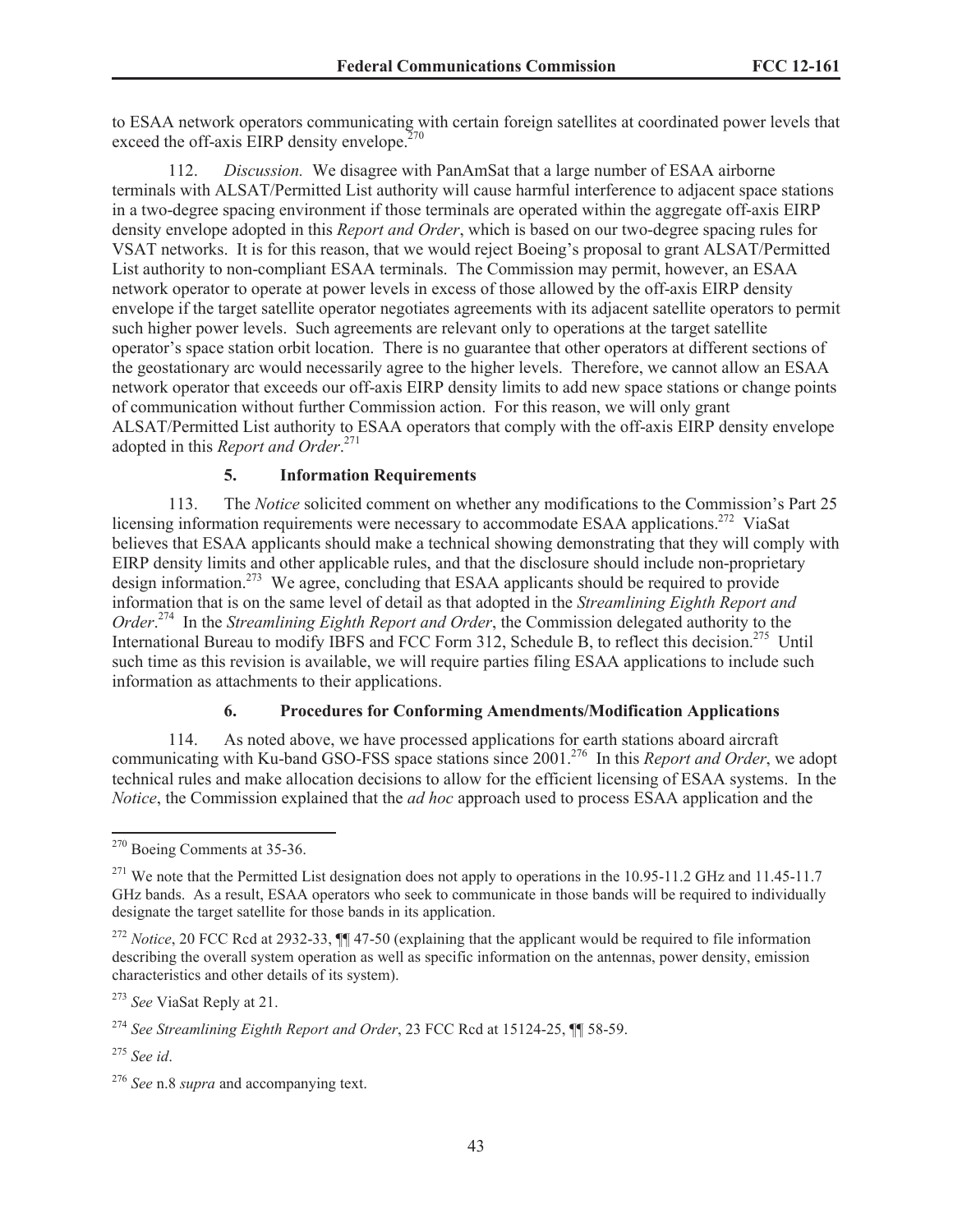resulting limited non-conforming licenses placed an unnecessary administrative burden on operators and the Commission while at the same time casting regulatory uncertainty over ESAA operations.<sup>277</sup> In this section, we address how applicants and existing licensees can file new data to conform their authorizations and pending applications to these new rules.<sup> $278$ </sup>

115. At the outset, we emphasize that the existence of pending applications is not a barrier to our adopting rules or requiring that applicants amend their applications to come into compliance with the new rules. We have the authority to apply new procedures to pending applications if doing so does not impair the rights an applicant possessed when it filed its application, increase an applicant's liability for past conduct, or impose new duties on applicants with respect to "transactions already completed."<sup>279</sup> Applicants do not gain any vested right merely by filing an application,<sup>280</sup> and the simple act of filing an application is not considered a "transaction already completed" for purposes of this analysis.<sup>281</sup>

116. The authorizations granted under the *ad hoc* process were heavily conditioned and had limited interference protections granted.<sup>282</sup> As a result, we anticipate that current authorization holders will be eager to file conforming modifications to demonstrate that they are entitled to interference protections afforded by the allocation decisions and the technical rules adopted in this *Report and Order*. While we do not require existing non-conforming authorization holders to file conforming modifications, we also note that they are not entitled to the benefits conferred by these new rules until such time as they file a conforming modification demonstrating compliance and such modification is granted.

<sup>280</sup> *Order and FNPRM*, 22 FCC Rcd at 8901, ¶ 144; *Chadmoore Communications, Inc. v. FCC*, 113 F.3d 235, 240- 41 (D.C. Cir. 1997) ("In this case the Commission's action did not increase [the applicant's] liability for past conduct or impose new duties with respect to completed transactions. Nor could it have impaired a right possessed by [the applicant] because none vested on the filing of its application."); *Hispanic Info. & Telecomms. Network v. FCC*, 865 F.2d 1289, 1294-95 (D.C. Cir. 1989) ("The filing of an application creates no vested right to a hearing; if the substantive standards change so that the applicant is no longer qualified, the application may be dismissed."); *Schraier v. Hickel*, 419 F.2d 663, 667 (D.C. Cir.1969) (filing of application that has not been accepted does not create a legal interest that restricts discretion vested in agency). *See also United States v. Storer Broadcasting Co*., 351 U.S. 192 (1952) (pending application for new station dismissed due to rule change limiting the number of licenses that could be held by one owner); *Bachow Communications, Inc. v. FCC*, 237 F.3d 683, 686-88 (D.C. Cir. 2001) (upholding freeze on new applications and dismissal of pending applications in light of adoption of new licensing scheme); *PLMRS Narrowband Corp. v. FCC*, 182 F. 3d 995, 1000-01 (D.C. Cir. 1999) (applicant did not, by virtue of filing application, obtain the right to have it considered under the rules then applicable).

<sup>281</sup> ESAA applicants also recognize that they are subject to any rules adopted in this proceeding. *See, e.g*., Gogo Application, IBFS File No. SES-LIC-20120619-00574, Narrative at 9 (recognizing that any blanket authority it receives will be subject to the requirements that are ultimately adopted in this proceeding).

<sup>277</sup> *Notice*, 20 FCC Rcd at 2914, ¶ 11.

<sup>&</sup>lt;sup>278</sup> We are aware that operators are pursuing development of similar systems operating with Ka-band GSO FSS space stations. The technical and licensing rules we adopt here today do not address such operations.

<sup>279</sup> *Order and FNPRM*, 22 FCC Rcd at 8901, ¶ 144. *See also First Space Station Licensing Reform Order*, 18 FCC Rcd at 10865, ¶ 278 and n.673 (citing *Landgraf v. USI Film Prod*ucts, 511 U.S. 244, 269-70 (*Landgraf*); *DIRECTV v. FCC*, 110 F.3d 816, 825-2626 (citing *Bell Atlantic Telephone Cos. v. FCC*, 79 F.3d 1195, 1207 (D.C. Cir., 1996)); *Black Citizens for a Fair Media v. FCC*, 719 F.2d 407, 411 (D.C. Cir., 1983); *Celotronix Telemetry, Inc. v. FCC*, 272 F.3d 585, 588 (D.C. Cir. 2001) (citing *Landgraf*, 511 U.S. at 280).

<sup>&</sup>lt;sup>282</sup> For example, under the *ad hoc* process, operations were granted based on a waiver of the Table of Allocations on a non-harmful interference, non-protected basis in the 11.7-12.2 GHz band (space-to-Earth). In contrast, after the effective date of this order, new authorizations or modified authorizations demonstrating compliance with our rules are entitled to operate on a primary basis in the 11.7-12.2 GHz band (space-to-Earth).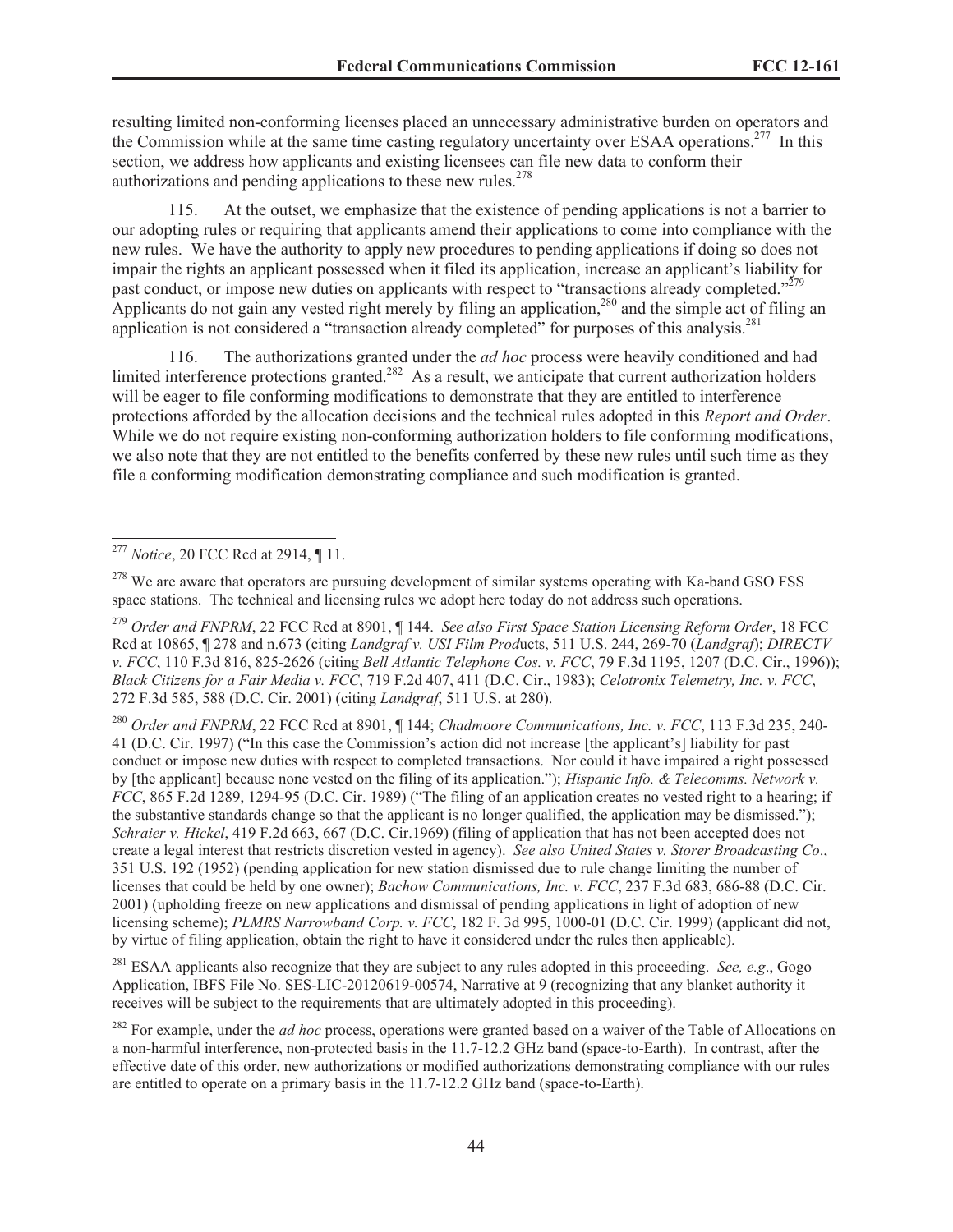117. The Commission may adopt rules that modify any station license of general applicability that affect a class of licensees, $^{283}$  "if in its judgment such action will promote the public interest, convenience and necessity" and the modification may be accomplished through notice and comment rulemaking.<sup>284</sup> The licensing and technical rules we are adopting in this order are a means of bringing current authorization holders and pending applicants into compliance with general operational requirements.<sup>285</sup> The purpose of our actions here is to establish revised technical rules that will foster the provision of new services without causing harmful interference to other authorized users of the bands.<sup>286</sup> Moreover, the ESAA operators could not have had any reasonable expectation that the Commission would refrain from exercising its regulatory power to change the operational requirements of a service in cases where the public interest is best served by such change. Commission action that upsets expectations held by current authorization holders based on existing rules is not impermissibly retroactive.<sup>287</sup>

118. While most of the new rules adopted here will become effective 30 days after Federal Register publication, the Paperwork Reduction Act (PRA) of 1995<sup>288</sup> requires certain additional approvals before new information requirements can come into effect. We direct the International Bureau to release a Public Notice after receiving PRA approval for the new information requirements inviting applicants to amend their pending applications consistent with the rules we adopt today. The Public Notice should include any guidance the International Bureau deems useful in assisting current and future applicants and existing authorization holders in complying with the new ESAA information requirements. Any application that is not amended by the date specified by the International Bureau will be dismissed as defective.<sup>289</sup> The International Bureau will review the amended applications to determine whether they are substantially complete and acceptable for filing. The International Bureau will return to the applicant as defective any amended applications that are not substantially complete.<sup>290</sup> Existing applicants and authorization holders filing amendments or modification applications, by the deadline specified by the

<sup>285</sup> *Mitigation of Orbital Debris*, Second Report and Order, IB Docket No. 02-54, 19 FCC Rcd 11567, 11598, ¶ 78 (2004) (*Second Orbital Debris Order*) (stating that the application of rules adopted in the order to existing spacecraft would not be impermissible under the Administrative Procedure Act or Commission precedent).

<sup>286</sup> In comparison, we are not altering the "past legal consequences of past actions" of operations in this band. *Second Orbital Debris Order*, 19 FCC Rcd at 11598, ¶ 78 (applying a rule to satellites that are currently on-orbit or under physical construction is impermissibly retroactive only when an agency "alter[s] the *past* legal consequences of past actions"); *Celotronix,* 272 F.3d at 588 (citing *Bowen v. Georgetown University Hospital*, 488 U.S. 204, 219 (1988)).

<sup>287</sup> 47 U.S.C. § 304. *See 2.3 GHz Order*, 25 FCC Rcd at 11774-75, ¶ 157.

<sup>288</sup> 44 U.S.C. § 3507.

<sup>289</sup> 47 C.F.R. § 25.112(a)(2).

<sup>290</sup> *See Amendment of the Commission's Space Station Licensing Rules and Policies and Mitigation of Orbital Debris*, First Report and Order and Further Notice of Proposed Rulemaking in IB Docket No. 02-34, and First Report and Order in IB Docket No. 02-54, IB Docket Nos. 02-34 and 02-54, 18 FCC Rcd 10760, 10852, ¶ 244 (2003) (*First Space Station Licensing Reform Order*). Applications of PanAmSat Licensee Corp. for Authority to Construct, Launch, and Operate a Hybrid Satellite System in its Separate International Communications Satellite System, *Order on Reconsideration*, 18 FCC Rcd 23916 (2003). We note that the Commission reserves the right to return an application which has been placed on Public Notice as acceptable for filing if, upon further examination, it is determined that the application is not in conformance with the Commission's rules.

<sup>283</sup> 47 U.S.C. § 316. *See Amendment of Part 27 of the Commission's Rules to Govern the Operation of Wireless Communication Services in the 2.3 GHz Band*, WT Docket No. 07-293, Report and Order and Second Report and Order*,* 25 FCC Rcd 11710, 11774-75, at ¶ 157 (2010) (*2.3 GHz Order*).

<sup>284</sup> *2.3 GHz Order,* at 11774-75, ¶ 157; *Committee for Effective Cellular Rules v. FCC,* 53 F.3d 1309 (D.C. Cir. 1995); *WBEN, Inc. v. FCC*, 396 F.2d 601, 618 (2nd Cir. 1968), *cert. denied*, 393 U.S. 914 (1968).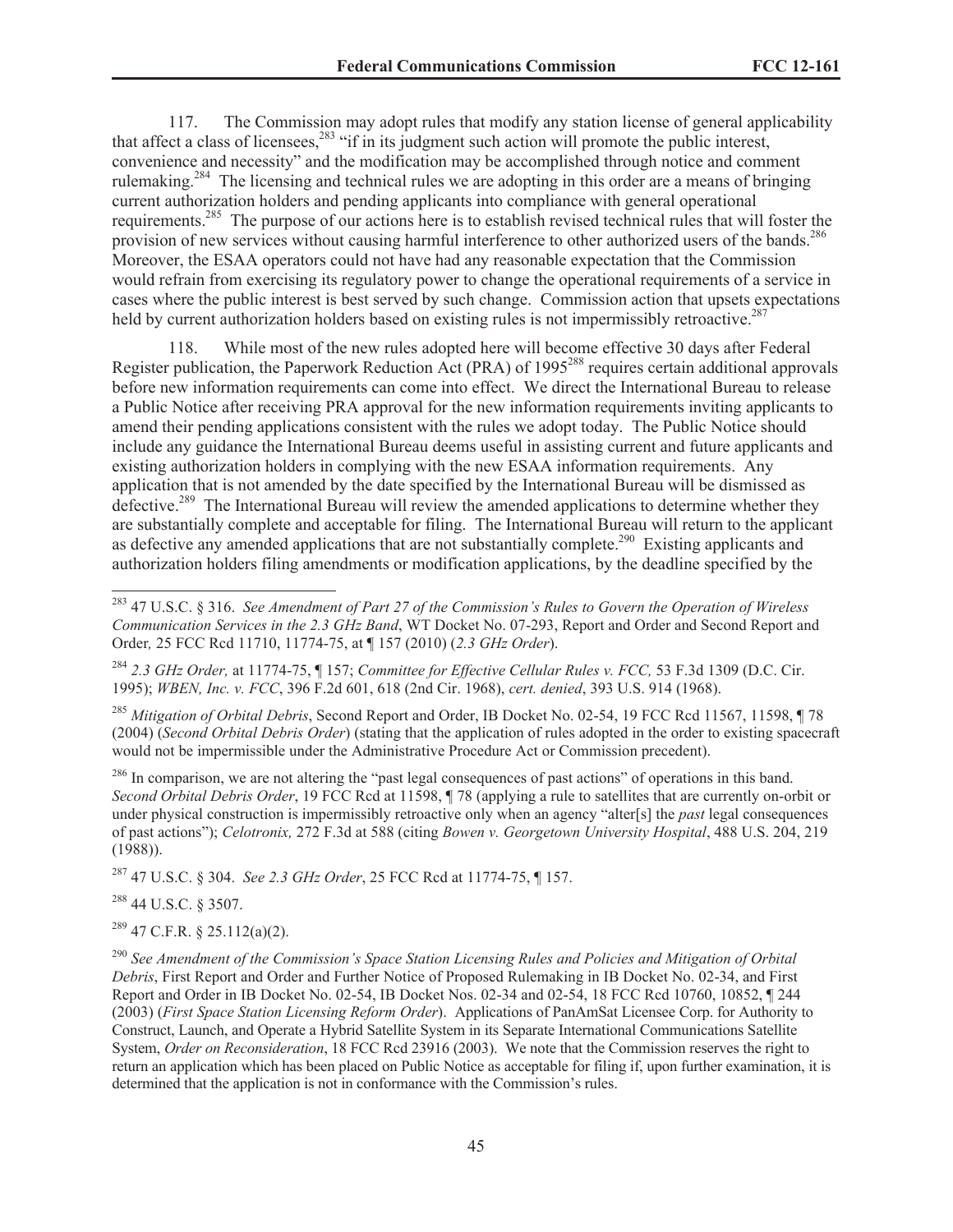International Bureau, solely for the purpose of conforming with the information and operational requirements in this *Report and Order* will not be required to pay a fee. All other ESAA applications will continue to pay applicable fees. Finally, we note that to the extent applicants or authorization holders wish to submit the new information requirements prior to conclusion of the PRA approval process, nothing precludes such early submissions.

# **E. Regulation of ESAA Operations on U.S.-Registered and Non-U.S.-Registered Aircraft**

119. We must take into account the fact that aircraft routes are not confined within the borders of the United States. Both U.S. and non-U.S.-registered aircraft travel routes to, from, and within the United States. Even routes that commence and end in the United States may travel in or near other countries. In light of the international nature of aircraft travel, we must determine both the regulatory status of ESAA operations on U.S.-registered aircraft outside the United States and the regulatory status of ESAA operations on non-U.S.-registered aircraft within the United States. Our regulatory review of ESAA operations on U.S.-registered and non-U.S.-registered aircraft is guided by the Communications Act provisions and our international obligations.<sup>291</sup>

# **1. U.S.-Registered Aircraft**

120. The Commission is responsible for licensing aircraft terminals on all U.S.-registered aircraft regardless of whether the aircraft is within or outside U.S. territory.<sup>292</sup> Accordingly, the *Notice*  proposed rules to prevent interference that ESAA operations on U.S.-registered aircraft might cause to other services (i) in or near foreign airspace and (ii) over international waters (*i.e*., "high seas," or regions beyond the territorial limits of any country).<sup>293</sup>

# **a. Operations In or Near Foreign Nations.**

121. *Background.* In the *Notice*, the Commission proposed that prior to operations within a foreign nation's airspace, an ESAA operator would have to ascertain whether the relevant administration has operations that could be affected by ESAA airborne terminals on board U.S.-registered aircraft, and determine whether that administration has adopted specific requirements concerning ESAA operations.<sup>294</sup> When the U.S.-registered aircraft enters foreign airspace, the ESAA airborne terminal would be required to operate under the Commission's technical rules, or those of the foreign administration, whichever is more constraining.<sup>295</sup> To the extent that all relevant administrations have identified geographic areas from which ESAA operations would not affect their radio operations, ESAA operators would be free to operate within those identified areas without further action. To the extent that the foreign administration has not adopted requirements regarding ESAA operations, the Commission proposed that ESAA operators would be required to coordinate their operations with any potentially affected operations.<sup>296</sup>

122. *Discussion.* The parties commenting on the Commission's proposals for ESAA operations on U.S.-registered aircraft in or near foreign airspace generally support those proposals.

<sup>291</sup> *See Notice*, 20 FCC Rcd at 2935, ¶ 56 (citing *ESV Order*, 20 FCC Rcd at 723-24, ¶ 119).

<sup>292</sup> *See Notice*, 20 FCC Rcd at 2936, ¶ 57 (citing 47 U.S.C. § 301(e) (no person shall engage in radio communication "upon any vessel or aircraft of the United States" without a Commission license). As explained in the Notice, the Act does not indicate, nor do we believe, that such jurisdiction is restricted to the location of vessels or aircraft. *Id*.

<sup>293</sup> *See Notice*, 20 FCC Rcd at 2936, ¶¶ 58-59.

<sup>294</sup> *Notice*, 20 FCC Rcd at 2936, ¶ 58 (citing *ESV Order*, 20 FCC Rcd at 724, ¶ 121).

<sup>295</sup> *Notice*, 20 FCC Rcd at 2936, ¶ 58.

<sup>296</sup>*Id.*, 20 FCC Rcd at 2936, ¶ 58.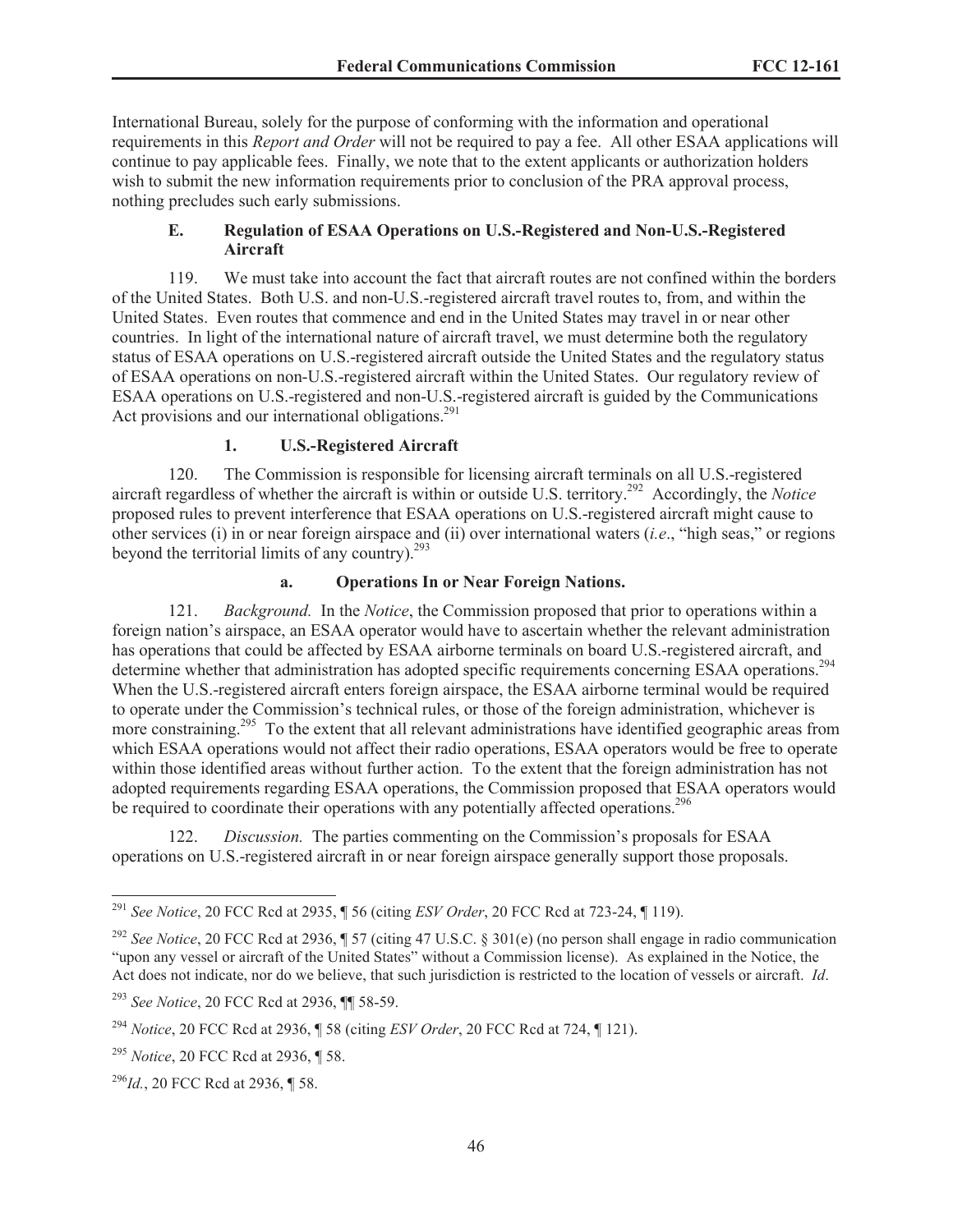Boeing supports our proposals with regard to licensing of U.S.-registered aircraft and their operations in or near foreign airspace.<sup>297</sup> With respect to U.S. aircraft in foreign airspace, Telesat states that ESAA operators should be required to ascertain and meet the requirements of the relevant foreign administration.<sup>298</sup> Accordingly, we find that our proposals are sufficient to prevent ESAA operations on U.S.-registered aircraft from causing harmful interference to other services in or near foreign airspace, without being unduly burdensome on ESAA operators. We note that in connection with the provision of service in foreign airspace, U.S.-licensed ESAA operators bear the responsibility of ascertaining and complying with the applicable laws, regulations, and rules of that country.

## **b. Operations Over International Waters.**

123. *Background.* With regard to the authorization of ESAA operations of U.S.-registered aircraft flying over international waters, the Commission sought comment on whether the only issue presented was the protection of adjacent satellite operators. We also invited comment on whether to require any ESAA operator seeking to operate over international waters to certify that the operator(s) of all space stations with which an ESAA aircraft terminal would be communicating while over international waters have confirmed that the proposed ESAA operations would be within the coordinated parameters of the space station. In the alternative, the Commission requested comment on whether such confirmation is necessary for ESAA operators that comply with the off-axis EIRP density envelopes proposed in the *Notice*, and adopted in this *Report and Order.*<sup>299</sup>

124. *Discussion.* Several commenters agree that ESAA operators planning operations over international waters should certify that their target satellite operators have confirmed that proposed ESAA operations are within coordinated parameters.<sup>300</sup> Boeing notes that ESAA systems operating over international waters but near foreign airspace might affect other systems in the foreign territory.<sup>301</sup> That concern suggests that mere compliance with adopted off-axis EIRP density envelopes is not the preferred approach to approving operations over international waters. We conclude, accordingly, that an effective and minimally burdensome approach to regulating these operation over international waters is to require ESAA operators to certify that their target space station operators have confirmed that proposed ESAA operations are within coordinated parameters.

# **2. Non-U.S.-Registered Aircraft Operating in U.S. Airspace**

125. *Background*. Foreign-registered aircraft equipped with ESAA terminals are just as likely to travel through U.S. airspace<sup>302</sup> as U.S.-registered aircraft. In the *Notice*, the Commission requested comment on our tentative conclusion that we should allow operation of ESAA terminals on aircraft of foreign registry when these ESAA aircraft terminals are traveling through U.S. airspace. We also sought comment on the regulatory framework for such operations.<sup>303</sup> In the *Notice*, the Commission sought

<sup>297</sup> Boeing Comments at 39-40.

<sup>298</sup> *See* Telesat Comments at 4.

<sup>299</sup> *See Notice*, 20 FCC Rcd at 2936, ¶ 59.

<sup>300</sup> *See* Boeing Comments at 40; Intelsat Comments at 6-7; Telesat Comments at 4.

<sup>&</sup>lt;sup>301</sup> Boeing Comments at 40.

<sup>&</sup>lt;sup>302</sup> U.S. airspace includes the airspace over territorial waters. Consistent with Presidential proclamation and the United Nations Convention on the Law of the Sea, the territorial waters would extend 12 nautical miles from the baselines of the geographic areas described in 47 U.S.C. § 153(51). *See, e.g.,* Presidential Proclamation No. 5928, 54 Fed. Reg. 777 (1988). *See* U.N. Convention on the Law of the Sea, 21 I.L.M. 1261, at Part II, Art. 2 (opened for signature 1982).

<sup>303</sup> *See Notice*, 20 FCC Rcd at 2936-37, ¶ 60.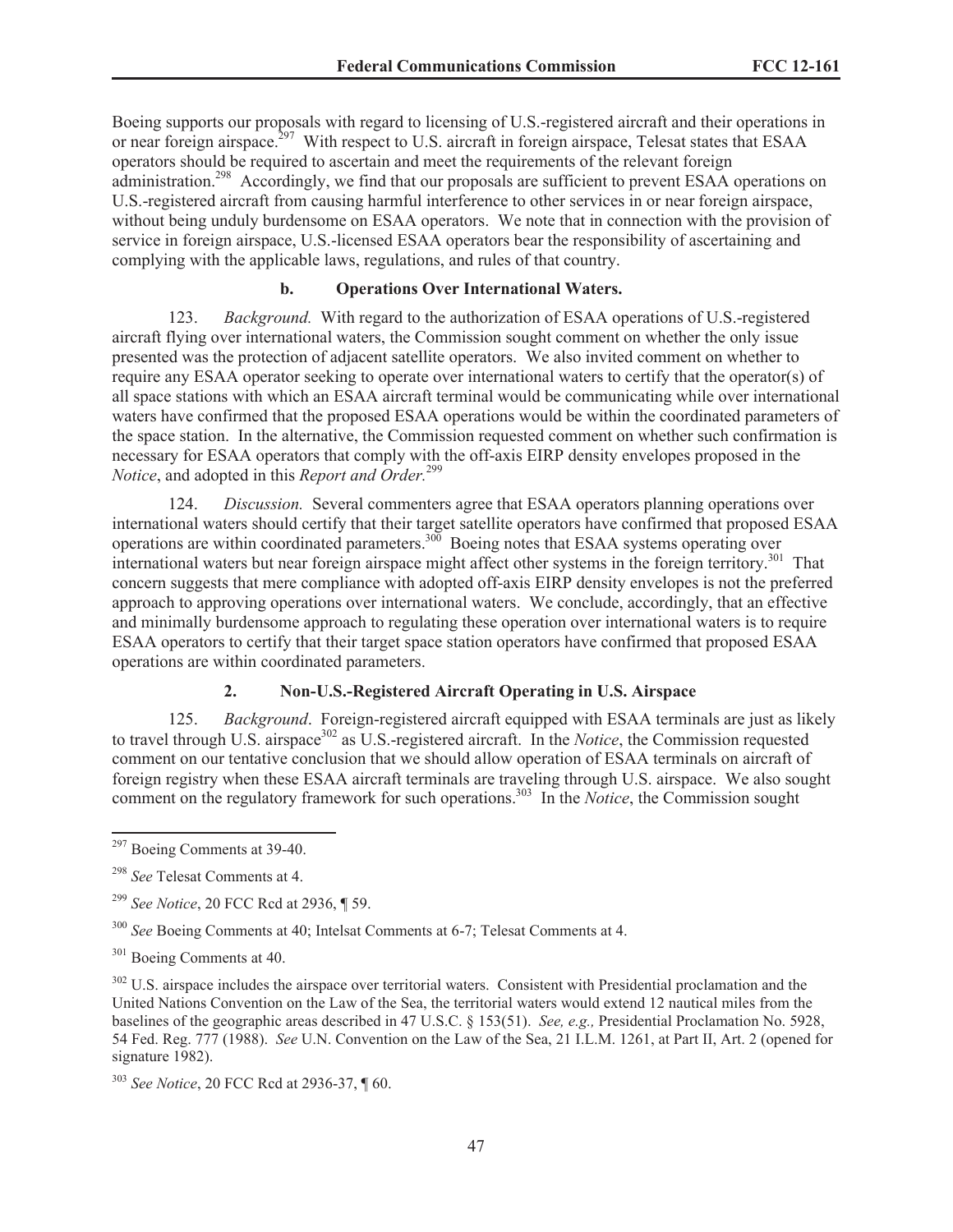comment on whether we should provide a means to recognize an ESAA authorization issued by another administration or whether the Commission should license these terminals directly.<sup>304</sup> We also sought comment on a variety of mechanisms that might allow for recognition of an ESAA authorization issued by another administration. For example, the Commission sought comment on whether it should consider ESAA under the Convention on International Civil Aviation (Chicago Convention), which provides a mechanism for recognizing foreign licenses. Specifically, under the Chicago Convention aircraft registered to a member country may use radio transmitter equipment over another country's territory provided that the transmitter is licensed by the country that registered the aircraft and that said use is in compliance with the regulations of the country over which the aircraft is flying.<sup>305</sup> The Chicago Convention also provides that licenses issued by member nations must be equal to or above the minimum standards adopted by the International Civil Aviation Organization (ICAO).<sup>306</sup> In the *Notice*, the Commission also discussed relying on bilateral agreements between the United States and the other administrations as a mechanism for eliminating the need for direct licensing.<sup>307</sup> The Commission explained, however, that the utility of such a mechanism would depend on the specific language in these bilateral agreements, which may not be adequate to protect U.S.-licensed services from interference from terminals licensed by other administrations. The Commission also proposed allowing operation of ESAA terminals on foreign-registered aircraft in U.S. airspace on an unprotected, non-harmful interference basis under Article 4.4 of the ITU's Radio Regulations.<sup>308</sup> Although the Commission noted that it based the ESV regulations on Article 4.4, the Commission was also concerned that it would not be well-suited to ESAA because airplanes generally move much faster than maritime vessels, and so the source of any transient interference could be more difficult to identify.<sup>309</sup> The Commission also sought comment on a coordination approach. Under this approach, foreign ESAA airborne terminal operations would be

<sup>306</sup> ICAO is a specialized agency of the United Nations created in 1944 to promote the safe and orderly development of international civil aviation throughout the world. It sets standards and regulations necessary for safety, security, efficiency and regularity of flight, as well as for aviation environmental protection. Contracting States undertake to adopt and put into operation the standards and recommendations issued by ICAO. Mutual recognition of licenses by Contracting States is tied to the requirement that licenses be "equal to or above the minimum standards which may be established from time to time pursuant to this Convention." For more information on how ICAO adopts technical standards, go to http://www.icao.int/icao/en/anb/mais/index.html (last visited on Aug. 22, 2011).

<sup>307</sup> *Notice*, 20 FCC Rcd at 2938, ¶ 63.

<sup>308</sup> This suggestion in the *Notice*, however, was limited to the circumstances where an ESAA terminal on a non-U.S.-registered aircraft operating in U.S. airspace is communicating with an ESAA network licensed by another administration *Id*. at ¶ 65. Article 4 of the ITU Radio Regulations sets forth the general international principles and rules regarding the assignment and use of frequencies. ITU Radio Regulation 4.4 (ITU RR 4.4) permits licensing of services that do not otherwise conform to the Radio Regulations so long as those services do not cause interference to, or claim protection from interference by, other services licensed in compliance with the Radio Regulations. The full text of ITU RR 4.4 reads as follows: "Administrations of the Member States shall not assign a station to any frequency in derogation of either the Table of Frequency Allocations in this Chapter or the other provisions of these Regulations, except on the express condition that such a station, when using such a frequency assignment, shall not cause harmful interference to, and shall not claim protection from harmful interference caused by, a station operating in accordance with the provisions of the Constitution, the Convention and these Regulations." Some administrations may authorize AMSS operations for their registered aircraft based on ITU RR 4.4.

<sup>309</sup> *Notice*, 20 FCC Rcd at 2939, ¶ 66.

<sup>&</sup>lt;sup>304</sup> *Id*. Although Section 306 of the Act prohibits the Commission from licensing earth stations on foreign-registered ships, this section does not apply to aircraft. *See* 47 U.S.C. §§ 306, 3(39)(A) (definition of "ship" excludes aircraft).

<sup>305</sup> *See* Convention on International Civil Aviation, signed Dec. 7, 1944, Article 30, *cited in Notice*, 20 FCC Rcd at 2937, ¶ 61. By its terms, the Chicago Convention does not prohibit the nation over which the foreign-registered aircraft is flying from also issuing a license for the transmitter. Therefore, a single ESAA airborne terminal onboard a single aircraft could have a separate license for each nation through which it passes.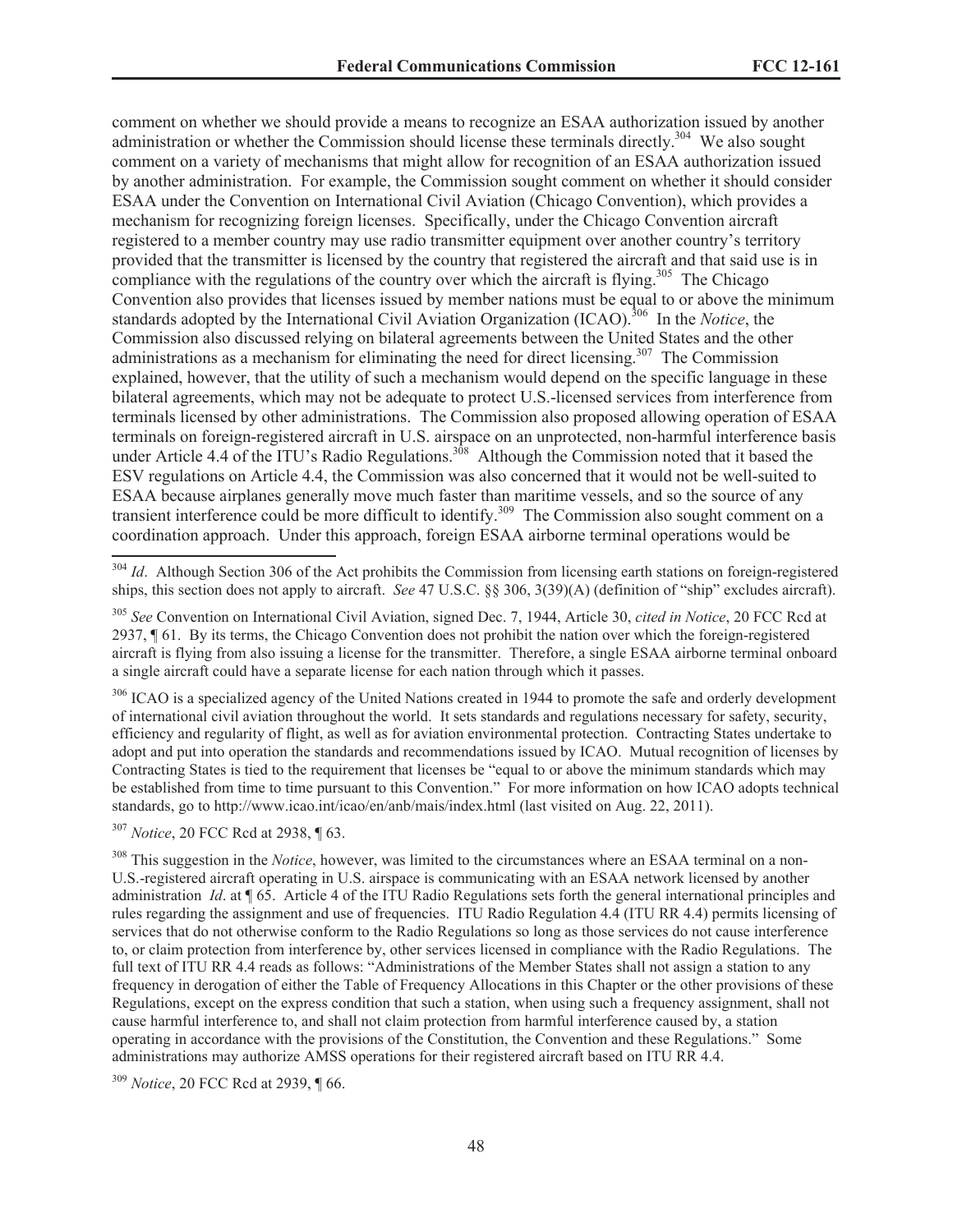permitted in the vicinity of radio astronomy and TDRSS sites only after they have been coordinated with the Commission and NTIA, and we determined that operations satisfied the technical rules established for ESAA.<sup>310</sup> Finally, the Commission sought comment on how our technical rules would apply under these different frameworks.<sup>311</sup>

126. Boeing and PanAmSat both propose Commission licensing of ESAA operations in U.S. airspace, regardless of the aircraft's country of registry.<sup>312</sup> Boeing contends that Commission licensing of all ESAA terminals operating in U.S. airspace is necessary to protect against interference concerns and to ensure compliance with all Commission policies.<sup>313</sup> Boeing is particularly concerned that having a separate framework for non-U.S.-registered aircraft would be at odds with Commission goals of facilitating development of ESAA and minimizing regulatory burdens on operators.<sup>314</sup> ARINC and SITA oppose Commission licensing of ESAA airborne terminals on non-U.S.-registered aircraft operating in U.S. airspace, arguing that Commission licensing would be inconsistent with the Chicago Convention.<sup>315</sup> ARINC and SITA are further concerned that if the United States licenses ESAA terminals on foreign planes, reciprocal licensing demands of foreign countries would likely result.<sup>316</sup> Accordingly, ARINC and SITA recommend applying the Chicago Convention to ESAA airborne terminals on non-U.S. registered aircraft operating in U.S. airspace.<sup>317</sup> Under this approach, SITA explains, operators of ESAA terminals on non-U.S.-registered aircraft would only be required to comply with the technical requirements adopted by the Commission.<sup>318</sup>

127. *Discussion*. No commenters opposed our tentative conclusion<sup>319</sup> that we should allow operation of ESAA terminals on aircraft of foreign registry when these ESAA aircraft terminals are traveling through U.S. airspace, and we hold there is no basis in the record for precluding such

<sup>314</sup> Boeing Comments at 38.

<sup>315</sup> *See* ARINC Comments at 18-22; SITA Reply at 1-6, 9-10. SITA points out that Section 301(e) of the Communications Act specifies that we have licensing authority "upon any vessel or aircraft of the United States," but does not make a reference to licensing authority over foreign aircraft.

<sup>316</sup> *See* ARINC Comments at 22; SITA Reply at 9-10.

<sup>317</sup> *See* ARINC Comments at 22; SITA Reply at 3-4.

<sup>318</sup> *See* SITA Reply at 4. To implement ARINC and SITA's recommendation, the parties recommend revising Sections 87.173 and 87.187 of the Commission's rules, which specify frequencies available for aviation services, so that aircraft radio licenses can be issued for operations in the 14.0-14.5 GHz band, subject to other rules to be adopted in Part 25. *See* ARINC Comments at 20. Inclusion of these bands in the Part 87 would suggest that the Chicago Convention is applicable to ESAA operations. *See* ARINC Comments at 22.

<sup>319</sup> Boeing 2003 Petition for Rulemaking at 22; Boeing Comments at 41; SITA Reply Comments; ARINC Comments at 19; PanAmSat Comments at 6-7. The comments from SITA, ARINC, and PanAmSat presumed that operations in the United States on non-U.S. registered aircraft would be approved and instead focused on the appropriate regulatory framework for such operations.

<sup>310</sup> *Id.* at 2940, ¶ 67. *See also* ITU-R M.1643, Annex 1, Part D, which provides, in part, "Coordination agreements should be developed between [ESAA] and space research systems based on controlling the emissions levels of the [ESAA airborne terminal] in the frequency band used by the SRS systems, and, in severe cases, may require cessation of [ESAA airborne terminal] emissions on frequencies used by the SRS system when operating in the vicinity of the space research earth station."

<sup>311</sup> *See Notice*, 20 FCC Rcd at 2940, ¶ 67

<sup>312</sup> *See* PanAmSat Comments at 6; Boeing Reply at 14.

<sup>313</sup> Boeing Comments 41-42; Boeing Reply at 14.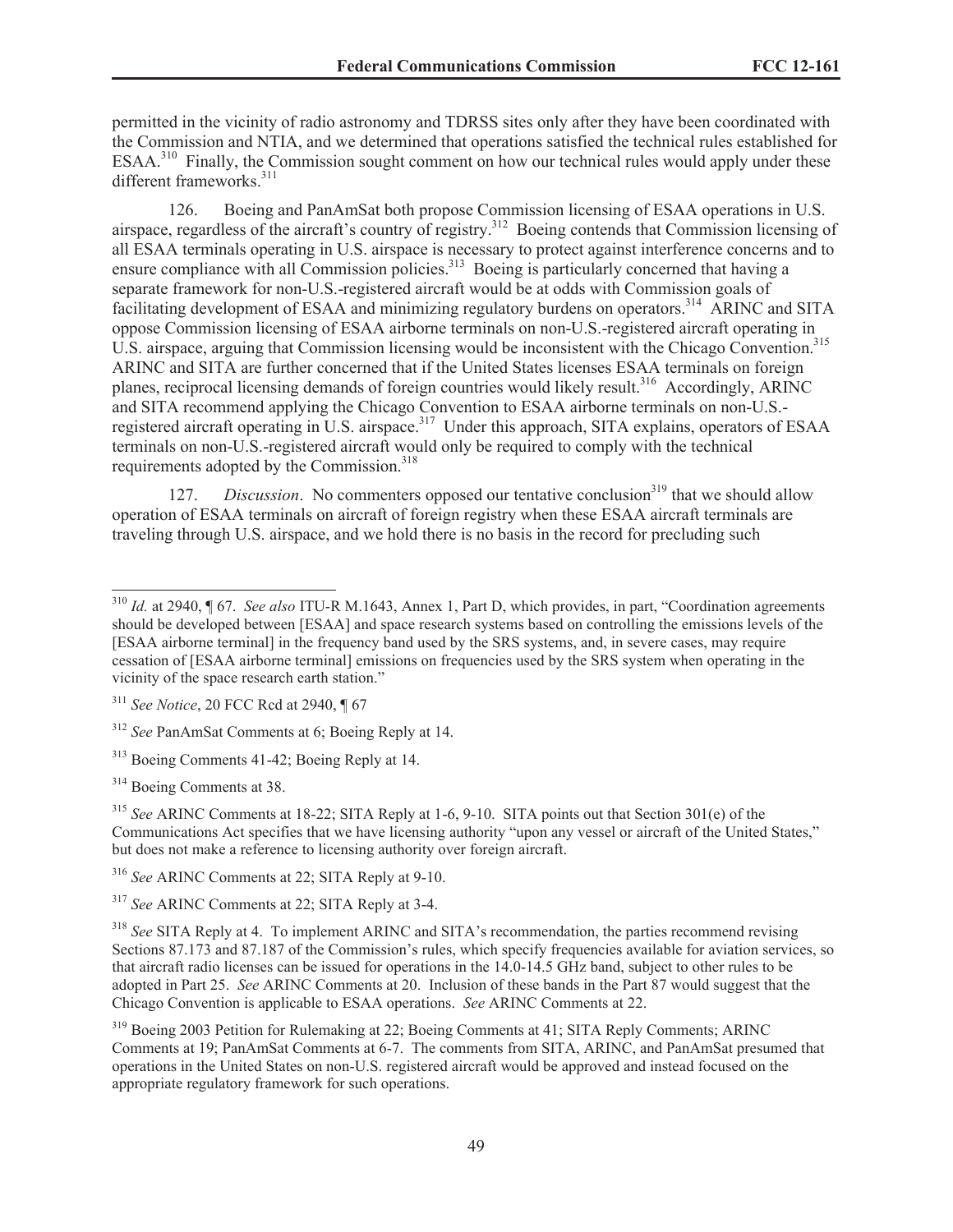operations.<sup>320</sup> In light of that determination, we must adopt a regulatory framework for such operations. Our regulatory framework must provide clear guidance to operators under all of the potential operating scenarios including situations where an ESAA terminal on a non-U.S.-registered aircraft operating in U.S. airspace is communicating with a U.S.-licensed ESAA network and where an ESAA terminal on a non-U.S.-registered aircraft operating in U.S. airspace is communicating with an ESAA network licensed by another administration. $321$ 

128. As of the date of this *Report and Order*, there is nothing to suggest that ICAO has adopted or intends to adopt standards and recommended practices for ESAA pursuant to the Chicago Convention. In the absence of international standards, and the adoption by member states of such international standards, implementation of the Chicago Convention with respect to ESAA would be premature. Further, we are not aware of any bilateral agreements that would cover ESAA operations. While the Commission sought comment on allowing operation of non-U.S.-licensed ESAA networks in the United States pursuant to ITU RR 4.4 or through a coordination framework, the need to review the technical parameters of ESAA operations makes adopting a framework based on international standards more difficult.

129. Given the lack of any internationally recognized parameters for ESAA, we concur with Boeing and PanAmSat that in the absence of a licensing process at the Commission, the Commission would have difficulty meeting our obligation under the Communications Act to prevent harmful interference among radio stations operating within the United States.<sup>322</sup> This conclusion applies regardless of whether the ESAA terminals on the non-U.S.-registered aircraft are communicating with an ESAA system hub located in the United States or located outside the United States. As such, we will require U.S. licensure of any ESAA terminals aboard aircraft of foreign registry operating in the United States and its airspace on the same terms as applied to ESAA terminals aboard U.S.-registered aircraft. This license will apply to domestic operations within the United States. The Commission has successfully followed this practice while this proceeding has been pending.<sup>323</sup> Thus, ESAA operations on non-U.S.-registered aircraft operating within the U.S. will be subject to the same technical rules as those applicable to any other ESAA operator. Similarly, the same flexibility will be provided with respect to the location of the ESAA operator's network control and maintenance facilities outside the U.S. provided that the authorization holder has a 24-hour point of contact in the United States with the ability and authority to cause each ESAA aircraft terminal to stop transmitting. We note, however, that our decision to license commercial ESAA terminals operating in United States airspace on the same terms as applied to U.S.-registered aircraft does not preclude adjustments to our policy in the future to ensure compliance with our international commitments. We further note that it appears that most airlines have elected to procure these services from vendors rather than directly engaging in running ESAA networks.<sup>324</sup> As a

<sup>320</sup> We further note that we have issued licenses to cover such operations. *e.g*., grant to Panasonic Avionics Corporation authority for domestic operation of up to 50 technically identical transmit/receive earth stations installed in foreign-flagged commercial aircraft operated by Lufthansa. *Panasonic Order*, 26 FCC Rcd 12557 (Narrative at page 8 for NCMC).

<sup>&</sup>lt;sup>321</sup> In the *Notice*, we distinguished between a system where the hub or network control center is located outside of the United States or inside the United States. *See Notice*, 20 FCC Rcd at 2936-37, ¶ 60 n.154, and ¶¶ 65-66. Earlier in the *Report and Order*, however, we determined that the public interest did not require a U.S.-licensed system to maintain its hub or network control center in the U.S. so long as the operator has a 24-hour point of contact in the United States with the ability and authority to cause each ESAA aircraft terminal to stop transmitting. *See* Section IV.D.3, *supra*.

<sup>322</sup> *See* 47 U.S.C. § 303(f).

<sup>323</sup> *Panasonic Order*.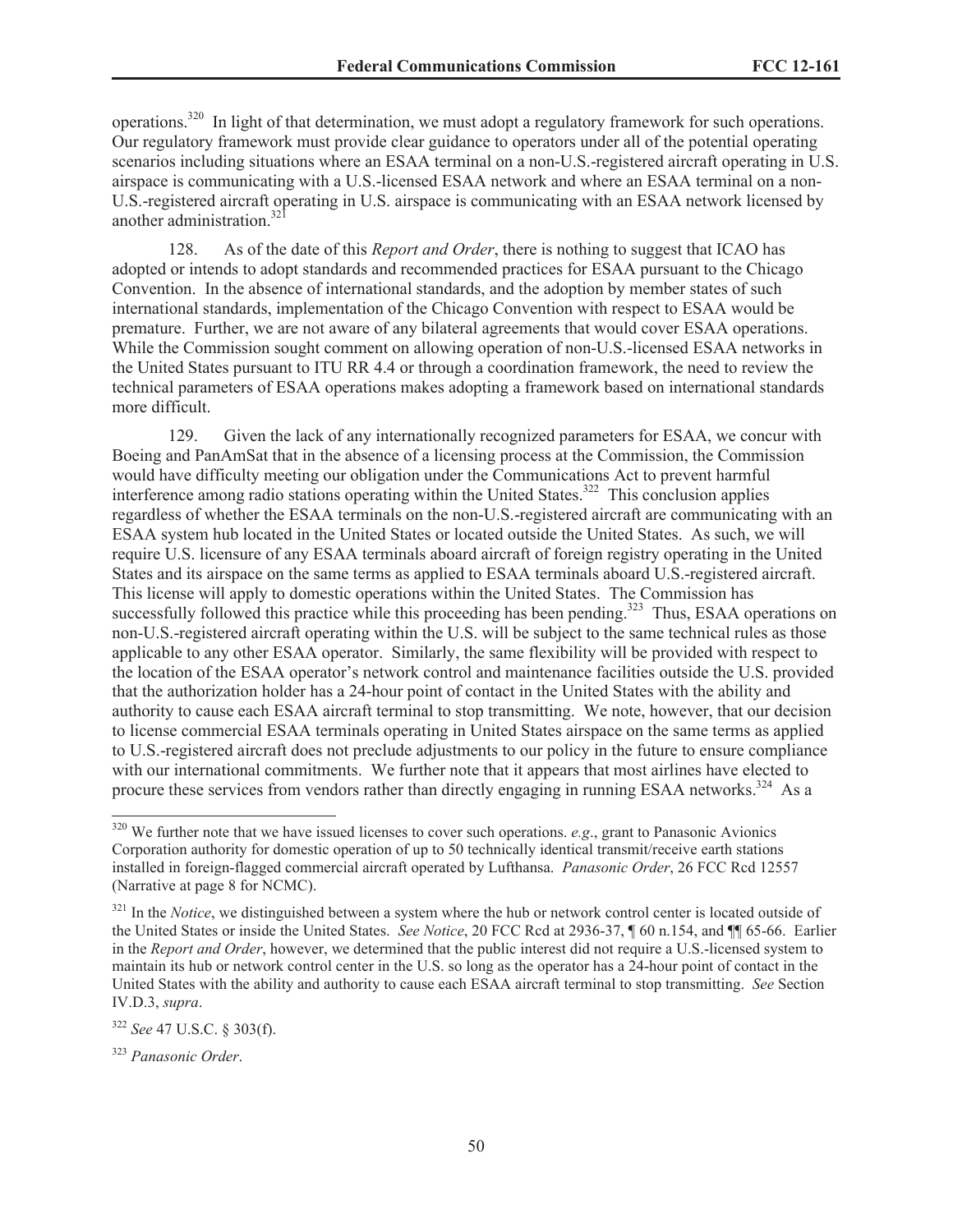result, we suspect that few if any airlines – whether U.S.-registered or non-U.S.-registered - will directly seek an ESAA authorization. Nevertheless, we remind all aircraft operators that if they seek an authorization they should be mindful of the Commission's Section 310 obligations.<sup>325</sup>

130. As discussed above, SITA and ARINC suggest implementation of the Chicago Convention through modification of Part 87. <sup>326</sup> We note that while ESAA may be used by the aircraft crew, our service rules were not designed around safety and regularity of flight considerations mentioned in Part 87, nor have we adopted priority or preemption requirements for such communications.<sup>327</sup> As a result, inclusion in Part 87 could prompt confusion regarding the purpose and scope of ESAA operations. In light of our determination to directly license all ESAA terminals operating in the United States and its airspace, we decline to include ESAA in the bands governed by Part 87 of the Commission's rules.

131. *Individual and Blanket Licensing in the Context of Non-U.S.-Registered Aircraft.* Earlier in this *Report and Order*, we adopted both blanket licensing for ESAA networks and individual terminal licensing.<sup>328</sup> As a result, operators of non-U.S.-registered aircraft may seek blanket or individual terminal ESAA licenses. Given the inherently international nature of air travel, one additional issue the Commission raised in the *Notice* is whether individual ESAA terminals should be permitted to be temporarily added to blanket licenses following the example of MSS transceivers designed to operate with U.S.-licensed systems.<sup>329</sup> Specifically, the Commission considered the fact that the ESAA terminal could be considered part of the underlying U.S.-licensed ESAA network it is controlled by while it operates in the United States. This proposal provides operators flexibility to the extent that they design their networks to allow hand-off of a terminal to a U.S.-licensed ESAA network from another non-U.S. licensed network. In other words, a terminal can be temporarily controlled by a U.S. network and treated as part of that network while in the United States and can also be part of a non-U.S.-licensed network when the terminal operates outside the United States. The U.S.-licensed ESAA operator would assume responsibility for the terminal on the non-U.S.-registered aircraft for as long as it operates as part of its U.S.-licensed network.<sup>330</sup> Under this approach, the ESAA terminal would be subject to all the same provisions as any other terminal operating on the U.S. ESAA blanket license.<sup>331</sup> Thus, any failure to comply with our rules could result in sanctions against the U.S. ESAA blanket licensee including possible

<sup>331</sup> *Id.* at 2937, ¶ 61.

<sup>(...</sup>continued from previous page)

<sup>&</sup>lt;sup>324</sup> See, e.g., Panasonic granted a blanket license for a network aboard foreign-flagged commercial aircraft operated by Lufthansa. This is not surprising, as airlines frequently utilize vendors to provide services for their customers – *e.g.*, DIRECTV provides satellite television service on Jet Blue airlines, VIASAT and Row 44 provide ESAA service on Southwest airlines.

<sup>325</sup> 47 U.S.C. § 310. *See Review of Foreign Ownership Policies for Common Carrier and Aeronautical Radio Licensees under Section 310(b)(4) of the Communications Act, as Amended*, IB Docket No. 11-133, Notice of Proposed Rulemaking, 26 FCC Rcd 11703, 11708-10, ¶¶ 7-11 (2011) (general overview of foreign ownership restrictions under Section 310 of the Communications Act).

<sup>326</sup> *See supra* ¶ 126 and n. 321. Part 87 of our rules provide fleet licensing for aeronautical services.

 $327$  Where safety and regularity of flight communications are to be carried by a communications system, specific measures must be put in place to safeguard them (*e.g*., high levels of availability, reliability, and continuity).

<sup>328</sup> *See supra* Section IV.D.1.

<sup>329</sup> *See Notice*, 20 FCC Rcd at 2938, ¶ 62, citing 47 C.F.R. §§ 25.136(c), 25.135(d), Amendment of the Commission's Rules to Establish Rules and Policies Pertaining to a Mobile Satellite Service in the 1610- 1626.5/2483.5-2500 MHz Frequency Bands, CC Docket No. 92-166, *Report and Order*, 9 FCC Rcd 5936, 6016, ¶ 208 (1995) (*Big LEO Order*).

<sup>330</sup> *See Notice*, 20 FCC Rcd at 2938, ¶ 62.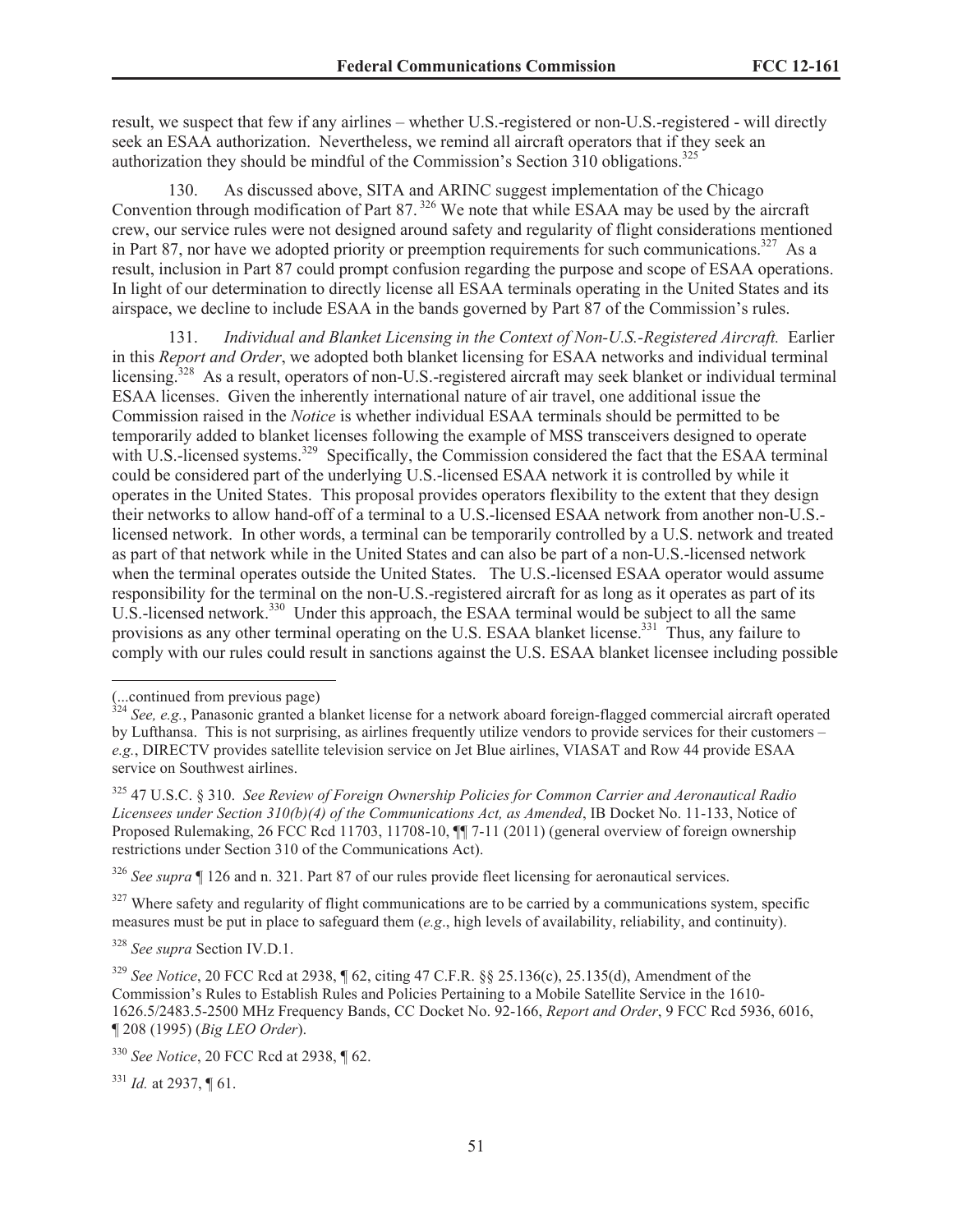license forfeiture.<sup>332</sup> Boeing supports adoption of the regulatory flexibility that would allow an ESAA terminal to be temporarily associated with and licensed to a U.S. ESAA licensee or operator-authorized service vendor.<sup>333</sup> Boeing notes that this policy will facilitate the provision of advanced services to U.S. consumers.<sup>334</sup> We concur and make it clear that such temporary inclusion on a blanket license is contemplated by the blanket licensing rules we adopt in this order.

# **F. Law Enforcement**

132. *Background*. At the time the *Notice* was released, the Commission had an open rulemaking proceeding to resolve various outstanding issues associated with the implementation of the Communications Assistance for Law Enforcement Act (CALEA).<sup>335</sup> In particular, the CALEA proceeding examined issues relating to CALEA's applicability to packet-mode services, such as broadband Internet access, and implementation and enforcement issues. As a result, in the *Notice*, the Commission noted the existence of the proceeding and explained that it anticipated that ESAA operations would be subject to any CALEA obligations placed on Internet service providers.<sup>336</sup> Subsequently, the Commission released the *CALEA First Report and Order* concluding that that CALEA applies to facilities-based broadband Internet access providers and providers of interconnected voice over Internet Protocol (VoIP) service.<sup>337</sup> As a result, ESAA operators that provide such services are required to comply with CALEA.

133. In the ESAA proceeding, prior to the release of the *CALEA First Report and Order*, the Departments of Justice and Homeland Security (the Departments) raised two specific CALEA implementing issues in this proceeding. Specifically, the Departments state that CALEA itself does not prescribe a timeframe within which an intercept order must be provisioned, and that the Commission has previously stated only that carriers should promptly provision such orders and comply with any other relevant statutes related to carriers' duty to assist law enforcement in performing interceptions.<sup>338</sup> The Departments request that we specify that ESAA providers must provision an intercept order "promptly," defined for purposes of interception onboard aircraft as "forthwith, but in no circumstance more than 10 minutes' from the moment of notification to the telecommunications carrier of lawful authority to intercept or otherwise conduct lawful electronic surveillance to the moment of real-time transmission to law enforcement or other authorized government agents.<sup>339</sup> The Departments also ask the Commission to require that any satellite-based communications capability to or from an aircraft operating in United States' airspace or international airspace contiguous or attendant to the United States use ground stations located within the United States' borders.<sup>340</sup>

<sup>336</sup> *See Notice*, 20 FCC Rcd at 2908, n.7 (citing *CALEA Notice*).

<sup>337</sup> *See Communications Assistance for Law Enforcement Act and Broadband Access and Services*, ET Docket No. 04-295, FCC 05-153, First Report and Order and Further Notice of Proposed Rulemaking, 20 FCC Rcd 14989, 15001 at ¶ 24 (2005).

<sup>338</sup> *See* the Departments' Comments at 7-8.

<sup>339</sup> *Id*. at 8-9.

<sup>340</sup> *Id*. at 9.

<sup>332</sup> *Id*. at 2938, ¶ 64.

<sup>333</sup> *See* Boeing Comments at 41; Boeing Reply at 15.

<sup>334</sup> *See* Boeing Comments at 41-42.

<sup>&</sup>lt;sup>335</sup> Pub. L. No. 103-414, 108 Stat. 4279 (1994) (codified as amended in sections of 18 U.S.C. and 47 U.S.C.); *Communications Assistance for Law Enforcement Act and Broadband Access and Services*, ET Docket No. 04-295, Notice of Proposed Rulemaking and Declaratory Ruling, 19 FCC Rcd 15676 (2004) (*CALEA Notice*) .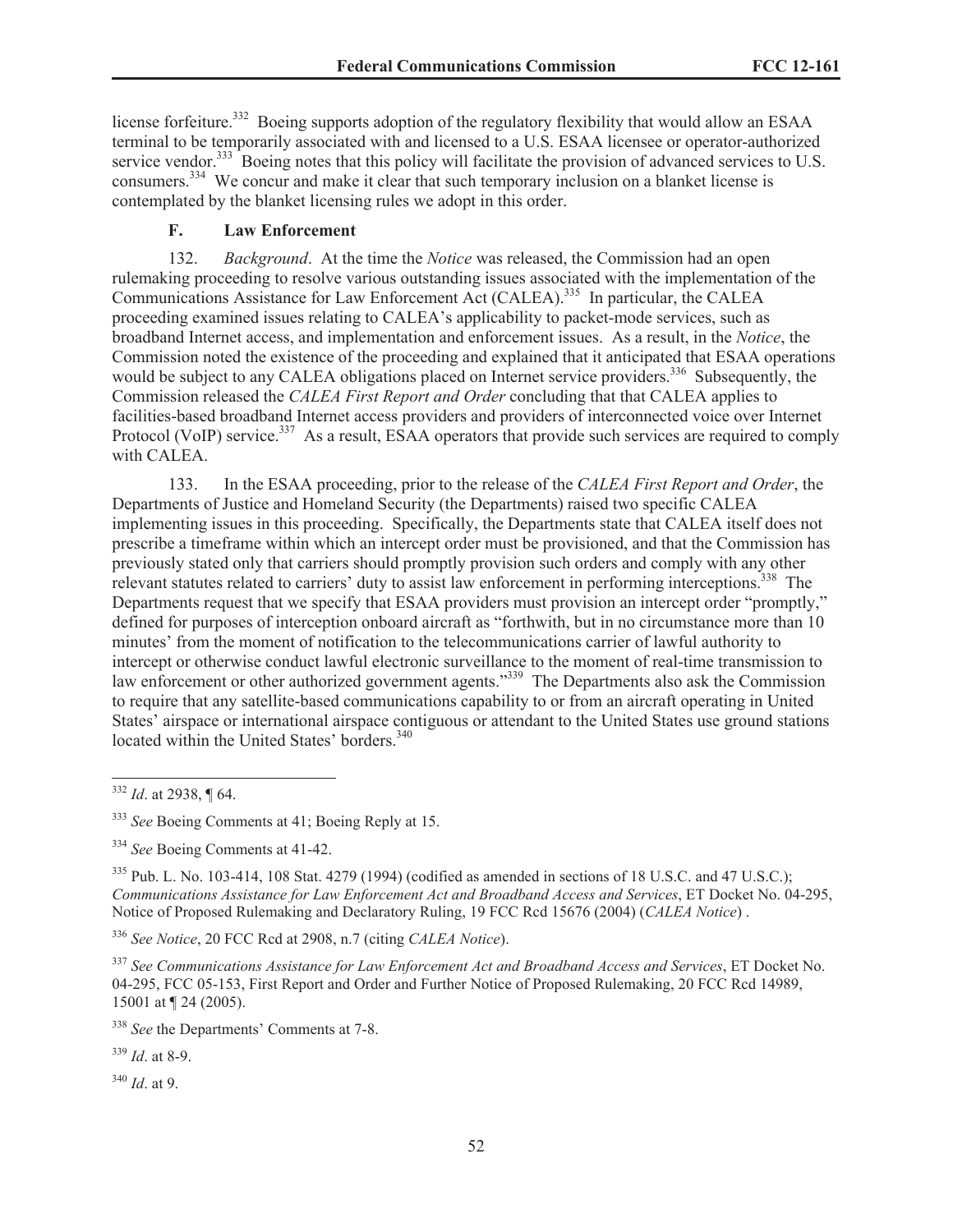134. In addition to the CALEA-specific points raised, the Departments also request a number of non-CALEA operational requirements.<sup>341</sup> These requests include retention of non-content communication records; specific capabilities regarding identification of location of passengers on planes; identification and location of devices used by passengers; ability to identify all aircraft with ongoing passenger communications; ability to disrupt or conference into an ongoing communication; ability to redirect communications from an aircraft; ability to provide priority and preemption access for emergency law enforcement/public safety information to airborne and terrestrial resources, as appropriate; and assurance that technology is compatible with Wireless Priority Service to enable National Security/Emergency Preparedness (NS/EP) users connectivity in emergency situations.<sup>342</sup> The Departments also request that we impose various security protocols including passenger authentication and registration prior to using personal electronic devices on the network and that the satellite-based service providers and carriers design onboard communications systems in such a way that they will deny network access and connectivity to any device that is stored in the cargo hull. $343$ 

135. The Departments also note that the use of personal phones and broadband devices aboard aircraft might lead to increased incidence of "air rage," which could have serious implications for law enforcement personnel aboard aircraft. Accordingly, the Departments request that we, in consultation with airlines, establish rules and policies concerning in-flight use of broadband devices and related conduct in order to minimize any such incidents.<sup>344</sup>

136. While commenters agree with the need to comply with the requirements of CALEA and also work with law enforcement agencies on issues of particular concern, operators suggest that this proceeding is not the appropriate forum to adopt rules of general applicability concerning aeronautical communications. For example, ARINC explains that each ESAA system is different, and that rather than adopting rules of general applicability, we should allow each ESAA provider to work with the Departments and other law enforcement agencies to address their concerns.<sup>345</sup> Similarly, Boeing recommends that system-specific arrangements between satellite carriers and law enforcement agencies are the best ways to address public safety and national security concerns.<sup>346</sup> Boeing also cites numerous examples of the Commission relying on such agreements to address law enforcement concerns. ViaSat states that the purpose of the proceeding is to address technical issues relating to radio frequency interference and to develop service rules and licensing procedures for ESAA, and thus, law enforcement issues relating generally to aeronautical communications systems are not appropriate for this proceeding.<sup>347</sup>

137. The Center for Democracy & Technology and the Electronic Frontier Foundation (CDT/EFF) raise questions regarding the Commission's authority to impose the requirements suggested by the Departments.<sup>348</sup> Further, CDT/EFF states that the Departments' recommendations are not in keeping with an express prohibition in CALEA of law enforcement-imposed design mandates.<sup>349</sup>

<sup>342</sup> *Id.* at 11-13.

<sup>345</sup> *See* ARINC Reply at 12.

<sup>346</sup> *See* Boeing Reply at 18-19.

<sup>347</sup> ViaSat Reply at 18-19.

<sup>348</sup> CDT/EFF Reply at 3-4.

<sup>341</sup> *See id.* at 10-15.

<sup>343</sup> *Id.* at 14-15.

<sup>344</sup> *See id.* at 16-17.

 $349$  *Id.* at 6-7 (quoting 47 U.S.C. § 1002(b)(1)).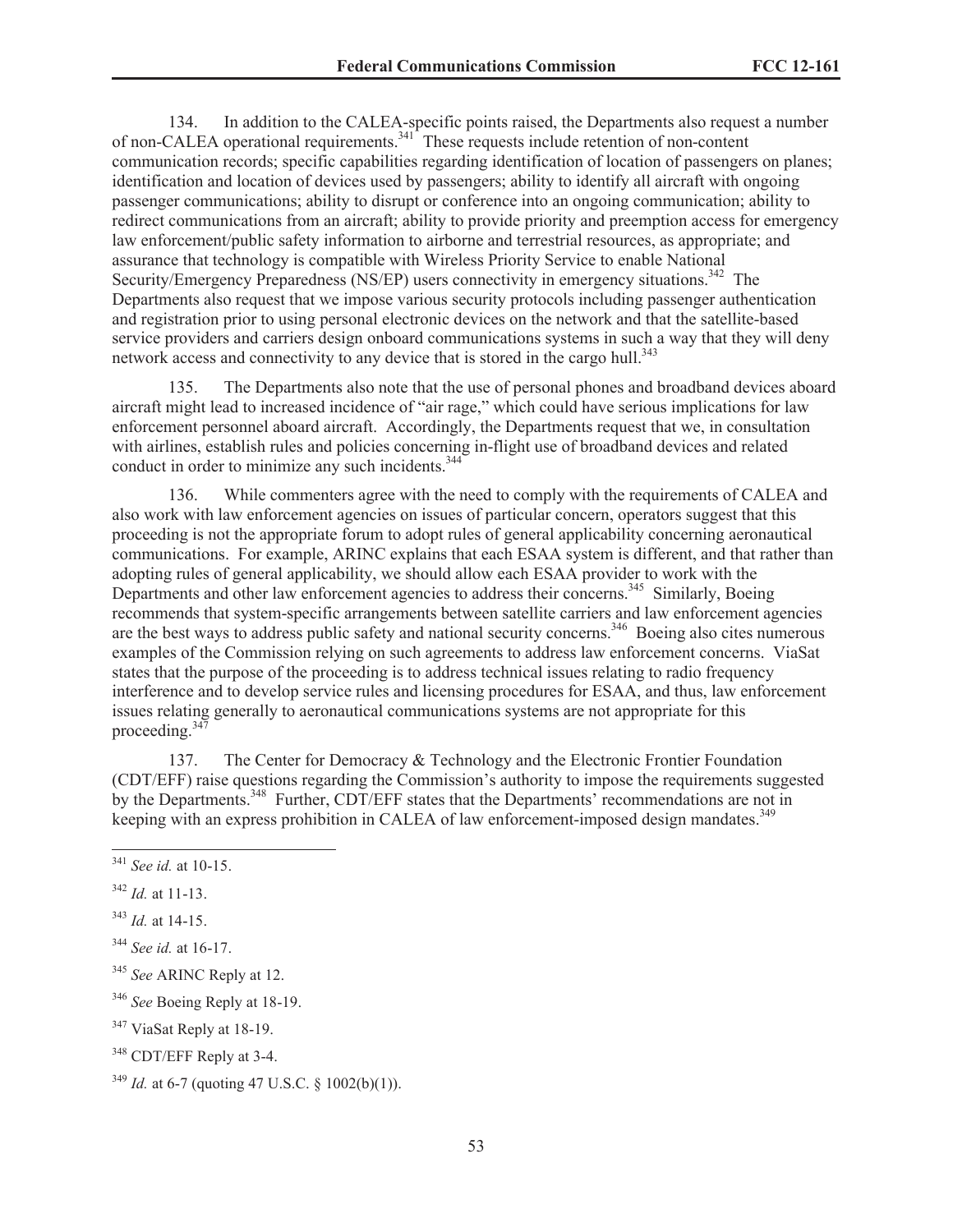CDT/EFF also claims that imposing the Departments' recommended requirements would inhibit technical innovation and consumer choice in ESAA. $350$ 

138. *Discussion*. We decline to adopt the proposals made by the Departments concerning non-CALEA operational capabilities for ESAA service. Satellite providers have traditionally addressed specific public safety, law enforcement, and national security concerns through individual negotiations with law enforcement agencies.<sup>351</sup> ESAA operators granted authorizations under the *ad hoc* process previously described have advised us that they have followed this example.<sup>352</sup> Similarly, operators of other terrestrial-based services used to provide passenger communications to airborne aircraft have advised us that they have also relied upon direct arrangements with law enforcement.<sup>353</sup> We believe that adopting rules in this proceeding might have the unintended effect of undermining the efficacy and flexibility of such arrangements.<sup>354</sup> We expect ESAA operators will continue to follow the established process described above and work diligently with law enforcement agencies to address their public safety, law enforcement, and national security concerns through individual negotiations and agreements. We are also mindful of the fact that we did not seek comment on any CALEA implementation rules or other law enforcement policies in this proceeding. Accordingly, we decline to adopt the CALEA-related proposals made by the Departments. We expect ESAA operators, however, to work diligently to expeditiously provision intercept orders and otherwise comply with their duty to assist law enforcement in performing lawful interceptions. We note, however, as with any other satellite service application, the public notice period provides a useful opportunity to raise any law enforcement concerns – CALEA or non-CALEAbased – that were not addressed by the operator as part of its system design consultations with the law enforcement community. Although we decline to adopt any of the CALEA or non-CALEA proposals requested by the Departments in this proceeding, to the extent that the Departments' concerns are not able to be adequately addressed as we contemplate here, the Departments are free to raise their concerns with us though the Commission's available administrative processes.

<sup>353</sup> Letter from Karis Hastings, Esq., Counsel for Gogo LLC, to Marlene H. Dortch, Secretary, Federal Communications Commission, dated July 20, 2012 at 2 (Gogo July 20 *Ex Parte*)(noting that in designing its existing terrestrial-based Air-Ground network, Call Sign WQFX728 granted on October 31, 2006, Gogo worked closely with law enforcement to incorporate functionalities and protections that would serve the public interest and national security interests).

<sup>350</sup> *Id.* at 7.

<sup>&</sup>lt;sup>351</sup> See examples cited in Boeing Reply at 18-19. The negotiations we discuss here may be independent from those that typically occur in the context of applications involving foreign ownership.

<sup>352</sup> *E.g*., Panasonic Application Narrative at 19, IBFS File No. SES-LIC-20100805-00992 ("Panasonic is engaged in active discussions with U.S. law enforcement officials regarding lawful interception ("LI") and network security functionality to be deployed in the eXConnect System. Panasonic has engaged a CALEA-compliant equipment vendor to implement its LI solution, which will be in place before the commencement of commercial operations. In addition, Panasonic is implementing additional functionality subject to final agreement with U.S. law enforcement."); Letter from Carlos Nalda, Esq., Counsel to Panasonic Avionics Corporation to Marlene H. Dortch, Secretary, Federal Communications Commission, dated June 30, 2012 at 3 (Panasonic June 30 *Ex Parte*) (Operators "have uniformly engaged in direct consultations with law enforcement to develop appropriate capabilities consistent with their system characteristics and service offerings.").

<sup>&</sup>lt;sup>354</sup> In the Air-Ground service, a terrestrial-based service that is also used to provide Internet service to passengers on board airborne aircraft, licensees are not required to provide capabilities beyond those required under CALEA. *Air-Ground Rulemaking*, 20 FCC Rcd 4403, 20 FCC Rcd 19663. The issue was not presented in that proceeding. The rules for the Air-Ground service are found in 47 C.F.R. Part 22, Subpart G. *See* n. 6 above for more information on the service.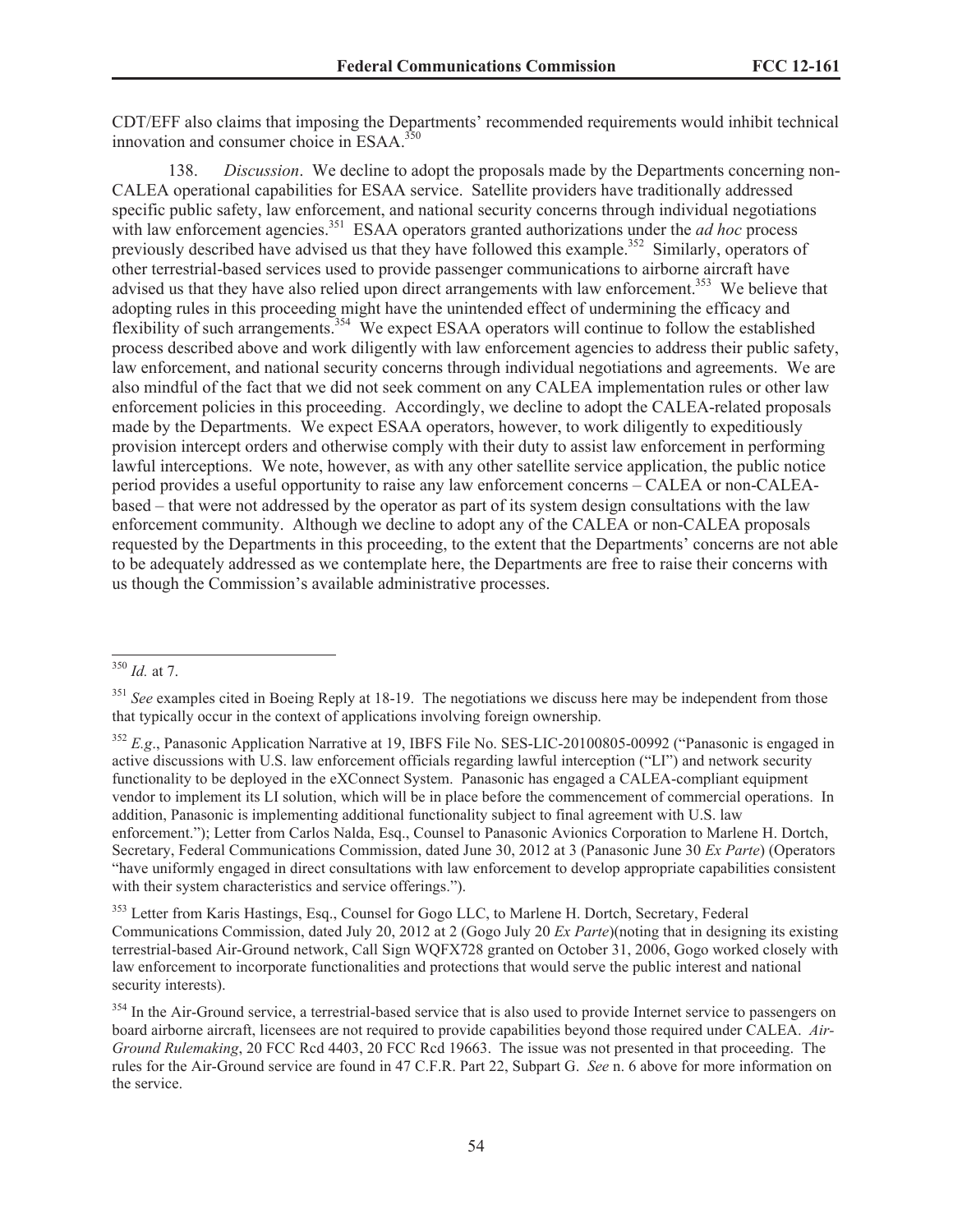# **G. Aeronautical Mobile Satellite (Route) Service**

139. The Aeronautical Mobile Satellite (Route) Service is a radio service providing communications via satellite between an aircraft earth station (AES)<sup>355</sup> and land stations or other AESs. This service is used for aeronautical communications related to the safety and regularity of flight communications to aircraft crew primarily along national and international civil air routes.<sup>356</sup> Part 87 of the Commission's rules includes provisions covering licensing of AMS(R)S AESs. The scope of the Part 87 rules for AMS(R)S is currently limited to operations with the Inmarsat system. In a separate proceeding, the Commission sought comment on whether the Part 87 rules should be broadened to include other systems, and to apply certain requirements in Part 87 to other systems.<sup>357</sup> After receiving comments, the Commission concluded that certain AMS(R)S issues would be appropriate for resolution in this proceeding in light of the fact that  $AMS(R)S$  is a type of  $AMSS$ <sup>358</sup>

140. We decline at this time to extend the Part 87 rule provisions concerning AMS(R)S operations to frequency bands other than the 1.5/1.6 GHz bands currently covered by those rules. The primary objective of our ESAA rules is to facilitate non-safety applications, such as airline customer connectivity and routine crew communications, and this appears to be the primary focus of market activity. In the event an interest in providing safety services develops and matures either in the Ku-band, which is the primary focus of this proceeding, or in other frequency bands, licensing of such services can be addressed on a case-by-case basis under Part 25 licensing rules, or through further rule making proceedings, as market developments warrant.

# **H. Conclusion**

141. In allocating these bands to ESAA as an application of the FSS and establishing licensing and technical rules for ESAA, we have provided an efficient framework for processing of ESAA applications while at that same time ensuring that other services in these bands are protected from harmful interference. Our action here removes regulatory barriers to the provision of two-way, in-flight broadband services, including Internet access, to passengers and flight crews aboard commercial airliners and private aircraft. The record shows convincing support for action and does not suggest any material costs resulting from this action. The rules adopted in this proceeding will provide the benefit of regulatory certainty and will enhance competition in an important sector of the mobile telecommunications market in the United States. Along with VMES and ESV, ESAA will extend the broadband internet services seamlessly throughout land, sea and air.

# **V. NOTICE OF PROPOSED RULEMAKING**

#### **A. Allocations**

142. In the *Report and Order* above, we adopt a footnotes to the Table of Allocations indicating that ESAA is an application of the FSS and may be authorized to communicate with GSO space stations of the FSS on a primary basis in the 11.7-12.2 GHz band (space-to-Earth), on an unprotected basis in 10.95-11.2 GHz and 11.45-11.7 GHz (space-to-Earth), and on a secondary basis in

<sup>355</sup> An AES is defined as a mobile earth station in the AMSS located on board an aircraft. *See* 47 C.F.R. § 2.1.

<sup>356</sup> *See* 47 C.F.R. § 87.261(a).

<sup>357</sup> *See Review of Part 87 of the Commission's Rules Concerning the Aviation Radio Service*, WT Docket No. 01- 289, Notice of Proposed Rulemaking, 16 FCC Rcd 19005 (2001); Report and Order and Further Notice of Proposed Rulemaking, 18 FCC Rcd 21432 (2003); Second Report and Order and Second Further Notice of Proposed Rule Making, 21 FCC Rcd 11582 (2006).

<sup>358</sup> *Review of Part 87 of the Commission's Rules Concerning the Aviation Radio Service*, WT Docket No. 01-289, Third Report and Order, 25 FCC Rcd 7610, 7611 n.4 (2010).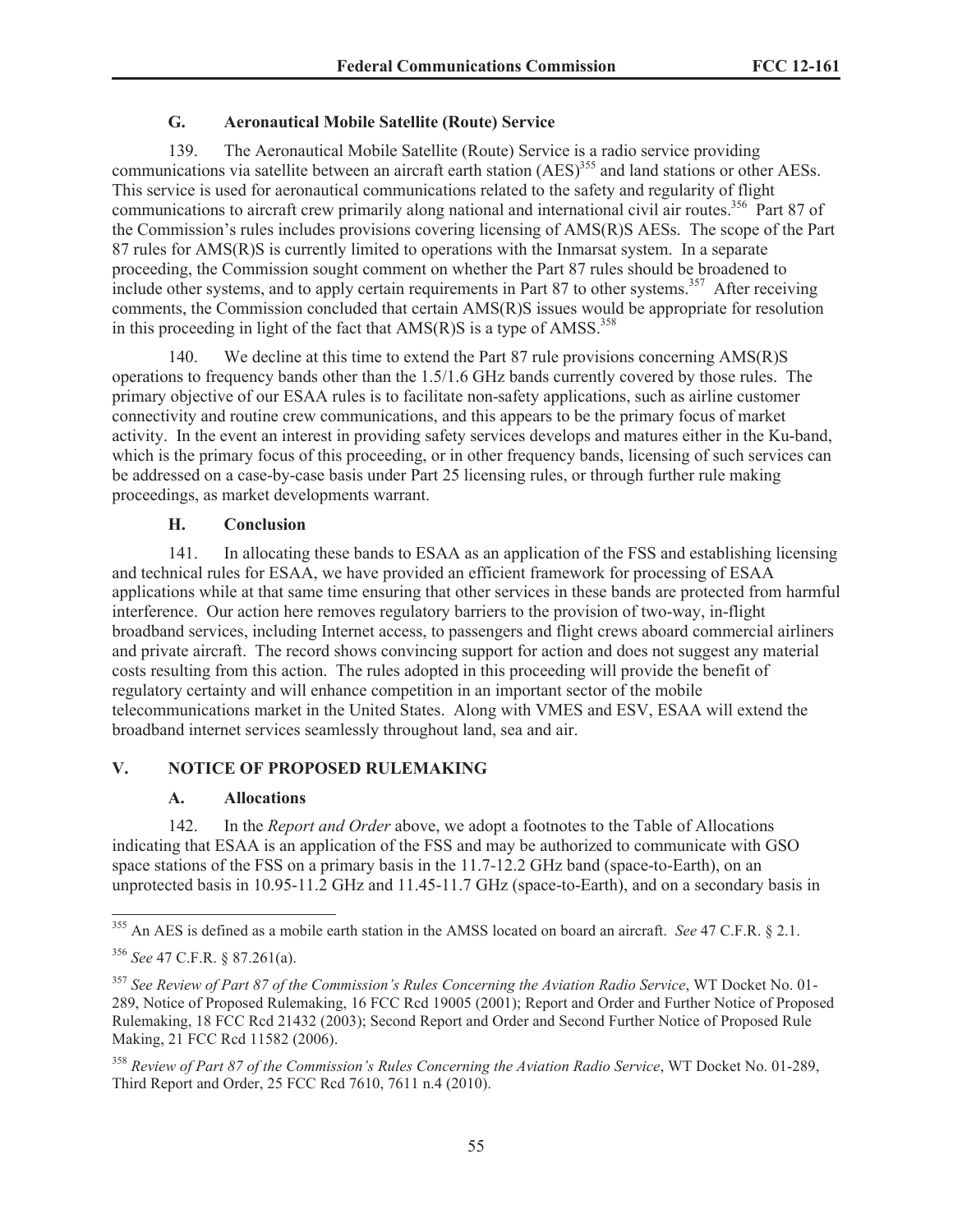the 14.0-14.5 GHz band (Earth-to-space). A number of parties argue, however, that regulatory parity between ESV, VMES and ESAA suggests that ESAA as an application of the FSS should also be authorized on a primary basis in the 14.0-14.5 GHz uplink band.<sup>359</sup> We believe that the technical rules adopted in the *Report and Order* would support such a regulatory change. Accordingly, we tentatively concur with this recommendation and seek comment on the proposal to elevate ESAA as an application of the FSS to primary status in the 14.0-14.5 GHz band (Earth-to-space) band. Specifically, we propose to revise footnote NG55 to include a primary allocation for ESAA in the 14.0-14.5 GHz (Earth-to-space) band.<sup>360</sup> The proposed footnote reads as follows:

NG55 In the bands 11.7-12.2 GHz (space-to-Earth) and 14-14.5 GHz (Earth-to-space), Earth Stations on Vessels (ESV), Vehicle-Mounted Earth Stations (VMES), and Earth Stations Aboard Aircraft (ESAA) as regulated under 47 CFR part 25 are applications of the fixed-satellite service and may be authorized to communicate with geostationary satellites in the fixed-satellite service on a primary basis.

This proposed footnote would grant primary status to ESAA in the 14.0-14.5 GHz band, and as a ministerial matter, would consolidate the text from footnotes NG54, NG183, and NG187, which we propose to eliminate. We request comment on these proposals, including on all costs and benefits. We also seek comment on whether changing ESAA operations in the uplink band from secondary status to primary status requires any adjustment to our technical rules.

# **VI. PROCEDURAL MATTERS**

### **A. Regulatory Flexibility Act**

143. As required by the Regulatory Flexibility Act, 5 U.S.C. § 604, the Commission has prepared a Final Regulatory Flexibility Analysis (FRFA) of the possible significant economic impact on small entities of the policies and rules addressed in this document. The FRFA is set forth in Appendix A.

144. As required by the Regulatory Flexibility Act, 5 U.S.C. § 603, the Commission has prepared an Initial Regulatory Flexibility Analysis (IRFA) regarding the possible significant economic impact on a substantial number of small entities of the proposals addressed in this *Notice of Proposed Rulemaking* (*Notice)*. The IRFA is set forth in Appendix B. Written public comments are requested on the IRFA. These comments must be filed in accordance with the same filing deadlines for comments on the *Notice*, and they should have a separate and distinct heading designating them as responses to the IRFA.

#### **B. Paperwork Reduction Act of 1995**

145. This *Report and Order* contains new or modified information collection requirements subject to the Paperwork Reduction Act of 1995 (PRA), Public Law 104-13. It will be submitted to the Office of Management and Budget (OMB) for review under Section 3507(d) of the PRA. OMB, the general public, and other Federal agencies are invited to comment on the new or modified information collection requirements contained in this proceeding. In addition, pursuant to the Small Business Paperwork Relief Act of 2002, Public Law 107-198, *see* 44 U.S.C. 3506(c)(4), we previously sought specific comment on how the Commission might further reduce the information collection burden for small business concerns with fewer than 25 employees. In *Report and Order*, we have assessed the effects of the new rules that impose various requirements on ESAA providers, and find that the collection

<sup>&</sup>lt;sup>359</sup> ViaSat Comments at 3; Letter from Bruce A. Olcott, Squire Sanders Dempsey (counsel to Boeing) to Marlene H. Dortch, Secretary, Federal Communications Commission (Jan. 7, 2011).

<sup>360</sup> *See supra* ¶ 13.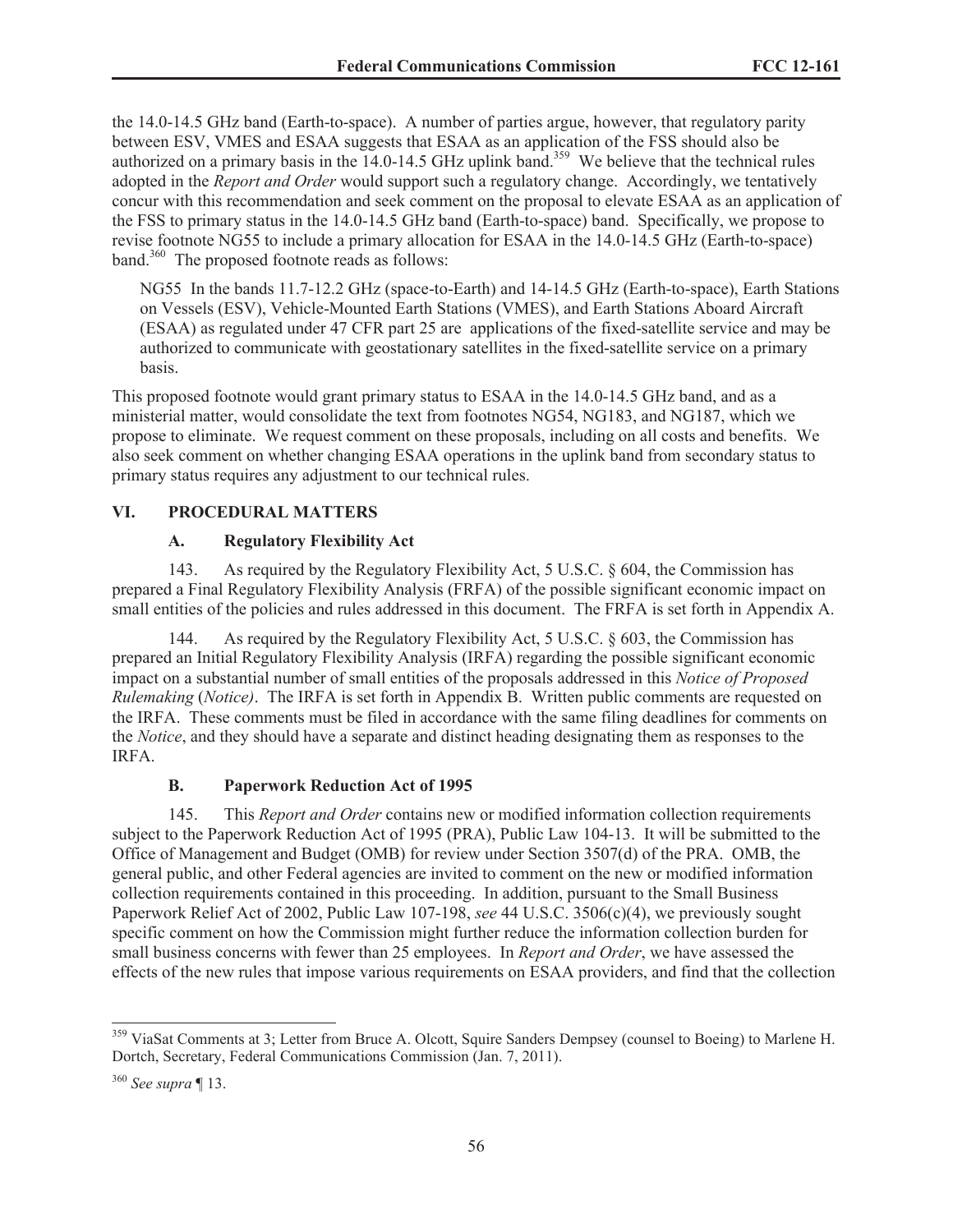of information requirements will not have a significant impact on small business concerns with fewer than 25 employees.

146. The *Notice* contains no new or modified information collection requirements as it merely proposes a change to the Table of Allocations.

# **C. Congressional Review Act**

147. The Commission will send a copy of this *Report and Order and Notice of Proposed Rulemaking* to Congress and the General Accountability Office pursuant to the Congressional Review Act, 5 U.S.C. § 801(a)(1)(A).

# **D.** *Ex Parte* **Rules**

148. This proceeding shall be treated as a "permit-but-disclose" proceeding in accordance with the Commission's *ex parte* rules. Persons making *ex parte* presentations must file a copy of any written presentation or a memorandum summarizing any oral presentation within two business days after the presentation (unless a different deadline applicable to the Sunshine period applies). Persons making oral *ex parte* presentations are reminded that memoranda summarizing the presentation must (1) list all persons attending or otherwise participating in the meeting at which the *ex parte* presentation was made, and (2) summarize all data presented and arguments made during the presentation. If the presentation consisted in whole or in part of the presentation of data or arguments already reflected in the presenter's written comments, memoranda or other filings in the proceeding, the presenter may provide citations to such data or arguments in his or her prior comments, memoranda, or other filings (specifying the relevant page and/or paragraph numbers where such data or arguments can be found) in lieu of summarizing them in the memorandum. Documents shown or given to Commission staff during *ex parte* meetings are deemed to be written *ex parte* presentations and must be filed consistent with rule Section 1.1206(b).<sup>361</sup> In proceedings governed by rule Section 1.49(f) or for which the Commission has made available a method of electronic filing, written *ex parte* presentations and memoranda summarizing oral *ex parte* presentations, and all attachments thereto, must be filed through the electronic comment filing system available for that proceeding, and must be filed in their native format (*e.g.*, .doc, .xml, .ppt, searchable .pdf). Participants in this proceeding should familiarize themselves with the Commission's *ex parte* rules.

# **E. Filing Requirements**

149. *Comments and Replies*. Pursuant to Sections 1.415 and 1.419 of the Commission's rules,<sup>362</sup> interested parties may file comments and reply comments on or before the dates indicated on the first page of this document. Comments may be filed using the Commission's Electronic Comment Filing System  $(ECFS)$ .  $363$ 

- · Electronic Filers: Comments may be filed electronically using the Internet by accessing the ECFS: http://fjallfoss.fcc.gov/ecfs2/.
- Paper Filers: Parties who choose to file by paper must file an original and one copy of each filing. If more than one docket or rulemaking number appears in the caption of this proceeding, filers must submit two additional copies for each additional docket or rulemaking number.

<sup>361</sup> *See* 47 C.F.R. § 1.1206(b).

<sup>362</sup> *See id*. §§ 1.415, 1.419.

<sup>363</sup> *See Electronic Filing of Documents in Rulemaking Proceedings*, Report and Order, GC Docket No. 97-113, FCC 98-56, 13 FCC Rcd 11322 (1998).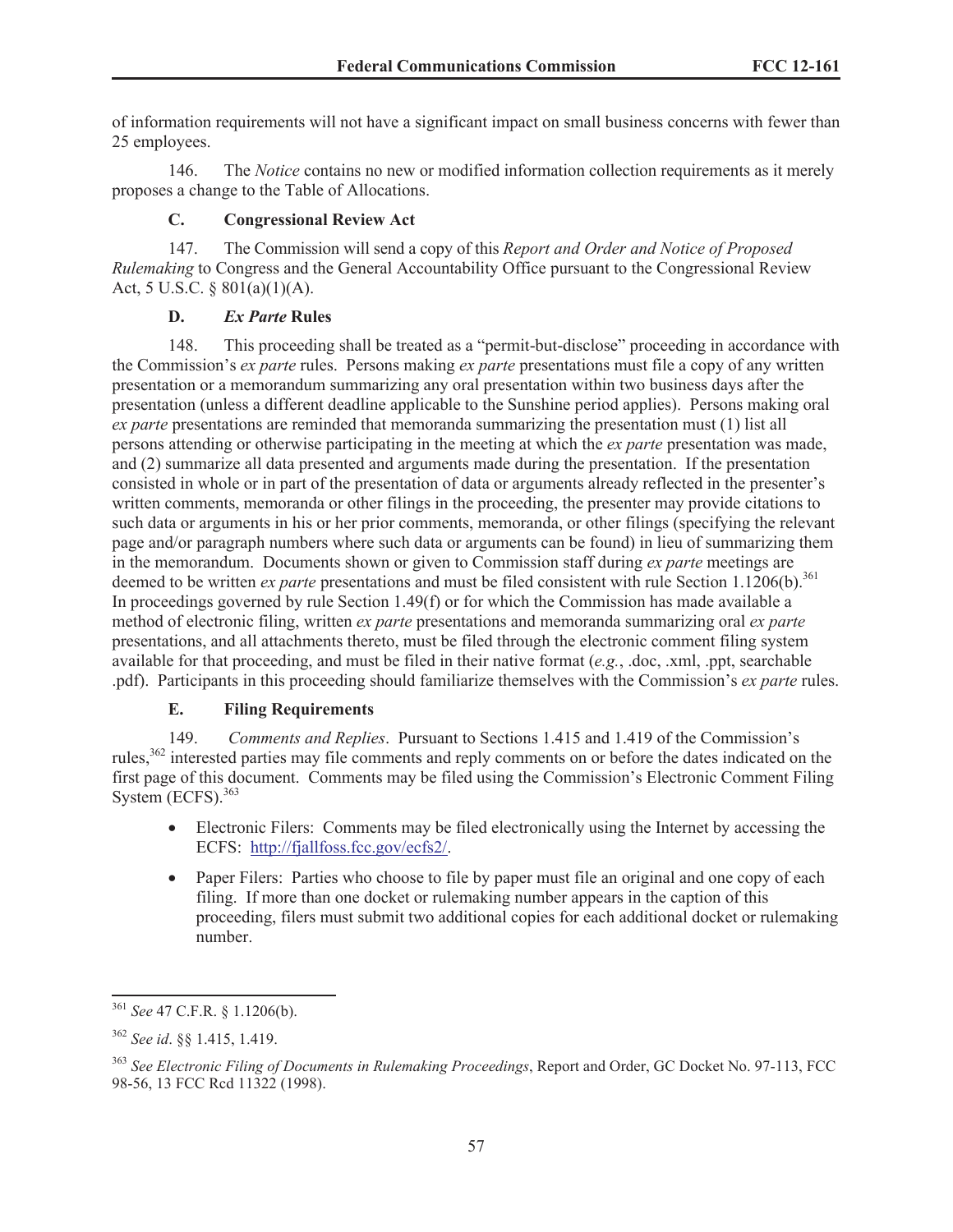Filings can be sent by hand or messenger delivery, by commercial overnight courier, or by first-class or overnight U.S. Postal Service mail. All filings must be addressed to the Commission's Secretary, Office of the Secretary, Federal Communications Commission.

- All hand-delivered or messenger-delivered paper filings for the Commission's Secretary must be delivered to FCC Headquarters at  $445 \, 12^{th}$  St., SW, Room TW-A325, Washington, DC 20554. The filing hours are 8:00 a.m. to 7:00 p.m. All hand deliveries must be held together with rubber bands or fasteners. Any envelopes and boxes must be disposed of before entering the building.
- Commercial overnight mail (other than U.S. Postal Service Express Mail and Priority Mail) must be sent to 9300 East Hampton Drive, Capitol Heights, MD 20743.
- **•** U.S. Postal Service first-class, Express, and Priority mail must be addressed to 445  $12<sup>th</sup>$ Street, SW, Washington DC 20554.

150. Written comments by the public on the proposed and/or modified information collections are due on or before 45 days after publication in the Federal Register. Written comments must be submitted by the Office of Management and Budget (OMB) on the proposed and/or modified information collections on or before 60 days after date of publication in the Federal Register. In addition to filing comments with the Secretary, a copy of any comments on the information collection(s) contained herein should be submitted to the Secretary, Federal Communications Commission, Room TW-A325,  $445 \times 12^{th}$ Street, SW, Washington, DC 20554, or via the Internet to jboley@fcc.gov and to Virginia Huth, OMB Desk Officer, 10236 NEOB,  $725 - 17<sup>th</sup>$  Street, N.W., Washington, DC 20503 or via the Internet to vhuth@omb.eop.gov.

151. *Availability of Documents*. Comments, reply comments, and *ex parte* submissions will be available for public inspection during regular business hours in the FCC Reference Center, Federal Communications Commission, 445 12<sup>th</sup> Street, S.W., CY-A257, Washington, D.C., 20554. These documents will also be available via ECFS. Documents will be available electronically in ASCII, Word 97, and/or Adobe Acrobat.

152. *People with Disabilities*: To request materials in accessible formats for people with disabilities (Braille, large print, electronic files, audio format), send an e-mail to fcc504@fcc.gov or call the Consumer & Governmental Affairs Bureau at 202-418-0530 (voice), 202-418-0432 (tty).

## **VII. ORDERING CLAUSES**

153. Accordingly, IT IS ORDERED that, pursuant to the authority contained in Sections 4(i), 4(j), 7(a), 302(a), 303(c), 303(e), 303(f), 303(g), 303(j), 303(r), and 303(y) of the Communications Act of 1934, as amended, 47 U.S.C. §§ 154(i), 154(j), 157(a), 302(a), 303(c), 303(e), 303(f), 303(g), 303(j), 303(r), 303(y), this *Report and Order* in IB Docket No. 05-20 IS ADOPTED.

154. IT IS FURTHER ORDERED that Parts 2 and 25 of the Commission's rules ARE AMENDED as set forth in Appendix A, and such rule amendments SHALL BE EFFECTIVE 30 days after the date of publication in the Federal Register, except for Sections 25.132(b)(3), 25.227(b), and the notification provisions of 25.227 (c)(1)-(2), (d)(1)-(3), which contain new information collection requirements that require approval by the Office of Management and Budget (OMB) under the PRA. The Federal Communications Commission will publish a document in the Federal Register announcing such approval and the relevant effective date.

155. IT IS FURTHER ORDERED that the final regulatory flexibility analysis, as required by Section 604 of the Regulatory Flexibility Act, IS ADOPTED.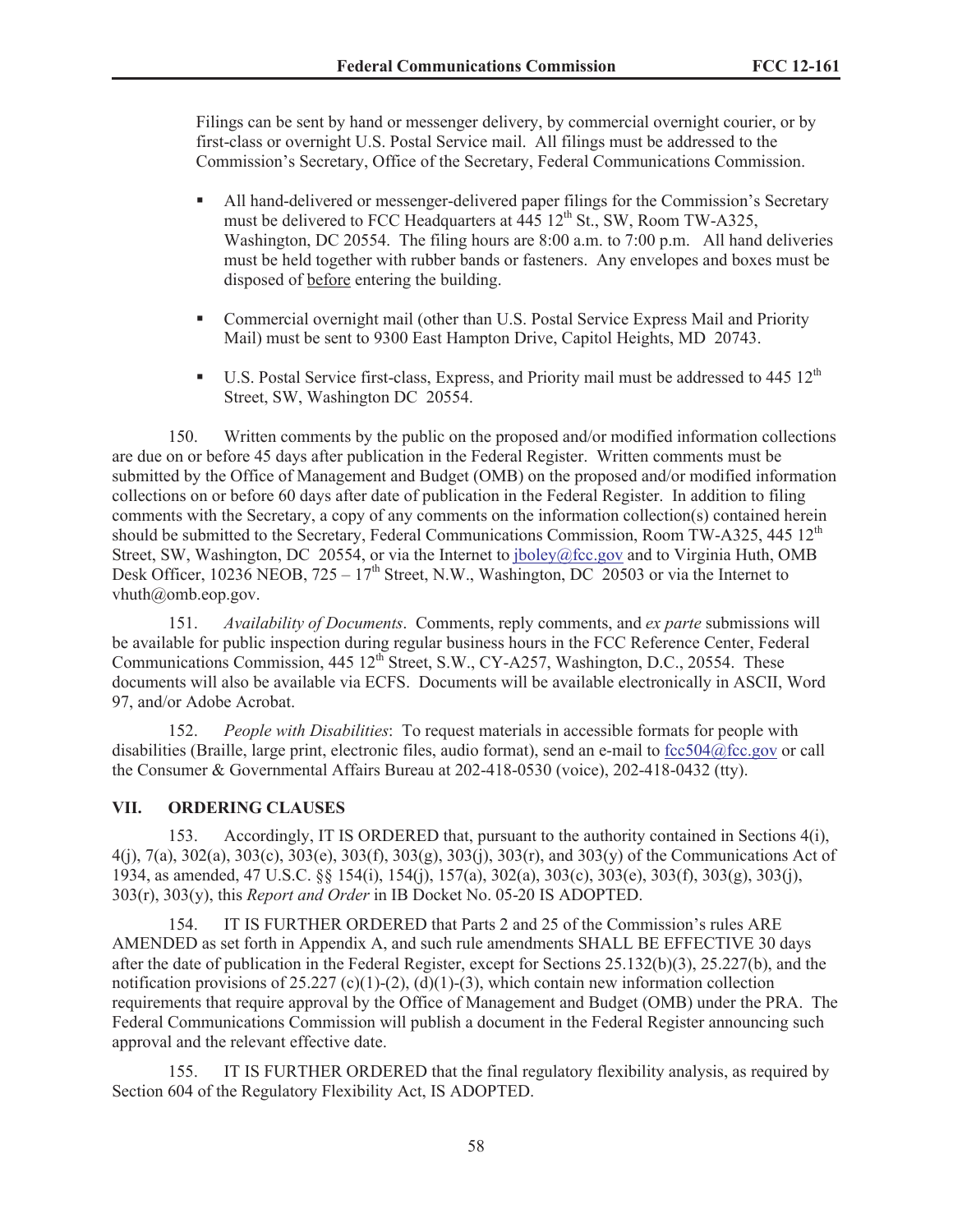156. IT IS FURTHER ORDERED that the International Bureau is delegated authority to issue Public Notices consistent with this *Report and Order*.

157. IT IS FURTHER ORDERED that IB Docket No. 05-20 IS TERMINATED.

158. IT IS FURTHER ORDERED that pursuant to the authority contained in Sections 4(i), 303(j), and 303(r) of the Communications Act of 1934, as amended, 47 U.S.C. §§ 154(i), 154(j), 303(j), and 303(r) the *Notice of Proposed Rulemaking* in IB Docket No. 12-376 is ADOPTED.

159. IT IS FURTHER ORDERED that the Commission's Consumer and Governmental Affairs Bureau, Reference Information Center SHALL SEND a copy of this *Report and Order and Notice of Proposed Rulemaking*, including the final regulatory flexibility analysis and initial regulatory flexibility analysis, to the Chief Counsel for Advocacy of the Small Business Administration, in accordance with Section 603(a) of the Regulatory Flexibility Act, 5 U.S.C. § 601, *et seq*.

FEDERAL COMMUNICATIONS COMMISSION

Marlene H. Dortch Secretary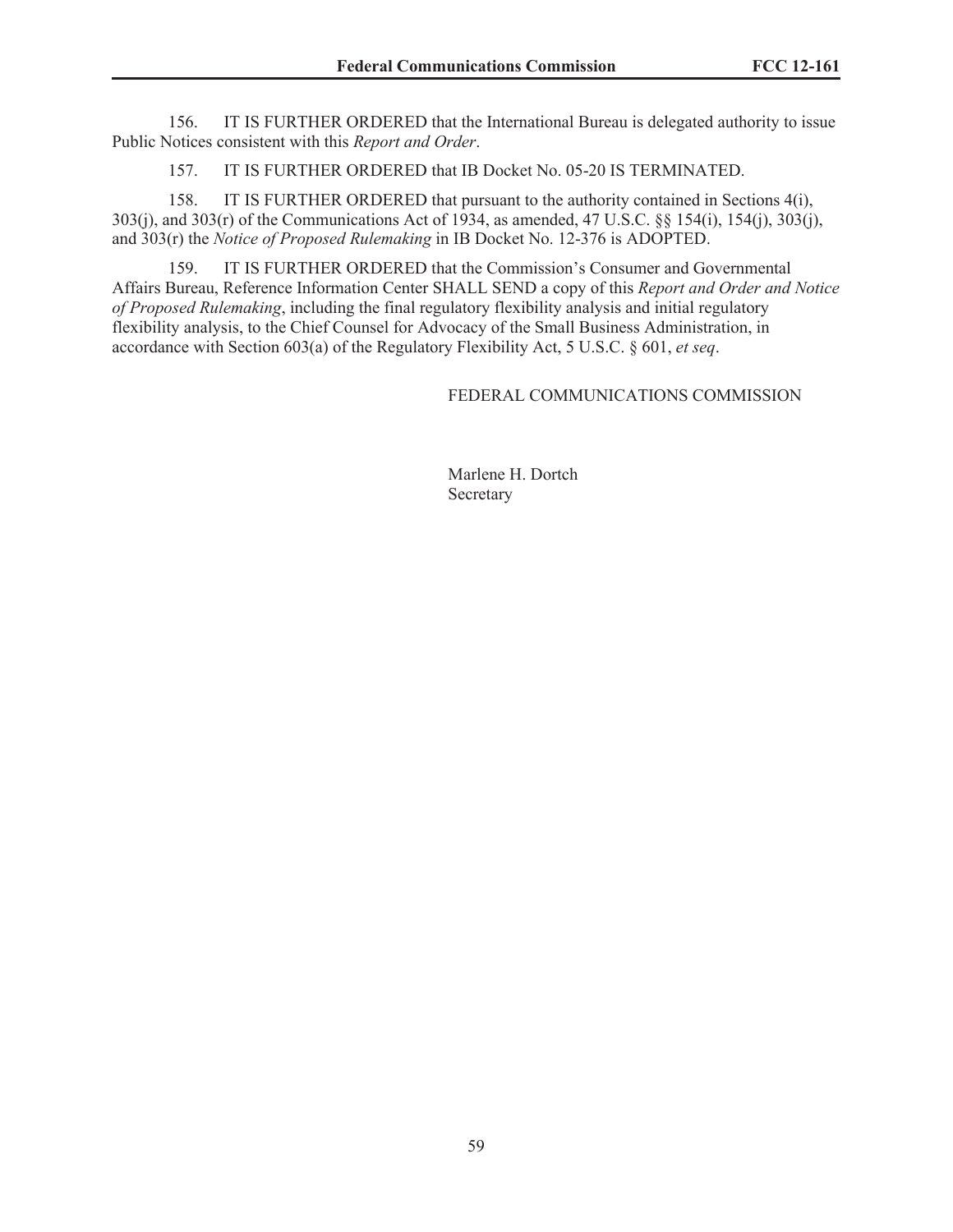# **APPENDIX A**

#### **Final Regulatory Flexibility Analysis**

As required by the Regulatory Flexibility Act of 1980, as amended  $(RFA)$ ,<sup>364</sup>, the Notice of Proposed Rulemaking (*Notice*) in this proceeding, *Service Rules and Procedures to Govern the Use of Aeronautical Mobile Satellite Service Earth Stations in Frequency Bands Allocated to the Fixed Satellite Service*, IB Docket No. 05-20, Notice of Proposed Rulemaking, 20 FCC Rcd 2906 (2005), incorporated an Initial Regulatory Flexibility Analysis (IRFA).<sup>365</sup> The Commission sought written public comment on the proposals in the *Notice,* including comment on the IRFA. This present Final Regulatory Flexibility Analysis (FRFA) conforms to the RFA.<sup>366</sup>

#### **A. Need for, and Objectives of, the** *Report and Order*

The *Notice* sought to promote innovative and flexible use of satellite technology to provide advanced communications capabilities from earth stations aboard aircraft that would operate as a licensed application of the Fixed-Satellite Service (FSS) in the 10.95-11.2 GHz, 11.45-11.7 GHz, 11.7-12.2 GHz and 14.0-14.5 GHz bands within the United States. It sought comment and developed a record on the capability of AMSS to meet the interference avoidance requirements of the FSS in these bands.

The objective of the *Report and Order* is to adopt domestic U.S. allocation, service and licensing rules for earth stations on aircraft communicating with Fixed-Satellite Service (FSS) geostationary-orbit (GSO) space stations operating in the 10.95-11.2 GHz, 11.45-11.7 GHz, 11.7-12.2 GHz (space-to-Earth or downlink) and 14.0-14.5 GHz (Earth-to-space or uplink) frequency bands. Installed on the exterior of the aircraft, the earth stations provide a satellite based communications link between the airborne commercial and executive/private aircraft and terrestrial communications systems. The *Report and Order* designates Earth Stations Aboard Aircraft (ESAA) as an application of the FSS with operations on a primary basis in the 11.7-12.2 GHz band (space-to-Earth), on an unprotected basis in 10.95-11.2 GHz and 11.45-11.7 GHz bands (space-to-Earth), and on a secondary basis in the 14.0-14.5 GHz band (Earth-tospace). In the 10.95-11.2 and 11.45-11.7 GHz bands, these operations may be authorized to communicate with geostationary satellite orbit FSS space stations but must accept interference from stations of the Fixed Service (FS) operating in accordance with the Commission's rules. The rules promote spectrum sharing with certain secondary operations in the uplink bands, including government space research service and radio astronomy service stations.

#### **B. Summary of Significant Issues Raised by Public Comments in Response to the IRFA**

There were no public comments filed that specifically addressed the rules and policies proposed in the IRFA.

<sup>364</sup> *See* 5 U.S.C. § 603. The RFA, see 5 U.S.C. §§ 601-612, has been amended by the Small Business Regulatory Enforcement Fairness Act of 1996 (SBREFA), Public Law No. 104-121, Title II, 110 Stat. 857 (1996), and the Small Business Jobs Act of 2010, Public Law No. 111-240, 124 Stat. 2504 (2010).

<sup>365</sup> *See Notice*, 20 FCC Rcd at 2946-49 (Appendix B).

<sup>366</sup> *See* 5 U.S.C. § 604.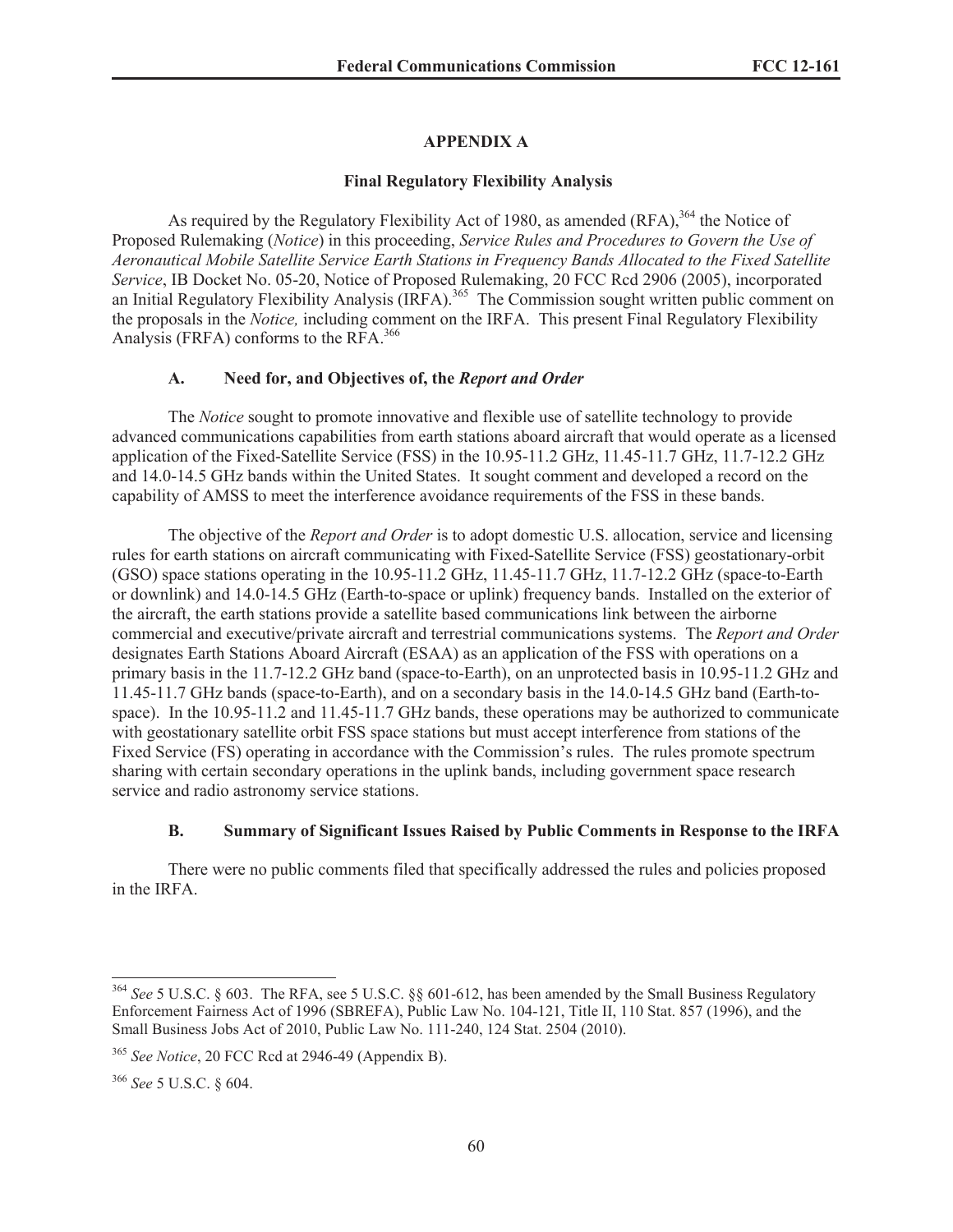# **C. Response to Comments by the Chief Counsel for Advocacy of the Small Business Administration**

Pursuant to the Small Business Jobs Act of 2010, the Commission is required to respond to any comments filed by the Chief Counsel for Advocacy of the Small Business Administration, and to provide a detailed statement of any change made to the proposed rules as a result of those comments. The Chief Counsel did not file any comments in response to the proposed rules in this proceeding.

# **D. Description and Estimate of the Number of Small Entities to Which Rules Will Apply**

The RFA directs agencies to provide a description of and, where feasible, an estimate of the number of small entities that may be affected by the rules adopted herein.<sup>367</sup> The RFA generally defines the term "small entity" as having the same meaning as the terms "small business," "small organization," and "small governmental jurisdiction."<sup>368</sup> In addition, the term "small business" has the same meaning as the term "small business concern" under the Small Business Act.<sup>369</sup> A small business concern is one that: (1) is independently owned and operated; (2) is not dominant in its field of operation; and (3) satisfies any additional criteria established by the Small Business Administration (SBA).<sup>370</sup> Below, we further describe and estimate the number of small entity licensees that may be affected by the adopted rules.

**Satellite Telecommunications.** Two economic census categories address the satellite industry. The first category has a small business size standard of \$15 million or less in average annual receipts, under SBA rules.<sup>371</sup> The second has a size standard of \$25 million or less in annual receipts.<sup>372</sup>

The category of Satellite Telecommunications "comprises establishments primarily engaged in providing telecommunications services to other establishments in the telecommunications and broadcasting industries by forwarding and receiving communications signals via a system of satellites or reselling satellite telecommunications."<sup>373</sup> Census Bureau data for 2007 show that 512 Satellite Telecommunications firms that operated for that entire year.<sup>374</sup> Of this total, 464 firms had annual receipts of under \$10 million, and 18 firms had receipts of \$10 million to \$24,999,999.<sup>375</sup> Consequently,

<sup>370</sup> Small Business Act, 15 U.S.C. § 632 (1996).

<sup>371</sup> 13 C.F.R. § 121.201, NAICS code 517410.

<sup>372</sup> 13 C.F.R. § 121.201, NAICS code 517919.

<sup>373</sup> U.S. Census Bureau, 2007 NAICS Definitions, "517410 Satellite Telecommunications."

 $367$  5 U.S.C. § 604(a)(3).

 $368$  5 U.S.C. § 601(6).

 $369$  5 U.S.C. § 601(3) (incorporating by reference the definition of "small business concern" in 15 U.S.C. § 632). Pursuant to the RFA, the statutory definition of a small business applies "unless an agency, after consultation with the Office of Advocacy of the Small Business Administration and after the opportunity for public comment, establishes one or more definitions of such term which are appropriate to the activities of the agency and publishes such definition(s) in the Federal Register." 5 U.S.C. § 601(3).

 $374$  http://factfinder.census.gov/servlet/IBQTable? bm=y&-geo\_id=&-\_skip=900&-ds\_name=EC0751SSSZ4&-\_lang=en.

<sup>375</sup> http://factfinder.census.gov/servlet/IBQTable?\_bm=y&-geo\_id=&-\_skip=900&-ds\_name=EC0751SSSZ4&- \_lang=en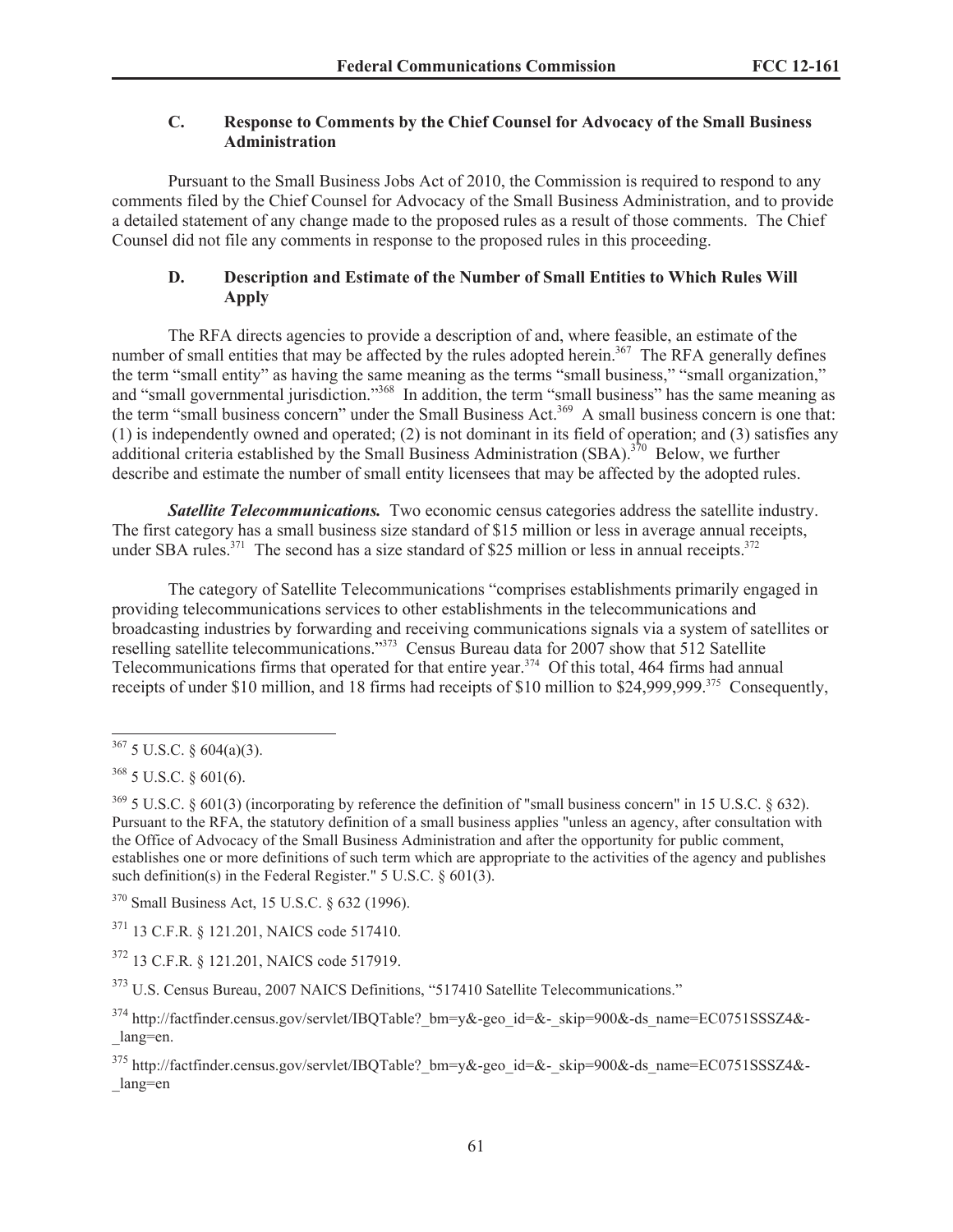the Commission estimates that the majority of Satellite Telecommunications firms are small entities that might be affected by our action.

The second category, *i.e.*, "All Other Telecommunications" comprises "establishments primarily engaged in providing specialized telecommunications services, such as satellite tracking, communications telemetry, and radar station operation. This industry also includes establishments primarily engaged in providing satellite terminal stations and associated facilities connected with one or more terrestrial systems and capable of transmitting telecommunications to, and receiving telecommunications from, satellite systems. For this category, Census Bureau data for 2007 show that there were a total of 2,383 firms that operated for the entire year.<sup>376</sup> Of this total, 2,347 firms had annual receipts of under \$25 million and 12 firms had annual receipts of \$25 million to \$49,999,999.<sup>377</sup> Consequently, the Commission estimates that the majority of All Other Telecommunications firms are small entities that might be affected by our action.

*Space Station Licensees (Geostationary).* Commission records reveal that there are approximately 20 space station licensees and operators in the 10.95-11.2 GHz, 11.45-11.7 GHz, 11.7-12.2 GHz and 14.0-14.5 GHz frequency bands . We do not request or collect annual revenue information concerning such licensees and operators, and thus are unable to estimate the number of geostationary space station licensees and operators that would constitute a small business under the SBA definition cited above, or apply any rules providing special consideration for geostationary space station licensees and operators that are small businesses.

*Fixed-Satellite Service Transmit/Receive Earth Stations.* Currently there are approximately 2,879 operational Fixed-Satellite Service transmit/receive earth stations authorized for use in the band. The Commission does not request or collect annual revenue information, and thus is unable to estimate the number of earth stations that would constitute a small business under the SBA definition.

# **E. Description of Projected Reporting, Recordkeeping, and Other Compliance Requirements**

The *Notice* sought comment on whether we should require satellite operators to maintain tracking data on the location of airborne terminals. In this *Report and Order*, we require the maintenance of such tracking data for one year. This database will assist investigations of radio frequency interference claims. ESAA operators must name a point of contact to maintain information about location and frequencies used by ESAA terminals. Such information will assist in investigating radio frequency interference claims. The Commission does not expect significant costs associated with these proposals. Therefore, we do not anticipate that the burden of compliance will be greater for smaller entities.

## **F. Steps Taken to Minimize Significant Economic Impact on Small Entities, and Significant Alternatives Considered**

The RFA requires that, to the extent consistent with the objectives of applicable statutes, the analysis shall discuss significant alternatives such as: (1) the establishment of differing compliance or reporting requirements or timetables that take into account the resources available to small entities; (2) the clarification, consolidation, or simplification of compliance and reporting requirements under the rule for

<sup>376</sup> http://factfinder.census.gov/servlet/IBQTable?\_bm=y&-geo\_id=&-\_skip=900&-ds\_name=EC0751SSSZ4&- \_lang=en.

<sup>377</sup> http://factfinder.census.gov/servlet/IBQTable?\_bm=y&-geo\_id=&-\_skip=900&-ds\_name=EC0751SSSZ4&- \_lang=en.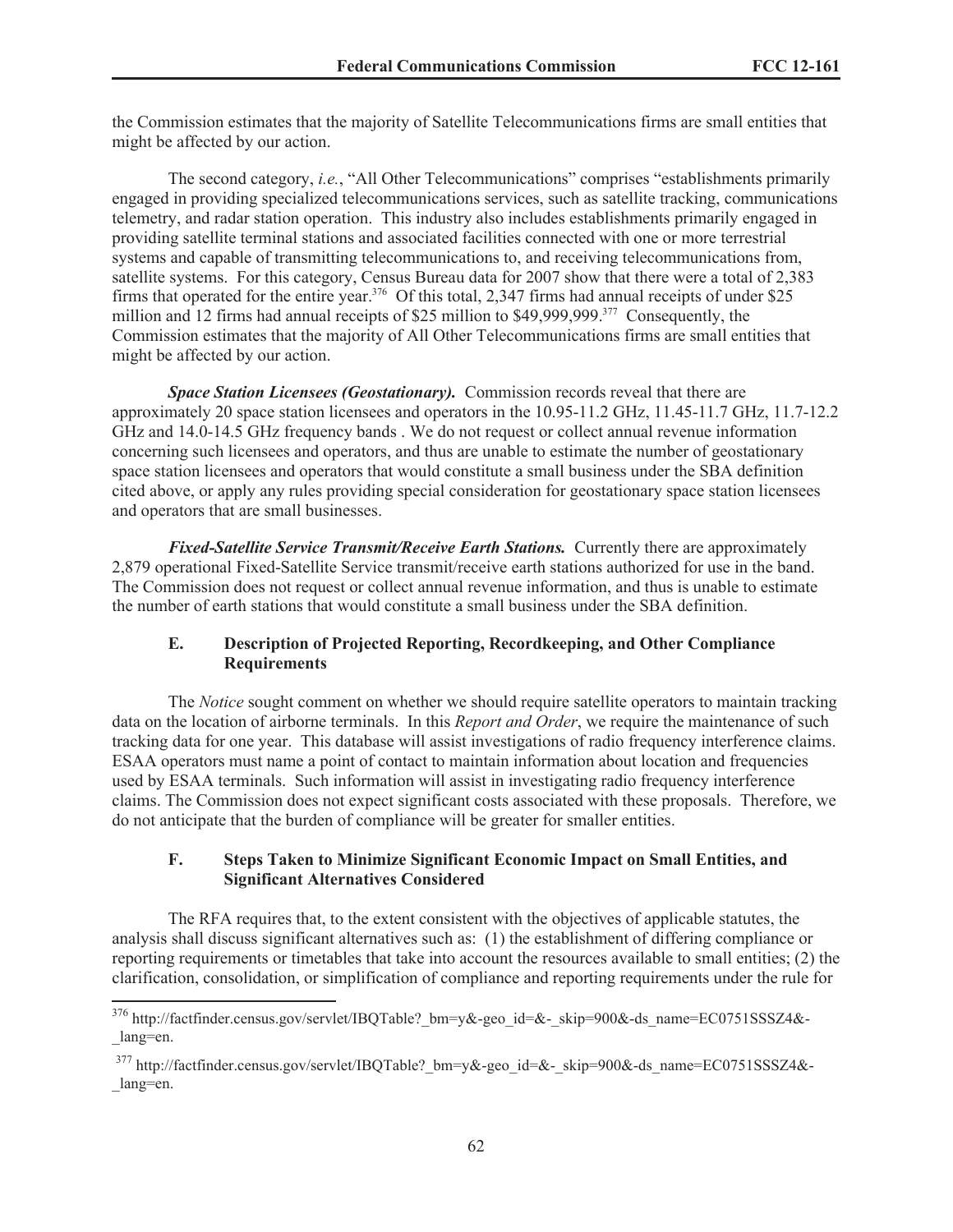small entities; (3) the use of performance, rather than design, standards; and (4) an exemption from coverage of the rule, or any part thereof, for small entities.<sup>378</sup>

The *Notice* solicited comment on alternatives for more efficient processing of ESAA applications and simplification of ESAA procedures, for example, by migrating from non-conforming use licensing to a licensing method that would provide for licenses with terms of 15 years. The *Notice* also sought comment on streamlining the application process for ESAA operations by permitting blanket licensing of multiple ESAA terminals in a single application, as an alternative to requiring all ESAA terminals to be licensed individually. In adopting blanket licensing with 15-year terms for conforming ESAA terminals, the *Report and Order* simplifies the application process for ESAA and establishes licensing terms consistent with other satellite-based services, such as ESV and VMES. Thus, adoption of the rules should reduce the costs associated with obtaining and maintaining authority to operate an ESAA network.

# **G. Federal Rules that May Duplicate, Overlap, or Conflict With the Proposed Rules**

None.

**Report to Congress:** The Commission will send a copy of the *Report and Order*, including this FRFA, in a report to be sent to Congress pursuant to the Congressional Review Act. In addition, the Commission will send a copy of the *Report and Order*, including this FRFA, to the Chief Counsel for Advocacy of the SBA. A copy of the *Report and Order* and FRFA (or summaries thereof) also will be published in the Federal Register.<sup>379</sup>

 $378$  5 U.S.C. § 603(c)(1), (c)(4).

<sup>379</sup> *See* 5 U.S.C. § 604(b).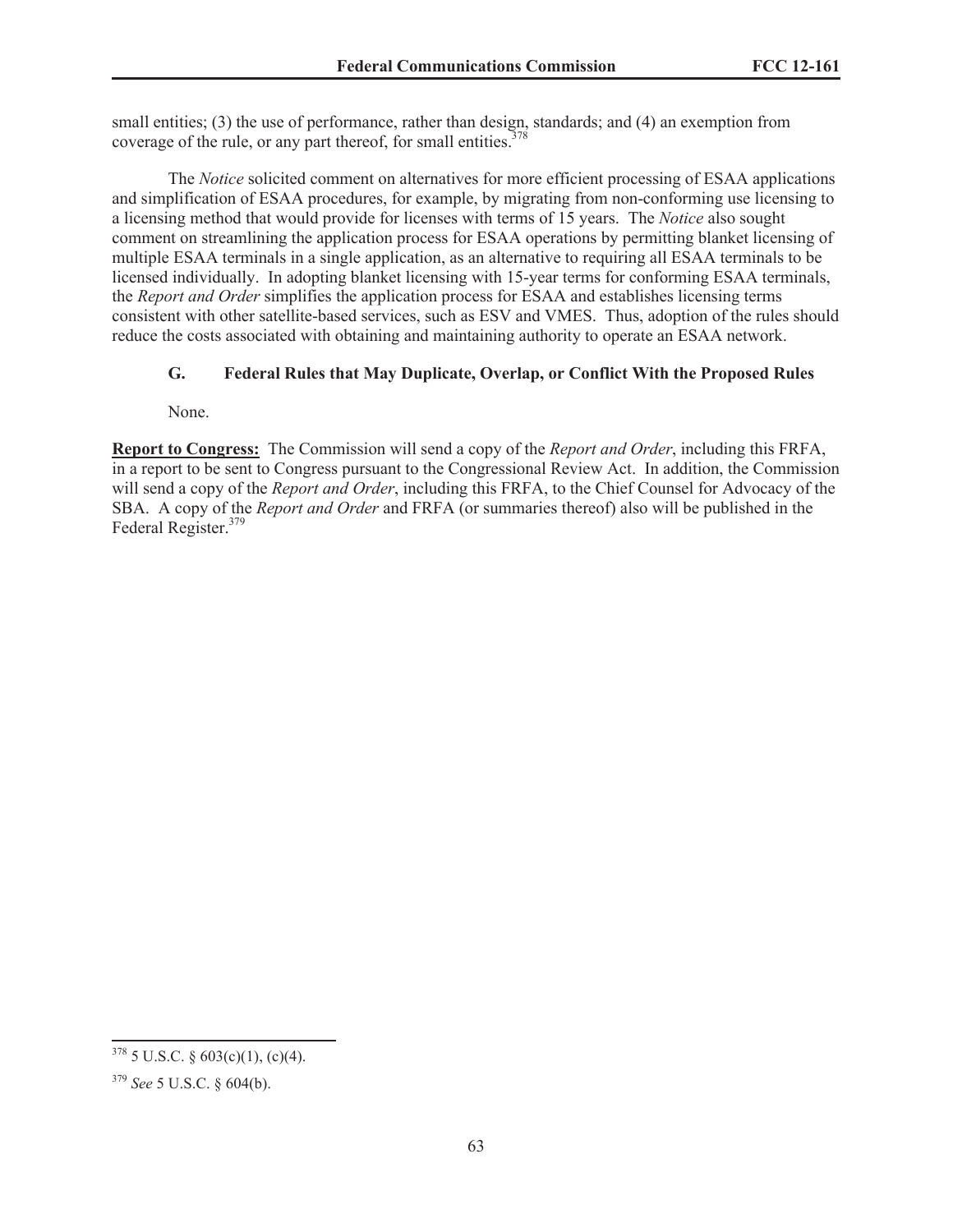# **APPENDIX B**

# **Initial Regulatory Flexibility Analysis**

As required by the Regulatory Flexibility Act of 1980, as amended  $(RFA)$ ,<sup>380</sup> the Commission has prepared this present Initial Regulatory Flexibility Analysis (IRFA) of the possible significant economic impact on a substantial number of small entities by the policies and rules proposed in this *Notice of Proposed Rulemaking (NPRM*) in IB Docket No. 12-376. Written public comments are requested on this IRFA. Comments must be identified as responses to the IRFA and must be filed by the deadlines specified in the *NPRM* for comments. The Commission will send a copy of the *NPRM*, including this IRFA, to the Chief Counsel for Advocacy of the Small Business Administration (SBA).<sup>381</sup> In addition, the *NPRM* and IRFA (or summaries thereof) will be published in the Federal Register.<sup>382</sup>

# **A. Need for, and Objectives of, the** *Notice of Proposed Rulemaking*

The *NPRM* seeks to promote innovative and flexible use of satellite technology to provide advanced communications capabilities from earth stations that would operate on board aircraft as a licensed application of the Fixed-Satellite Service (FSS) in the 10.95-11.2 GHz, 11.45-11.7 GHz, 11.7- 12.2 GHz , and 14.0-14.5 GHz bands within the United States. This application is called Earth Stations Aboard Aircraft (ESAA). The *NPRM* seeks comment a proposal to elevate the allocation status of ESAA in the 14.0-14.5 GHz band from secondary to primary.

# **B. Legal Basis**

The proposed action is authorized pursuant to Sections 1, 2, 4(i), 301, 302, 303, and 324 of the Communications Act of 1934, as amended, 47 U.S.C. §§ 151, 152, 154(i), 301, 302, 303, and 324.

# **C. Description and Estimate of the Number of Small Entities to Which Rules Will Apply**

The RFA directs agencies to provide a description of and, where feasible, an estimate of the number of small entities that may be affected by the rules adopted herein.<sup>383</sup> The RFA generally defines the term "small entity" as having the same meaning as the terms "small business," "small organization," and "small governmental jurisdiction."<sup>384</sup> In addition, the term "small business" has the same meaning as the term "small business concern" under the Small Business Act.<sup>385</sup> A small business concern is one that: (1) is independently owned and operated; (2) is not dominant in its field of operation; and (3) satisfies any

 $383$  5 U.S.C. § 604(a)(3).

 $384$  5 U.S.C. § 601(6).

<sup>380</sup> *See* 5 U.S.C. § 603. The RFA, *see* 5 U.S.C. § 601-612, has been amended by the Small Business Regulatory Enforcement Fairness Act of 1996, (SBREFA) Pub. L. No. 104-121, Title II, 110 Stat. 857 (1996).

<sup>381</sup> *See* 5 U.S.C. § 603(a).

<sup>382</sup> *See* 5 U.S.C. § 603(a).

 $385$  5 U.S.C. § 601(3) (incorporating by reference the definition of "small business concern" in 15 U.S.C. § 632). Pursuant to the RFA, the statutory definition of a small business applies "unless an agency, after consultation with the Office of Advocacy of the Small Business Administration and after the opportunity for public comment, establishes one or more definitions of such term which are appropriate to the activities of the agency and publishes such definition(s) in the Federal Register." 5 U.S.C. § 601(3).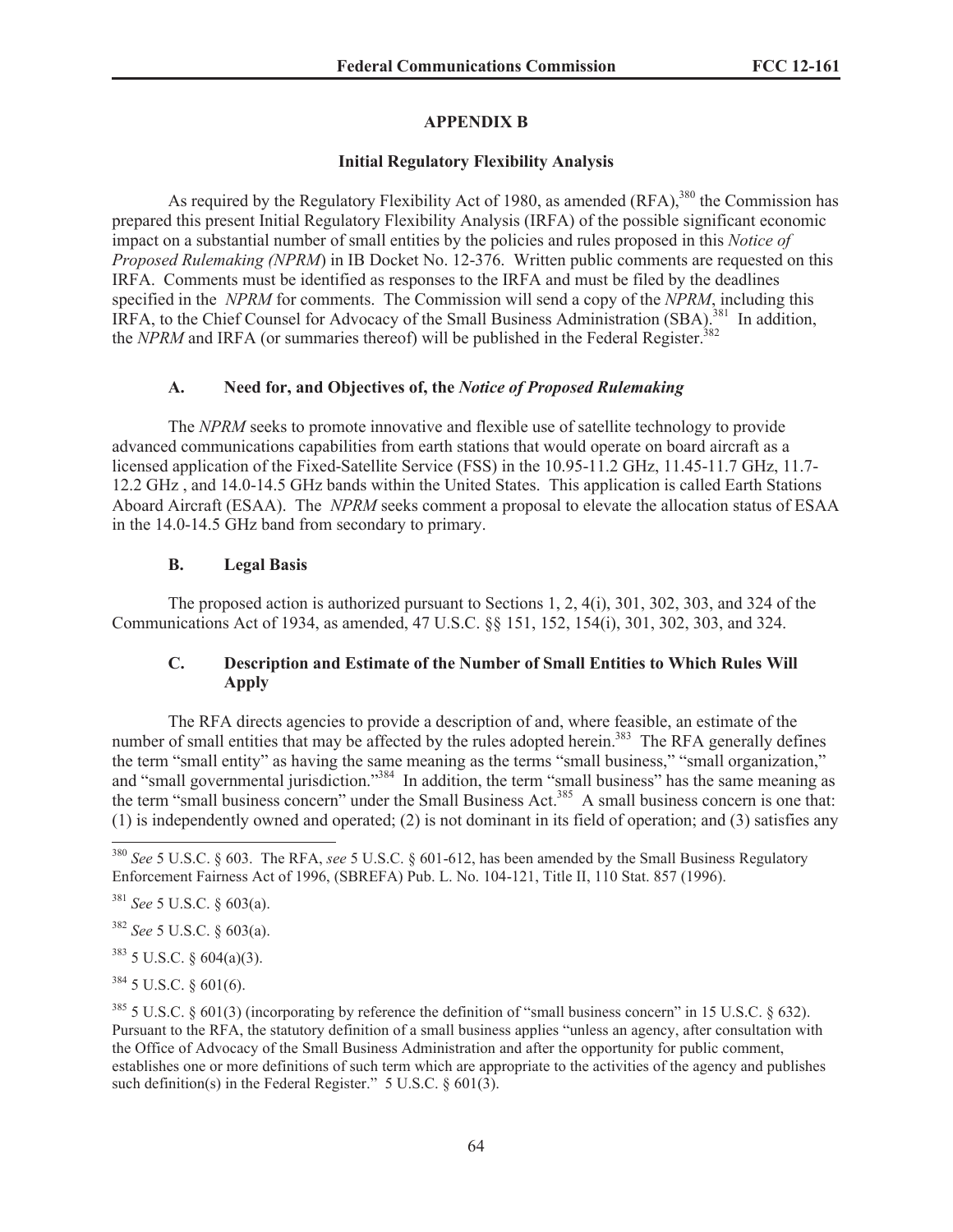additional criteria established by the Small Business Administration (SBA).<sup>386</sup> Below, we further describe and estimate the number of small entity licensees that may be affected by the adopted rules.

**Satellite Telecommunications.** Two economic census categories address the satellite industry. The first category has a small business size standard of \$15 million or less in average annual receipts, under SBA rules.<sup>387</sup> The second has a size standard of \$25 million or less in annual receipts.<sup>388</sup>

The category of Satellite Telecommunications "comprises establishments primarily engaged in providing telecommunications services to other establishments in the telecommunications and broadcasting industries by forwarding and receiving communications signals via a system of satellites or reselling satellite telecommunications."<sup>389</sup> Census Bureau data for 2007 show that 512 Satellite Telecommunications firms that operated for that entire year.<sup>390</sup> Of this total, 464 firms had annual receipts of under \$10 million, and 18 firms had receipts of \$10 million to \$24,999,999.<sup>391</sup> Consequently. the Commission estimates that the majority of Satellite Telecommunications firms are small entities that might be affected by our action.

The second category*, i.e.*, "All Other Telecommunications" comprises "establishments primarily engaged in providing specialized telecommunications services, such as satellite tracking, communications telemetry, and radar station operation. This industry also includes establishments primarily engaged in providing satellite terminal stations and associated facilities connected with one or more terrestrial systems and capable of transmitting telecommunications to, and receiving telecommunications from, satellite systems. For this category, Census Bureau data for 2007 show that there were a total of 2,383 firms that operated for the entire year.<sup>392</sup> Of this total, 2,347 firms had annual receipts of under \$25 million and 12 firms had annual receipts of \$25 million to \$49, 999,999.<sup>393</sup> Consequently, the Commission estimates that the majority of All Other Telecommunications firms are small entities that might be affected by our action.

*Space Station Licensees (Geostationary).* Commission records reveal that there are approximately 20 space station licensees and operators in the 10.95-11.2 GHz, 11.45-11.7 GHz, 11.7-12.2 GHz and 14.0-14.5 GHz bands. We do not request or collect annual revenue information concerning such licensees and operators, and thus are unable to estimate the number of geostationary space station licensees and operators that would constitute a small business under the SBA definition cited above, or apply any rules providing special consideration for geostationary space station licensees and operators that are small businesses.

<sup>386</sup> Small Business Act, 15 U.S.C. § 632 (1996).

<sup>388</sup> 13 C.F.R. § 121.201, NAICS code 517919.

<sup>389</sup> U.S. Census Bureau, 2007 NAICS Definitions, "517410 Satellite Telecommunications."

<sup>390</sup> See http://factfinder.census.gov/servlet/IBOTable? bm=y&-geo\_id=&-\_skip=900&ds\_name= $EC0751SSSZ4&-$ lang=en.

<sup>391</sup> http://factfinder.census.gov/servlet/IBQTable? bm=y&-geo\_id=&-\_skip=900&-ds\_name=EC0751SSSZ4&-\_lang=en.

<sup>392</sup> http://factfinder.census.gov/servlet/IBQTable? bm=y&-geo\_id=&-\_skip=900&-ds\_name=EC0751SSSZ4&-\_lang=en.

<sup>393</sup> http://factfinder.census.gov/servlet/IBQTable?\_bm=y&-geo\_id=&-\_skip=900&-ds\_name=EC0751SSSZ4&- \_lang=en.

<sup>387</sup> 13 C.F.R. § 121.201, NAICS code 517410.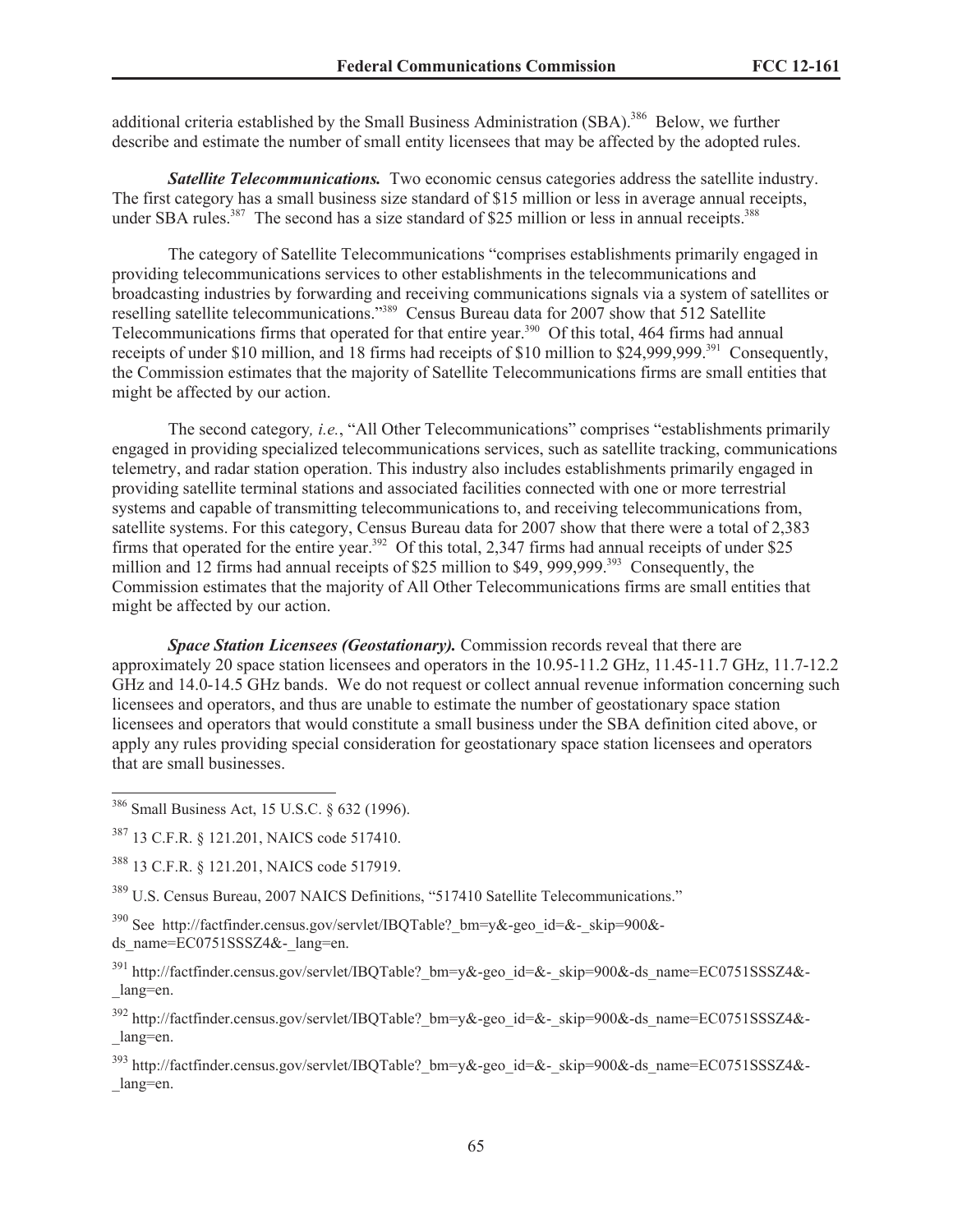*Fixed-Satellite Service Transmit/Receive Earth Stations.* Currently there are approximately 2,879 operational Fixed-Satellite Service transmit/receive earth stations authorized for use in the band. The Commission does not request or collect annual revenue information, and thus is unable to estimate the number of earth stations that would constitute a small business under the SBA definition.

# **D. Description of Projected Reporting, Recordkeeping, and Other Compliance Requirements**

The rules proposed here merely propose a change to the Table of Frequency Allocations, and therefore we do not project any new reporting, recordkeeping, or other compliance requirements for the licensees.

# **E. Steps Taken to Minimize Significant Economic Impact on Small Entities, and Significant Alternatives Considered**

The RFA requires that, to the extent consistent with the objectives of applicable statutes, the analysis shall discuss significant alternatives such as: (1) the establishment of differing compliance or reporting requirements or timetables that take into account the resources available to small entities; (2) the clarification, consolidation, or simplification of compliance and reporting requirements under the rule for small entities; (3) the use of performance, rather than design, standards; and (4) an exemption from coverage of the rule, or any part thereof, for small entities.<sup>394</sup>

The *NPRM* solicits comment on alternatives to elevation of the status of ESAA in the 14.0-14.5 GHz band to primary status.

# **F. Federal Rules that May Duplicate, Overlap, or Conflict With the Proposed Rules**

None.

 $394$  5 U.S.C. § 603(c)(1), (c)(4).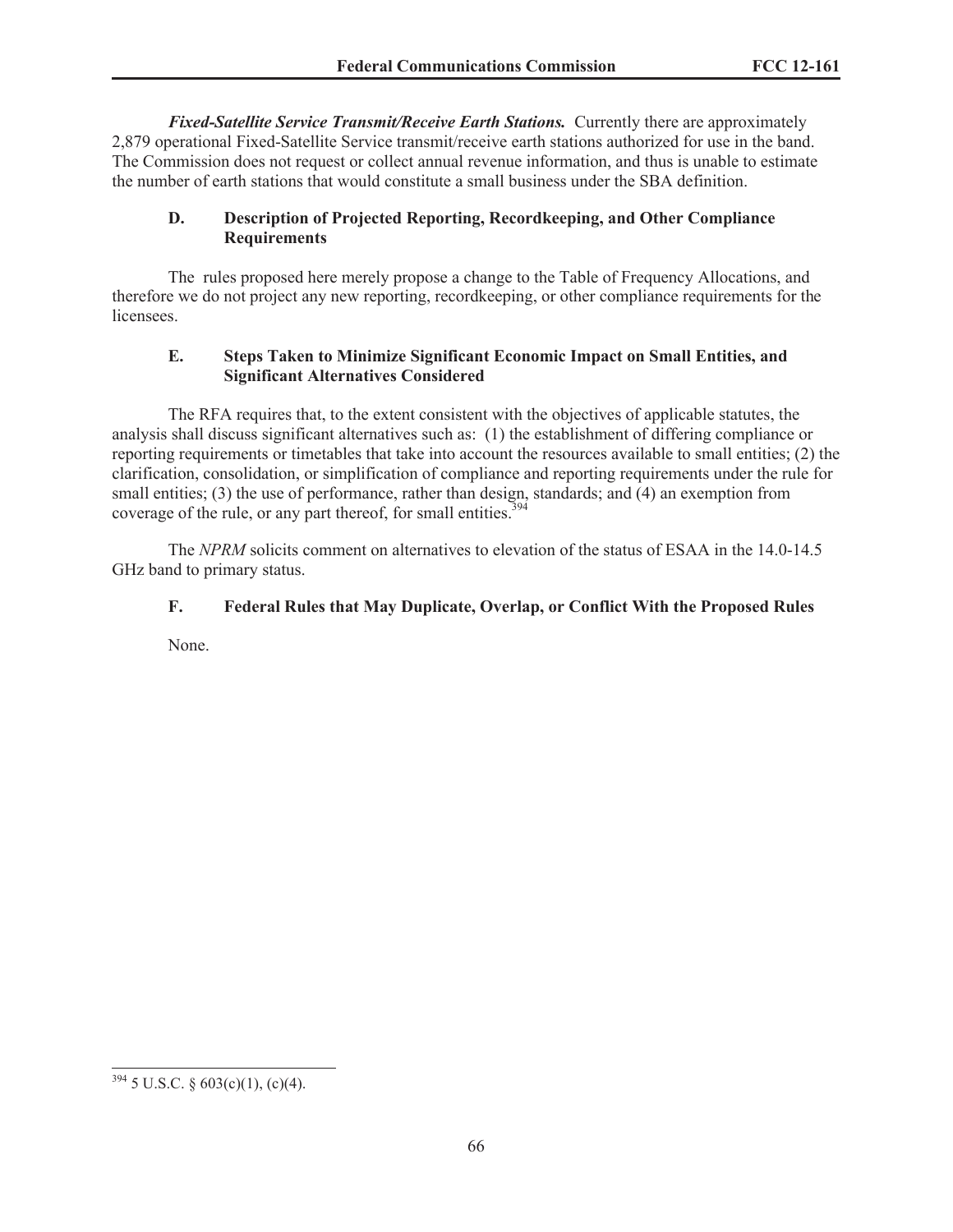# **APPENDIX C**

# **Final Rules**

For the reasons discussed in the preamble, the Federal Communications Commission amends 47 CFR parts 2 and 25 as follows:

## **PART 2 – FREQUENCY ALLOCATIONS AND RADIO TREATY MATTERS; GENERAL RULES AND REGULATIONS**

1. The authority citation for Part 2 continues to read as follows:

AUTHORITY: 47 U.S.C. 154, 302a, 303, and 336, unless otherwise noted.

2. Section 2.106, the Table of Frequency Allocations, is amended as follows:

a. Pages 47-49 are revised.

b. In the list of United States (US) Footnotes, footnote US133 is added.

c. In the list of non-Federal Government (NG) Footnotes, footnotes NG52, NG54, and NG55 are added and footnotes NG104, NG182, NG184, and NG186 are removed.

# **§ 2.106 Table of Frequency Allocations.**

The revisions and additions read as follows:

\* \* \* \* \*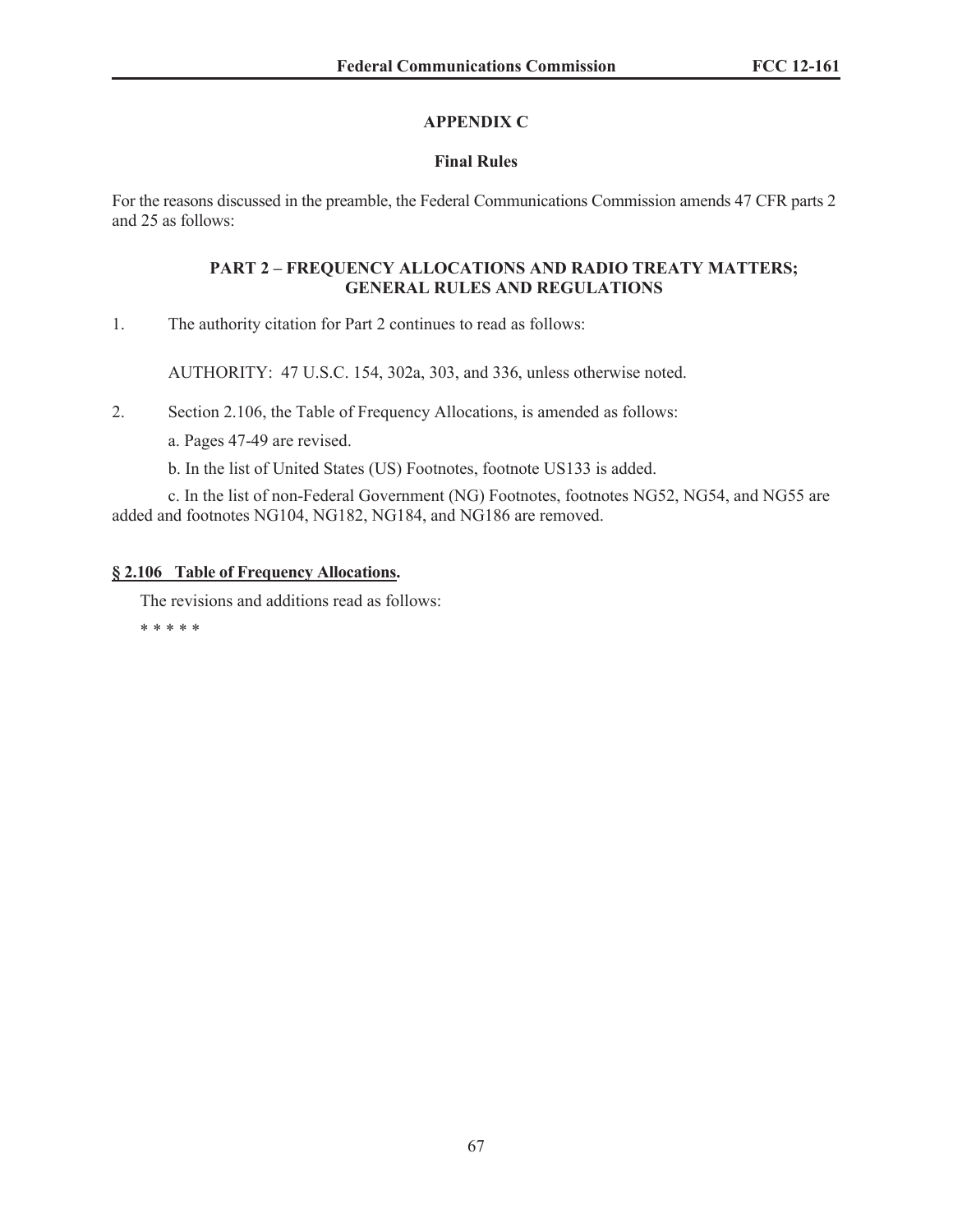| 10-14 GHz (SHF)<br><b>Table of Frequency Allocations</b>                                                                                                                 |                                                                                                                                                                                           |                                                                                                          |                                                                                                         | Page 47                                                                                                   |                                                        |
|--------------------------------------------------------------------------------------------------------------------------------------------------------------------------|-------------------------------------------------------------------------------------------------------------------------------------------------------------------------------------------|----------------------------------------------------------------------------------------------------------|---------------------------------------------------------------------------------------------------------|-----------------------------------------------------------------------------------------------------------|--------------------------------------------------------|
| International Table                                                                                                                                                      |                                                                                                                                                                                           |                                                                                                          | United States Table                                                                                     |                                                                                                           | FCC Rule Part(s)                                       |
| Region 1 Table                                                                                                                                                           | Region 2 Table                                                                                                                                                                            | Region 3 Table                                                                                           | Federal Table                                                                                           | Non-Federal Table                                                                                         |                                                        |
| $10-10.45$<br><b>FIXED</b><br><b>MOBILE</b><br><b>RADIOLOCATION</b><br>Amateur                                                                                           | 10-10.45<br><b>RADIOLOCATION</b><br>Amateur                                                                                                                                               | 10-10.45<br><b>FIXED</b><br><b>MOBILE</b><br><b>RADIOLOCATION</b><br>Amateur                             | 10-10.5<br>RADIOLOCATION US108<br>G32                                                                   | $10-10.45$<br>Amateur<br>Radiolocation US108                                                              | Private Land Mobile (90)<br>Amateur Radio (97)         |
| 5.479                                                                                                                                                                    | 5.479 5.480                                                                                                                                                                               | 5.479                                                                                                    |                                                                                                         | 5.479 US128 NG50                                                                                          |                                                        |
| 10.45-10.5<br><b>RADIOLOCATION</b><br>Amateur<br>Amateur-satellite                                                                                                       |                                                                                                                                                                                           |                                                                                                          | 5.479 US128                                                                                             | 10.45-10.5<br>Amateur<br>Amateur-satellite<br>Radiolocation US108<br><b>US128 NG50</b>                    |                                                        |
| 5.481<br>10.5-10.55                                                                                                                                                      | 10.5-10.55                                                                                                                                                                                |                                                                                                          | 10.5-10.55                                                                                              |                                                                                                           |                                                        |
| <b>FIXED</b><br><b>MOBILE</b><br>Radiolocation                                                                                                                           | <b>FIXED</b><br><b>MOBILE</b><br><b>RADIOLOCATION</b>                                                                                                                                     |                                                                                                          | RADIOLOCATION US59                                                                                      |                                                                                                           | Private Land Mobile (90)                               |
| 10.55-10.6<br><b>FIXED</b><br>MOBILE except aeronautical mobile<br>Radiolocation                                                                                         |                                                                                                                                                                                           |                                                                                                          | 10.55-10.6                                                                                              | 10.55-10.6<br><b>FIXED</b>                                                                                | Fixed Microwave (101)                                  |
| 10.6-10.68<br>EARTH EXPLORATION-SATELLITE (passive)<br><b>FIXED</b><br>MOBILE except aeronautical mobile<br>RADIO ASTRONOMY<br>SPACE RESEARCH (passive)<br>Radiolocation |                                                                                                                                                                                           |                                                                                                          | 10.6-10.68<br>EARTH EXPLORATION-<br>SATELLITE (passive)<br>SPACE RESEARCH (passive)                     | 10.6-10.68<br><b>EARTH EXPLORATION-</b><br>SATELLITE (passive)<br>FIXED US265<br>SPACE RESEARCH (passive) |                                                        |
| 5.149 5.482 5.482A                                                                                                                                                       |                                                                                                                                                                                           |                                                                                                          | US130 US131 US265                                                                                       | <b>US130 US131</b>                                                                                        |                                                        |
| 10.68-10.7<br>EARTH EXPLORATION-SATELLITE (passive)<br>RADIO ASTRONOMY<br>SPACE RESEARCH (passive)                                                                       |                                                                                                                                                                                           |                                                                                                          | 10.68-10.7<br>EARTH EXPLORATION-SATELLITE (passive)<br>RADIO ASTRONOMY US74<br>SPACE RESEARCH (passive) |                                                                                                           |                                                        |
| 5.340 5.483                                                                                                                                                              |                                                                                                                                                                                           |                                                                                                          | US131 US246                                                                                             |                                                                                                           |                                                        |
| 10.7-11.7<br><b>FIXED</b><br>FIXED-SATELLITE (space-to-Earth)<br>5.441 5.484A (Earth-to-space)<br>5.484                                                                  | $10.7 - 11.7$<br><b>FIXED</b><br>FIXED-SATELLITE (space-to-Earth) 5.441 5.484A<br>MOBILE except aeronautical mobile                                                                       |                                                                                                          | $10.7 - 11.7$                                                                                           | $10.7 - 11.7$<br><b>FIXED</b><br>FIXED-SATELLITE (space-to-<br>Earth) 5.441 US131 US211<br><b>NG52</b>    | Satellite Communications (25)<br>Fixed Microwave (101) |
| MOBILE except aeronautical mobile<br>11.7-12.5                                                                                                                           | $11.7 - 12.1$                                                                                                                                                                             | $11.7 - 12.2$                                                                                            | US131 US211                                                                                             |                                                                                                           |                                                        |
| <b>FIXED</b><br>MOBILE except aeronautical<br>mobile<br><b>BROADCASTING</b><br>BROADCASTING-SATELLITE<br>5.492                                                           | <b>FIXED 5.486</b><br>FIXED-SATELLITE (space-to-Earth)<br>5.484A 5.488<br>Mobile except aeronautical mobile<br>5.485<br>$12.1 - 12.2$<br>FIXED-SATELLITE (space-to-Earth)<br>5.484A 5.488 | <b>FIXED</b><br>MOBILE except aeronautical mobile<br><b>BROADCASTING</b><br>BROADCASTING-SATELLITE 5.492 | 11.7-12.2                                                                                               | $11.7 - 12.2$<br>FIXED-SATELLITE (space-to-<br>Earth) 5.485 5.488<br>NG55 NG143 NG183 NG187               | Satellite Communications (25)                          |
|                                                                                                                                                                          | 5.485 5.489                                                                                                                                                                               | 5.487 5.487A                                                                                             |                                                                                                         |                                                                                                           |                                                        |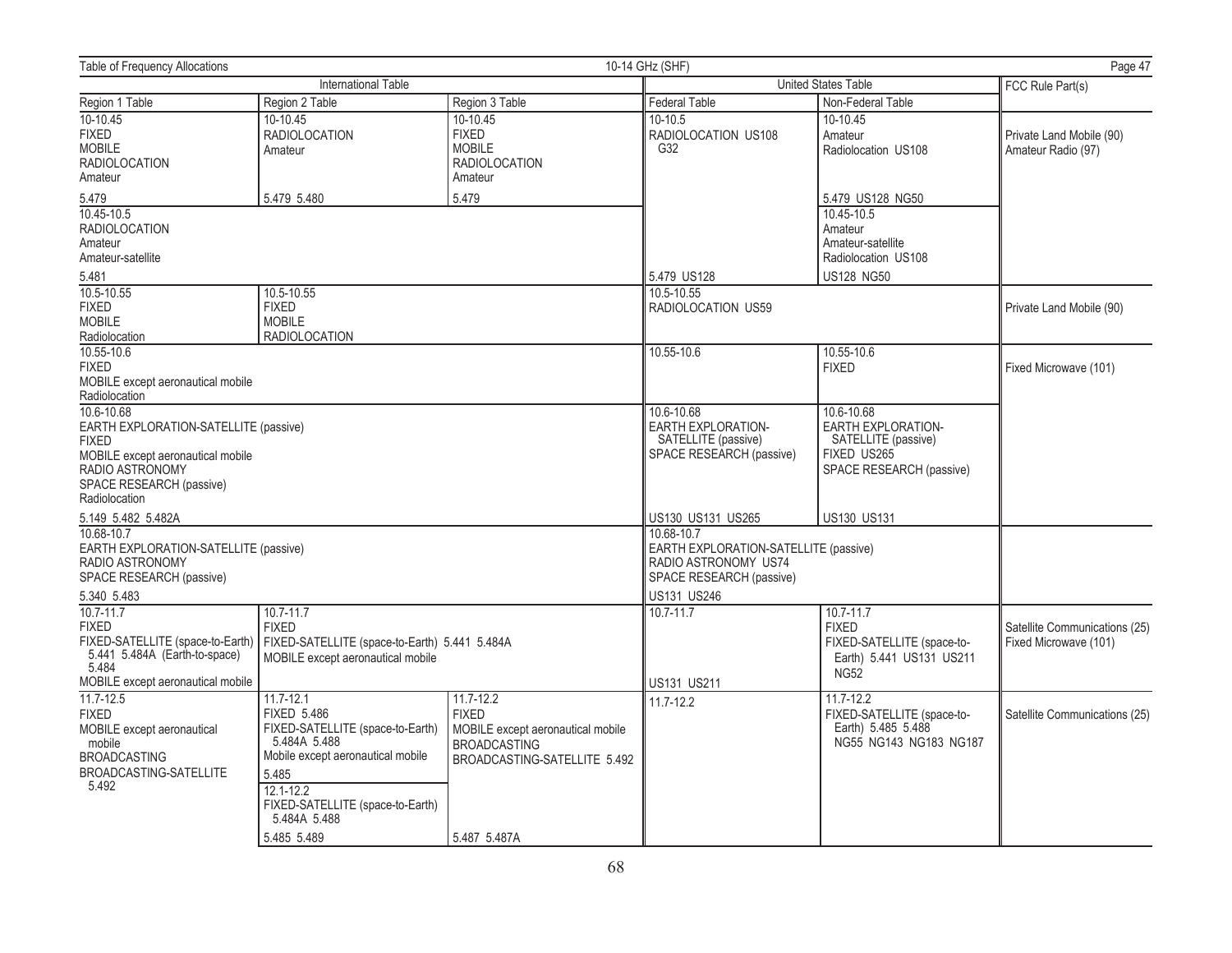|                                                                                                                                                                                                   | $12.2 - 12.7$<br><b>FIXED</b><br>MOBILE except aeronautical mobile<br><b>BROADCASTING</b><br>BROADCASTING-SATELLITE 5.492 | $12.2 - 12.5$<br><b>FIXED</b><br>FIXED-SATELLITE (space-to-Earth)<br>MOBILE except aeronautical mobile<br><b>BROADCASTING</b>                 | 12.2-12.75                                                                                                                                                                      | 12.2-12.7<br><b>FIXED</b><br>BROADCASTING-SATELLITE                                                                                                                 | Satellite Communications (25)<br>Fixed Microwave (101)                                                        |
|---------------------------------------------------------------------------------------------------------------------------------------------------------------------------------------------------|---------------------------------------------------------------------------------------------------------------------------|-----------------------------------------------------------------------------------------------------------------------------------------------|---------------------------------------------------------------------------------------------------------------------------------------------------------------------------------|---------------------------------------------------------------------------------------------------------------------------------------------------------------------|---------------------------------------------------------------------------------------------------------------|
| 5.487 5.487A                                                                                                                                                                                      |                                                                                                                           | 5.484A 5.487                                                                                                                                  |                                                                                                                                                                                 |                                                                                                                                                                     |                                                                                                               |
| 12.5-12.75<br>FIXED-SATELLITE (space-to-<br>Earth) 5.484A (Earth-to-space)<br>5.494 5.495 5.496                                                                                                   | 5.487A 5.488 5.490<br>12.7-12.75<br><b>FIXED</b><br>FIXED-SATELLITE (Earth-to-space)<br>MOBILE except aeronautical mobile | 12.5-12.75<br><b>FIXED</b><br>FIXED-SATELLITE (space-to-Earth)<br>5.484A<br>MOBILE except aeronautical mobile<br>BROADCASTING-SATELLITE 5.493 |                                                                                                                                                                                 | 5.487A 5.488 5.490<br>12.7-12.75<br>FIXED NG118<br><b>FIXED-SATELLITE</b><br>(Earth-to-space)<br><b>MOBILE</b>                                                      | TV Broadcast Auxiliary (74F)<br>Cable TV Relay (78)<br>Fixed Microwave (101)                                  |
| 12.75-13.25<br><b>FIXED</b><br>FIXED-SATELLITE (Earth-to-space) 5.441<br><b>MOBILE</b><br>Space research (deep space) (space-to-Earth)                                                            |                                                                                                                           |                                                                                                                                               | 12.75-13.25<br>US251                                                                                                                                                            | 12.75-13.25<br>FIXED NG118<br><b>FIXED-SATELLITE</b><br>(Earth-to-space) 5.441 NG52<br><b>MOBILE</b><br><b>US251 NG53</b>                                           | Satellite Communications (25)<br>TV Broadcast Auxiliary (74F)<br>Cable TV Relay (78)<br>Fixed Microwave (101) |
| 13.25-13.4<br>EARTH EXPLORATION-SATELLITE (active)<br>AERONAUTICAL RADIONAVIGATION 5.497<br>SPACE RESEARCH (active)                                                                               |                                                                                                                           |                                                                                                                                               | 13.25-13.4<br><b>EARTH EXPLORATION-</b><br>SATELLITE (active)<br><b>AERONAUTICAL</b><br>RADIONAVIGATION 5.497<br>SPACE RESEARCH (active)                                        | 13.25-13.4<br><b>AERONAUTICAL</b><br>RADIONAVIGATION 5.497<br>Earth exploration-satellite (active)<br>Space research (active)                                       | Aviation (87)                                                                                                 |
| 5.498A 5.499                                                                                                                                                                                      |                                                                                                                           |                                                                                                                                               | 5.498A                                                                                                                                                                          |                                                                                                                                                                     |                                                                                                               |
| 13.4-13.75<br>EARTH EXPLORATION-SATELLITE (active)<br><b>RADIOLOCATION</b><br>SPACE RESEARCH 5.501A<br>Standard frequency and time signal-satellite (Earth-to-space)                              |                                                                                                                           |                                                                                                                                               | 13.4-13.75<br><b>EARTH EXPLORATION-</b><br>SATELLITE (active)<br>RADIOLOCATION G59<br>SPACE RESEARCH 5.501A<br>Standard frequency and time<br>signal-satellite (Earth-to-space) | 13.4-13.75<br>Earth exploration-satellite (active)<br>Radiolocation<br>Space research<br>Standard frequency and time<br>signal-satellite (Earth-to-space)           | Private Land Mobile (90)                                                                                      |
| 5.499 5.500 5.501 5.501B                                                                                                                                                                          |                                                                                                                           |                                                                                                                                               | 5.501B                                                                                                                                                                          |                                                                                                                                                                     |                                                                                                               |
| $13.75 - 14$<br>FIXED-SATELLITE (Earth-to-space) 5.484A<br><b>RADIOLOCATION</b><br>Earth exploration-satellite<br>Standard frequency and time signal-satellite (Earth-to-space)<br>Space research |                                                                                                                           |                                                                                                                                               | $13.75 - 14$<br>RADIOLOCATION G59<br>Standard frequency and time<br>signal-satellite (Earth-to-space)<br>Space research US337                                                   | 13.75-14<br><b>FIXED-SATELLITE</b><br>(Earth-to-space) US337<br>Standard frequency and time<br>signal-satellite (Earth-to-space)<br>Space research<br>Radiolocation | Satellite Communications (25)<br>Private Land Mobile (90)                                                     |
| 5.499 5.500 5.501 5.502 5.503                                                                                                                                                                     |                                                                                                                           |                                                                                                                                               | <b>US356 US357</b>                                                                                                                                                              | <b>US356 US357</b>                                                                                                                                                  | Page 48                                                                                                       |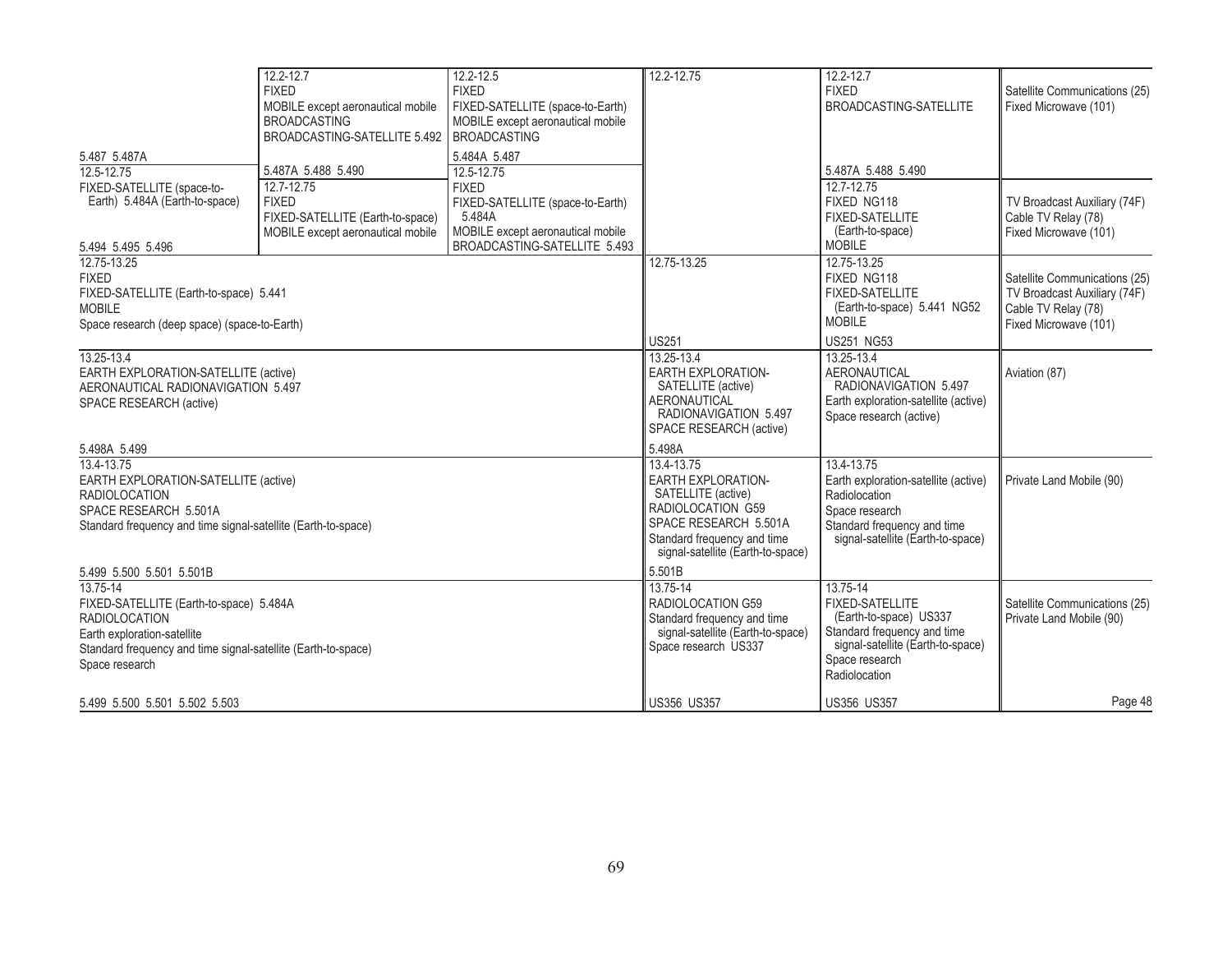| <b>Table of Frequency Allocations</b>                                                                                                                                                                                              |                                                                                                                                                         |                                                                                                                                                                                                                            | 14-17.7 GHz (SHF)                                                                                                                          |                                                                                                         | Page 49          |  |
|------------------------------------------------------------------------------------------------------------------------------------------------------------------------------------------------------------------------------------|---------------------------------------------------------------------------------------------------------------------------------------------------------|----------------------------------------------------------------------------------------------------------------------------------------------------------------------------------------------------------------------------|--------------------------------------------------------------------------------------------------------------------------------------------|---------------------------------------------------------------------------------------------------------|------------------|--|
| International Table                                                                                                                                                                                                                |                                                                                                                                                         |                                                                                                                                                                                                                            | <b>United States Table</b>                                                                                                                 |                                                                                                         | FCC Rule Part(s) |  |
| Region 1 Table                                                                                                                                                                                                                     | Region 2 Table                                                                                                                                          | Region 3 Table                                                                                                                                                                                                             | <b>Federal Table</b>                                                                                                                       | Non-Federal Table                                                                                       |                  |  |
| 14-14.25<br>FIXED-SATELLITE (Earth-to-space) 5.457A 5.457B 5.484A 5.506 5.506B<br>RADIONAVIGATION 5.504<br>Mobile-satellite (Earth-to-space) 5.504B 5.504C 5.506A<br>Space research                                                |                                                                                                                                                         | 14-14.2<br>Space research US133                                                                                                                                                                                            | $14 - 14.2$<br>FIXED-SATELLITE (Earth-to-space)<br>NG54 NG183 NG187<br>Mobile-satellite (Earth-to-space)<br>Space research<br><b>US133</b> | Satellite Communications<br>(25)                                                                        |                  |  |
|                                                                                                                                                                                                                                    |                                                                                                                                                         |                                                                                                                                                                                                                            | 14.2-14.4                                                                                                                                  | 14.2-14.47                                                                                              |                  |  |
| 5.504A 5.505<br>$14.25 - 14.3$<br>FIXED-SATELLITE (Earth-to-space) 5.457A 5.457B 5.484A 5.506 5.506B<br>RADIONAVIGATION 5.504<br>Mobile-satellite (Earth-to-space) 5.504B 5.506A 5.508A<br>Space research                          |                                                                                                                                                         |                                                                                                                                                                                                                            |                                                                                                                                            | FIXED-SATELLITE (Earth-to-space)<br>NG54 NG183 NG187<br>Mobile-satellite (Earth-to-space)               |                  |  |
| 5.504A 5.505 5.508                                                                                                                                                                                                                 |                                                                                                                                                         |                                                                                                                                                                                                                            |                                                                                                                                            |                                                                                                         |                  |  |
| 14.3-14.4<br><b>FIXED</b><br>FIXED-SATELLITE (Earth-to-space)<br>5.457A 5.457B 5.484A 5.506 5.506B<br>MOBILE except aeronautical mobile<br>Mobile-satellite (Earth-to-space) 5.504B<br>5.506A 5.509A<br>Radionavigation-satellite  | 14.3-14.4<br>FIXED-SATELLITE (Earth-to-space)<br>5.457A 5.484A 5.506 5.506B<br>Mobile-satellite (Earth-to-space)<br>5.506A<br>Radionavigation-satellite | 14.3-14.4<br><b>FIXED</b><br>FIXED-SATELLITE (Earth-to-space)<br>5.457A 5.484A 5.506 5.506B<br>MOBILE except aeronautical mobile<br>Mobile-satellite (Earth-to-space)<br>5.504B 5.506A 5.509A<br>Radionavigation-satellite |                                                                                                                                            |                                                                                                         |                  |  |
| 5.504A                                                                                                                                                                                                                             | 5.504A                                                                                                                                                  | 5.504A                                                                                                                                                                                                                     |                                                                                                                                            |                                                                                                         |                  |  |
| 14.4-14.47<br><b>FIXED</b><br>FIXED-SATELLITE (Earth-to-space) 5.457A 5.457B 5.484A 5.506 5.506B<br>MOBILE except aeronautical mobile<br>Mobile-satellite (Earth-to-space) 5.504B 5.506A 5.509A<br>Space research (space-to-Earth) |                                                                                                                                                         |                                                                                                                                                                                                                            | 14.4-14.47<br>Fixed<br>Mobile                                                                                                              |                                                                                                         |                  |  |
| 5.504A                                                                                                                                                                                                                             |                                                                                                                                                         |                                                                                                                                                                                                                            |                                                                                                                                            |                                                                                                         |                  |  |
| 14.47-14.5<br><b>FIXED</b><br>FIXED-SATELLITE (Earth-to-space) 5.457A 5.457B 5.484A 5.506 5.506B<br>MOBILE except aeronautical mobile<br>Mobile-satellite (Earth-to-space) 5.504B 5.506A 5.509A<br>Radio astronomy                 |                                                                                                                                                         |                                                                                                                                                                                                                            | 14.47-14.5<br>Fixed<br>Mobile                                                                                                              | 14.47-14.5<br>FIXED-SATELLITE (Earth-to-space)<br>NG54 NG183 NG187<br>Mobile-satellite (Earth-to-space) |                  |  |
| 5.149 5.504A                                                                                                                                                                                                                       |                                                                                                                                                         |                                                                                                                                                                                                                            | US133 US203 US342                                                                                                                          | US133 US203 US342                                                                                       |                  |  |
| 14.5-14.8<br><b>FIXED</b><br>FIXED-SATELLITE (Earth-to-space) 5.510<br><b>MOBILE</b><br>Space research                                                                                                                             |                                                                                                                                                         |                                                                                                                                                                                                                            | 14.5-14.7145<br><b>FIXED</b><br>Mobile<br>Space research<br>14.7145-14.8<br><b>MOBILE</b><br>Fixed<br>Space research                       | 14.5-14.8                                                                                               |                  |  |
| 14.8-15.35<br><b>FIXED</b><br><b>MOBILE</b><br>Space research                                                                                                                                                                      |                                                                                                                                                         |                                                                                                                                                                                                                            | 14.8-15.1365<br><b>MOBILE</b><br>SPACE RESEARCH<br>Fixed<br><b>US310</b>                                                                   | 14.8-15.1365<br><b>US310</b>                                                                            |                  |  |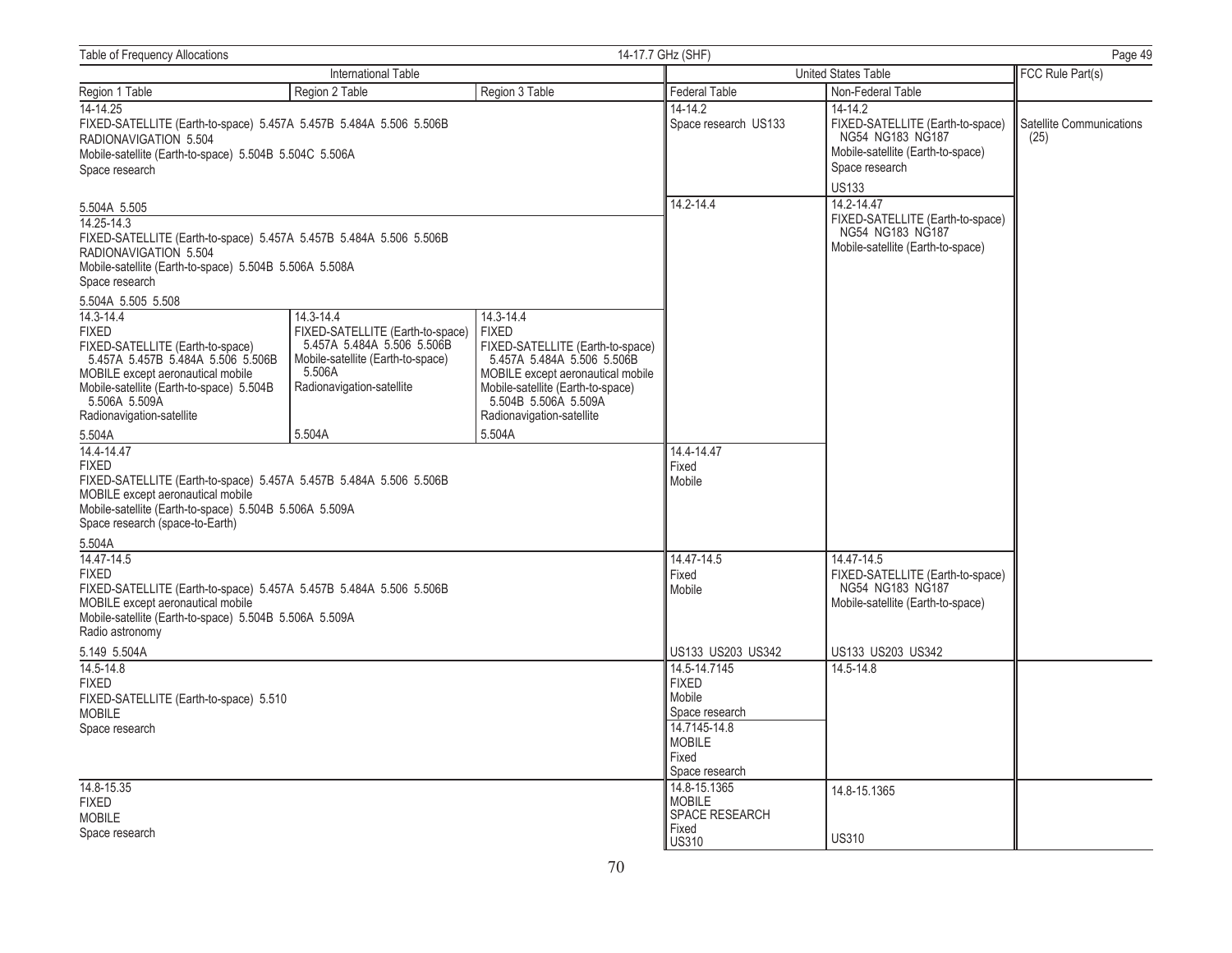\* \* \* \* \*

#### **UNITED STATES (US) FOOTNOTES**

\* \* \* \* \*

US133 In the bands 14-14.2 GHz and 14.47-14.5 GHz, the following provisions shall apply to the operations of Earth Stations Aboard Aircraft (ESAA):

(a) In the band 14-14.2 GHz, ESAA licensees proposing to operate within radio line-of-sight of the coordinates specified in 47 CFR 25.227(c) are subject to prior coordination with NTIA in order to minimize harmful interference to the ground terminals of NASA's Tracking and Data Relay Satellite System (TDRSS).

(b) In the band 14.47-14.5 GHz, operations within radio line-of-sight of the radio astronomy stations specified in 47 CFR 25.226(d)(2) are subject to coordination with the National Science Foundation in accordance with 47 CFR 25.227(d).

\* \* \* \* \*

#### **NON-FEDERAL GOVERNMENT (NG) FOOTNOTES**

\* \* \* \* \*

NG52 Except as otherwise provided for herein, use of the bands 10.7-11.7 GHz (space-to-Earth) and 12.75-13.25 GHz (Earth-to-space) by geostationary satellites in the fixed-satellite service (FSS) shall be limited to international systems, i.e., other than domestic systems. In the sub-bands 10.95-11.2 GHz and 11.45-11.7 GHz, Earth Stations on Vessels (ESV), Vehicle-Mounted Earth Stations (VMES), and Earth Stations Aboard Aircraft (ESAA) as regulated under 47 CFR part 25 may be authorized for the reception of FSS emissions from geostationary satellites, subject to the condition that these earth stations shall not claim protection from transmissions of non-Federal stations in the fixed service.

\* \* \* \* \*

NG54 In the band 14-14.5 GHz, Earth Stations Aboard Aircraft (ESAA) as regulated under 47 CFR part 25 may be authorized to communicate with geostationary satellites in the fixedsatellite service (Earth-to-space), subject to the condition that ESAA shall not claim protection from, nor cause interference to, earth stations at given positions (where the given position may be a specified fixed point or any fixed point within specified areas).

NG55 In the band 11.7-12.2 GHz, Earth Stations Aboard Aircraft (ESAA) as regulated under 47 CFR part 25 are an application of the fixed-satellite service and may be authorized to communicate with geostationary satellites in the fixed-satellite service (space-to-Earth) on a primary basis.

\* \* \* \* \*

#### **PART 25 – SATELLITE COMMUNICATIONS**

3. The authority citation for Part 25 continues to read as follows:

AUTHORITY: Interprets or applies Sections 4, 301, 302, 303, 307, 309, 332, and 705 of the Communications Act, as amended, 47 U.S.C. Sections 154, 301, 302, 303, 307, 309, 332, and 705, unless otherwise noted.

4. Part 25 is amended by adding new Section 25.227 to the Table of Contents to read as follows: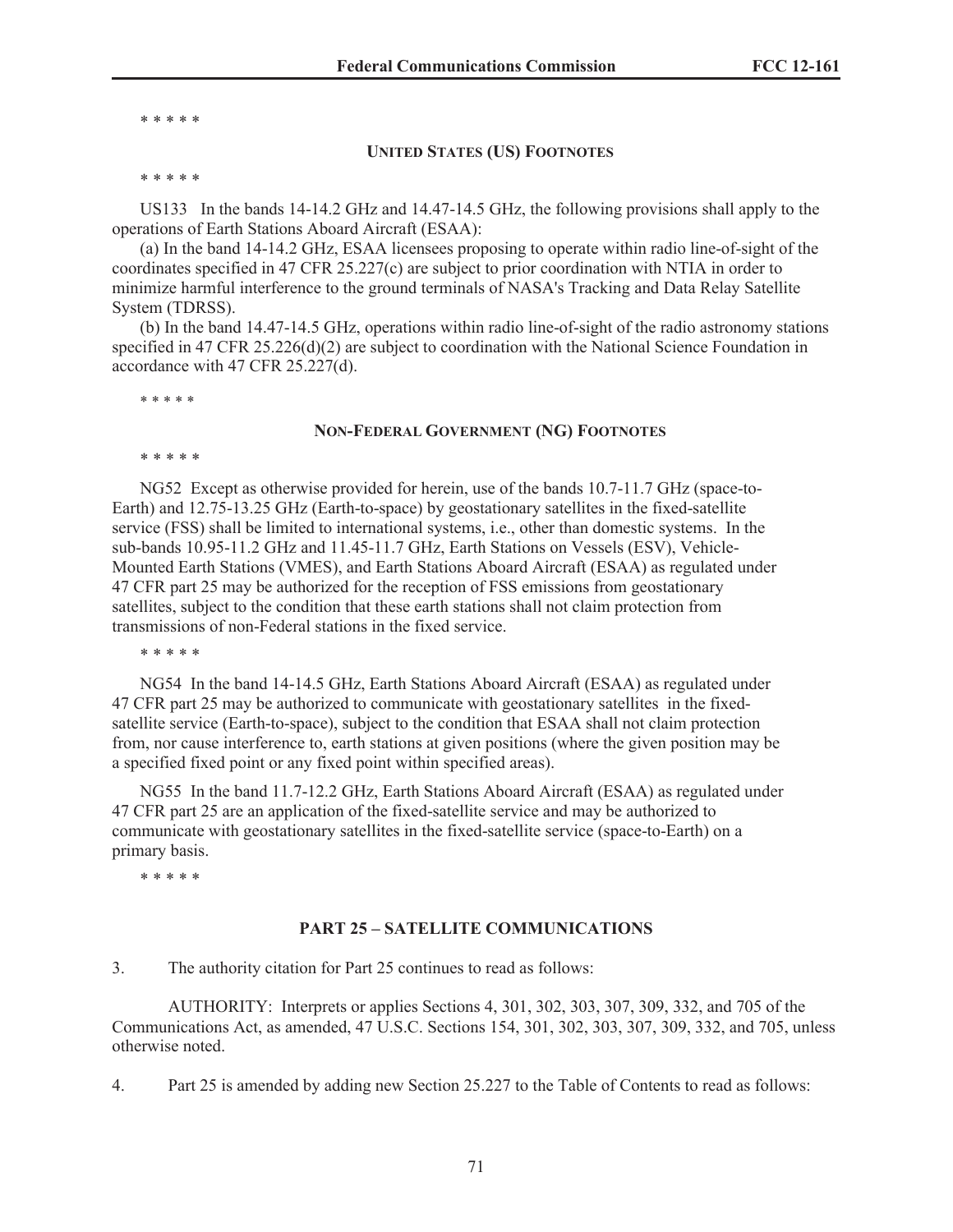#### \* \* \* \* \*

§ 25.227 Blanket licensing provisions for domestic, U.S. Earth Stations Aboard Aircraft (ESAAs) receiving in the 10.95-11.2 GHz (space-to-Earth), 11.45-11.7 GHz (space-to-Earth), and 11.7-12.2 GHz (space-to-Earth) frequency bands and transmitting in the 14.0-14.5 GHz (Earth-to-space) frequency band, operating with Geostationary Satellites in the Fixed-Satellite Service.

\* \* \* \* \*

5. Section 25.115 is amended by revising paragraph (a)(2)(iii) to read as follows:

# **§ 25.115 Application for earth station authorizations.**

\* \* \* \* \*

(a)(2)(iii) The earth station is not an ESV, VMES or ESAA.

\* \* \* \* \*

6. Section 25.130 is amended by revising paragraph (a) to read as follows:

# **§ 25.130 Filing requirements for transmitting earth stations.**

(a) Applications for a new or modified transmitting earth station facility shall be submitted on FCC Form 312, and associated Schedule B, accompanied by any required exhibits, except for those earth station applications filed on FCC Form 312EZ pursuant to  $\S 25.115(a)$ . All such earth station license applications must be filed electronically through the International Bureau Filing System (IBFS) in accordance with the applicable provisions of part 1, subpart Y of this chapter. Additional filing requirements for Earth Stations on Vessels are described in §§ 25.221 and 25.222 of this part. Additional filing requirements for Vehicle-Mounted Earth Stations are described in § 25.226 of this part. Additional filing requirements for Earth Stations Aboard Aircraft are described in § 25.227 of this part. In addition, applicants that are not required to submit applications on Form 312EZ, other than ESV, VMES or ESAA applicants, must submit the following information to be used as an "informative" in the public notice issued under § 25.151 as an attachment to their application:

\* \* \* \* \*

7. Section 25.132 is amended by revising paragraph (b)(3) to read as follows:

# **§ 25.132 Verification of earth station antenna performance standards.**

#### \* \* \* \* \*

(b)(3) Applicants seeking authority to use an antenna that does not meet the standards set forth in §§ 25.209(a) and (b), pursuant to the procedure set forth in § 25.220, § 25.221, § 25.222, § 25.223, § 25.226 or § 25.227 of this part, are required to submit a copy of the manufacturer's range test plots of the antenna gain patterns specified in paragraph (b)(1) of this section.

\* \* \* \* \*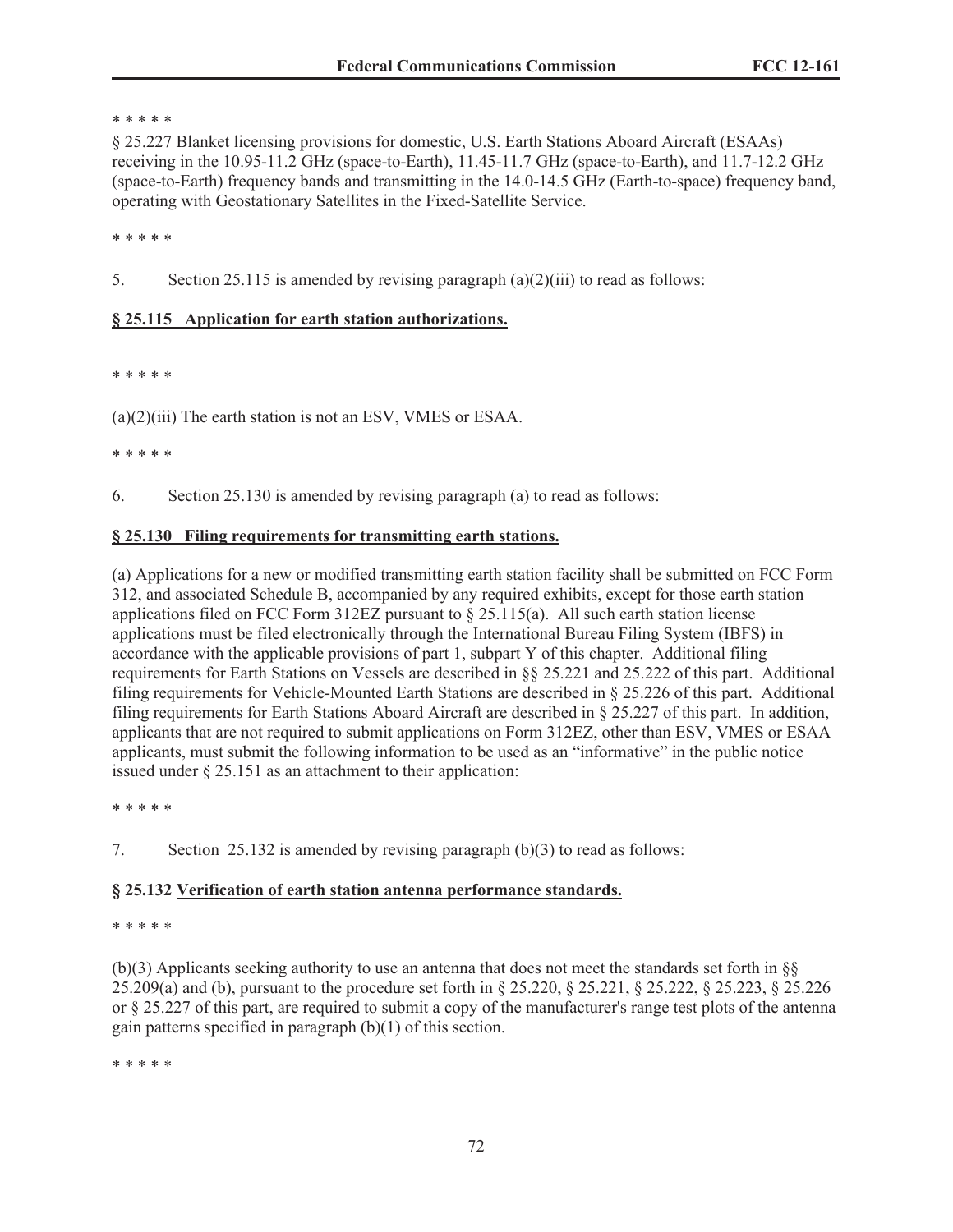8. Section 25.201 is amended by adding the following definition in alphabetical order to read as follows:

### **§ 25.201 Definitions.**

\* \* \* \* \*

*Earth Stations Aboard Aircraft (ESAA)*. ESAA is an earth station or earth stations, operating from an aircraft, that receives from and transmits to geostationary satellite orbit Fixed-Satellite Service space stations and operates within the United States pursuant to the requirements set out § 25.227 of this part.

\* \* \* \* \*

9. Section 25.202 is amended by adding paragraph (a)(11**)** to read as follows:

#### **§ 25.202 Frequencies, frequency tolerance and emission limitations.**

\* \* \* \* \*

 $(a)(1)(i)$  The following frequencies are available for use by Earth Stations Aboard Aircraft (ESAA):

10.95-11.2 GHz (space-to-Earth) 11.45-11.7 GHz (space-to-Earth) 11.7-12.2 GHz (space-to-Earth) 14.0-14.5 GHz (Earth-to-space)

(ii) ESAAs shall be authorized as set forth in § 25.227 of this chapter.

\* \* \* \* \*

10. Section 25.203 is amended by revising paragraphs (d) and (k) and the introductory language in paragraph (c) to read as follows:

#### **§ 25.203 Choice of sites and frequencies.**

\* \* \* \* \*

(c) Prior to the filing of its application, an applicant for operation of an earth station, other than an ESV, VMES or ESAA, shall coordinate the proposed frequency usage with existing terrestrial users and with applicants for terrestrial station authorizations with previously filed applications in accordance with the following procedure:

\* \* \* \* \*

(d) An applicant for operation of an earth station, other than an ESV, VMES or an ESAA, shall also ascertain whether the great circle coordination distance contours and rain scatter coordination distance contours, computed for those values of parameters indicated in § 25.251 (Appendix 7 of the ITU RR) for international coordination, cross the boundaries of another Administration. In this case, the applicant shall furnish the Commission copies of these contours on maps drawn to appropriate scale for use by the Commission in effecting coordination of the proposed earth station with the Administration(s) affected.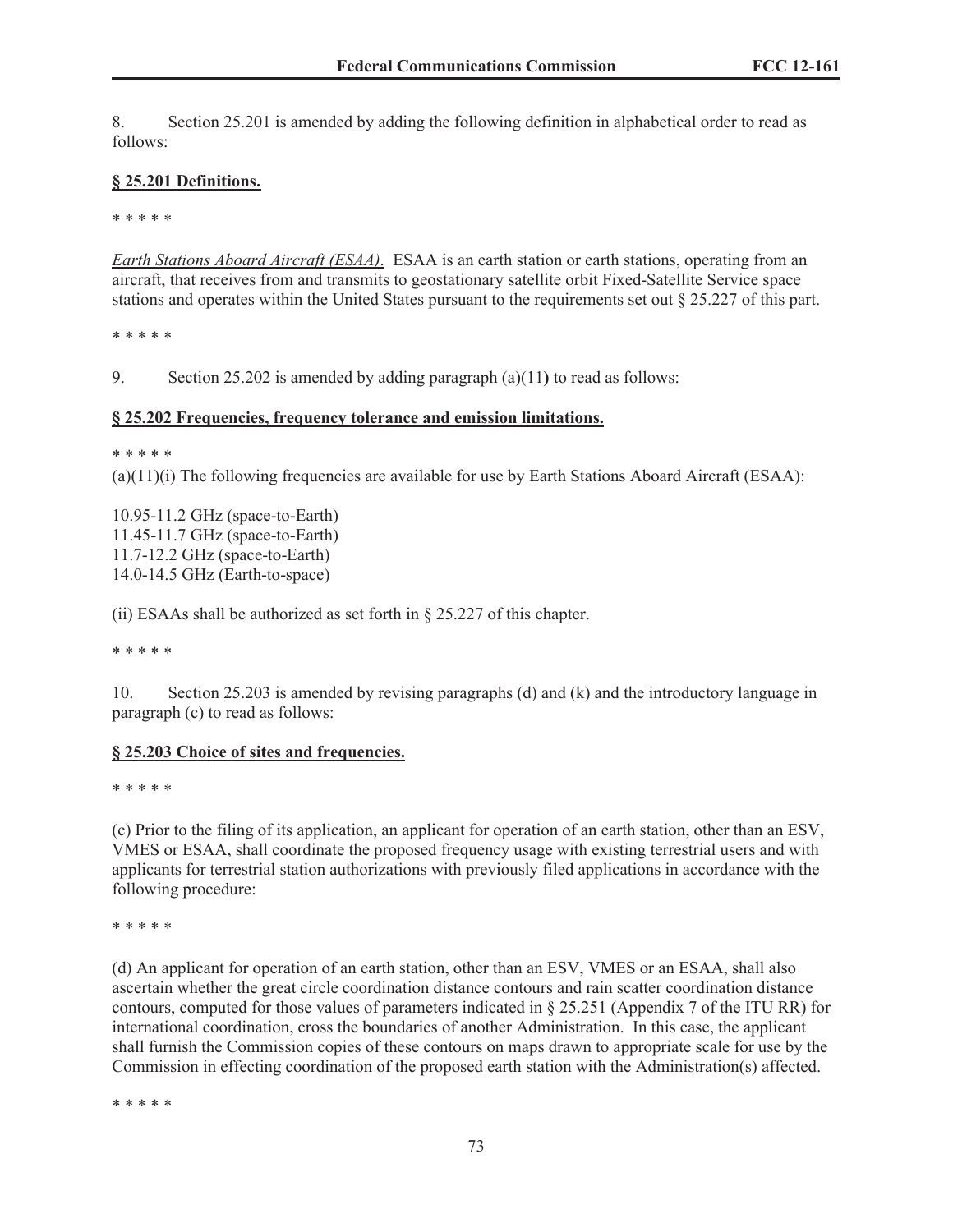(k) An applicant for operation of an earth station, other than an ESV, VMES or an ESAA, that will operate with a geostationary satellite or non-geostationary satellite in a shared frequency band in which the non-geostationary system is (or is proposed to be) licensed for feeder links, shall demonstrate in its applications that its proposed earth station will not cause unacceptable interference to any other satellite network that is authorized to operate in the same frequency band, or certify that the operations of its earth station shall conform to established coordination agreements between the operator(s) of the space station(s) with which the earth station is to communicate and the operator(s) of any other space station licensed to use the band.

\* \* \* \* \*

11. Section 25.204 is amended by adding paragraph (j) to read as follows:

### **§ 25.204 Power limits.**

\* \* \* \* \*

(k) Within radio line-of-sight of the Tracking and Data Relay System Satellite (TDRSS) sites identified in § 25.227(c) of this chapter, ESAA transmissions in the 14.0-14.2 GHz (Earth-to-space) band shall not exceed an EIRP spectral density towards or below the horizon of 12.5 dBW/MHz, and shall not exceed an EIRP towards or below the horizon of 16.3 dBW.

12. Section 25.205 is amended by adding paragraph (d) to read as follows:

### **§ 25.205 Minimum angle of antenna elevation.**

\* \* \* \* \*

(d) While on the ground, ESAAs shall not be authorized for transmission at angles less than 5° measured from the plane of the horizon to the direction of maximum radiation. While in flight there is no minimum angle of antenna elevation.

13. Section 25.209(f) is amended to read as follows:

### **§ 25.209 Antenna performance standards.**

\* \* \* \* \*

(f) An earth station with an antenna not conforming to the standards of paragraphs (a) and (b) of this section will be authorized only if the applicant meets its burden of demonstrating that its antenna will not cause unacceptable interference. For ESVs in the C-band, this demonstration must comply with the procedures set forth in § 25.221. For ESVs in the Ku-band, this demonstration must comply with the procedures set forth in § 25.222. For VMES, this demonstration shall comply with the procedures set forth in § 25.226. For ESAAs, this demonstration shall comply with the procedures set forth in § 25.227. For feeder-link earth stations in the 17/24 GHz BSS, this demonstration must comply with the procedures set forth in § 25.223. For other FSS earth stations, this demonstration must comply with the procedures set forth in §§ 25.218 or 25.220. In any case, the Commission will impose appropriate terms and conditions in its authorization of such facilities and operations.

<sup>14.</sup> Section 25.218 is amended by modifying paragraph (a)(1) to read as follows: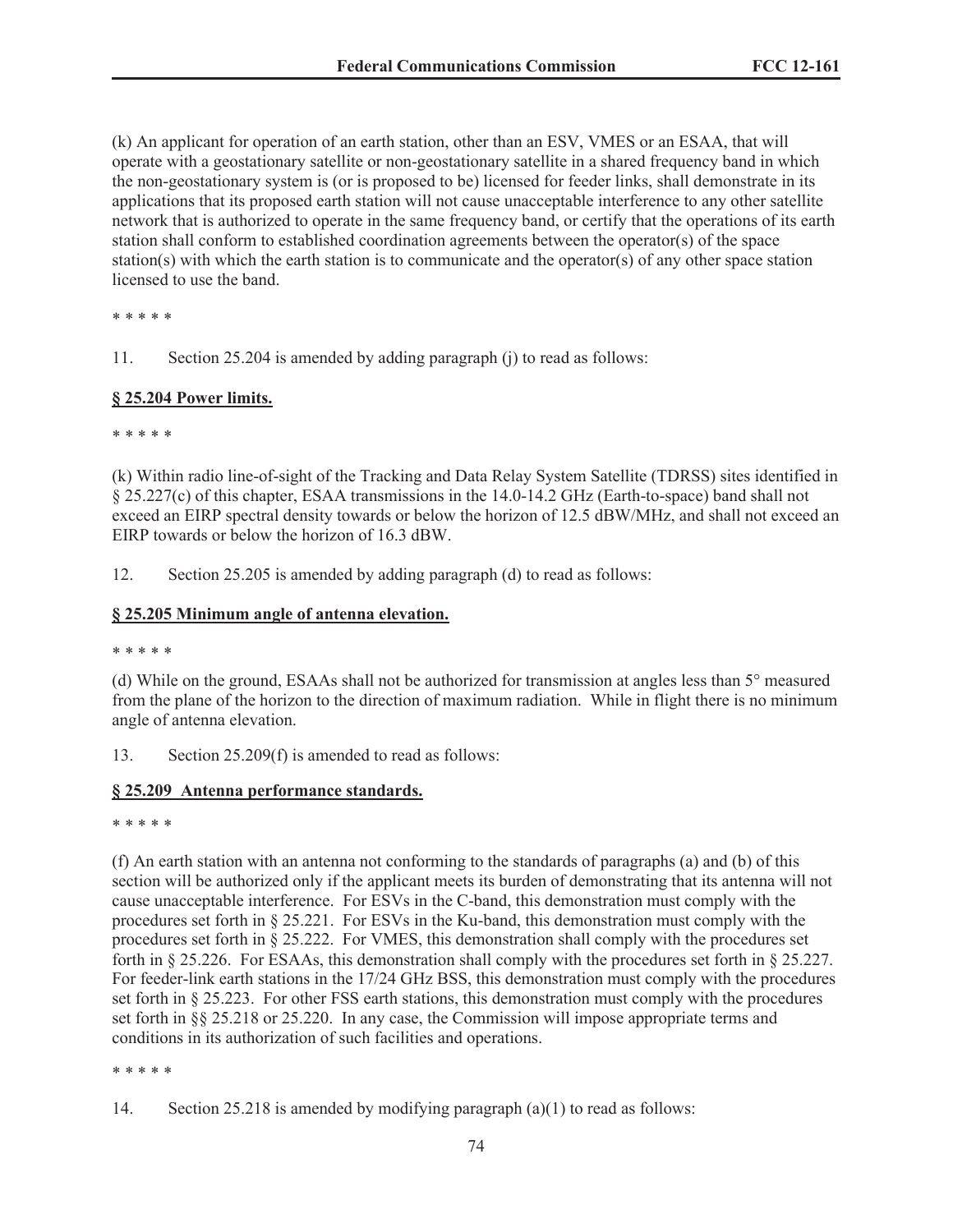### **§ 25.218 Off-Axis EIRP Density envelope for FSS earth station operators.**

 $(a) * * *$ 

(1) ESV, VMES and ESAA applications

\* \* \* \* \*

15. Section 25.220 is amended by amending the introductory language to paragraph (a)(1) to read as follows:

### **§ 25.220 Non-conforming transmit/receive earth station operations.**

\* \* \* \* \*

(a)(1) This section applies to earth station applications other than ESV, VMES, ESAA and 17/24 GHz BSS feeder link applications in which the proposed earth station operations do not fall within the applicable off-axis EIRP density envelope specified in Section 25.218 of this Chapter.

\* \* \* \* \*

16. Part 25 is amended by adding new Section 25.227 to read as follows:

# **§ 25.227 Blanket Licensing provisions for Earth Stations Aboard Aircraft (ESAAs) receiving in the 10.95-11.2 GHz (space-to-Earth), 11.45-11.7 GHz (space-to-Earth), and 11.7-12.2 GHz (space-to-Earth) frequency bands and transmitting in the 14.0-14.5 GHz (Earth-to-space) frequency band, operating with Geostationary Satellites in the Fixed-Satellite Service.**

(a) The following ongoing requirements govern all ESAA licensees and operations in the 10.95-11.2 GHz (space-to-Earth), 11.45-11.7 GHz (space-to-Earth), 11.7-12.2 GHz (space-to-Earth) and 14.0-14.5 GHz (Earth-to-space) frequency bands receiving from and transmitting to geostationary orbit satellites in the Fixed-Satellite Service. ESAA licensees shall comply with the requirements in either paragraph (a)(1), (a)(2) or (a)(3) of this section and all of the requirements set forth in paragraphs (a)(4)-(a)(16) and paragraphs (c), (d), and (e) of this section. Paragraph (b) of this section identifies items that shall be included in the application for ESAA operations to demonstrate that these ongoing requirements will be met.

(1) The following requirements shall apply to an ESAA that uses transmitters with off-axis EIRP spectral-densities lower than or equal to the levels in paragraph  $(a)(1)(i)$  of this subsection. ESAA licensees operating under this subsection shall provide a detailed demonstration as described in paragraph (b)(1) of this section. The ESAA transmitter also shall comply with the antenna pointing and cessation of emission requirements in paragraphs  $(a)(1)(ii)$  and  $(a)(1)(iii)$  of this subsection.

(i) An ESAA licensee shall not exceed the off-axis EIRP spectral-density limits and conditions defined in paragraphs  $(a)(1)(A)-(D)$  of this subsection.

(A) The off-axis EIRP spectral-density for co-polarized signals emitted from the ESAA, in the plane of the geostationary satellite orbit (GSO) as it appears at the particular earth station location, shall not exceed the following values:

| 15 - 10 $log_{10}$ (N) - 25 $log_{10}$ $\theta$ | $dBW/4$ kHz | For | $5^\circ < \theta < 7^\circ$           |
|-------------------------------------------------|-------------|-----|----------------------------------------|
| $-6 - 10 \log_{10}(N)$                          | $dBW/4$ kHz | For | $7^{\circ} < \theta < 9.2^{\circ}$     |
| $18 - 10 \log_{10}(N) - 25 \log_{10}\theta$     | $dBW/4$ kHz | For | $9.2^{\circ} < \theta \leq 48^{\circ}$ |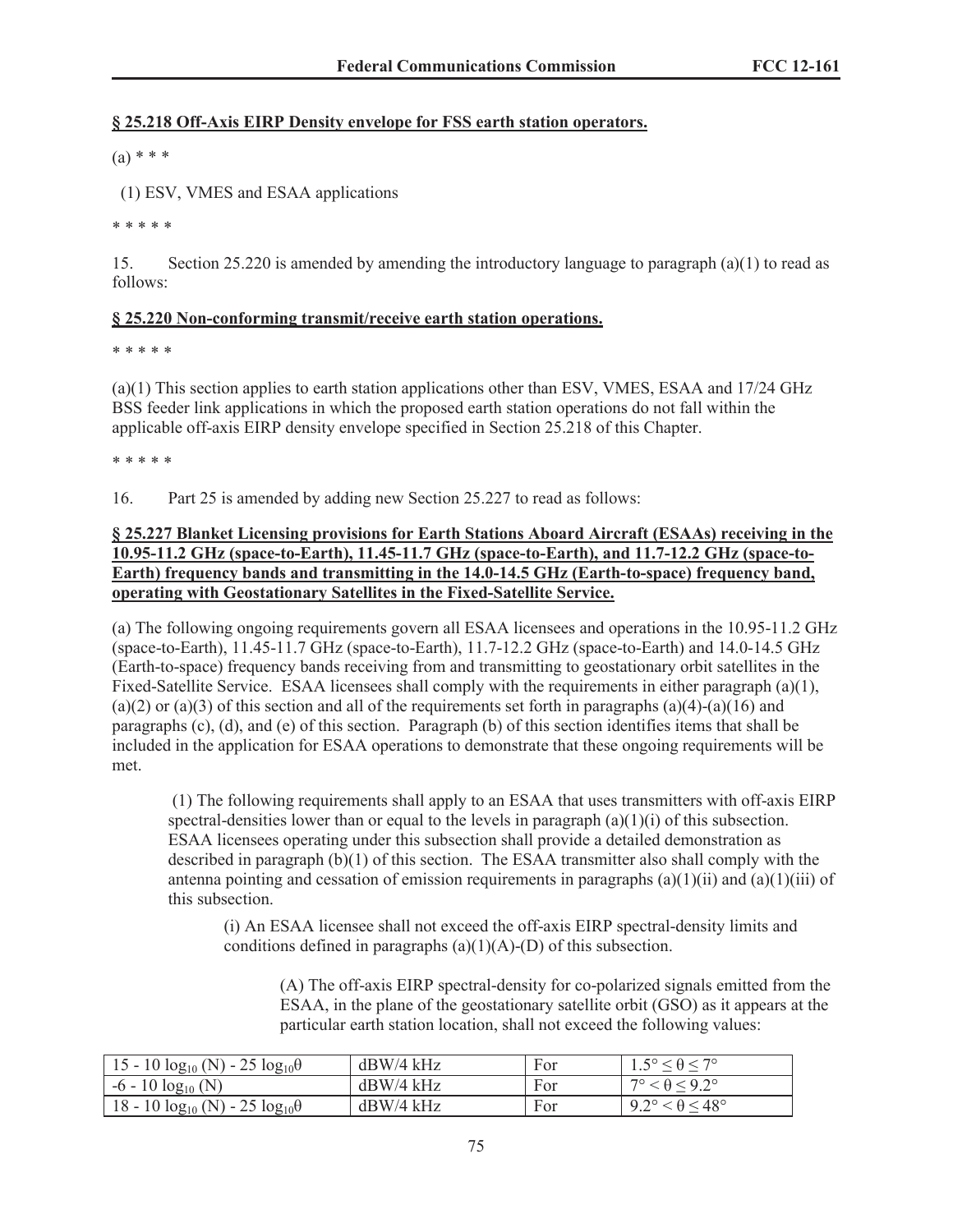| $-24 - 10 \log_{10}(N)$          | dBW/4 kHz | For | $48^{\circ}$<br>- 050 |
|----------------------------------|-----------|-----|-----------------------|
| (N)<br>$10 \log_{10}$<br>$-14-7$ | dBW/4 kHz | For | $180^\circ$<br>-OJ    |

where theta  $(\theta)$  is the angle in degrees from the line connecting the focal point of the antenna to the orbital location of the target satellite in the plane of the GSO. The plane of the GSO is determined by the focal point of the antenna and the line tangent to the arc of the GSO at the orbital location of the target satellite. For ESAA networks using frequency division multiple access (FDMA) or time division multiple access (TDMA) techniques, N is equal to one. For ESAA networks using multiple co-frequency transmitters that have the same EIRP density, N is the maximum expected number of co-frequency simultaneously transmitting ESV earth stations in the same satellite receiving beam. For the purpose of this subsection, the peak EIRP density of an individual sidelobe shall not exceed the envelope defined above for θ between 1.5° and 7.0°. For θ greater than 7.0°, the envelope shall be exceeded by no more than 10% of the sidelobes, provided no individual sidelobe exceeds the envelope given above by more than 3 dB.

(B) In all directions other than along the GSO, the off-axis EIRP spectral-density for co-polarized signals emitted from the ESAA shall not exceed the following values:

| 18 - 10 $log_{10}$ (N) - 25 $log_{10}$ | $dBW/4$ kHz | For | $3.0^{\circ} \le \theta \le 48^{\circ}$ |
|----------------------------------------|-------------|-----|-----------------------------------------|
| $-24 - 10 \log_{10}(N)$                | $dBW/4$ kHz | For | $48^\circ < \theta \leq 85^\circ$       |
| $-14-10 \log_{10}(N)$                  | dBW/4kHz    | For | $85^\circ < \theta \leq 180^\circ$      |

where  $\theta$  and N are defined in (a)(1)(i)(A). This off-axis EIRP spectral-density applies in any plane that includes the line connecting the focal point of the antenna to the orbital location of the target satellite with the exception of the plane of the GSO as defined in paragraph  $(a)(1)(i)(A)$  of this section. For the purpose of this subsection, the envelope shall be exceeded by no more than 10% of the sidelobes provided no individual sidelobe exceeds the EIRP density envelope given above by more than 6 dB. The region of the main reflector spillover energy is to be interpreted as a single lobe and shall not exceed the envelope by more than 6 dB.

(C) The off-axis EIRP spectral-density for cross-polarized signals emitted from the ESAA shall not exceed the following values:

In the plane of the geostationary satellite orbit as it appears at the particular earth station location:

| 5 - 10 $\log_{10}$ (N) - 25 $\log_{10}$ $\theta$   dBW/4kHz |               | For | $\Omega$ |
|-------------------------------------------------------------|---------------|-----|----------|
| (N<br>$-16 - 1'$<br>$10 log_{10}$                           | '/4kHz<br>dBW | For |          |

where  $\theta$  and N are defined in (a)(1)(i)(A).

(ii) Each ESAA transmitter shall meet one of the following antenna pointing requirements: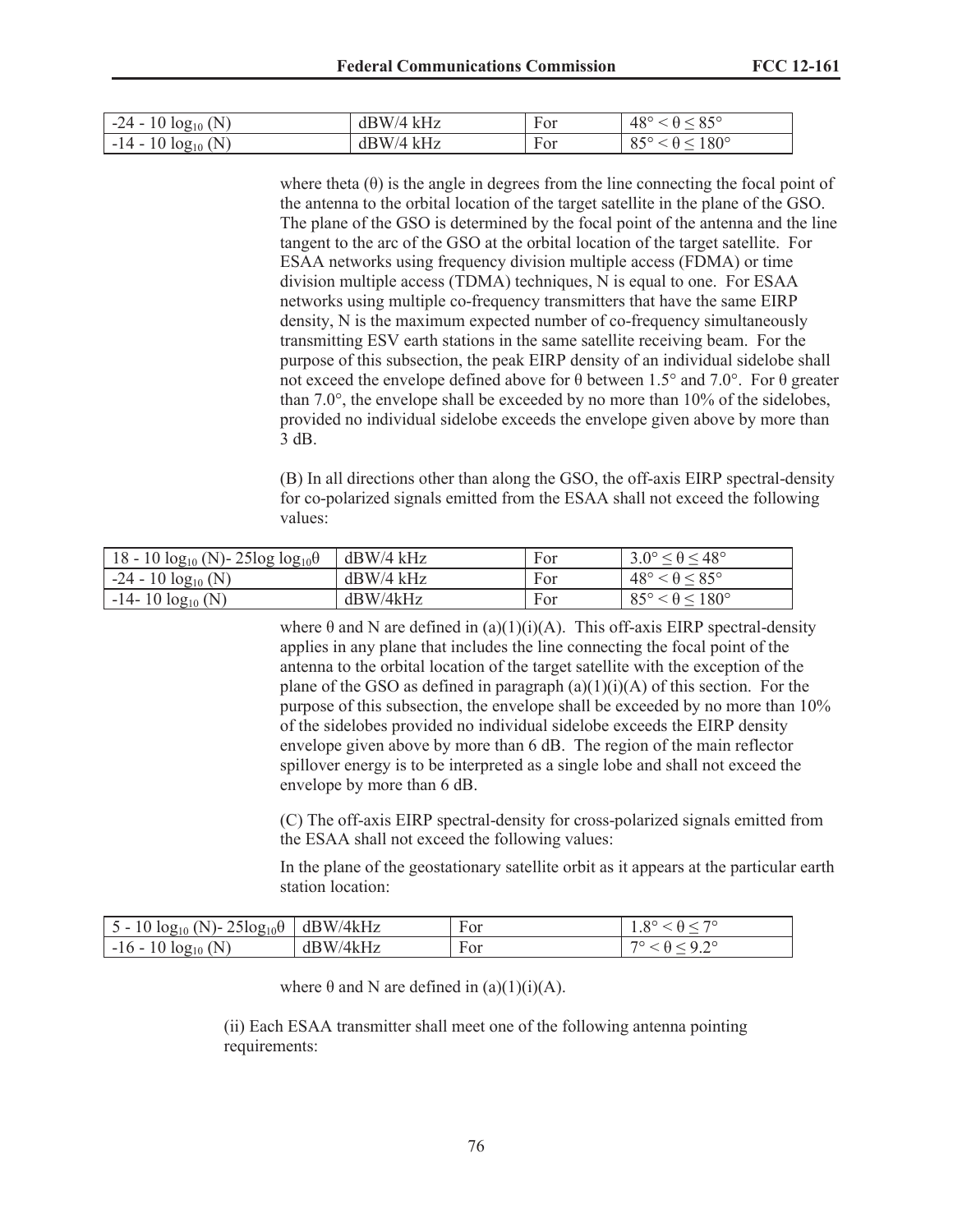(A) Each ESAA transmitter shall maintain a pointing error of less than or equal to 0.2° between the orbital location of the target satellite and the axis of the main lobe of the ESAA antenna; or

(B) Each ESAA transmitter shall declare a maximum antenna pointing error that may be greater than 0.2° provided that the ESAA does not exceed the off-axis EIRP spectral-density limits in paragraph  $(a)(1)(i)$  of this section, taking into account the antenna pointing error.

(iii) Each ESAA transmitter shall meet one of the following cessation of emission requirements:

(A) For ESAAs operating under paragraph  $(a)(1)(ii)(A)$  of this section, all emissions from the ESAA shall automatically cease within 100 milliseconds if the angle between the orbital location of the target satellite and the axis of the main lobe of the ESAA antenna exceeds 0.5°, and transmission shall not resume until such angle is less than or equal to 0.2°, or

(B) For ESAA transmitters operating under paragraph  $(a)(1)(ii)(B)$  of this section, all emissions from the ESAA shall automatically cease within 100 milliseconds if the angle between the orbital location of the target satellite and the axis of the main lobe of the ESAA antenna exceeds the declared maximum antenna pointing error and shall not resume transmissions until such angle is less than or equal to the declared maximum antenna pointing error.

(2) The following requirements shall apply to an ESAA, or ESAA system, that uses off-axis EIRP spectral-densities in excess of the levels in paragraph  $(a)(1)(i)$  of this section. An ESAA, or ESAA network, operating under this subsection shall file certifications and provide a detailed demonstration as described in paragraph (b)(2) of this section.

(i) The ESAA shall transmit only to the target satellite system(s) referred to in the certifications required by paragraph (b)(2) of this section.

(ii) If a good faith agreement cannot be reached between the target satellite operator and the operator of a future satellite that is located within 6 degrees longitude of the target satellite, the ESAA operator shall accept the power-density levels that would accommodate that adjacent satellite.

(iii) The ESAA shall operate in accordance with the off-axis EIRP spectral-densities that the ESAA supplied to the target satellite operator in order to obtain the certifications listed in paragraph (b)(2) of this section. The ESAA shall automatically cease emissions within 100 milliseconds if the ESAA transmitter exceeds the off-axis EIRP spectraldensities supplied to the target satellite operator and transmission shall not resume until ESAA conforms to the off-axis EIRP spectral densities supplied to the target satellite operator.

 $(iv)$  In the event that a coordination agreement discussed in paragraph  $(b)(2)(ii)$  of this section is reached, but that coordination agreement does not address protection from interference for the earth station, that earth station will be protected from interference to the same extent that an earth station that meets the requirements of §25.209 of this title would be protected from interference.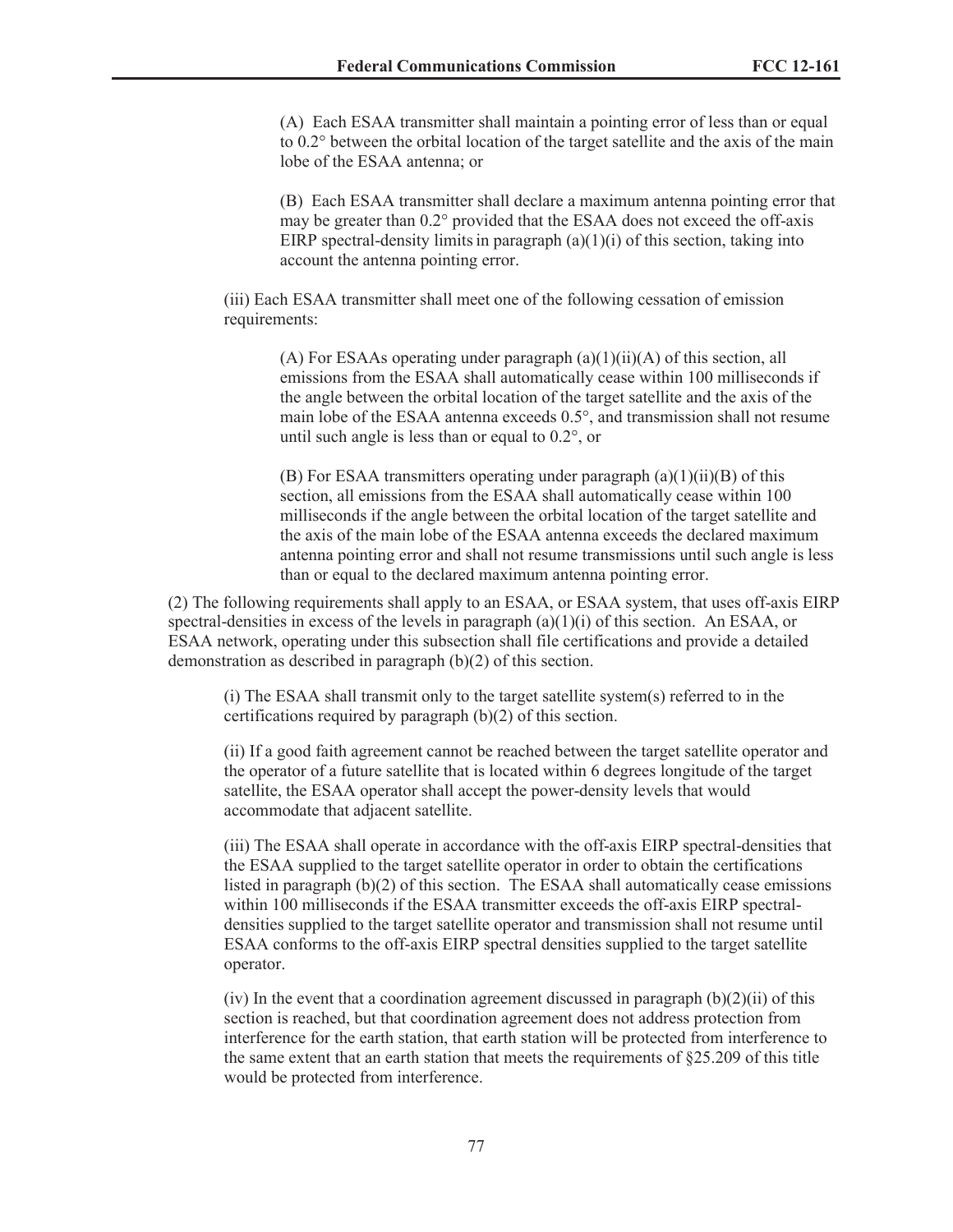(3) The following requirements shall apply to an ESAA system that uses variable power-density control of individual simultaneously transmitting co-frequency ESAA earth stations in the same satellite receiving beam. An ESAA system operating under this subsection shall provide a detailed demonstration as described in paragraph (b)(3) of this section.

(i) The effective aggregate EIRP density from all terminals shall be at least 1 dB below the off-axis EIRP density limits defined in paragraph  $(a)(1)(i)(A)-(C)$ , with the value of N=1. In this context the term "effective" means that the resultant co-polarized and crosspolarized EIRP density experienced by any GSO or non-GSO satellite shall not exceed that produced by a single transmitter operating 1 dB below the limits defined in paragraph  $(a)(1)(i)(A)-(C)$ . The individual ESAA transmitter shall automatically cease emissions within 100 milliseconds if the ESAA transmitter exceeds the off-axis EIRP density limits minus 1 dB specified above. If one or more ESAA transmitters causes the aggregate off-axis EIRP-densities to exceed the off-axis EIRP density limits minus 1dB specified above, then the transmitter or transmitters shall cease or reduce emissions within 100 milliseconds of receiving a command from the system's network control and monitoring center. An ESAA system operating under this subsection shall provide a detailed demonstration as described in paragraph (b)(3)(i) of this section.

(ii) The following requirements shall apply to an ESAA that uses off-axis EIRP spectraldensities in excess of the levels in paragraph  $(a)(3)(i)$  of this section. An ESAA system operating under this subsection shall file certifications and provide a detailed demonstration as described in paragraphs  $(b)(3)(ii)$  and  $(b)(3)(iii)$  of this section.

(A) If a good faith agreement cannot be reached between the target satellite operator and the operator of a future satellite that is located within 6 degrees longitude of the target satellite, the ESAA shall operate at an EIRP density defined in  $(a)(3)(i)$  of this section.

(B) The ESAA shall operate in accordance with the off-axis EIRP spectraldensities that the ESAA supplied to the target satellite operator in order to obtain the certifications listed in paragraph  $(b)(3)(ii)$  of this section. The individual ESAA terminals shall automatically cease emissions within 100 milliseconds if the ESAA transmitter exceeds the off-axis EIRP spectral-densities supplied to the target satellite operator. The overall system shall be capable of shutting off an individual transmitter or the entire system if the aggregate off-axis EIRP spectraldensities exceed those supplied to the target satellite operator.

(C) The ESAA shall transmit only to the target satellite system(s) referred to in the certifications required by paragraph (b)(3) of this section.

(4) An applicant filing to operate an ESAA terminal or system and planning to use a contention protocol shall certify that its contention protocol use will be reasonable.

(5) There shall be a point of contact in the United States, with phone number and address, available 24 hours a day, seven days a week, with authority and ability to cease all emissions from the ESAA.

(6) For each ESAA transmitter, a record of the vehicle location (*i.e.,* latitude/longitude/altitude), transmit frequency, channel bandwidth and satellite used shall be time annotated and maintained for a period of not less than one year. Records shall be recorded at time intervals no greater than one (1) minute while the ESAA is transmitting. The ESAA operator shall make this data available, in the form of a comma delimited electronic spreadsheet, within 24 hours of a request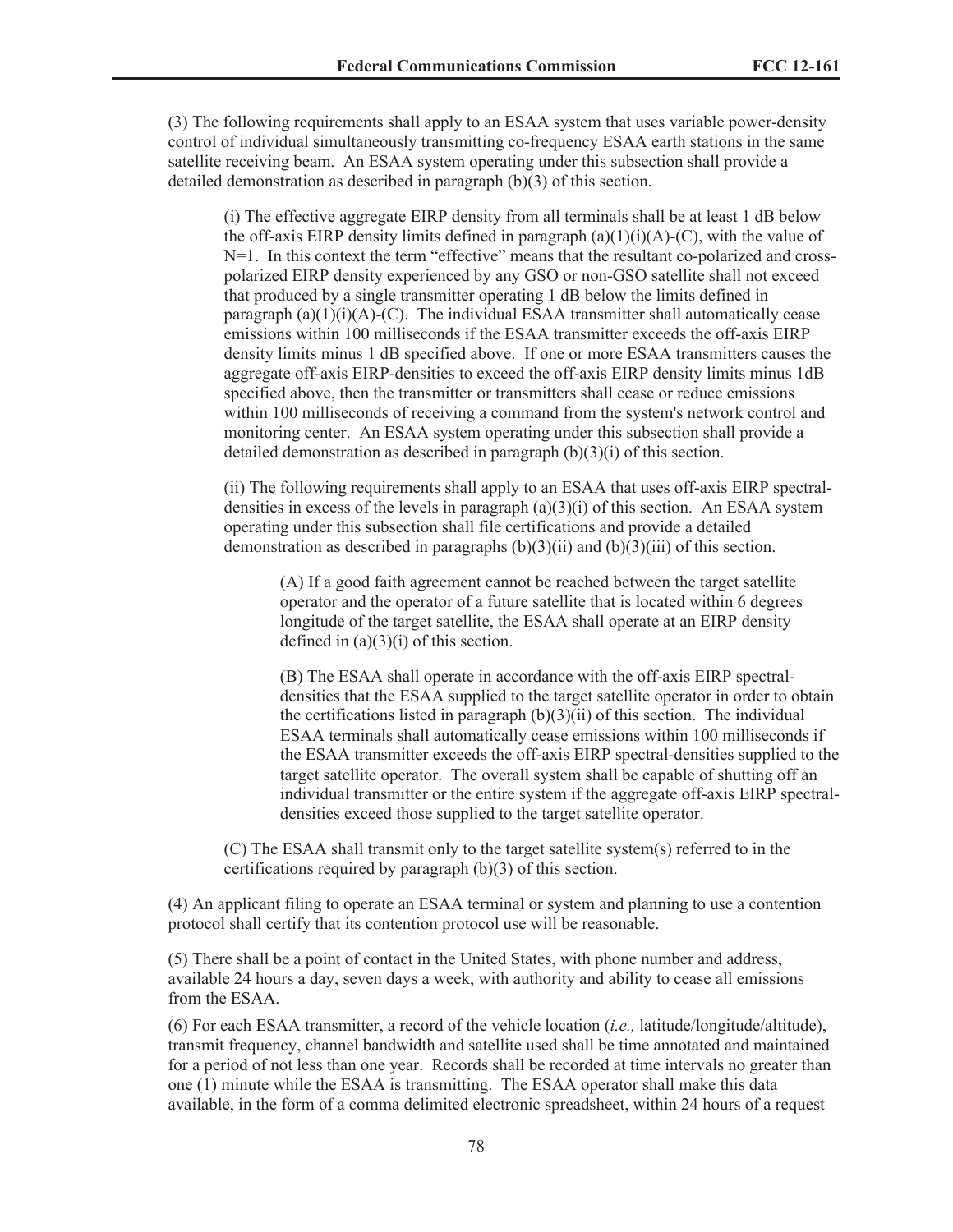from the Commission, NTIA, or a frequency coordinator for purposes of resolving harmful interference events. A description of the units (*i.e*., degrees, minutes, MHz ….) in which the records values are recorded will be supplied along with the records.

(7) In the 10.95-11.2 GHz (space-to-Earth) and 11.45-11.7 GHz (space-to-Earth) frequency bands ESAAs shall not claim protection from interference from any authorized terrestrial stations to which frequencies are either already assigned, or may be assigned in the future.

(8) An ESAA terminal receiving in the 11.7-12.2 GHz (space-to-Earth) bands shall receive protection from interference caused by space stations other than the target space station only to the degree to which harmful interference would not be expected to be caused to an earth station employing an antenna conforming to the referenced patterns defined in paragraphs (a) and (b) of section 25.209 and stationary at the location at which any interference occurred.

(9) Each ESAA terminal shall automatically cease transmitting within 100 milliseconds upon loss of reception of the satellite downlink signal or when it detects that unintended satellite tracking has happened or is about to happen.

(10) Each ESAA terminal should be subject to the monitoring and control by an NCMC or equivalent facility. Each terminal must be able to receive at least "enable transmission" and "disable transmission" commands from the NCMC and must automatically cease transmissions immediately on receiving any "parameter change command", which may cause harmful interference during the change, until it receives an "enable transmission" command from its NCMC. In addition, the NCMC must be able to monitor the operation of an ESAA terminal to determine if it is malfunctioning.

(11) Each ESAA terminal shall be self-monitoring and, should a fault which can cause harmful interference to FSS networks be detected, the terminal must automatically cease transmissions.

(12) Unless otherwise stated all ESAA system that comply with the off-axis EIRP spectraldensity limits in (a)(1)(i) may request ALSAT authority.

(13) ESAA providers operating in the international airspace within line-of-sight of the territory of a foreign administration where fixed service networks have primary allocation in this band, the maximum power flux density (pfd) produced at the surface of the Earth by emissions from a single aircraft carrying an ESAA terminal should not exceed the following values unless the foreign Administration has imposed other conditions for protecting its fixed service stations:

| $-132+0.5 \cdot \theta$ | $dB(W/(m^2))$<br>$MHz$ ) | For | $40^{\circ}$                                      |
|-------------------------|--------------------------|-----|---------------------------------------------------|
| $-11^\circ$             | $dB(W/(m^2))$<br>$MHz$ ) | For | $40^{\circ}$<br>$< 90^{\circ}$<br>$\sim \Delta$ . |

Where:  $\theta$  is the angle of arrival of the radio-frequency wave (degrees above the horizontal) and the aforementioned limits relate to the pfd and angles of arrival would be obtained under free-space propagation conditions.

(14) All ESAA terminals operated in U.S. airspace must be licensed by the Commission.

(15) For ESAA systems operating over international waters, ESAA operators will certify that their target space station operators have confirmed that proposed ESAA operations are within coordinated parameters for adjacent satellites up to 6 degrees away on the geostationary arc.

(16) Prior to operations within the foreign nation's airspace, the ESAA operator will ascertain whether the relevant administration has operations that could be affected by ESAA terminals, and will determine whether that administration has adopted specific requirements concerning ESAA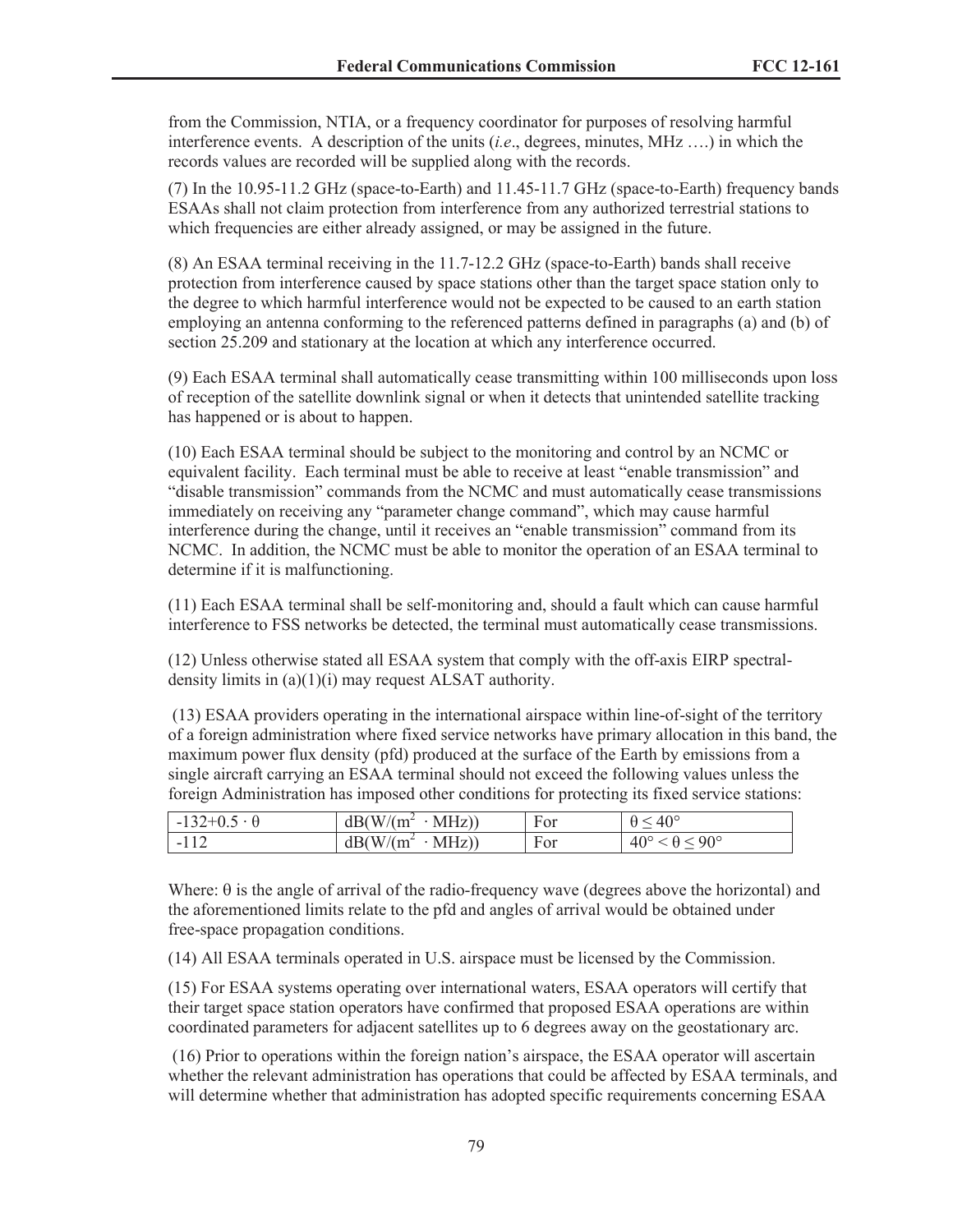operations. When the aircraft enters foreign airspace, the ESAA terminal would be required to operate under the Commission's rules, or those of the foreign administration, whichever is more constraining. To the extent that all relevant administrations have identified geographic areas from which ESAA operations would not affect their radio operations, ESAA operators would be free to operate within those identified areas without further action. To the extent that the foreign administration has not adopted requirements regarding ESAA operations, ESAA operators would be required to coordinate their operations with any potentially affected operations.

(b) Applications for ESAA operation in the 14.0-14.5 GHz (Earth-to-space) band to GSO satellites in the Fixed-Satellite Service shall include, in addition to the particulars of operation identified on Form 312, and associated Schedule B, the applicable technical demonstrations in paragraphs  $(b)(1)$ ,  $(b)(2)$  or  $(b)(3)$ and the documentation identified in paragraphs (b)(4) through (b)(8) of this section.

 $(1)$  An ESAA applicant proposing to implement a transmitter under paragraph  $(a)(1)$  of this section shall demonstrate that the transmitter meets the off-axis EIRP spectral-density limits contained in paragraph  $(a)(1)(i)$  of this section. To provide this demonstration, the application shall include the tables described in paragraph  $(b)(1)(i)$  of this section or the certification described in paragraph (b)(1)(ii) of this section. The ESAA applicant also shall provide the value N described in paragraph  $(a)(1)(i)(A)$  of this section. An ESAA applicant proposing to implement a transmitter under paragraph  $(a)(1)(ii)(A)$  of this section shall provide the certifications identified in paragraph  $(b)(1)(iii)$  of this section. An ESAA applicant proposing to implement a transmitter under paragraph  $(a)(1)(ii)(B)$  of this section shall provide the demonstrations identified in paragraph (b)(1)(iv) of this section.

(i) Any ESAA applicant filing an application pursuant to paragraph  $(a)(1)$  of this section shall file three tables and/or graphs depicting off-axis EIRP density masks defined by 25.227(a) and measured off-axis EIRP density levels of the proposed earth station antenna in the direction of the plane of the GSO; the co-polarized EIRP density in the elevation plane, that is, the plane perpendicular to the plane of the GSO; and crosspolarized EIRP density. Each table shall provide the EIRP density level at increments of 0.1 $\degree$  for angles between 0 $\degree$  and 10 $\degree$  off-axis, and at increments of 5 $\degree$  for angles between 10° and 180° off-axis.

(A) For purposes of the off-axis EIRP density table in the plane of the GSO, the off-axis angle is the angle in degrees from the line connecting the focal point of the antenna to the orbital location of the target satellite, and the plane of the GSO is determined by the focal point of the antenna and the line tangent to the arc of the GSO at the orbital position of the target satellite.

(B) For purposes of the off-axis co-polarized EIRP density table in the elevation plane, the off-axis angle is the angle in degrees from the line connecting the focal point of the antenna to the orbital location of the target satellite, and the elevation plane is defined as the plane perpendicular to the plane of the GSO defined in paragraph  $(b)(1)(i)(A)$  of this section.

(C) For purposes of the cross-polarized EIRP density table, the off-axis angle is the angle in degrees from the line connecting the focal point of the antenna to the orbital location of the target satellite and the plane of the GSO as defined in paragraph  $(b)(1)(i)(A)$  of this section will be used.

(ii) An ESAA applicant shall include a certification, in Schedule B, that the ESAA antenna conforms to the gain pattern criteria of  $\S 25.209(a)$  and (b), that, combined with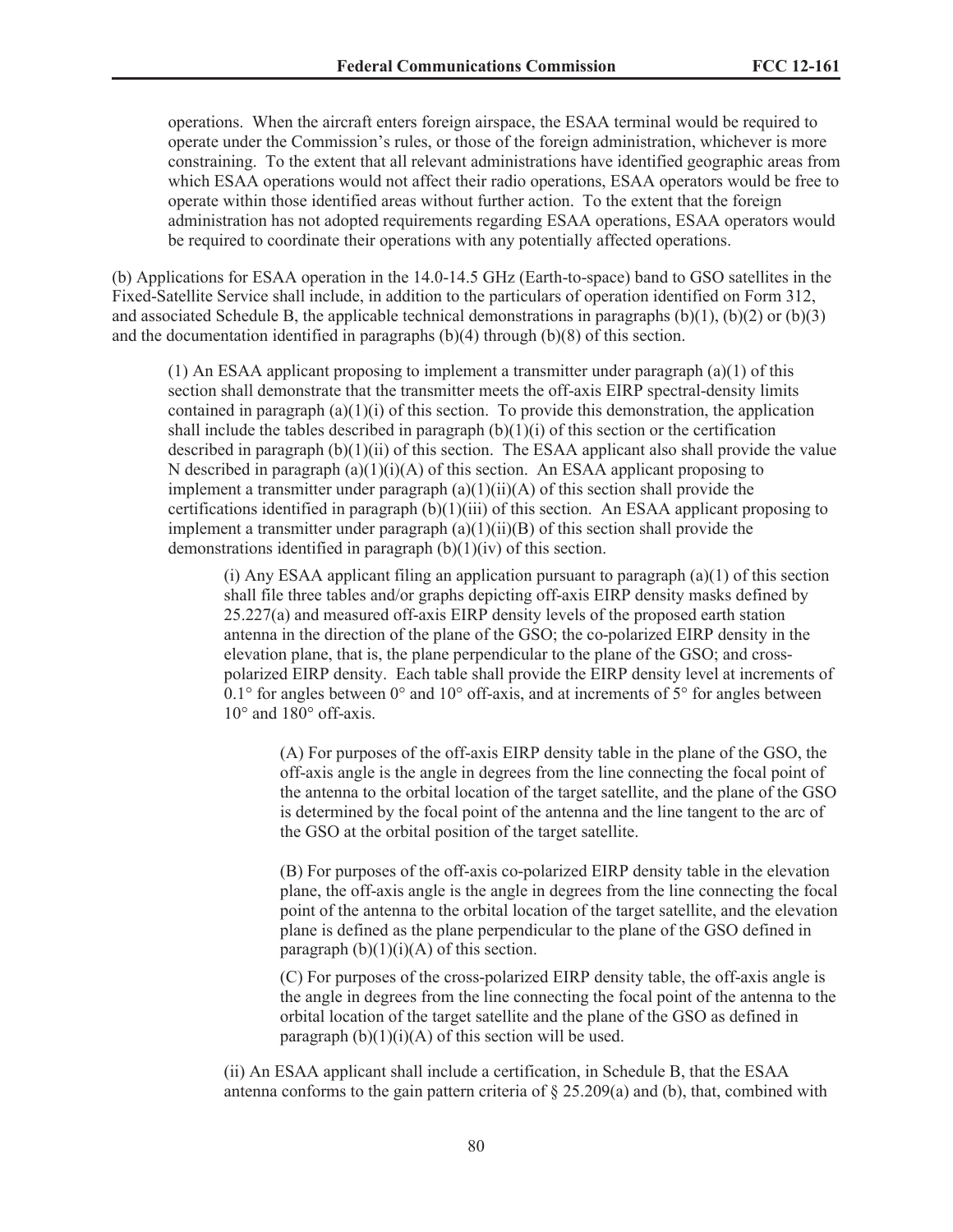the maximum input power density calculated from the EIRP density less the antenna gain, which is entered in Schedule B, demonstrates that the off-axis EIRP spectral density envelope set forth in paragraphs (a)(1)(i)(A) through (a)(1)(i)(C) of this section will be met under the assumption that the antenna is pointed at the target satellite.

(iii) An ESAA applicant proposing to implement a transmitter under paragraphs  $(a)(1)(ii)(A)$  of this section shall:

> (A) demonstrate that the total tracking error budget of their antenna is within  $0.2^{\circ}$ or less between the orbital location of the target satellite and the axis of the main lobe of the ESAA antenna. As part of the engineering analysis, the ESAA applicant must show that the antenna pointing error is within three sigma (б) from the mean value; and

> (B) demonstrate that the antenna tracking system is capable of ceasing emissions within 100 milliseconds if the angle between the orbital location of the target satellite and the axis of the main lobe of the ESAA antenna exceeds 0.5°.

(iv) An ESAA applicant proposing to implement a transmitter under paragraph  $(a)(1)(ii)(B)$  of this section shall:

> (A) declare, in its application, a maximum antenna pointing error and demonstrate that the maximum antenna pointing error can be achieved without exceeding the off-axis EIRP spectral-density limits in paragraph  $(a)(1)(i)$  of this section; and

(B) demonstrate that the ESAA transmitter can detect if the transmitter exceeds the declared maximum antenna pointing error and can cease transmission within 100 milliseconds if the angle between the orbital location of the target satellite and the axis of the main lobe of the ESAA antenna exceeds the declared maximum antenna pointing error, and will not resume transmissions until the angle between the orbital location of the target satellite and the axis of the main lobe of the ESAA antenna is less than or equal to the declared maximum antenna pointing error.

(2) An ESAA applicant proposing to implement a transmitter under paragraph  $(a)(2)$  of this section and using off-axis EIRP spectral-densities in excess of the levels in paragraph  $(a)(1)(i)$  of this section shall provide the following certifications and demonstration as exhibits to its earth station application:

(i) A statement from the target satellite operator certifying that the proposed operation of the ESAA has the potential to receive harmful interference from adjacent satellite networks that may be unacceptable.

(ii) A statement from the target satellite operator certifying that the power density levels that the ESAA applicant provided to the target satellite operator are consistent with the existing coordination agreements between its satellite $(s)$  and the adjacent satellite systems within 6° of orbital separation from its satellite(s).

(iii) A statement from the target satellite operator certifying that it will include the powerdensity levels of the ESAA applicant in all future coordination agreements.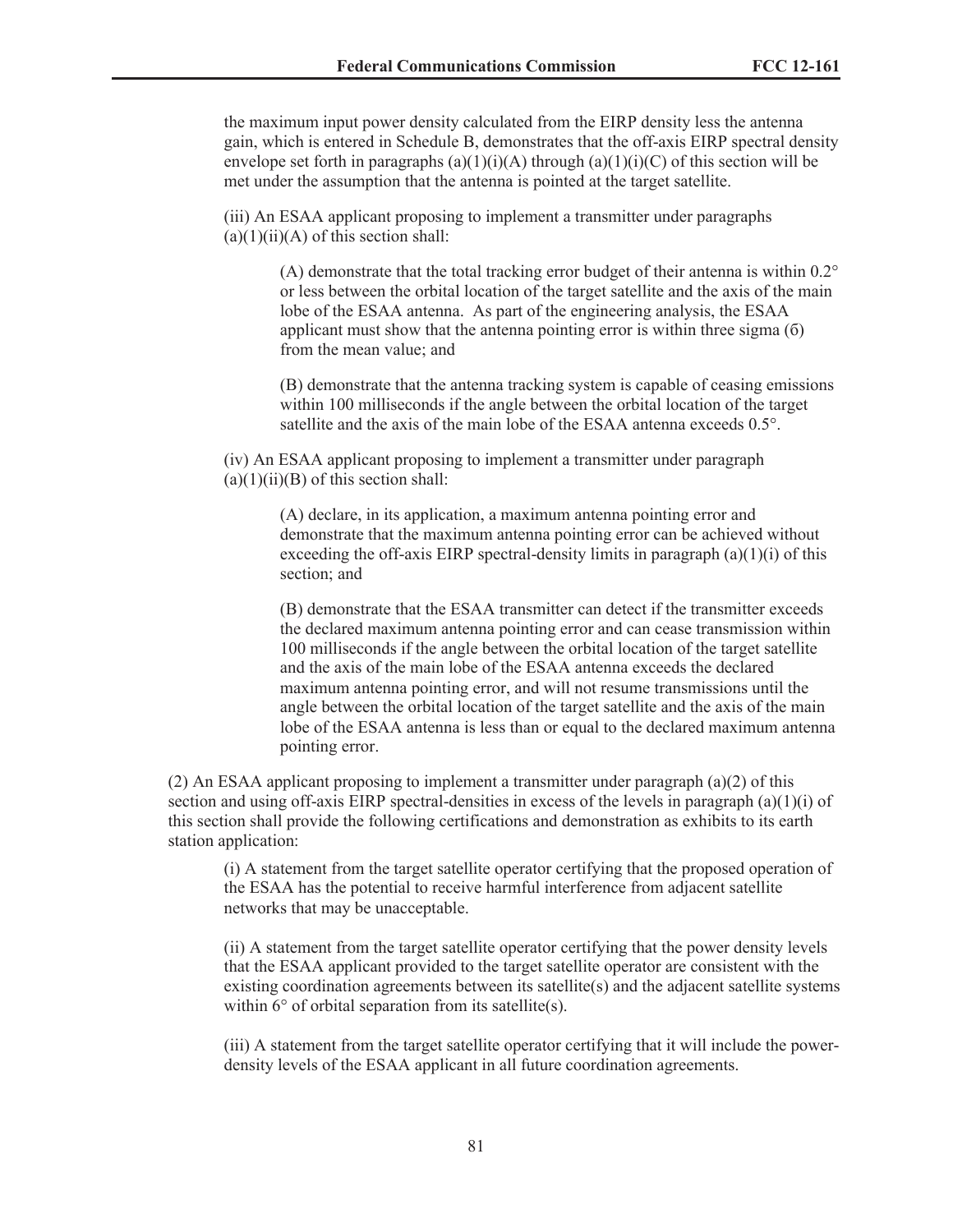(iv) A demonstration from the ESAA operator that the ESAA system will comply with all coordination agreements reached by the satellite operator and is capable of detecting and automatically ceasing emissions within 100 milliseconds when the transmitter exceeds the off-axis EIRP spectral-densities supplied to the target satellite operator.

(3) An ESAA applicant proposing to implement an ESAA system under paragraph (a)(3) of this section and using variable power-density control of individual simultaneously transmitting cofrequency ESAA earth stations in the same satellite receiving beam shall provide the following certifications and demonstration as exhibits to its earth station application:

(i) The applicant shall make a detailed showing of the measures it intends to employ to maintain the effective aggregate EIRP density from all simultaneously transmitting cofrequency terminals operating with the same satellite transponder at least 1 dB below the off-axis EIRP density limits defined in paragraphs  $(a)(1)(i)(A)-(C)$  of this section. In this context the term "effective" means that the resultant co-polarized and cross-polarized EIRP density experienced by any GSO or non-GSO satellite shall not exceed that produced by a single ESAA transmitter operating at 1 dB below the limits defined in paragraphs  $(a)(1)(i)(A)-(C)$  of this section. The applicant also must demonstrate that an individual transmitter and the entire ESAA system is capable of automatically ceasing emissions within 100 milliseconds if the aggregate off-axis EIRP-densities exceed the off-axis EIRP density limits minus 1 dB, as set forth in paragraph  $(a)(3)(i)$  of this section. The International Bureau will place this showing on public notice along with the application.

(ii) An applicant proposing to implement an ESAA system under paragraph  $(a)(3)(ii)$  of this section that uses off-axis EIRP spectral-densities in excess of the levels in paragraph  $(a)(3)(i)$  of this section shall provide the following certifications, demonstration and list of satellites as exhibits to its earth station application:

(A) A detailed showing of the measures the applicant intends to employ to maintain the effective aggregate EIRP density from all simultaneously transmitting co-frequency terminals operating with the same satellite transponder at the EIRP density limits supplied to the target satellite operator. The International Bureau will place this showing on Public Notice along with the application.

(B) A statement from the target satellite operator certifying that the proposed operation of the ESAA has the potential to create harmful interference to satellite networks adjacent to the target satellite(s) that may be unacceptable.

(C) A statement from the target satellite operator certifying that the aggregate power-density levels that the ESAA applicant provided to the target satellite operator are consistent with the existing coordination agreements between its satellite(s) and the adjacent satellite systems within 6° of orbital separation from its satellite(s).

(D) A statement from the target satellite operator certifying that it will include the aggregate power-density levels of the ESAA applicant in all future coordination agreements.

(E) A demonstration from the ESAA operator that the ESAA system is capable of detecting and automatically ceasing emissions within 100 milliseconds when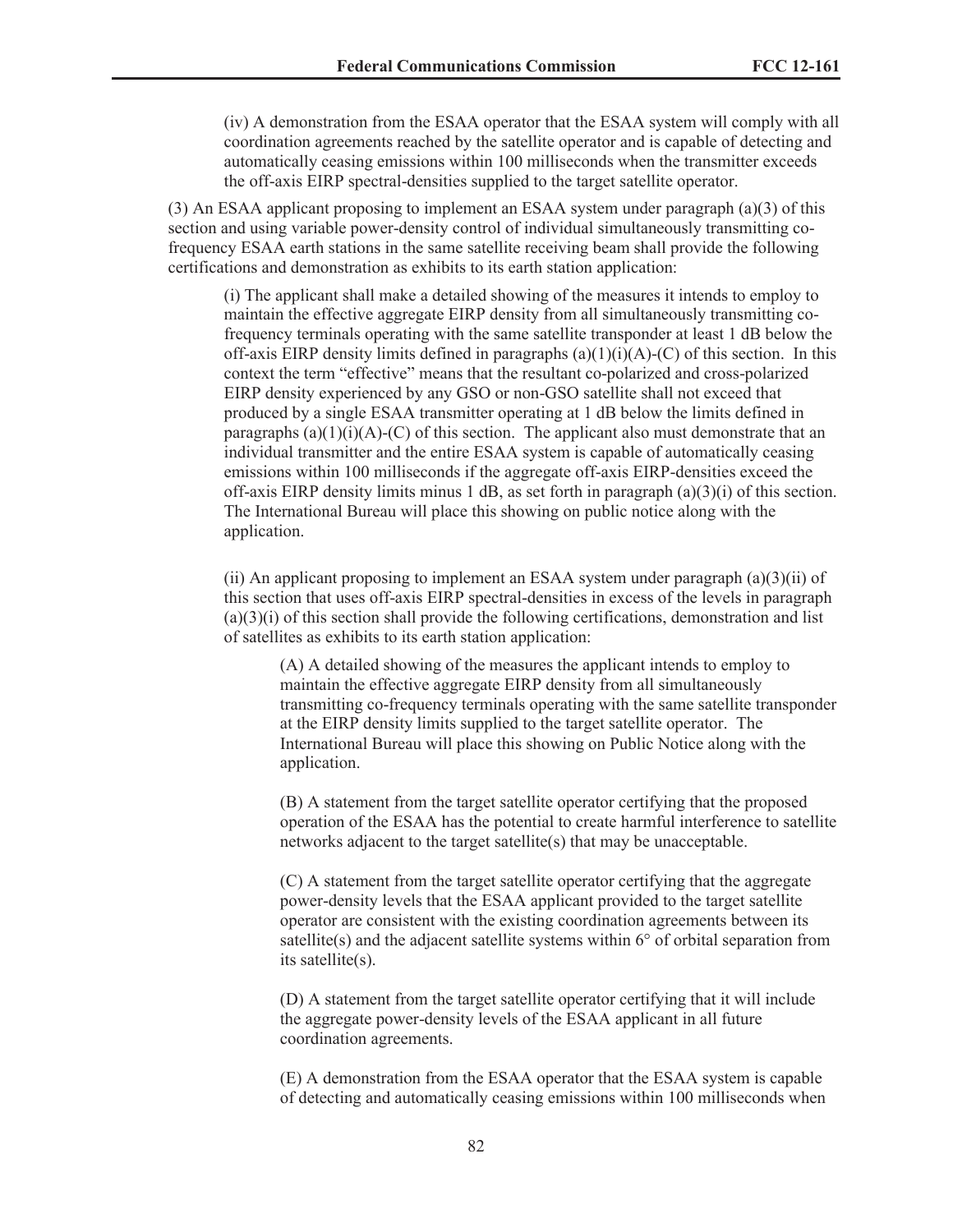an individual transmitter exceeds the off-axis EIRP spectral-densities supplied to the target satellite operator and that the overall system is capable of shutting off an individual transmitter or the entire system if the aggregate off-axis EIRP spectral-densities exceed those supplied to the target satellite operator.

(F) An identification of the specific satellite or satellites with which the ESAA system will operate.

(4) There shall be an exhibit included with the application describing the geographic area(s) in which the ESAA will operate.

(5) Any ESAA applicant filing for an ESAA terminal or system and planning to use a contention protocol shall include in its application a certification that will comply with the requirements of paragraph  $(a)(4)$  of this section.

(6) The point of contact referred to in paragraph (a)(5) of this section shall be included in the application.

(7) Any ESAA applicant filing for an ESAA terminal or system shall include in its application a certification that will comply with the requirements of paragraph (a)(6), (a)(9), (a)(10), (a)(11) of this section.

(8) All ESAA applicants shall submit a radio frequency hazard analysis determining via calculation, simulation, or field measurement whether ESAA terminals, or classes of terminals, will produce power densities that will exceed the Commission's radio frequency exposure criteria. ESAA applicants with ESAA terminals that will exceed the guidelines in Section 1.1310 for radio frequency radiation exposure shall provide, with their environmental assessment, a plan for mitigation of radiation exposure to the extent required to meet those guidelines. All ESAA licensees shall ensure installation of ESAA terminals on aircraft by qualified installers who have an understanding of the antenna's radiation environment and the measures best suited to maximize protection of the general public and persons operating the vehicle and equipment. An ESAA terminal exhibiting radiation exposure levels exceeding 1.0 mW/cm² in accessible areas, such as at the exterior surface of the radome, shall have a label attached to the surface of the terminal warning about the radiation hazard and shall include thereon a diagram showing the regions around the terminal where the radiation levels could exceed 1.0 mW/cm².

(c) (1) Operations of ESAAs in the 14.0-14.2 GHz (Earth-to-space) frequency band in the radio lineof-sight of the NASA TDRSS facilities on Guam (latitude 13° 36' 55'' N, longitude 144° 51' 22'' E) or White Sands, New Mexico (latitude 32° 20' 59'' N, longitude 106° 36' 31'' W and latitude 32° 32' 40'' N, longitude 106° 36' 48'' W) are subject to coordination with the National Aeronautics and Space Administration (NASA) through the National Telecommunications and Information Administration (NTIA) Interdepartment Radio Advisory Committee (IRAC). Licensees shall notify the International Bureau once they have completed coordination. Upon receipt of such notification from a licensee, the International Bureau will issue a public notice stating that the licensee may commence operations within the coordination zone in 30 days if no party has opposed the operations.

(2) When NTIA seeks to provide similar protection to future TDRSS sites that have been coordinated through the IRAC Frequency Assignment Subcommittee process, NTIA will notify the Commission's International Bureau that the site is nearing operational status. Upon public notice from the International Bureau, all Ku-band ESAA licensees shall cease operations in the 14.0-14.2 GHz band within radio line-of-sight of the new TDRSS site until the licensees complete coordination with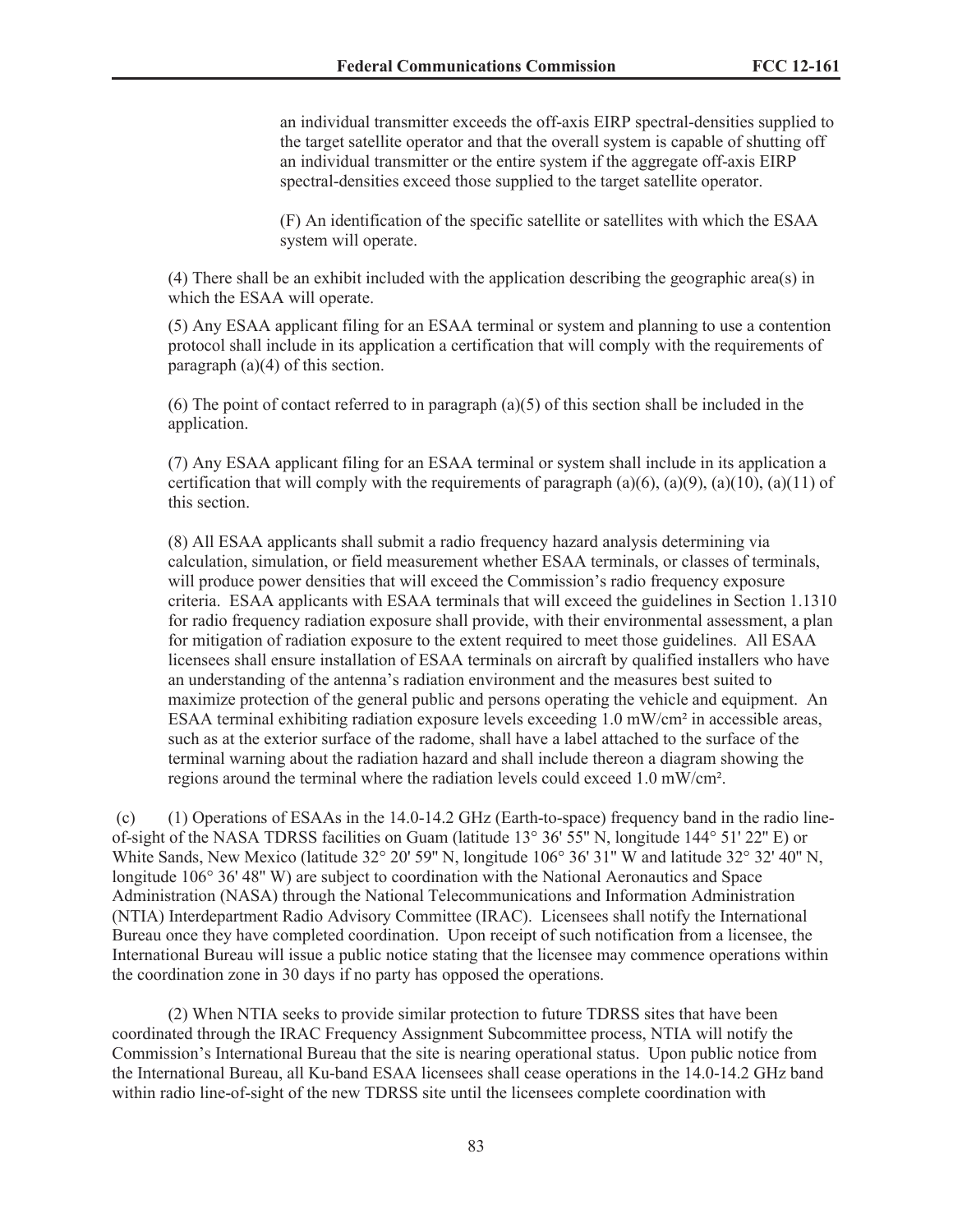NTIA/IRAC for the new TDRSS facility. Licensees shall notify the International Bureau once they have completed coordination for the new TDRSS site. Upon receipt of such notification from a licensee, the International Bureau will issue a public notice stating that the licensee may commence operations within the coordination zone in 30 days if no party has opposed the operations. The ESAA licensee then will be permitted to commence operations in the 14.0-14.2 GHz band within radio line-of-sight of the new TDRSS site, subject to any operational constraints developed in the coordination process.

(d) (1) Operations of ESAA in the 14.47-14.5 GHz (Earth-to-space) frequency band in the radio lineof-sight of radio astronomy service (RAS) observatories observing in the 14.47-14.5 GHz band are subject to coordination with the National Science Foundation (NSF). The appropriate NSF contact point to initiate coordination is Electromagnetic Spectrum Manager, NSF, 4201 Wilson Blvd., Suite 1045, Arlington VA 22203, fax 703-292-9034, email esm@nsf.gov. Licensees shall notify the International Bureau once they have completed coordination. Upon receipt of the coordination agreement from a licensee, the International Bureau will issue a public notice stating that the licensee may commence operations within the coordination zone in 30 days if no party has opposed the operations.

(2) A list of applicable RAS sites and their locations can be found in 25.226(d)(2) Table 1.

(3) When NTIA seeks to provide similar protection to future RAS sites that have been coordinated through the IRAC Frequency Assignment Subcommittee process, NTIA will notify the Commission's International Bureau that the site is nearing operational status. Upon public notice from the International Bureau, all Ku-band ESAA licensees shall cease operations in the 14.47-14.5 GHz band within the relevant geographic zone of the new RAS site until the licensees complete coordination for the new RAS facility. Licensees shall notify the International Bureau once they have completed coordination for the new RAS site and shall submit the coordination agreement to the Commission. Upon receipt of such notification from a licensee, the International Bureau will issue a public notice stating that the licensee may commence operations within the coordination zone in 30 days if no party has opposed the operations. The ESAA licensee then will be permitted to commence operations in the 14.47-14.5 GHz band within the relevant coordination distance around the new RAS site, subject to any operational constraints developed in the coordination process.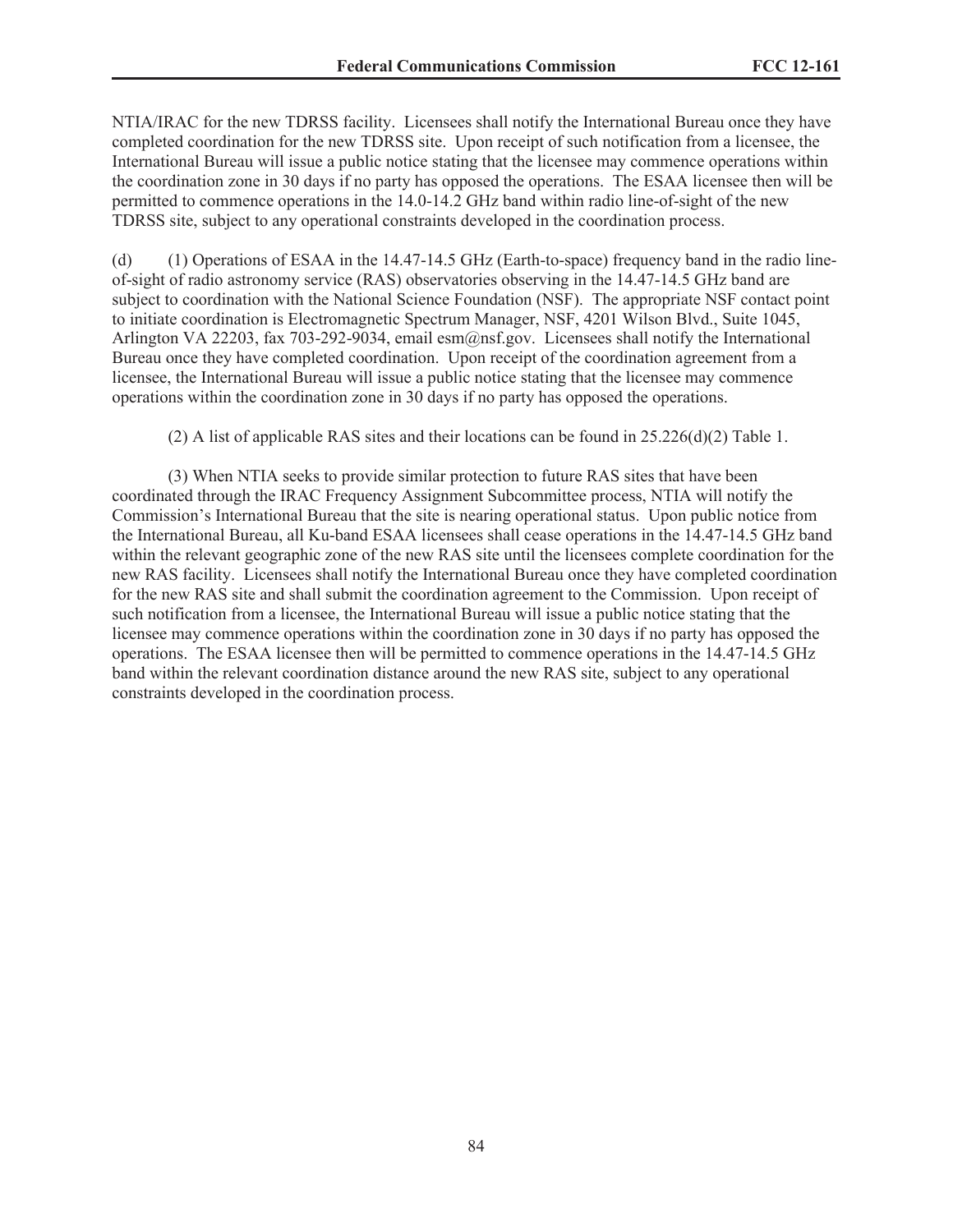### **APPENDIX D**

### **Proposed Rules**

For the reasons discussed in the preamble, the Federal Communications Commission proposes to amend 47 CFR part 2 as follows:

#### **PART 2 – Frequency Allocations And Radio Treaty Matters; General Rules And Regulations**

1. The authority citation for Part 2 continues to read as follows:

AUTHORITY: 47 U.S.C. 154, 302a, 303, and 336, unless otherwise noted.

2. Section 2.106, the Table of Frequency Allocations, is amended as follows:

a. Pages 47 and 49 are revised.

b. In the list of non-Federal Government (NG) Footnotes, footnote NG55 is revised and footnotes NG54, NG183 and NG187 are removed.

#### **§ 2.106 Table of Frequency Allocations.**

The revisions and additions read as follows: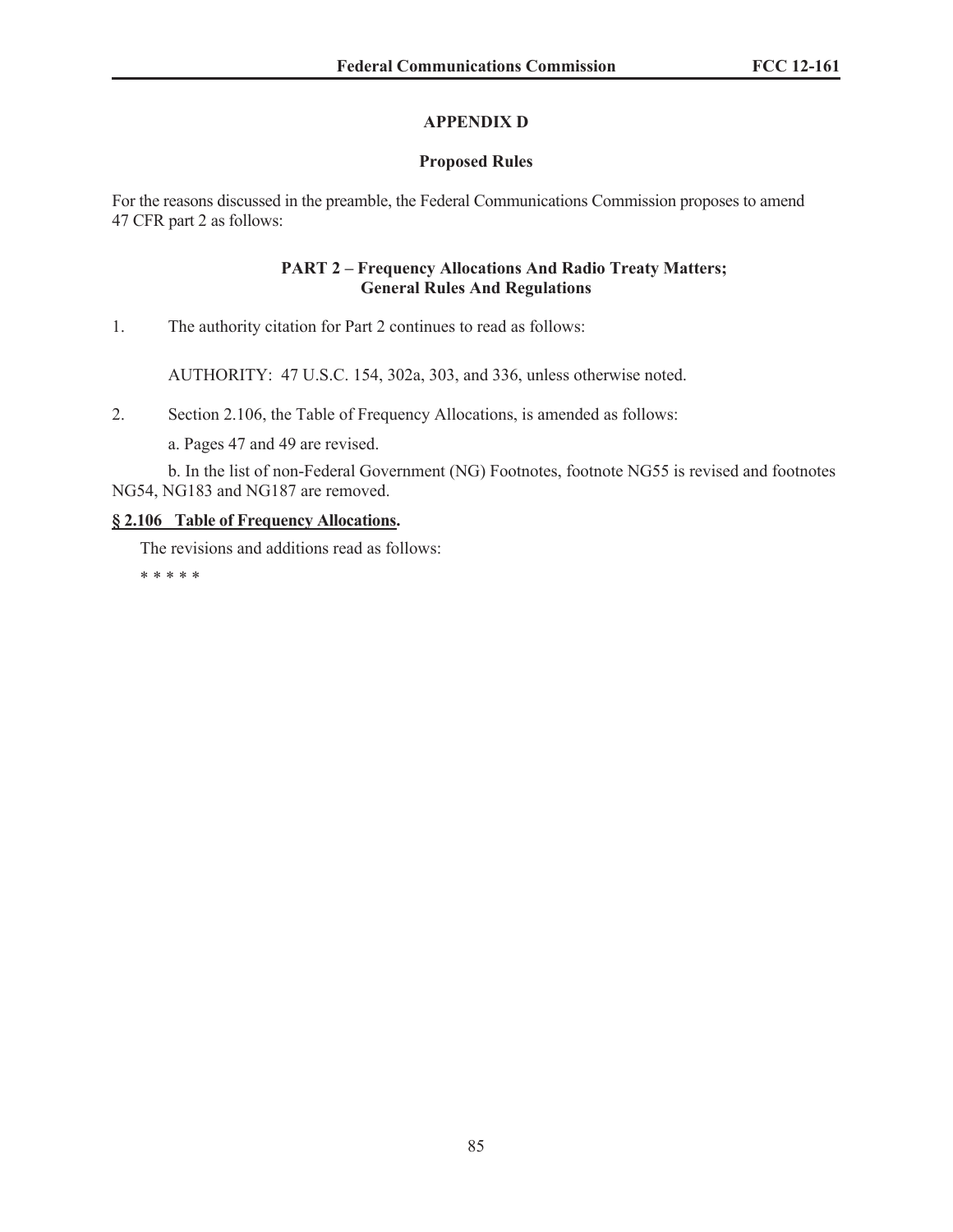| <b>Table of Frequency Allocations</b>                                                                                                                                    |                                                                                                                                                                                                                           | 10-14 GHz (SHF)                                                                                                                           |                                                                                            |                                                                                                           | Page 47                                                |
|--------------------------------------------------------------------------------------------------------------------------------------------------------------------------|---------------------------------------------------------------------------------------------------------------------------------------------------------------------------------------------------------------------------|-------------------------------------------------------------------------------------------------------------------------------------------|--------------------------------------------------------------------------------------------|-----------------------------------------------------------------------------------------------------------|--------------------------------------------------------|
| <b>International Table</b>                                                                                                                                               |                                                                                                                                                                                                                           | <b>United States Table</b>                                                                                                                | FCC Rule Part(s)                                                                           |                                                                                                           |                                                        |
| Region 1 Table                                                                                                                                                           | Region 2 Table                                                                                                                                                                                                            | Region 3 Table                                                                                                                            | <b>Federal Table</b>                                                                       | Non-Federal Table                                                                                         |                                                        |
| $10-10.45$<br><b>FIXED</b><br><b>MOBILE</b><br><b>RADIOLOCATION</b><br>Amateur                                                                                           | 10-10.45<br><b>RADIOLOCATION</b><br>Amateur                                                                                                                                                                               | 10-10.45<br><b>FIXED</b><br><b>MOBILE</b><br><b>RADIOLOCATION</b><br>Amateur                                                              | 10-10.5<br>RADIOLOCATION US108<br>G32                                                      | $10-10.45$<br>Amateur<br>Radiolocation US108                                                              | Private Land Mobile (90)<br>Amateur Radio (97)         |
| 5.479                                                                                                                                                                    | 5.479 5.480                                                                                                                                                                                                               | 5.479                                                                                                                                     |                                                                                            | 5.479 US128 NG50                                                                                          |                                                        |
| 10.45-10.5<br><b>RADIOLOCATION</b><br>Amateur<br>Amateur-satellite                                                                                                       |                                                                                                                                                                                                                           |                                                                                                                                           |                                                                                            | 10.45-10.5<br>Amateur<br>Amateur-satellite<br>Radiolocation US108                                         |                                                        |
| 5.481                                                                                                                                                                    |                                                                                                                                                                                                                           |                                                                                                                                           | 5.479 US128<br>10.5-10.55                                                                  | <b>US128 NG50</b>                                                                                         |                                                        |
| <b>FIXED</b><br><b>MOBILE</b><br>Radiolocation                                                                                                                           | 10.5-10.55<br>10.5-10.55<br><b>FIXED</b><br><b>MOBILE</b><br><b>RADIOLOCATION</b>                                                                                                                                         |                                                                                                                                           |                                                                                            |                                                                                                           | Private Land Mobile (90)                               |
| 10.55-10.6<br><b>FIXED</b><br>MOBILE except aeronautical mobile<br>Radiolocation                                                                                         |                                                                                                                                                                                                                           |                                                                                                                                           | 10.55-10.6                                                                                 | 10.55-10.6<br><b>FIXED</b>                                                                                | Fixed Microwave (101)                                  |
| 10.6-10.68<br>EARTH EXPLORATION-SATELLITE (passive)<br><b>FIXED</b><br>MOBILE except aeronautical mobile<br>RADIO ASTRONOMY<br>SPACE RESEARCH (passive)<br>Radiolocation |                                                                                                                                                                                                                           |                                                                                                                                           | 10.6-10.68<br><b>EARTH EXPLORATION-</b><br>SATELLITE (passive)<br>SPACE RESEARCH (passive) | 10.6-10.68<br><b>EARTH EXPLORATION-</b><br>SATELLITE (passive)<br>FIXED US265<br>SPACE RESEARCH (passive) |                                                        |
| 5.149 5.482 5.482A                                                                                                                                                       |                                                                                                                                                                                                                           |                                                                                                                                           | US130 US131 US265                                                                          | <b>US130 US131</b>                                                                                        |                                                        |
| 10.68-10.7<br>EARTH EXPLORATION-SATELLITE (passive)<br>RADIO ASTRONOMY<br>SPACE RESEARCH (passive)                                                                       |                                                                                                                                                                                                                           | 10.68-10.7<br>EARTH EXPLORATION-SATELLITE (passive)<br>RADIO ASTRONOMY US74<br>SPACE RESEARCH (passive)                                   |                                                                                            |                                                                                                           |                                                        |
| 5.340 5.483                                                                                                                                                              |                                                                                                                                                                                                                           |                                                                                                                                           | US131 US246                                                                                |                                                                                                           |                                                        |
| 10.7-11.7<br><b>FIXED</b><br>FIXED-SATELLITE (space-to-Earth)<br>5.441 5.484A (Earth-to-space)<br>5.484<br>MOBILE except aeronautical mobile                             | $10.7 - 11.7$<br><b>FIXED</b><br>FIXED-SATELLITE (space-to-Earth) 5.441 5.484A<br>MOBILE except aeronautical mobile                                                                                                       |                                                                                                                                           | $10.7 - 11.7$<br>US131 US211                                                               | $10.7 - 11.7$<br><b>FIXED</b><br>FIXED-SATELLITE (space-to-<br>Earth) 5.441 US131 US211<br><b>NG52</b>    | Satellite Communications (25)<br>Fixed Microwave (101) |
| $11.7 - 12.5$<br><b>FIXED</b><br>MOBILE except aeronautical<br>mobile<br><b>BROADCASTING</b><br><b>BROADCASTING-SATELLITE</b><br>5.492                                   | $11.7 - 12.1$<br><b>FIXED 5.486</b><br>FIXED-SATELLITE (space-to-Earth)<br>5.484A 5.488<br>Mobile except aeronautical mobile<br>5.485<br>$12.1 - 12.2$<br>FIXED-SATELLITE (space-to-Earth)<br>5.484A 5.488<br>5.485 5.489 | $11.7 - 12.2$<br><b>FIXED</b><br>MOBILE except aeronautical mobile<br><b>BROADCASTING</b><br>BROADCASTING-SATELLITE 5.492<br>5.487 5.487A | 11.7-12.2                                                                                  | $11.7 - 12.2$<br>FIXED-SATELLITE (space-to-<br>Earth) 5.485 5.488<br><b>NG55 NG143</b>                    | Satellite Communications (25)                          |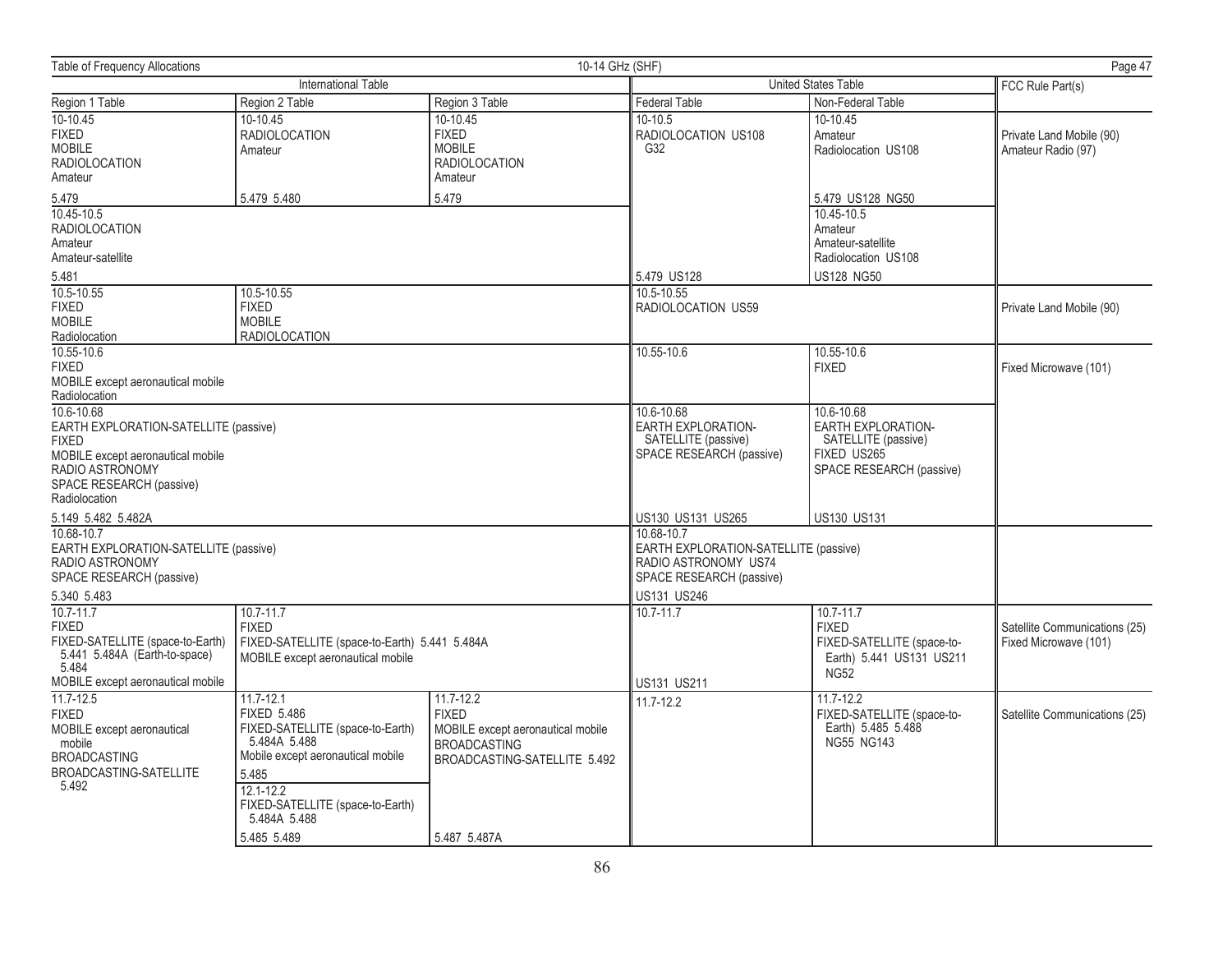| <b>Table of Frequency Allocations</b>                                                                                                                                                                                              |                                                                                                                                                         |                                                                                                                                                                                                                            | 14-17.7 GHz (SHF)                                                                                                    | Page 49                                                                                                           |                                  |
|------------------------------------------------------------------------------------------------------------------------------------------------------------------------------------------------------------------------------------|---------------------------------------------------------------------------------------------------------------------------------------------------------|----------------------------------------------------------------------------------------------------------------------------------------------------------------------------------------------------------------------------|----------------------------------------------------------------------------------------------------------------------|-------------------------------------------------------------------------------------------------------------------|----------------------------------|
| International Table                                                                                                                                                                                                                |                                                                                                                                                         |                                                                                                                                                                                                                            | United States Table                                                                                                  | FCC Rule Part(s)                                                                                                  |                                  |
| Region 1 Table                                                                                                                                                                                                                     | Region 2 Table                                                                                                                                          | Region 3 Table                                                                                                                                                                                                             | <b>Federal Table</b>                                                                                                 | Non-Federal Table                                                                                                 |                                  |
| $14 - 14.25$<br>FIXED-SATELLITE (Earth-to-space) 5.457A 5.457B 5.484A 5.506 5.506B<br>RADIONAVIGATION 5.504<br>Mobile-satellite (Earth-to-space) 5.504B 5.504C 5.506A<br>Space research                                            |                                                                                                                                                         |                                                                                                                                                                                                                            | 14-14.2<br>Space research US133                                                                                      | 14-14.2<br>FIXED-SATELLITE (Earth-to-space)<br><b>NG55</b><br>Mobile-satellite (Earth-to-space)<br>Space research | Satellite Communications<br>(25) |
| 5.504A 5.505                                                                                                                                                                                                                       |                                                                                                                                                         |                                                                                                                                                                                                                            | 14.2-14.4                                                                                                            | <b>US133</b><br>14.2-14.47                                                                                        |                                  |
| 14.25-14.3<br>FIXED-SATELLITE (Earth-to-space) 5.457A 5.457B 5.484A 5.506 5.506B<br>RADIONAVIGATION 5.504<br>Mobile-satellite (Earth-to-space) 5.504B 5.506A 5.508A<br>Space research                                              |                                                                                                                                                         |                                                                                                                                                                                                                            | FIXED-SATELLITE (Earth-to-space)<br><b>NG55</b><br>Mobile-satellite (Earth-to-space)                                 |                                                                                                                   |                                  |
| 5.504A 5.505 5.508                                                                                                                                                                                                                 |                                                                                                                                                         |                                                                                                                                                                                                                            |                                                                                                                      |                                                                                                                   |                                  |
| 14.3-14.4<br><b>FIXED</b><br>FIXED-SATELLITE (Earth-to-space)<br>5.457A 5.457B 5.484A 5.506 5.506B<br>MOBILE except aeronautical mobile<br>Mobile-satellite (Earth-to-space) 5.504B<br>5.506A 5.509A<br>Radionavigation-satellite  | 14.3-14.4<br>FIXED-SATELLITE (Earth-to-space)<br>5.457A 5.484A 5.506 5.506B<br>Mobile-satellite (Earth-to-space)<br>5.506A<br>Radionavigation-satellite | 14.3-14.4<br><b>FIXED</b><br>FIXED-SATELLITE (Earth-to-space)<br>5.457A 5.484A 5.506 5.506B<br>MOBILE except aeronautical mobile<br>Mobile-satellite (Earth-to-space)<br>5.504B 5.506A 5.509A<br>Radionavigation-satellite |                                                                                                                      |                                                                                                                   |                                  |
| 5.504A                                                                                                                                                                                                                             | 5.504A                                                                                                                                                  | 5.504A                                                                                                                                                                                                                     |                                                                                                                      |                                                                                                                   |                                  |
| 14.4-14.47<br><b>FIXED</b><br>FIXED-SATELLITE (Earth-to-space) 5.457A 5.457B 5.484A 5.506 5.506B<br>MOBILE except aeronautical mobile<br>Mobile-satellite (Earth-to-space) 5.504B 5.506A 5.509A<br>Space research (space-to-Earth) |                                                                                                                                                         |                                                                                                                                                                                                                            | 14.4-14.47<br>Fixed<br>Mobile                                                                                        |                                                                                                                   |                                  |
| 5.504A                                                                                                                                                                                                                             |                                                                                                                                                         |                                                                                                                                                                                                                            |                                                                                                                      |                                                                                                                   |                                  |
| 14.47-14.5<br><b>FIXED</b><br>FIXED-SATELLITE (Earth-to-space) 5.457A 5.457B 5.484A 5.506 5.506B<br>MOBILE except aeronautical mobile<br>Mobile-satellite (Earth-to-space) 5.504B 5.506A 5.509A<br>Radio astronomy                 |                                                                                                                                                         |                                                                                                                                                                                                                            | 14.47-14.5<br>Fixed<br>Mobile                                                                                        | 14.47-14.5<br>FIXED-SATELLITE (Earth-to-space)<br><b>NG55</b><br>Mobile-satellite (Earth-to-space)                |                                  |
| 5.149 5.504A                                                                                                                                                                                                                       |                                                                                                                                                         |                                                                                                                                                                                                                            | US133 US203 US342                                                                                                    | US133 US203 US342                                                                                                 |                                  |
| 14.5-14.8<br><b>FIXED</b><br>FIXED-SATELLITE (Earth-to-space) 5.510<br><b>MOBILE</b><br>Space research                                                                                                                             |                                                                                                                                                         |                                                                                                                                                                                                                            | 14.5-14.7145<br><b>FIXED</b><br>Mobile<br>Space research<br>14.7145-14.8<br><b>MOBILE</b><br>Fixed<br>Space research | 14.5-14.8                                                                                                         |                                  |
| 14.8-15.35<br><b>FIXED</b><br><b>MOBILE</b><br>Space research                                                                                                                                                                      |                                                                                                                                                         |                                                                                                                                                                                                                            | 14.8-15.1365<br><b>MOBILE</b><br><b>SPACE RESEARCH</b><br>Fixed<br><b>US310</b>                                      | 14.8-15.1365<br><b>US310</b>                                                                                      |                                  |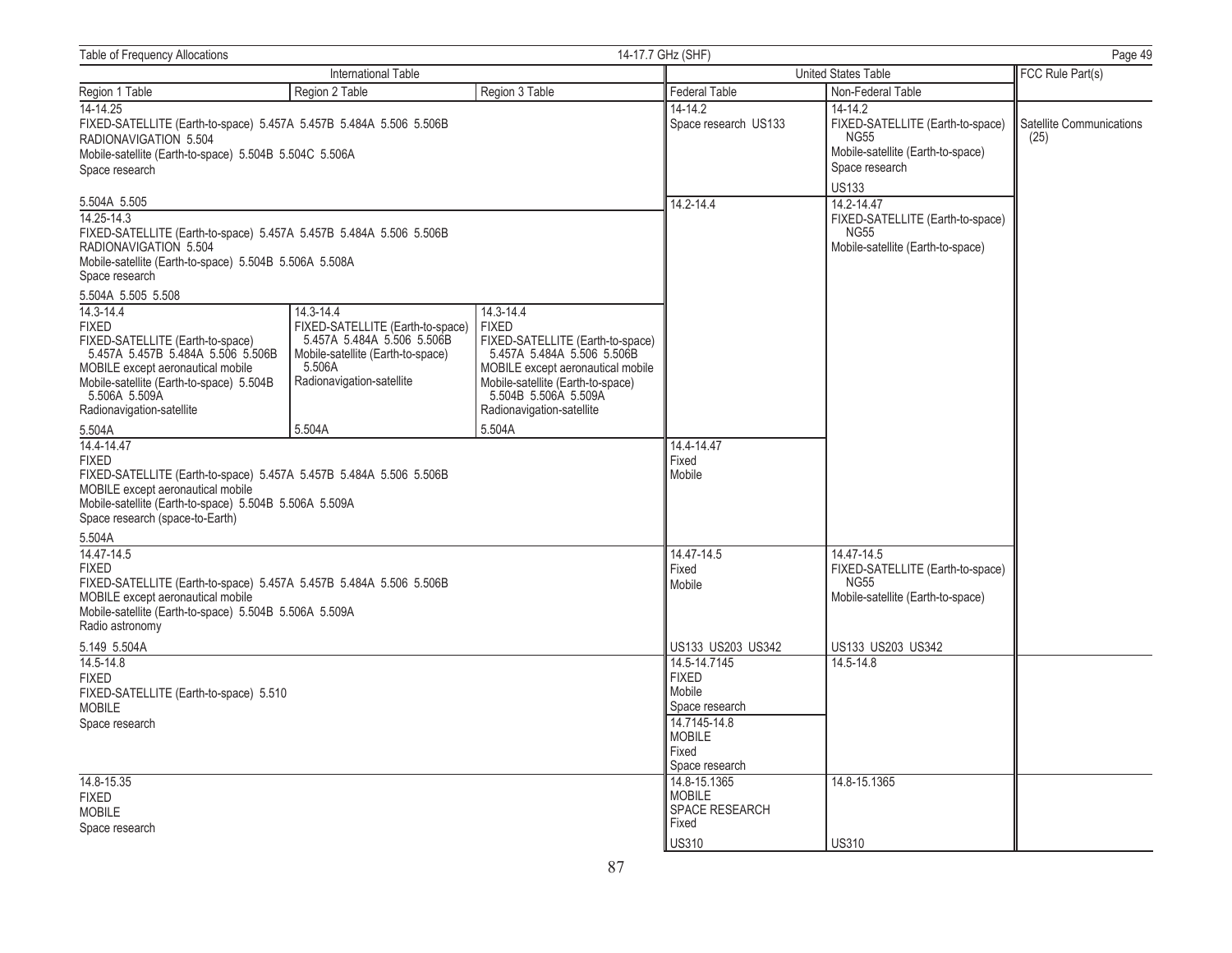\* \* \* \* \*

#### **NON-FEDERAL GOVERNMENT (NG) FOOTNOTES**

\* \* \* \* \*

NG55 In the bands 11.7-12.2 GHz (space-to-Earth) and 14-14.5 GHz (Earth-to-space), Earth Stations on Vessels (ESV), Vehicle-Mounted Earth Stations (VMES), and Earth Stations Aboard Aircraft (ESAA) as regulated under 47 CFR part 25 are applications of the fixed-satellite service and may be authorized to communicate with geostationary satellites in the fixed-satellite service on a primary basis.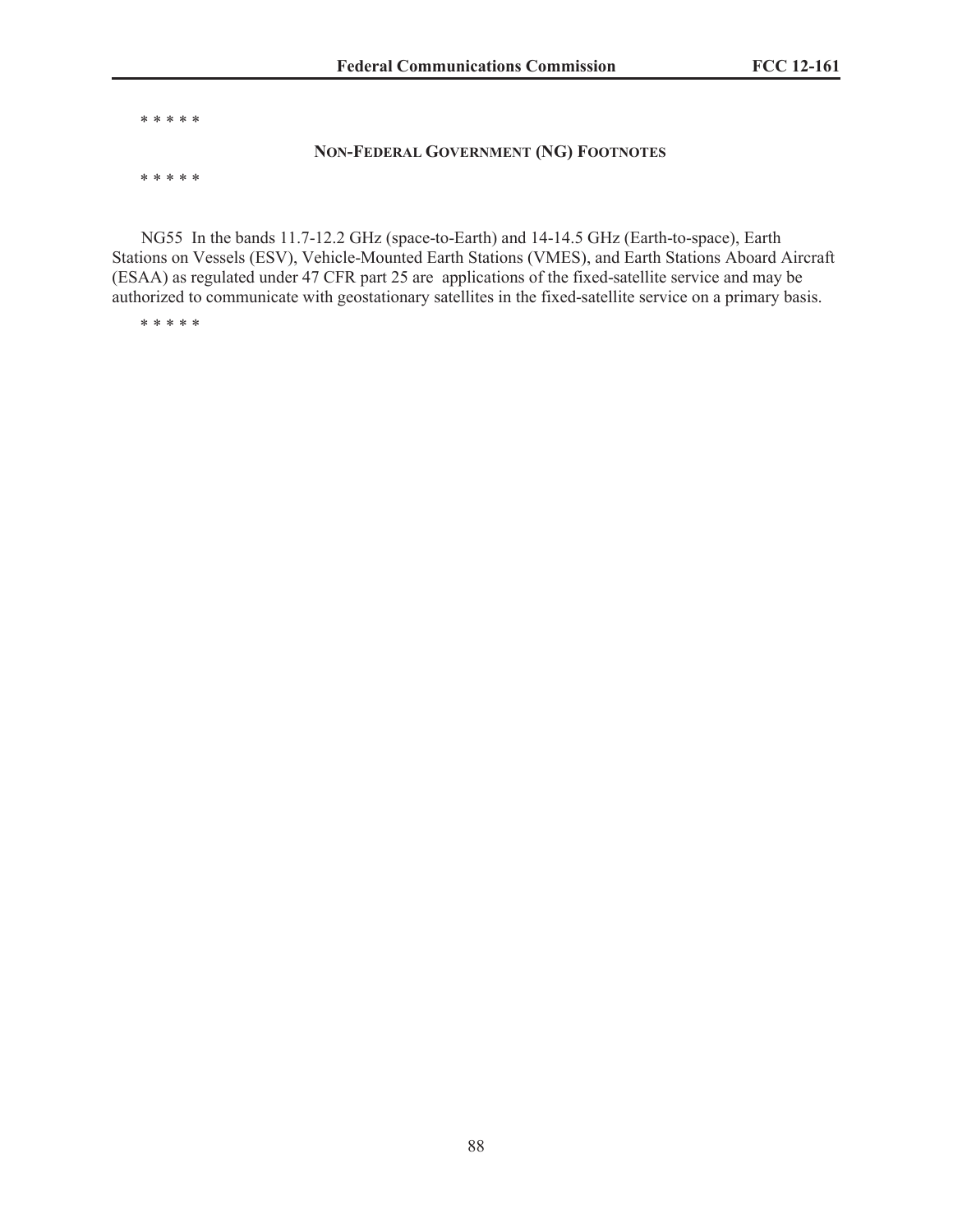# **APPENDIX E**

### **List of Commenters**

### **Commenters**

ARINC Inc. (ARINC) The Boeing Company (Boeing) The Department of Justice including the Federal Bureau of Investigation and the Department of Homeland Security (the Departments) Intelsat, Ltd. (Intelsat) The National Academy of Sciences' Committee on Radio Frequencies (CORF) National Radio Astronomy Observatory (NRAO) PanAmSat Corporation (PanAmSat) The Satellite Users Interference Reduction Group, Inc. (SUIRG) SES Americom, Inc. (SES) Telesat Canada (Telesat) ViaSat, Inc. (ViaSat)

### **Reply Commenters**

ARINC Boeing The Center for Democracy and Technology and the Electronic Frontier Foundation (CDT) PanAmSat SES The Société Internationale de Télécommunications Aéronautiques (SITA) Telesat ViaSat

# **Ex Parte Commenters**

Boeing The Departments PanAmSat Row 44, Inc. (Row 44) ViaSat Gogo LLC Panasonic Avionics Corporation